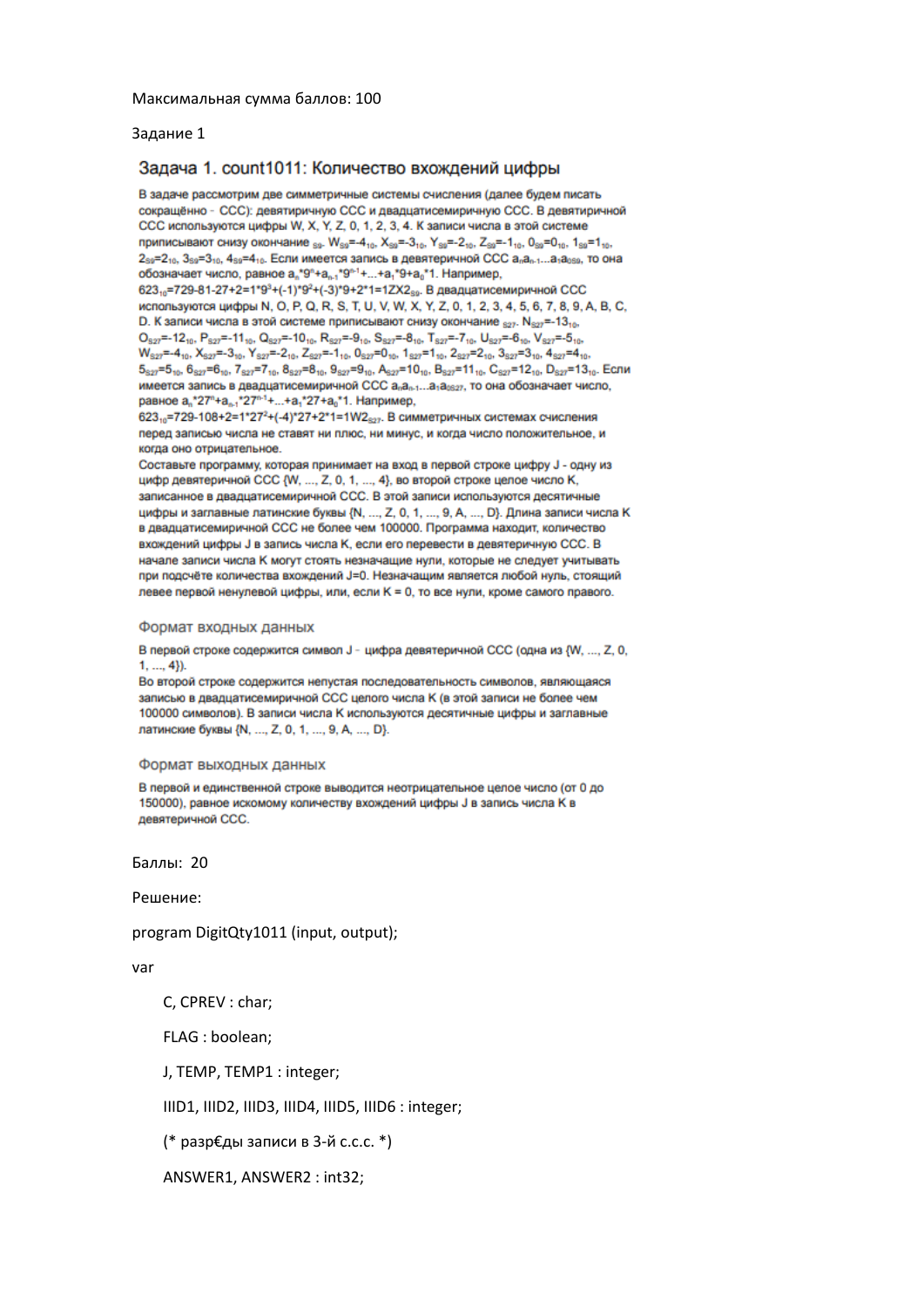function XXVIIDigitValue(C : char) : integer;

```
begin (* находим значение разр€да записи в 27-й с.с.с. *)
    if ((C <= '9') and (C >= '0')) then XXVIIDigitValue := ord(C) - ord('0')else if ((C \leq D') and (C \geq D')then XXVIIDigitValue := ord(C) - ord('A') + 10
```

```
 else XXVIIDigitValue := ord(C) - ord('Z') - 1;
```
end;

function IXDigitValue(C : char) : integer;

begin (\* находим значение разр€да записи в 9-й с.с.с. \*)

```
if ((C <= '4') and (C >= '0')) then IXDigitValue := ord(C) - ord('0')
```

```
 else IXDigitValue := ord(C) - ord('Z') - 1;
```
end;

procedure XXVIIToIII(XXVII : integer; var IIID1, IIID2, IIID3 : integer);

```
begin (* разр€д записи в 27-й с.с.с. переводим в три разр€да записи в 3-й с.с.с. *)
```

```
if XXVII < -4 then IIIDI := -1
```

```
else if XXVII < 5 then IIIDI := 0
```
else IIID1 := 1;

```
 IIID3 := (XXVII + 27) mod 3;
```

```
if (IIID3 = 2) then IIID3 := -1;
```

```
 IIID2 := (XXVII - IIID1 * 9 - IIID3) div 3;
```
end;

```
function CountJDigit1(C: char) : int32;
```

```
(* подсчитать вхождени€ J в один разр€д записи в 27-й c.c.c.*)
```
var I: int32;

IIID1, IIID2, IIID3 : integer;

(\* разр€ды записи в 3-й с.с.с. \*)

# begin

```
 XXVIIToIII(XXVIIDigitValue(C), IIID1, IIID2, IIID3);
```
 $I := 0;$ 

if ((IIID1 = J) and  $(J \le 0)$ )then inc(I);

```
if ((IIID2 * 3 + IIID3) = J) then inc(I);
```

```
 CountJDigit1 := I
```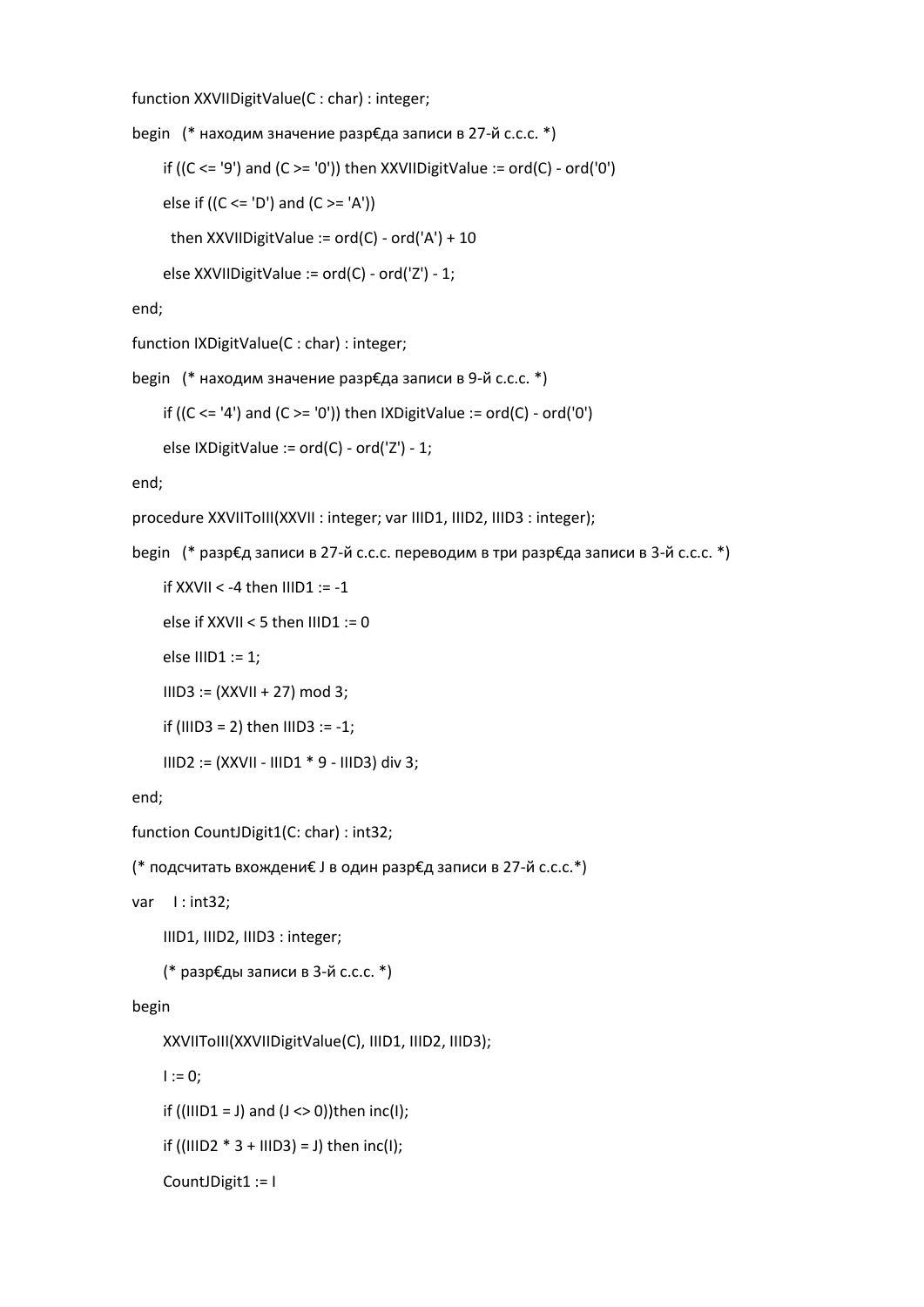end;

```
function CountJDigit2(C1, C2: char) : int32;
```

```
(* подсчитать вхождени€ J в два разр€да записи в 27-й c.c.c. без незначащих 0 *)
```
var I: int32;

IIID1, IIID2, IIID3, IIID4, IIID5, IIID6 : integer;

```
 (* разр€ды записи в 3-й с.с.с. *)
```
begin

```
 XXVIIToIII(XXVIIDigitValue(C1), IIID1, IIID2, IIID3);
```
XXVIIToIII(XXVIIDigitValue(C2), IIID4, IIID5, IIID6);

 $I := 0;$ 

if  $((IIID1 * 3 + IIID2) = J)$  then  $inc(I);$ 

if ((IIID3  $* 3 + IIID4$ ) = J) then inc(I);

```
if ((IIID5 * 3 + IIID6) = J) then inc(I);
```

```
 CountJDigit2 := I
```
end;

```
function CountJDigit3(C1, C2: char) : int32;
```

```
(* подсчитать вхождени€ J в два разр€да записи в 27-й c.c.c. c незначащим 0 *)
```
var 1: int32;

IIID1, IIID2, IIID3, IIID4, IIID5, IIID6 : integer;

```
 (* разр€ды записи в 3-й с.с.с. *)
```
begin

```
 XXVIIToIII(XXVIIDigitValue(C1), IIID1, IIID2, IIID3);
```

```
 XXVIIToIII(XXVIIDigitValue(C2), IIID4, IIID5, IIID6);
```
 $I := 0;$ 

if (((IIID1  $* 3 + IIID2$ ) = J) and (J <> 0)) then inc(I);

```
if ((IIID3 * 3 + IIID4) = J) then inc(I);
```

```
if ((IIID5 * 3 + IIID6) = J) then inc(I);
```

```
 CountJDigit3 := I
```
end;

begin

readln(C);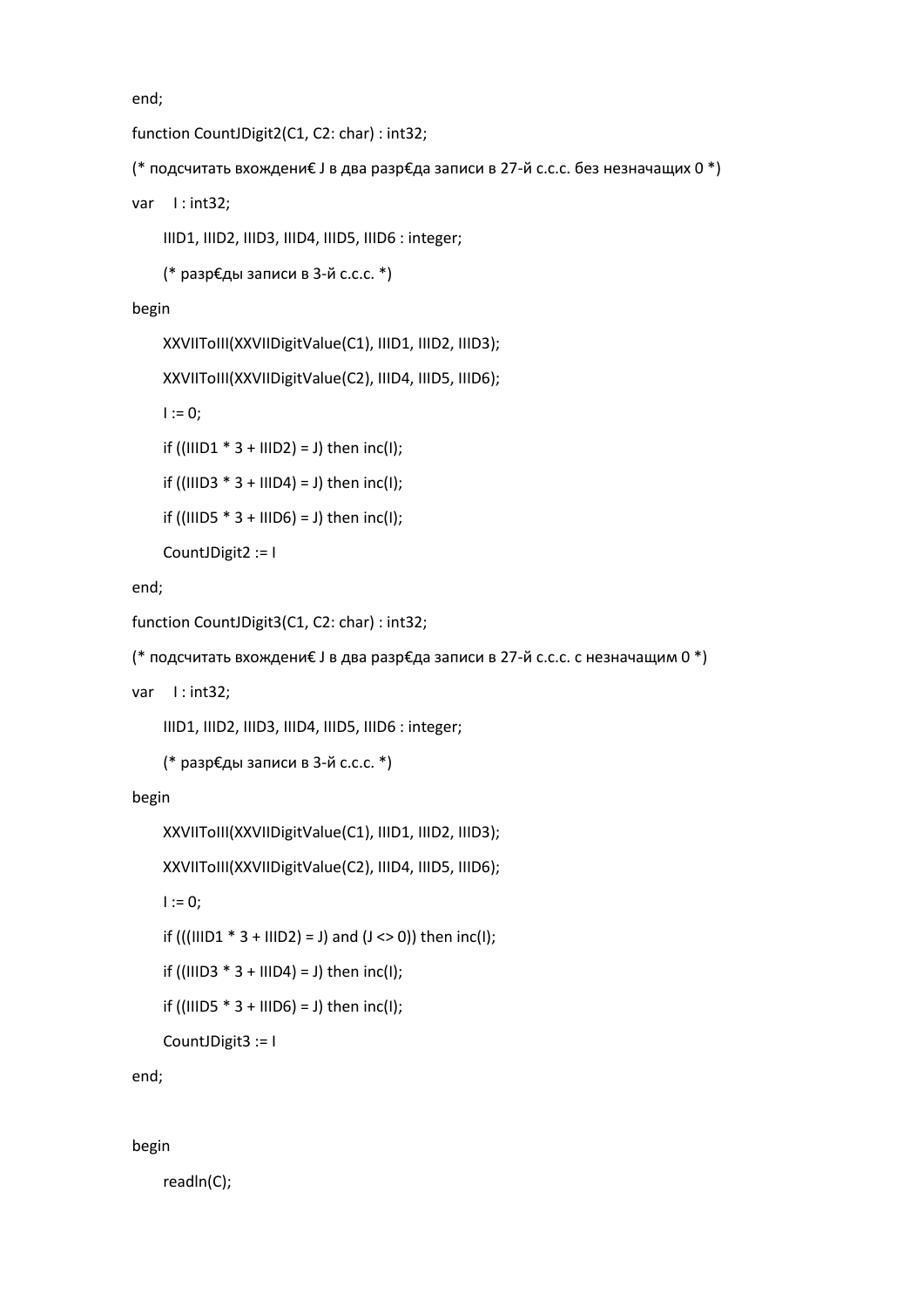```
 J := IXDigitValue(C);
```
 $C := '0';$ 

CPREV := '0';

```
while ((not EOLn) and (C = '0')) do begin
```
read(C);

end; (\* while \*)

ANSWER1 := CountJDigit1(C);

ANSWER2 := 0;

FLAG := TRUE; (\* признак нечетной длины \*)

if (not EOLn) then begin

CPREV:= C;

read(C);

FLAG := not FLAG;

ANSWER2 := CountJDigit3(CPREV, C)

end; (\* if \*)

while (not EOLn) do begin

```
 CPREV:= C;
```
read(C);

```
 FLAG := not FLAG;
```
if FLAG then

```
 ANSWER1 := ANSWER1 + CountJDigit2(CPREV, C)
```

```
 else ANSWER2 := ANSWER2 + CountJDigit2(CPREV, C)
```
end; (\* обработка в цикле пар последних считанных разр€дов записи в 27-й с.с.с. \*)

```
 if FLAG then writeln(ANSWER1) else writeln(ANSWER2);
```
end.

Задание 2.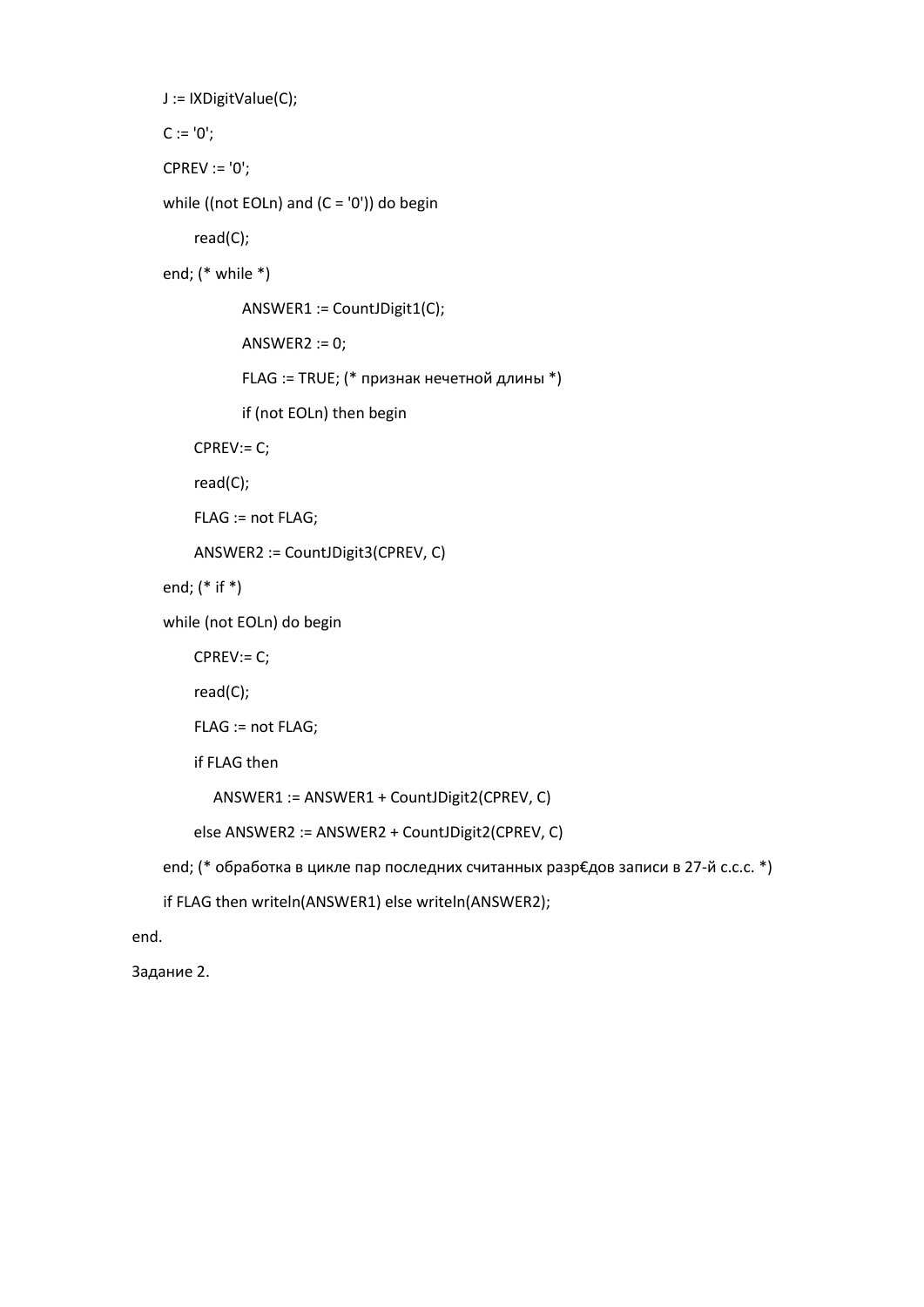### Задача 2. vampir1011: Вампиры

В тексте будем использовать девятеричную симметричную систему счисления (сокращённо ССС), описанную в условиях задачи "Количество вхождений цифры". Рассмотрим целые положительные числа специального вида, которые назовём вампиры<sub>ко</sub>. Каждое число, являющееся вампиром<sub>ко</sub>, обладает всеми следующими свойствами: 1) длина его записи в девятеричной ССС является чётной (рассматривается запись без незначащих нурей в начале): 2) оно является произведением двух своих клыков -- целых положительных множителей, не равных друг другу, у которых длина записи в девятеричной ССС равна половине длины записи в девятеричной ССС вампира<sub>за</sub>; 3) если запись в девятеричной ССС одного из клыков оканчивается нулём, то у другого клыка последняя цифра в записи в девятеричной ССС не может быть нулём; 4) если выписать друг за другом слитно записи в девятеричной ССС клыков, то можно так переставить цифры в образовавшейся записи, что получится запись в девятеричной ССС вампира<sub>ва</sub>. Например, 1008, =  $1340_{89}$  = 28 $_{10}$  \* 36 $_{10}$  = 31 $_{89}$  \* 40 $_{89}$ , значит 1008 является вампиром $_{89}$ . Второй пример,  $81648_{10} = 134000_{59} = 252_{10}$  \*  $324_{10} = 310_{59}$  \*  $400_{59}$ , значит 81648 не является вампиром $_{59}$ так как нарушено условие о том, что записи обоих клыков в девятеричной ССС не могут заканчиваться нулём. Третий пример, 77616, = 13Y420 so = 252, + 308, = 310 so \* 4Y2<sub>80</sub>, значит 77616 является вампиром<sub>80</sub>, так как только у одного клыка запись в девятеричной ССС заканчивается нулём.

Составьте программу, которая принимает на вход в первой строке целое положительное число N, а во второй строке последовательность из N целых различных положительных чисел F<sub>i</sub>, разделённых пробелами. Число N не более чем 800. Числа F<sub>i</sub> не более чем 14300. Программа подсчитывает количество различных чисел вампиров<sub>зя</sub>, которые можно получить, используя в качестве их клыков числа F<sub>i</sub>, и выводит результат подсчёта.

### Формат входных данных

В первой строке содержится целое положительное число N - длина последовательности чисел, (0 < N < 801). Во второй строке содержится N различных целых положительных чисел F<sub>i</sub>. разделённых пробелами (0 < F<sub>i</sub> < 14301).

#### Формат выходных данных

В первой и единственной строке выводится неотрицательное целое число (не меньше чем 0, не больше чем 32000), равное искомому количеству различных чисел вампиров<sub>зо</sub>, которые можно получить, используя в качестве их клыков числа F<sub>i-</sub>

Баллы: 33.333333

Решение:

program Fangs1011 (input, output);

type PairOfFangs = record

first: word;

second: word;

end;

 $Check = -1...1$ :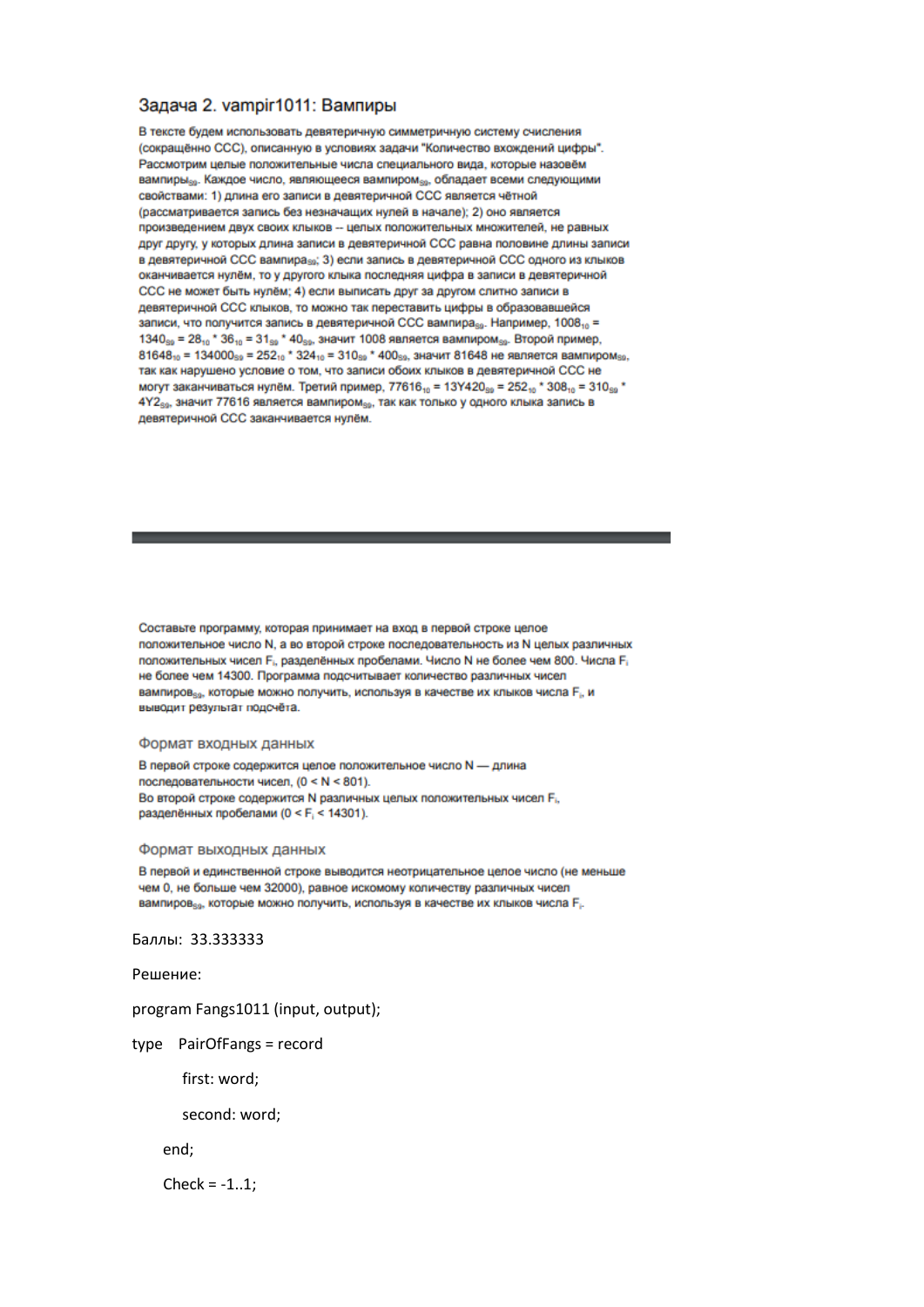```
Numbers = array [ 1..800] of word;
```
## const

NUMPAIRS = 265;

FANGS : array [ 1..NUMPAIRS ] of PairOfFangs = (

- ( first: 28; second: 36),
- ( first: 136; second: 312),
- ( first: 138; second: 298),
- ( first: 154; second: 210),
- ( first: 154; second: 362),
- ( first: 172; second: 204),
- ( first: 244; second: 252),
- ( first: 244; second: 324),
- ( first: 252; second: 308),
- ( first: 252; second: 348),
- ( first: 258; second: 298),
- ( first: 788; second: 3132),
- ( first: 788; second: 3156),
- ( first: 856; second: 2976),
- ( first: 860; second: 2916),
- ( first: 872; second: 2912),
- ( first: 880; second: 2984),
- ( first: 896; second: 3240),
- ( first: 908; second: 2876),
- ( first: 916; second: 3124),
- ( first: 922; second: 3042),
- ( first: 932; second: 2684),
- ( first: 936; second: 2800),
- ( first: 948; second: 3124),
- ( first: 968; second: 2664),
- ( first: 968; second: 2976),
- ( first: 968; second: 3048),
- ( first: 980; second: 2660),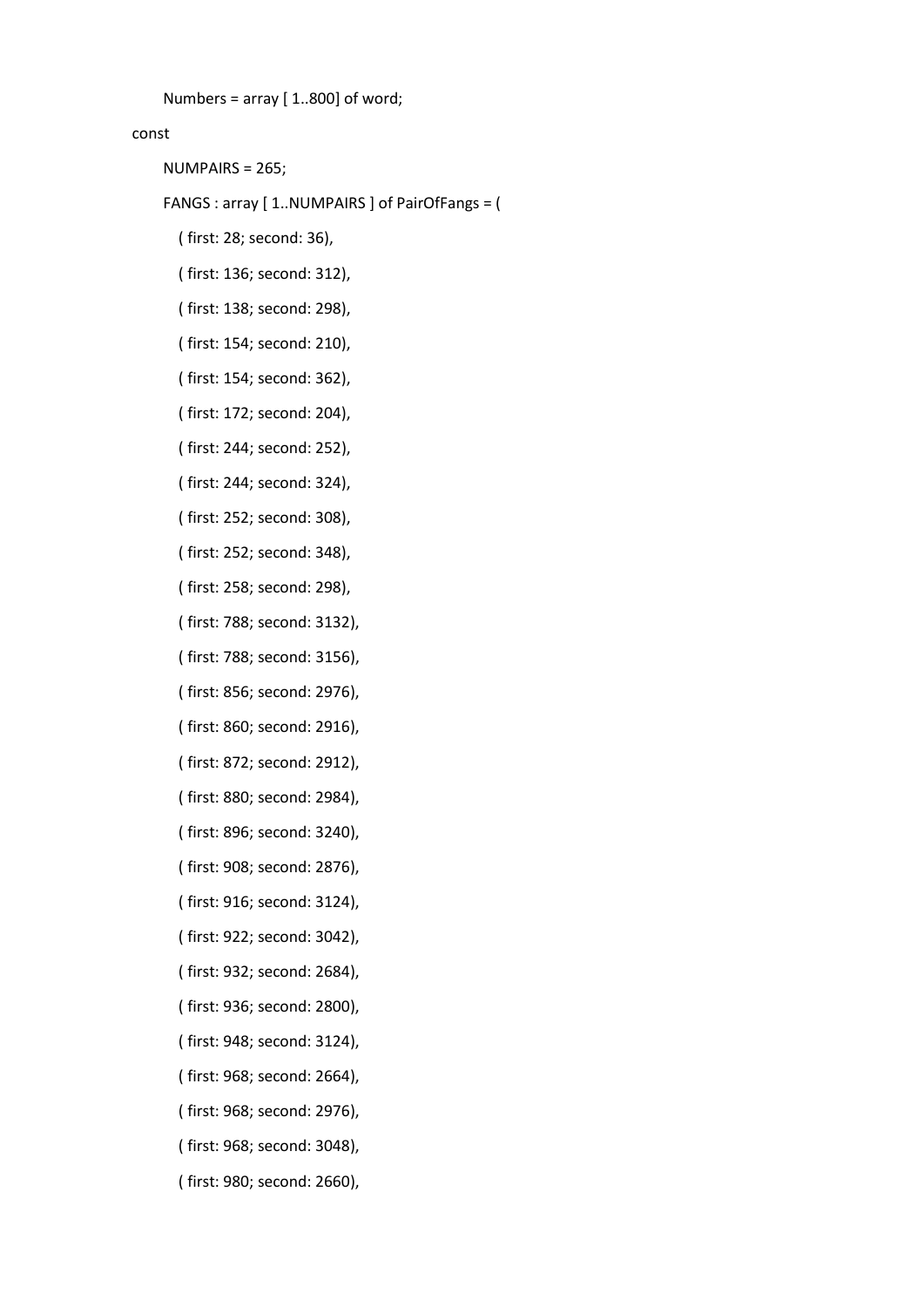- ( first: 980; second: 2948),
- ( first: 984; second: 2608),
- ( first: 986; second: 3138),
- ( first: 1018; second: 2658),
- ( first: 1020; second: 2564),
- ( first: 1032; second: 2800),
- ( first: 1044; second: 2516),
- ( first: 1050; second: 2554),
- ( first: 1062; second: 2582),
- ( first: 1088; second: 2408),
- ( first: 1106; second: 3106),
- ( first: 1108; second: 2252),
- ( first: 1108; second: 2892),
- ( first: 1108; second: 2988),
- ( first: 1110; second: 3022),
- ( first: 1114; second: 2602),
- ( first: 1114; second: 2674),
- ( first: 1120; second: 2152),
- ( first: 1126; second: 2326),
- ( first: 1126; second: 2542),
- ( first: 1138; second: 2314),
- ( first: 1138; second: 2458),
- ( first: 1158; second: 3022),
- ( first: 1168; second: 2960),
- ( first: 1170; second: 2386),
- ( first: 1170; second: 2442),
- ( first: 1178; second: 2530),
- ( first: 1196; second: 3268),
- ( first: 1206; second: 3022),
- ( first: 1212; second: 2836),
- ( first: 1216; second: 2816),
- ( first: 1220; second: 2308),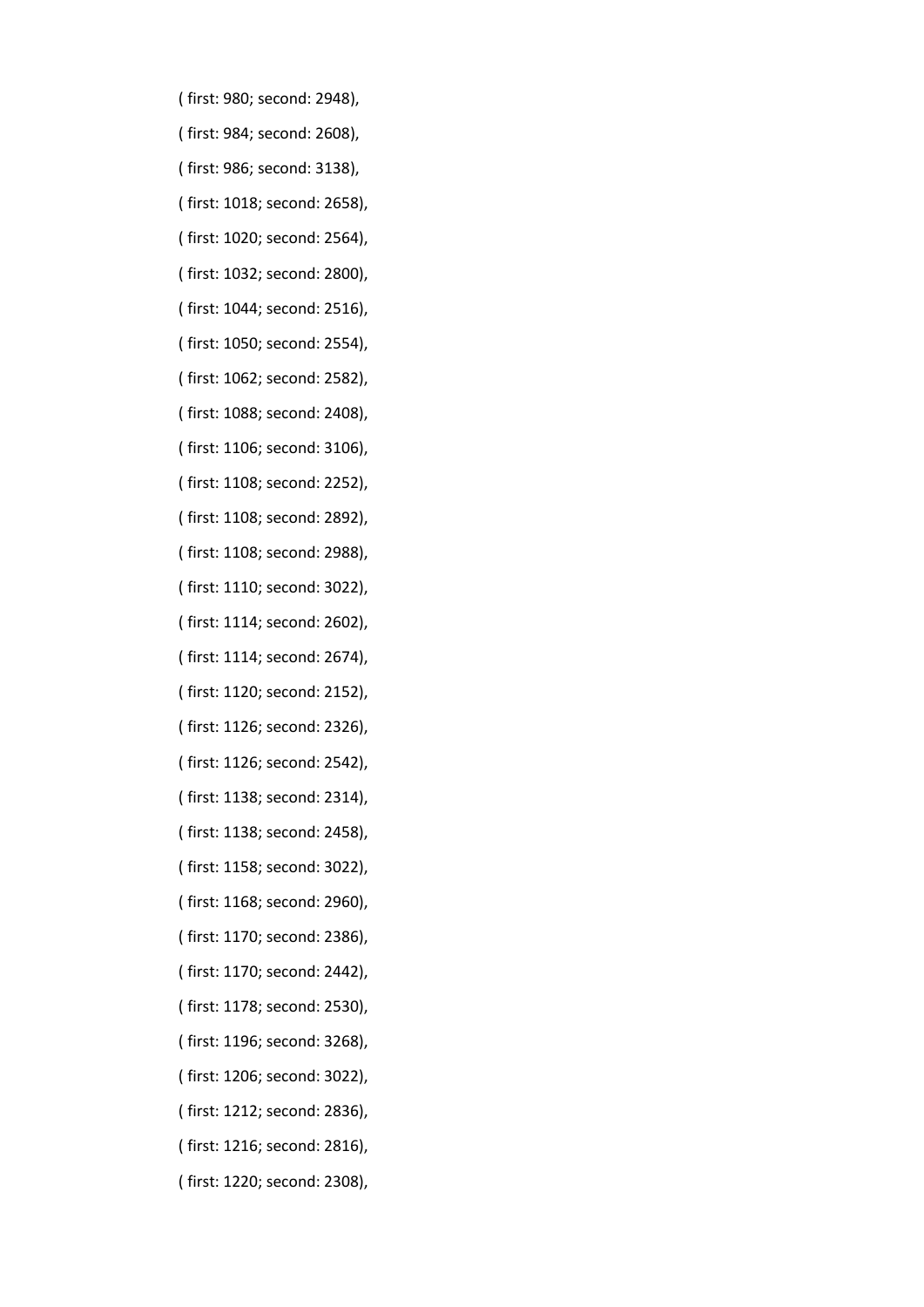- ( first: 1222; second: 2310),
- ( first: 1222; second: 2526),
- ( first: 1222; second: 2910),
- ( first: 1224; second: 2688),
- ( first: 1224; second: 2896),
- ( first: 1226; second: 2682),
- ( first: 1246; second: 3142),
- ( first: 1252; second: 2236),
- ( first: 1260; second: 2908),
- ( first: 1270; second: 2430),
- ( first: 1270; second: 2622),
- ( first: 1270; second: 2798),
- ( first: 1270; second: 2942),
- ( first: 1278; second: 2566),
- ( first: 1282; second: 2890),
- ( first: 1292; second: 1876),
- ( first: 1292; second: 2836),
- ( first: 1292; second: 2844),
- ( first: 1294; second: 2958),
- ( first: 1300; second: 2236),
- ( first: 1304; second: 1896),
- ( first: 1304; second: 3184),
- ( first: 1304; second: 3192),
- ( first: 1324; second: 2732),
- ( first: 1324; second: 2916),
- ( first: 1324; second: 2964),
- ( first: 1324; second: 2980),
- ( first: 1330; second: 2674),
- ( first: 1342; second: 3278),
- ( first: 1372; second: 3268),
- ( first: 1378; second: 3258),
- ( first: 1380; second: 2436),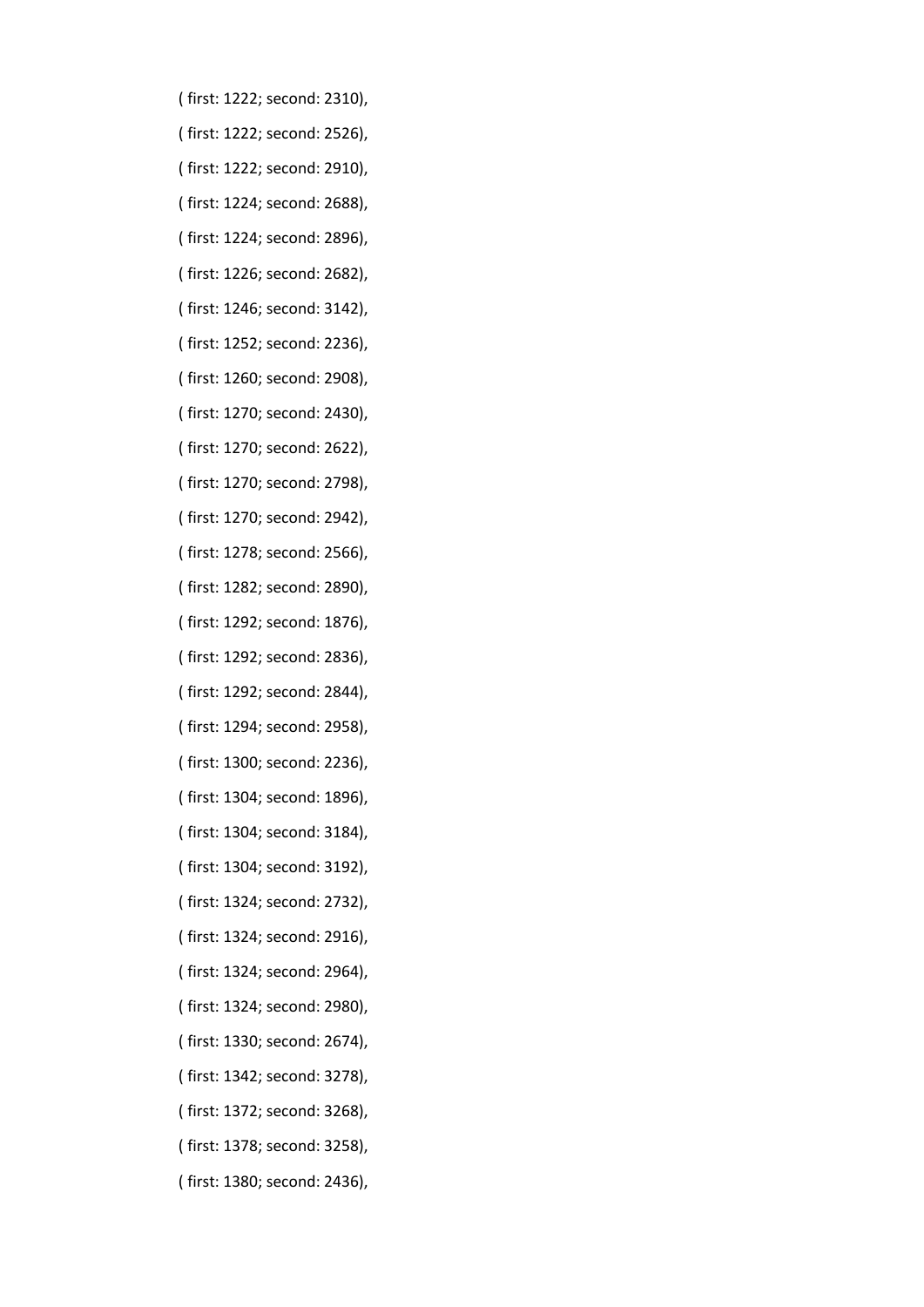- ( first: 1382; second: 1998),
- ( first: 1386; second: 2482),
- ( first: 1410; second: 3170),
- ( first: 1420; second: 1756),
- ( first: 1422; second: 1950),
- ( first: 1426; second: 2242),
- ( first: 1436; second: 3268),
- ( first: 1438; second: 2598),
- ( first: 1438; second: 3214),
- ( first: 1458; second: 2242),
- ( first: 1458; second: 2274),
- ( first: 1466; second: 2858),
- ( first: 1472; second: 3032),
- ( first: 1482; second: 1874),
- ( first: 1500; second: 2332),
- ( first: 1502; second: 1870),
- ( first: 1508; second: 2748),
- ( first: 1510; second: 2238),
- ( first: 1512; second: 2080),
- ( first: 1514; second: 2034),
- ( first: 1518; second: 2422),
- ( first: 1522; second: 1826),
- ( first: 1522; second: 2834),
- ( first: 1526; second: 2846),
- ( first: 1528; second: 1864),
- ( first: 1528; second: 2664),
- ( first: 1534; second: 2238),
- ( first: 1540; second: 3196),
- ( first: 1542; second: 2574),
- ( first: 1548; second: 2812),
- ( first: 1548; second: 2908),
- ( first: 1554; second: 2138),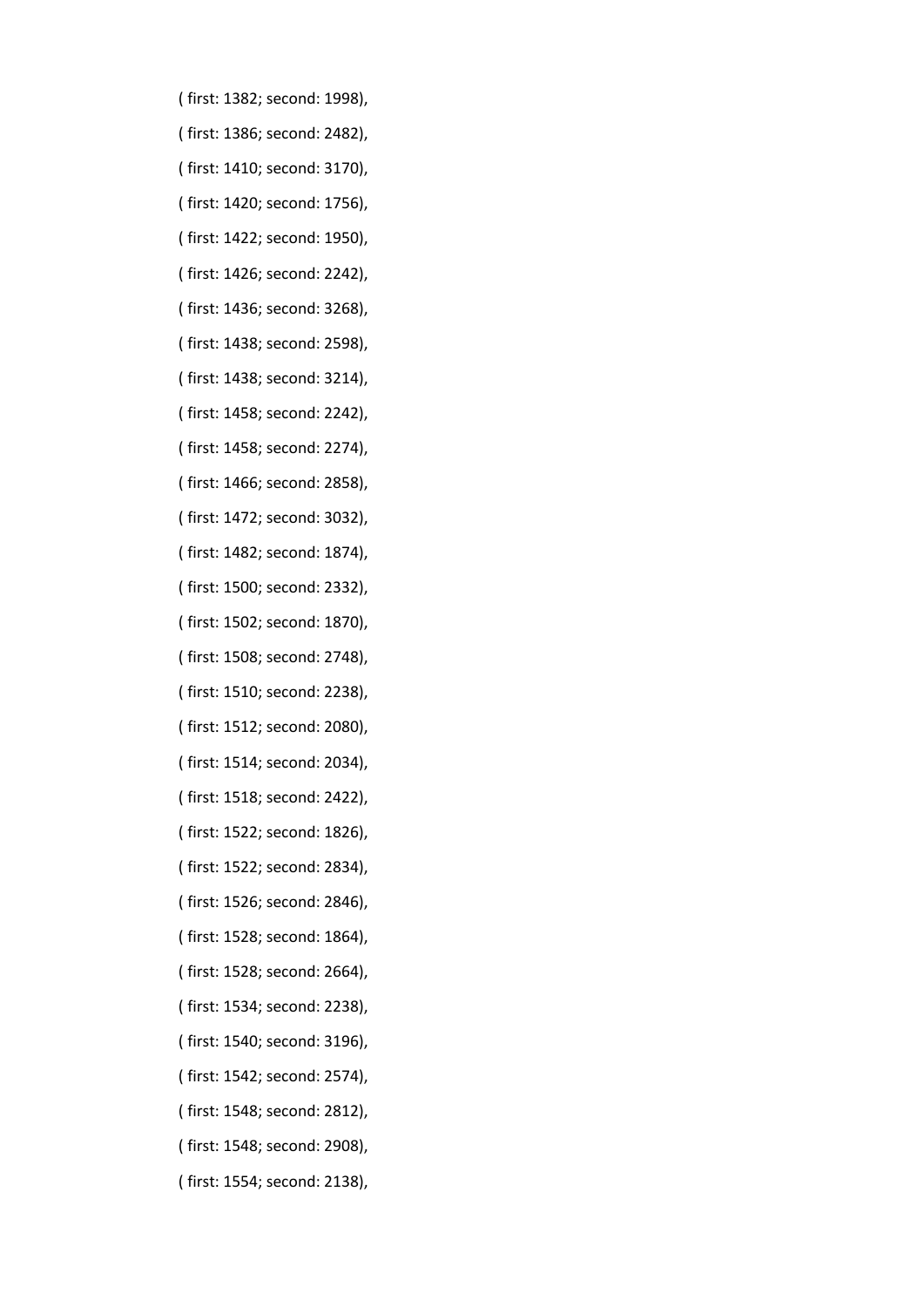- ( first: 1560; second: 3160),
- ( first: 1566; second: 2230),
- ( first: 1566; second: 2494),
- ( first: 1566; second: 2654),
- ( first: 1566; second: 2806),
- ( first: 1566; second: 2838),
- ( first: 1584; second: 2848),
- ( first: 1600; second: 2240),
- ( first: 1602; second: 2442),
- ( first: 1602; second: 2922),
- ( first: 1638; second: 2998),
- ( first: 1648; second: 2000),
- ( first: 1664; second: 2680),
- ( first: 1666; second: 1746),
- ( first: 1676; second: 2332),
- ( first: 1692; second: 2908),
- ( first: 1694; second: 2926),
- ( first: 1698; second: 2962),
- ( first: 1702; second: 2750),
- ( first: 1702; second: 2950),
- ( first: 1702; second: 2958),
- ( first: 1706; second: 2986),
- ( first: 1710; second: 2894),
- ( first: 1710; second: 2910),
- ( first: 1712; second: 1944),
- ( first: 1734; second: 2230),
- ( first: 1744; second: 2112),
- ( first: 1756; second: 1940),
- ( first: 1758; second: 2230),
- ( first: 1776; second: 2440),
- ( first: 1780; second: 2980),
- ( first: 1782; second: 2998),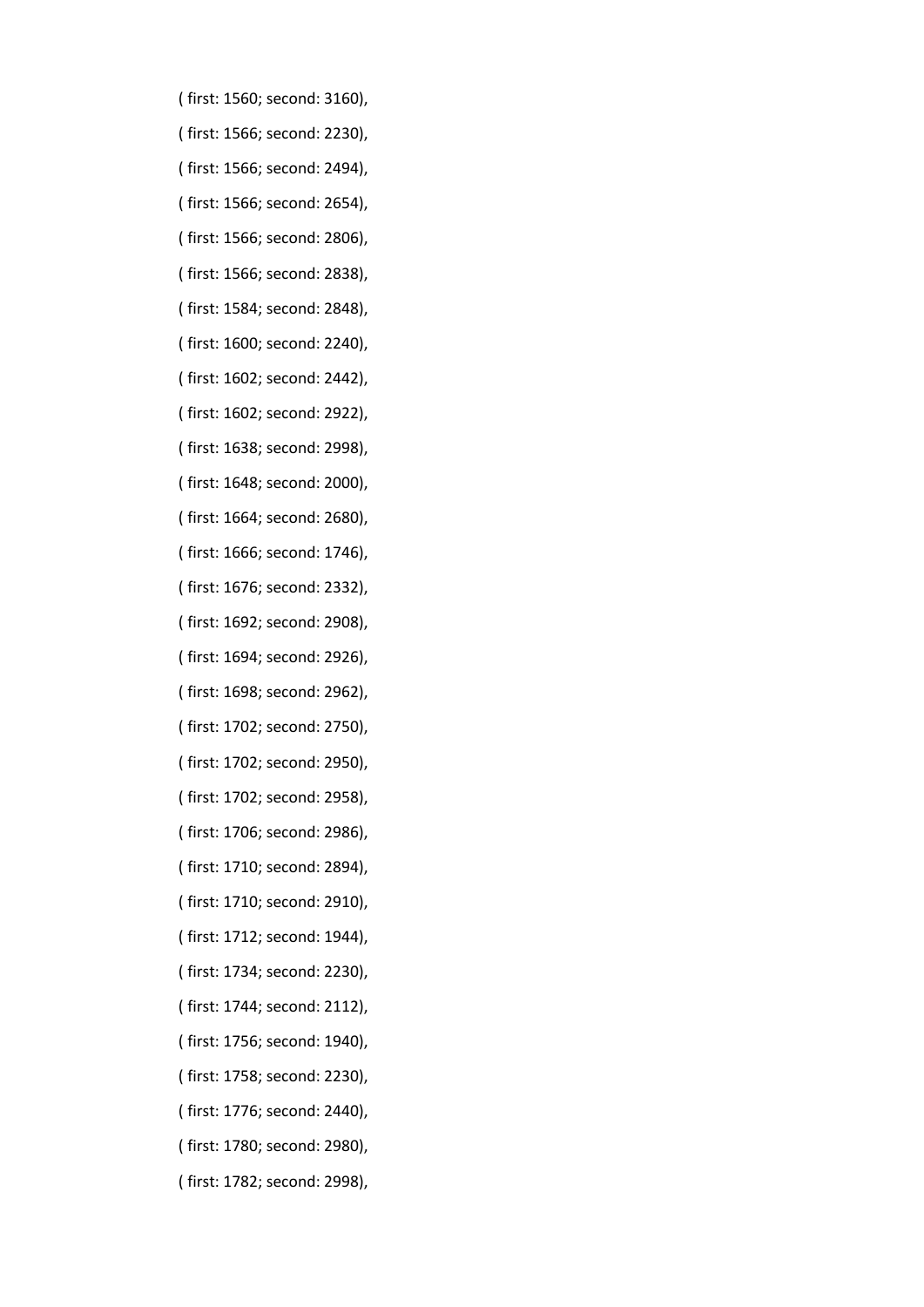- ( first: 1790; second: 3174),
- ( first: 1852; second: 1868),
- ( first: 1864; second: 2960),
- ( first: 1870; second: 3078),
- ( first: 1882; second: 3058),
- ( first: 1882; second: 3178),
- ( first: 1882; second: 3242),
- ( first: 1912; second: 2112),
- ( first: 1914; second: 2026),
- ( first: 1942; second: 2566),
- ( first: 1954; second: 2066),
- ( first: 1954; second: 3178),
- ( first: 1968; second: 2512),
- ( first: 1980; second: 3084),
- ( first: 1990; second: 3246),
- ( first: 1998; second: 3142),
- ( first: 2000; second: 3024),
- ( first: 2008; second: 2600),
- ( first: 2024; second: 3160),
- ( first: 2026; second: 3258),
- ( first: 2034; second: 2114),
- ( first: 2036; second: 3052),
- ( first: 2072; second: 2760),
- ( first: 2080; second: 3200),
- ( first: 2086; second: 3022),
- ( first: 2106; second: 3002),
- ( first: 2110; second: 2358),
- ( first: 2112; second: 2968),
- ( first: 2116; second: 2348),
- ( first: 2122; second: 2682),
- ( first: 2126; second: 2998),
- ( first: 2160; second: 2288),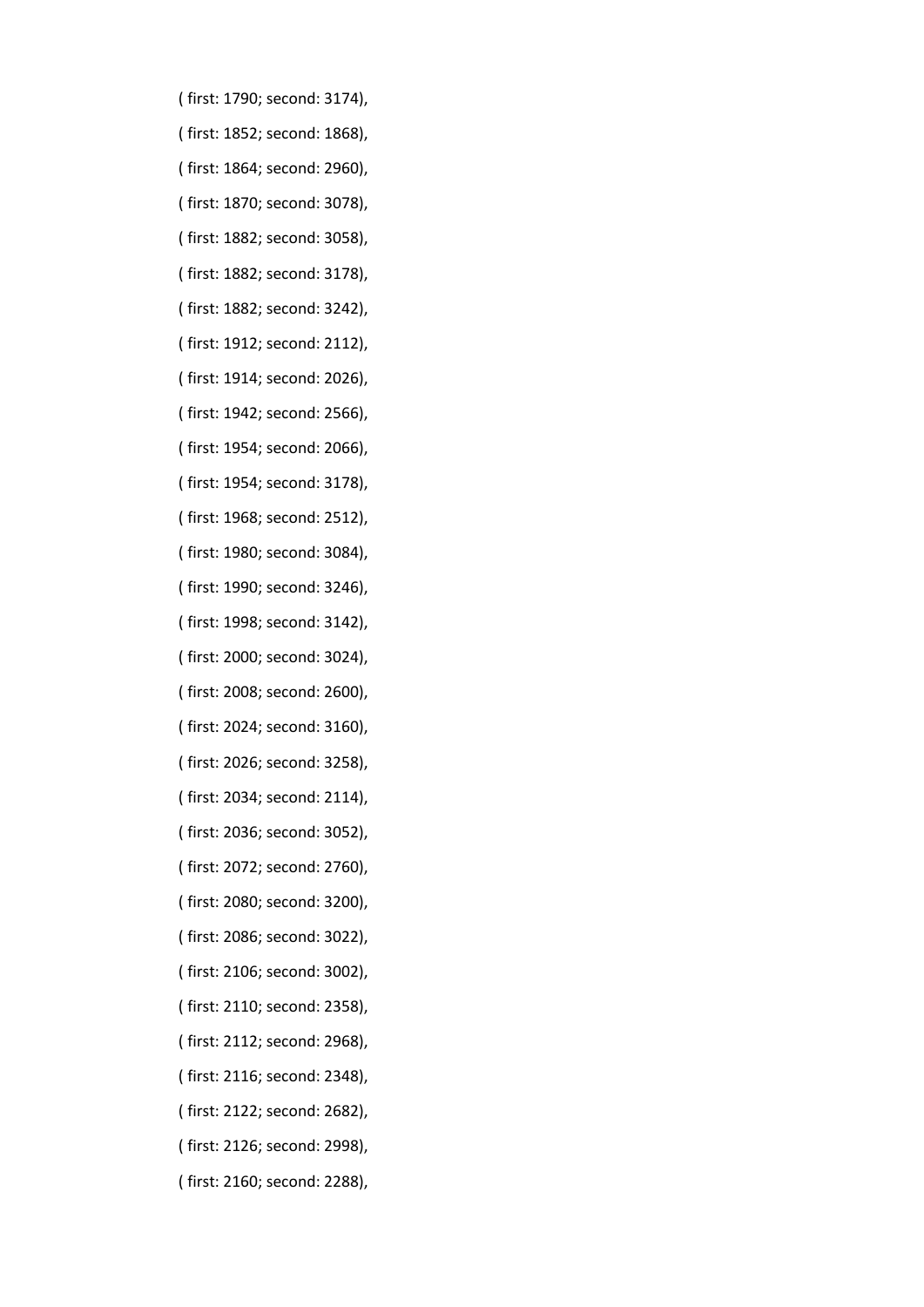- ( first: 2182; second: 2286),
- ( first: 2188; second: 2196),
- ( first: 2188; second: 2268),
- ( first: 2188; second: 2276),
- ( first: 2188; second: 2916),
- ( first: 2194; second: 3018),
- ( first: 2196; second: 3012),
- ( first: 2196; second: 3156),
- ( first: 2196; second: 3228),
- ( first: 2198; second: 2558),
- ( first: 2202; second: 2962),
- ( first: 2206; second: 2766),
- ( first: 2206; second: 2998),
- ( first: 2224; second: 2976),
- ( first: 2226; second: 2250),
- ( first: 2228; second: 2692),
- ( first: 2238; second: 3014),
- ( first: 2240; second: 2576),
- ( first: 2240; second: 2944),
- ( first: 2246; second: 2782),
- ( first: 2252; second: 2836),
- ( first: 2254; second: 2790),
- ( first: 2268; second: 2764),
- ( first: 2268; second: 2796),
- ( first: 2268; second: 2972),
- ( first: 2268; second: 3108),
- ( first: 2294; second: 2718),
- ( first: 2296; second: 2736),
- ( first: 2310; second: 3006),
- ( first: 2312; second: 2680),
- ( first: 2316; second: 2844),
- ( first: 2320; second: 2584),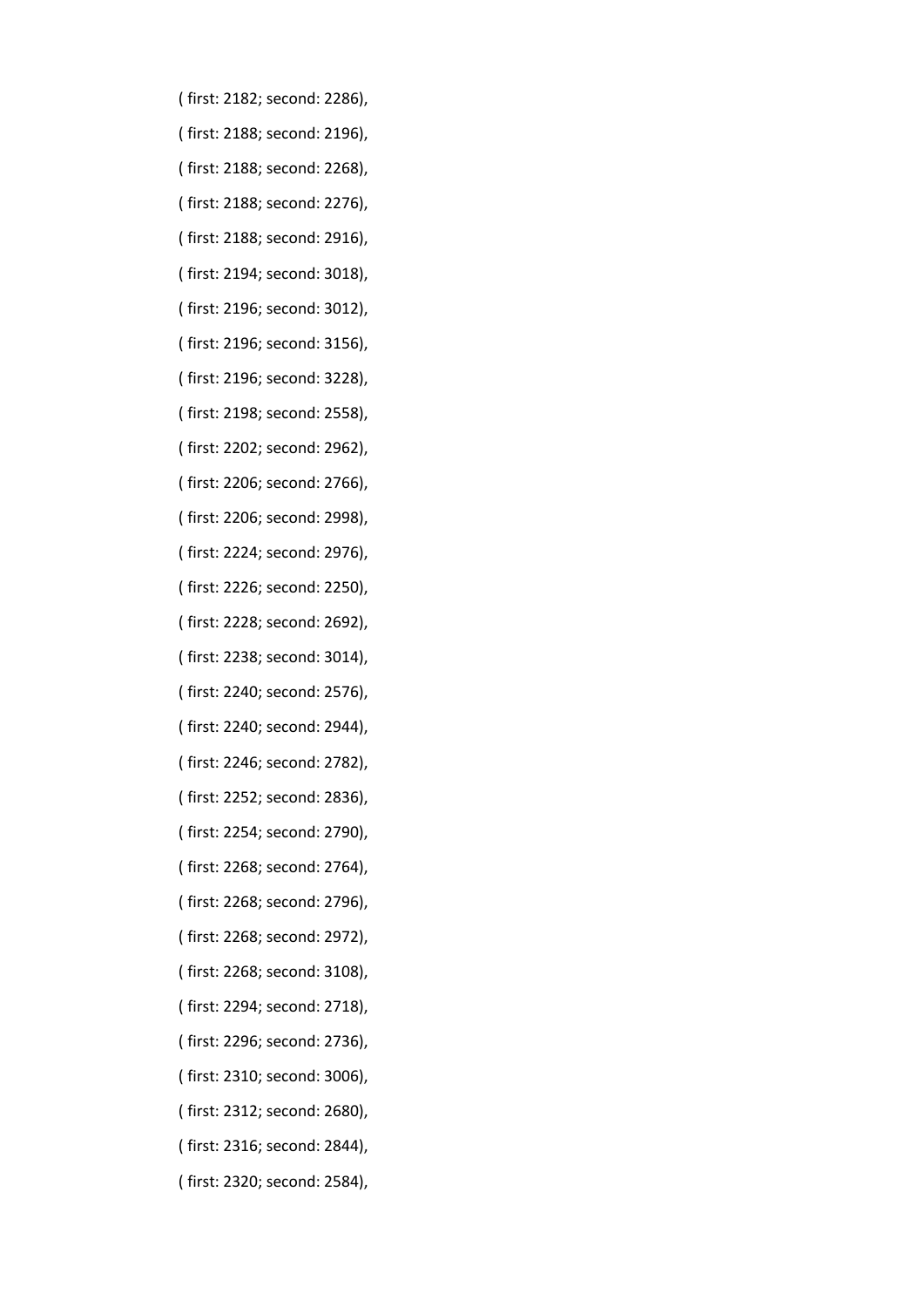- ( first: 2320; second: 2928),
- ( first: 2320; second: 3024),
- ( first: 2322; second: 3010),
- ( first: 2326; second: 2678),
- ( first: 2334; second: 3006),
- ( first: 2336; second: 2512),
- ( first: 2336; second: 3256),
- ( first: 2350; second: 2574),
- ( first: 2350; second: 2614),
- ( first: 2350; second: 2814),
- ( first: 2350; second: 2966),
- ( first: 2350; second: 2974),
- ( first: 2352; second: 2944),
- ( first: 2356; second: 2908),
- ( first: 2356; second: 3036),
- ( first: 2358; second: 2766),
- ( first: 2368; second: 2576),
- ( first: 2378; second: 2978),
- ( first: 2382; second: 3006),
- ( first: 2386; second: 2586),
- ( first: 2394; second: 2674),
- ( first: 2402; second: 2746),
- ( first: 2420; second: 2620),
- ( first: 2420; second: 2692),
- ( first: 2434; second: 2922),
- ( first: 2436; second: 2772),
- ( first: 2436; second: 2916),
- ( first: 2458; second: 2890),
- ( first: 2466; second: 2674),
- ( first: 2470; second: 2854),
- ( first: 2502; second: 2854),
- ( first: 2502; second: 3174),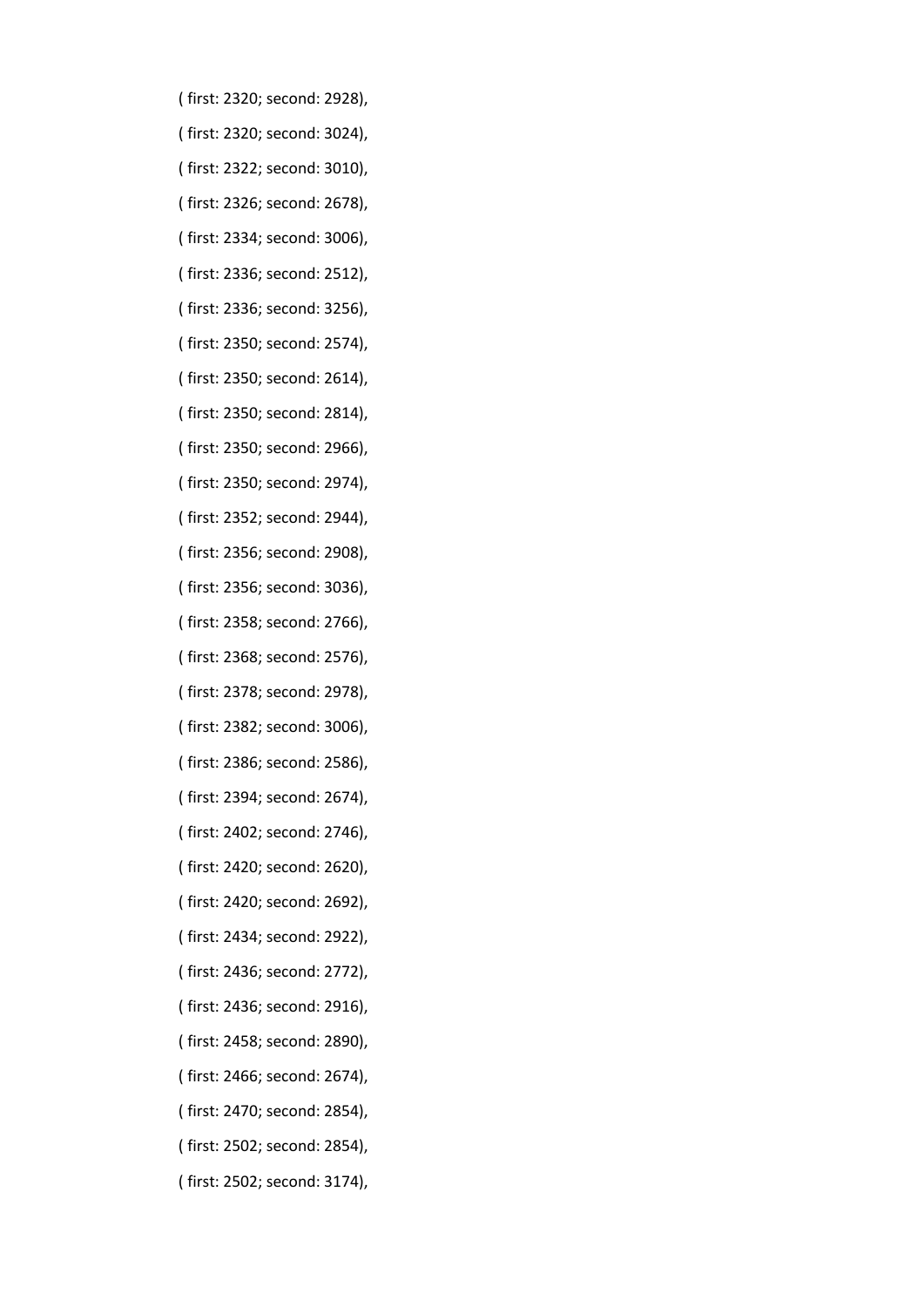- ( first: 2524; second: 2676),
- ( first: 2580; second: 2764),
- ( first: 2584; second: 2592),
- ( first: 2634; second: 2938),

( first: 2690; second: 3042),

( first: 2772; second: 3116),

( first: 2778; second: 3050),

( first: 2806; second: 3102),

- ( first: 2898; second: 3018),
- ( first: 3014; second: 3038),
- ( first: 3076; second: 3196),
- ( first: 3110; second: 3158),
- ( first: 14020; second: 14300));

## var

N, I, J, ANSWER : word;

F : Numbers;

```
function S9Length(F1 : word): word;
```
(\* количество разрядов в записи числа в ссс9\*)

## var

ANSWER: word;

## begin

case F1 of

```
 0..4: ANSWER := 1;
```

```
 5..40: ANSWER := 2;
```

```
 41..364: ANSWER := 3;
```

```
 365..3280: ANSWER := 4;
```

```
 else ANSWER := 5;
```

```
 end; (* case *)
```

```
 S9Length := ANSWER;
```
end; (\* S9Length \*)

function CmpFangs(F1, F2: word; var PAIR: PairOfFangs): Check;

(\* сравнение пары чисел с парой клыков \*)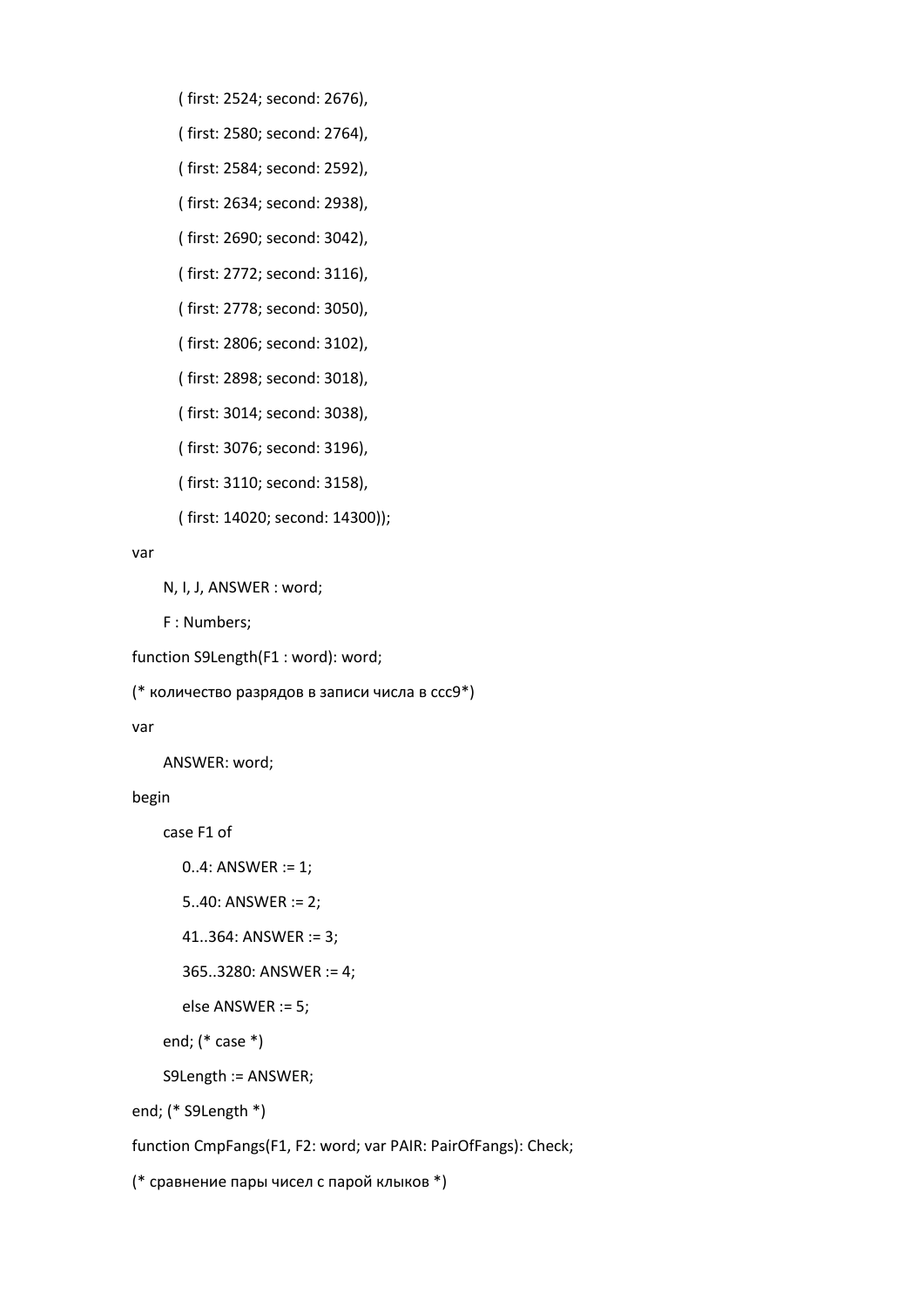var

ANSWER: Check;

begin

with PAIR do begin

```
 if (F1 < first) then ANSWER := -1
```
else if (F1 = first) then

if (F2 < second) then ANSWER := -1

else if (F2 = second) then ANSWER := 0

else ANSWER := 1

else ANSWER := 1

end; (\* with \*)

CmpFangs := ANSWER;

end; (\* CmpFangs \*)

function BinarySearch(F1, F2: word): boolean;

(\* бинарный поиск в массиве пар клыков \*)

var

L, M, H : word;

ANSWER : boolean;

## begin

 $L := 1;$ 

```
 H := NUMPAIRS;
```
ANSWER := FALSE;

while ((not ANSWER) and (L <= H)) do

begin

```
M := (L + H) div 2;
```
case CmpFangs(F1, F2, FANGS[M]) of

 $-1: H := M - 1;$ 

1:  $L := M + 1;$ 

else ANSWER := TRUE;

end; (\* case \*)

end; (\* while \*)

BinarySearch := ANSWER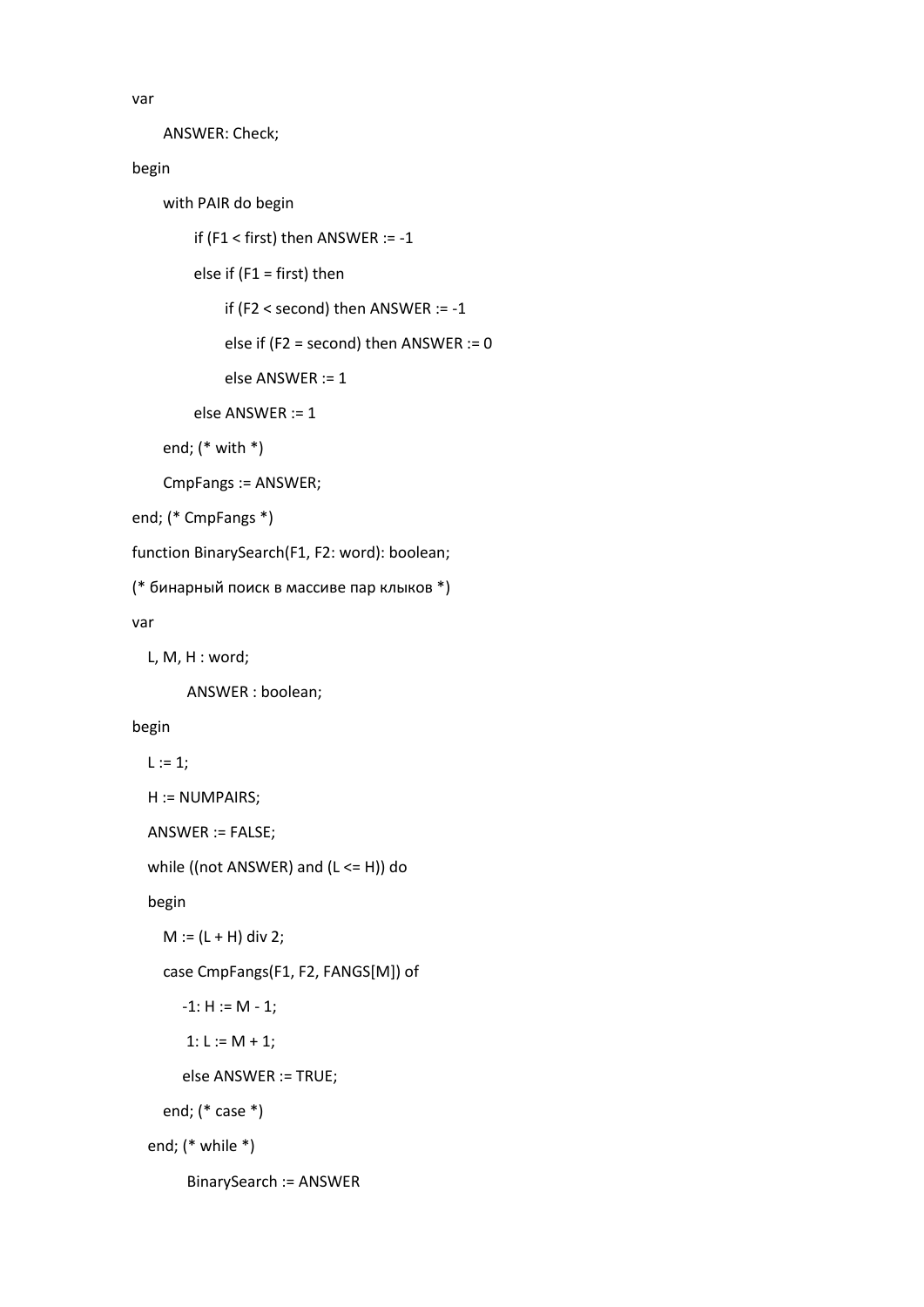```
end; (* BinarySearch *)
procedure Sort(L, R: word);
(* сортировка *)
    var
      I, J, X, Y: word;
    begin
     I := L;J := R;X := F[(L + R) \text{ div } 2]; repeat
      while (F[1] < X) do inc(I);
      while (X < F[J]) do dec(J);
       if (I <= J) then begin
         Y := F[1];
          F[I] := F[J];F[J] := Y; inc(I);
           dec(J);
       end; (* if *)
     until (1 > J);
      if (L < J) then Sort(L, J);
     if (I < R) then Sort(I, R);
end; (* Sort *)
begin
      readln(N);
    for I := 1 to N do read(F[I]);
    for I := N+1 to 800 do F[I] := 0;
     Sort(1, N);
     ANSWER := 0;
     for I := 1 to N-1 do begin
       for J := I + 1 to N do
           if ((S9Length(F[I]) = S9Length(F[J])) and BinarySearch(F[I], F[J]))
```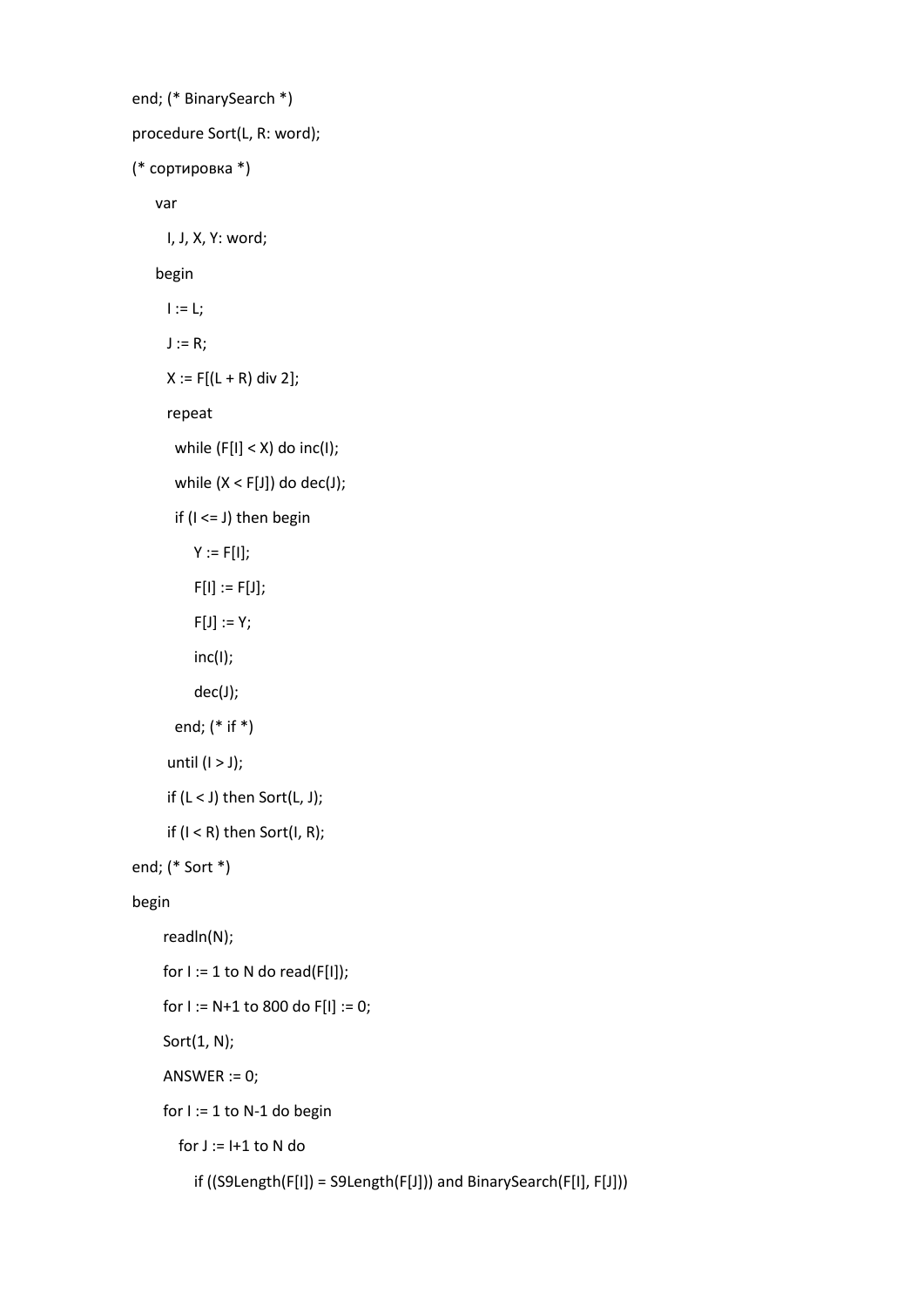```
 then inc(ANSWER)
```
end; (\* for \*)

writeln(ANSWER)

end.

Задание 3.

# Задача 3. distance: Социальная дистанция

В одном университете озаботились соблюдением социальной дистанции в студенческой столовой. Зал столовой можно представить как прямоугольную сетку

размера N по вертикали на M по горизонтали, в каждой клетке которой может сесть посетитель

В момент времени s., когда приходит посетитель администратор узнает момент времени f<sub>i</sub>, когда посетитель уйдет и выбирает свободное место исходя из требований:

- место должно быть свободным
- место посетителя максимально удалено от занятых мест в зале,
- если таких мест несколько, то выбираются места с минимальной координатой у по вертикали
- если таких мест несколько, то выбираются места с минимальной координатой х по горизонтали

Расстояние между точками  $(y_i, x_i)$  и  $(y_i, x_i)$  вычисляется как L = abs $(x_i - x_i)$  + abs $(y_i - y_i)$ Вам требуется написать программу, которая для каждого посетителя определяет место, куда ему сесть.

### Формат входных данных

В первой строке задаются размеры зала N, M (1 ≤ N, M ≤ 100) и количество посетителей К (1 ≤ К ≤ 5000).

В следующих К строках информация о посетителях s, f - время прихода и ухода. Времена до 10^9, гарантируется что все времена различные и si < fi. Посетители упорядочены по s.

## Формат выходных данных

Для каждого посетителя выведите координаты у, х (1 ≤ у ≤ N, 1 ≤ х ≤ M). Если свободных мест в зале нет, выведите -1 -1 для этого посетителя

 $T = 1$ 

Баллы: 20

Решение:

#include <iostream>

#include <vector>

#include <algorithm>

#include <cmath>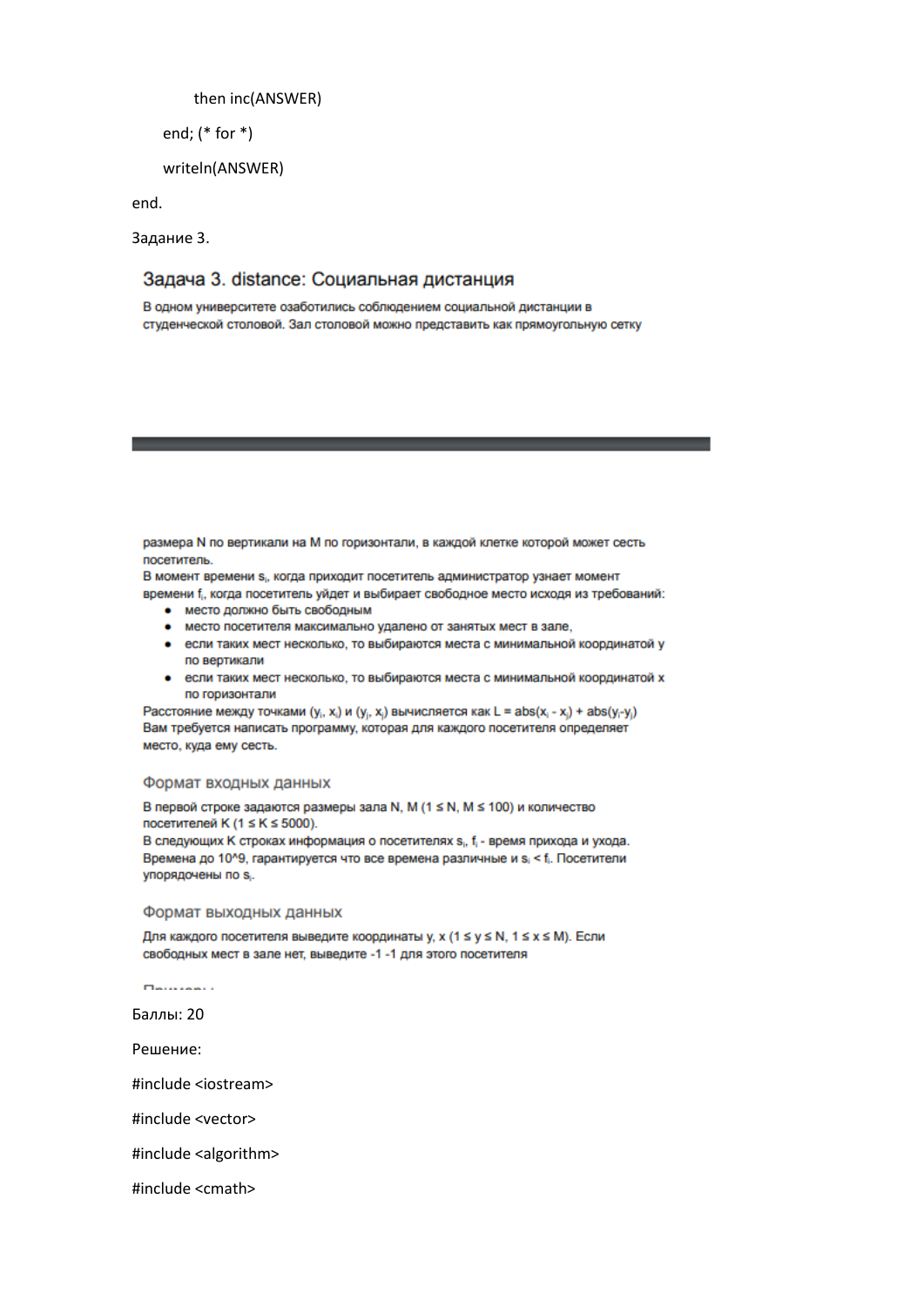#include <map>

#include <cstdio>

#define pb push\_back

using namespace std;

typedef pair<int, int> ii;

typedef vector<int> vi;

inline int sqr(int x) { return  $x * x$ ; } inline int abs(int x) { return  $x > 0$  ?  $x : -x$ ; }

const int inf = 1000 \* 1000 \* 1000;

int n, m;

map<int, ii> wh;

int ri, rj;

```
/*inline int distMin(int x, int x1, int x2) {
        if (x \ge x1 \& x \le x2) return 0;
        return min(abs(x - x1), abs(x - x2));
}*/
```
inline int distMin(int x, int y, int x1, int y1, int x2, int y2) {

return

 $max({\{abs(x-x1) + abs(y-y1)},$  $abs(x-x2) + abs(y-y2)$ ,  $abs(x-x1) + abs(y-y2)$ ,  $abs(x-x2) + abs(y-y1)$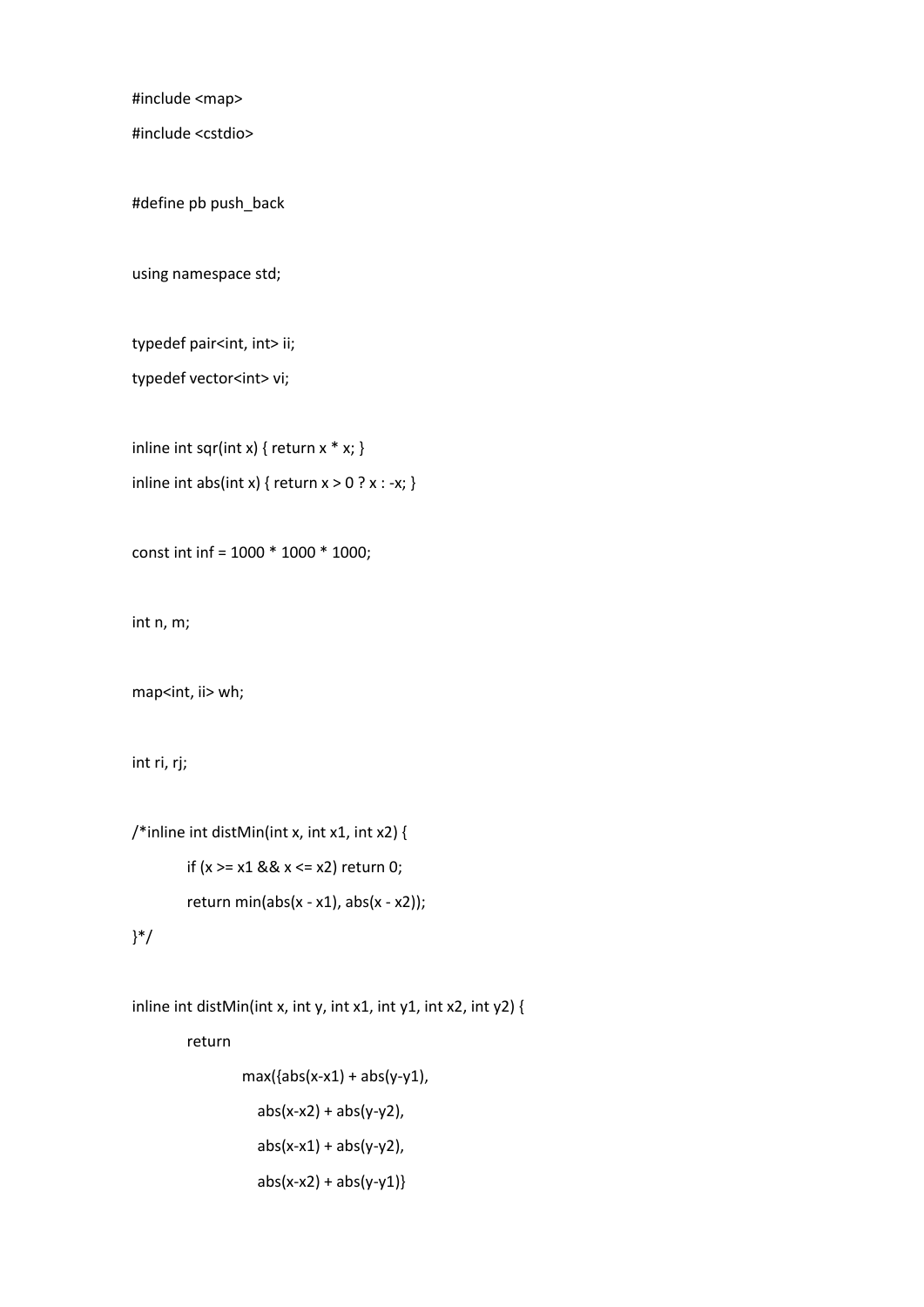);

```
// 4 похожих друг на друга квадратичных спуска
bool checkInt(int dist, int x1, int y1, int x2, int y2) {
        if (x2 < x1) return false;
        if (y2 < y1) return false;
        bool U = false;
        for (const auto & [t, p] : wh) {
                 if (distMin(p.first, p.second, x1, y1, x2, y2) < dist)
                         return false;
                 if (p.first == x1 && p.second == y1) U = true;
        }
        if (x1 == x2 & 8 & 91 == y2) {
                 if (U) {
                         return false;
                 }
                         ri = x1, rj = y1;return true;
        }
        int mx = (x1 + x2) / 2;
        int my = (y1 + y2) / 2;
        if (checkInt(dist, x1, y1, mx, my)) return true;
        if (checkInt(dist, x1, my + 1, mx, y2)) return true;
        if (checkInt(dist, mx + 1, y1, x2, my)) return true;
        if (checkInt(dist, mx + 1, my + 1, x2, y2)) return true;
```
return false;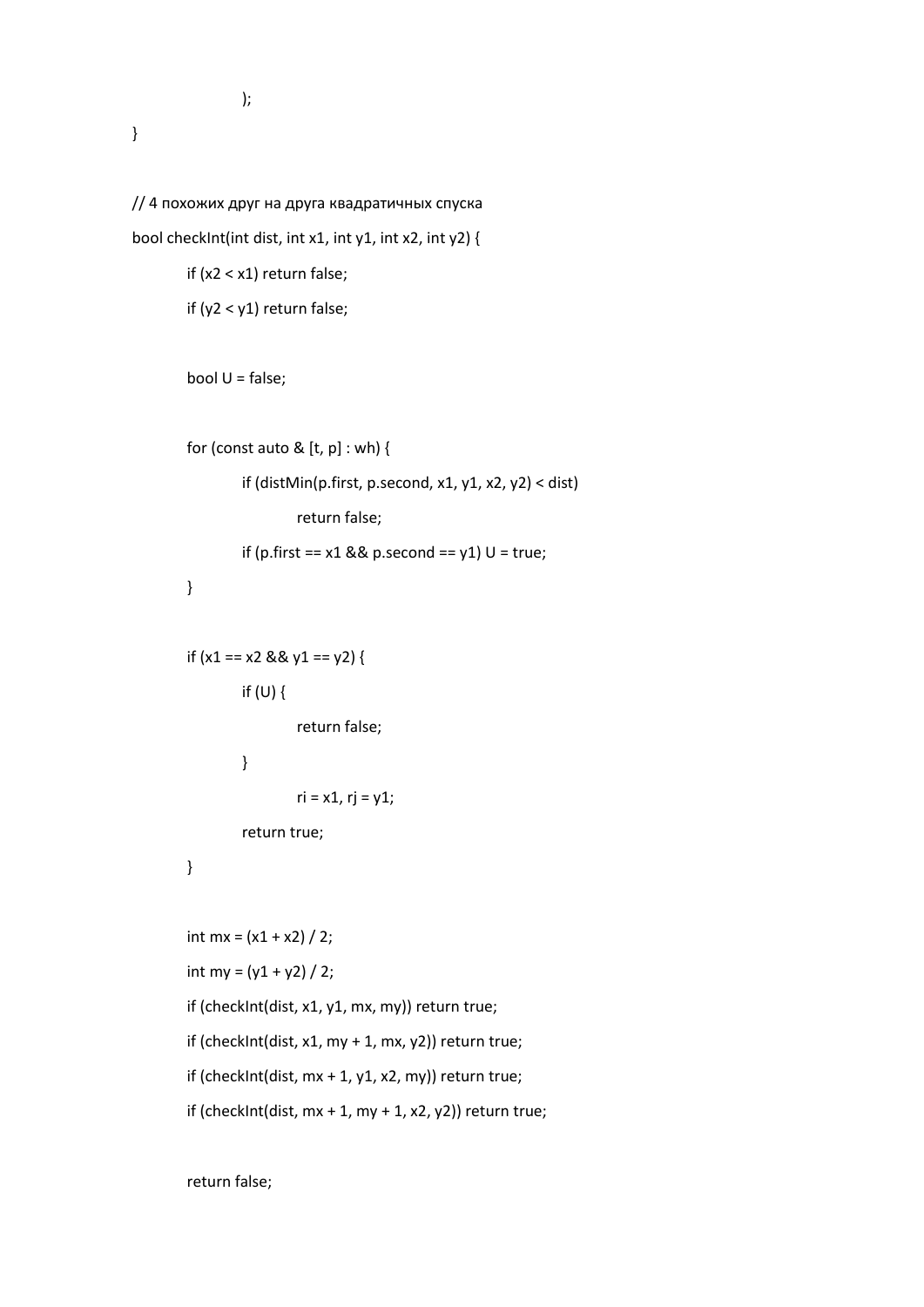```
bool checkIntFull(int dist, int x1, int y1, int x2, int y2) {
```

```
if (x2 < x1) return false;
if (y2 < y1) return false;
if (x1 > ri || x1 == ri && y1 > rj) return false;
```

```
bool U = false;
```

```
for (auto & [t, p] : wh) {
        if (distMin(p.first, p.second, x1, y1, x2, y2) < dist)
                 return false;
```

```
if (p.first == x1 && p.second == y1) U = true;
}
```

```
if (x1 == x2 & 8 & 91 == y2) {
         if (U) {
                  return false;
```

```
}
if (x1 < r i \mid x1 == r i & 8 & y1 < r j)ri = x1, rj = y1;return true;
```

```
}
```

```
int mx = (x1 + x2) / 2;
int my = (y1 + y2) / 2;
bool res = false;
if (checkIntFull(dist, x1, y1, mx, my)) res = true;
if (checkIntFull(dist, x1, my + 1, mx, y2)) res = true;
if (checkIntFull(dist, mx + 1, y1, x2, my)) res = true;
if (checkIntFull(dist, mx + 1, my + 1, x2, y2)) res = true;
```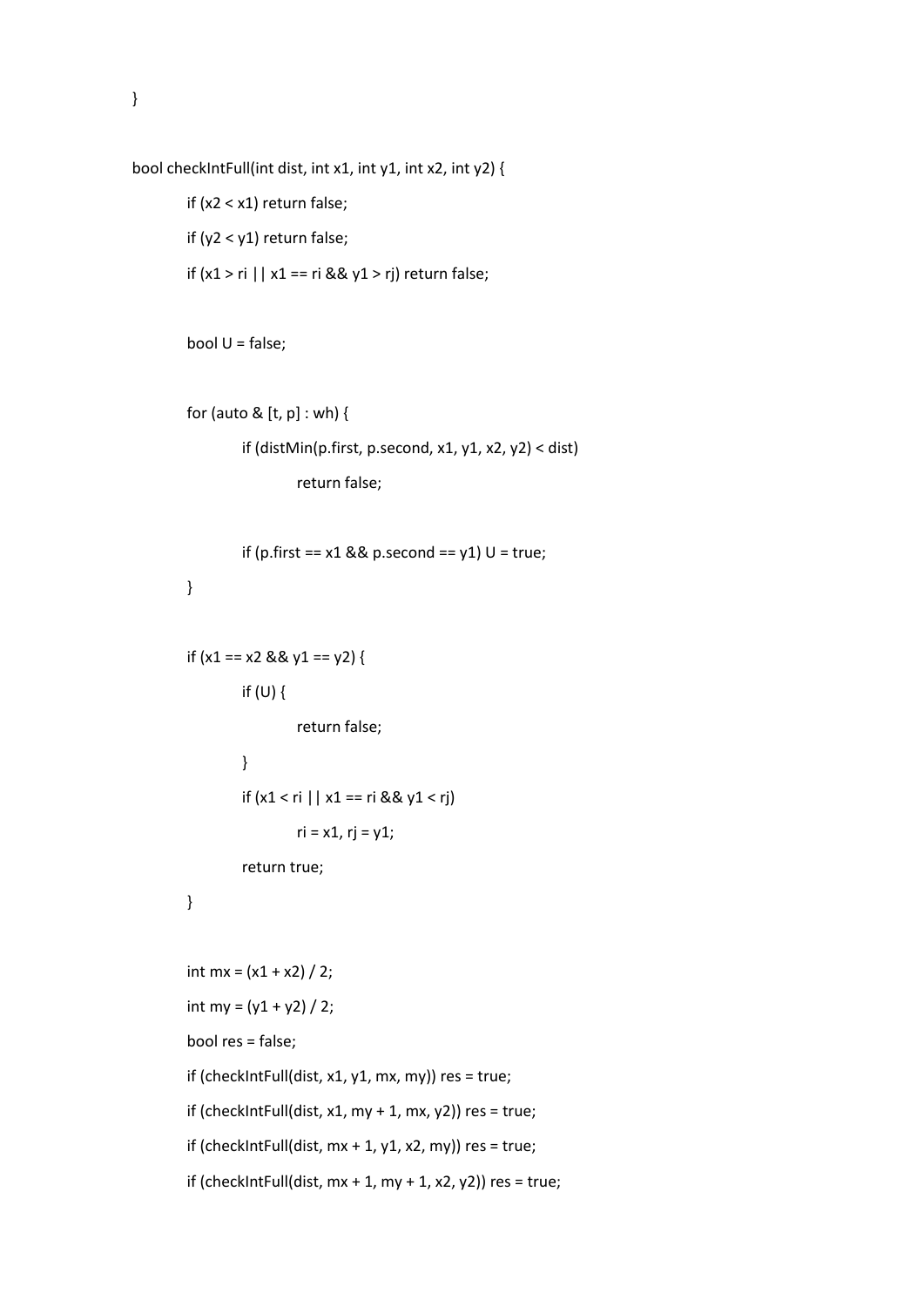```
return res;
```
}

vector<vector<vector<int>>> v3(204, vector<vector<int>>(104, vector<int>(104,0)));

```
bool checkNewInt(int dist, int n, int m, int &pi, int &pj) {
```

```
for (int i = 0; i < n; ++i) {
      int s = 0;
      for (int j = 0; j < m; ++j) {
        s += v3[dist][i][j];if (s == 0) {
               pi = i;pi = j; return true;
         }
      }
 }
 return false;
```
void print(const vector<vector<int>> &v, int n, int m) {

```
for (const auto& vv: v) {
        int mm = m + 1;
        for (int e : vv) {
          cout << e << ";
           mm--;
           if (mm == 0) break;
        }
        n--;
        cout << endl;
        if (n<0) break;
```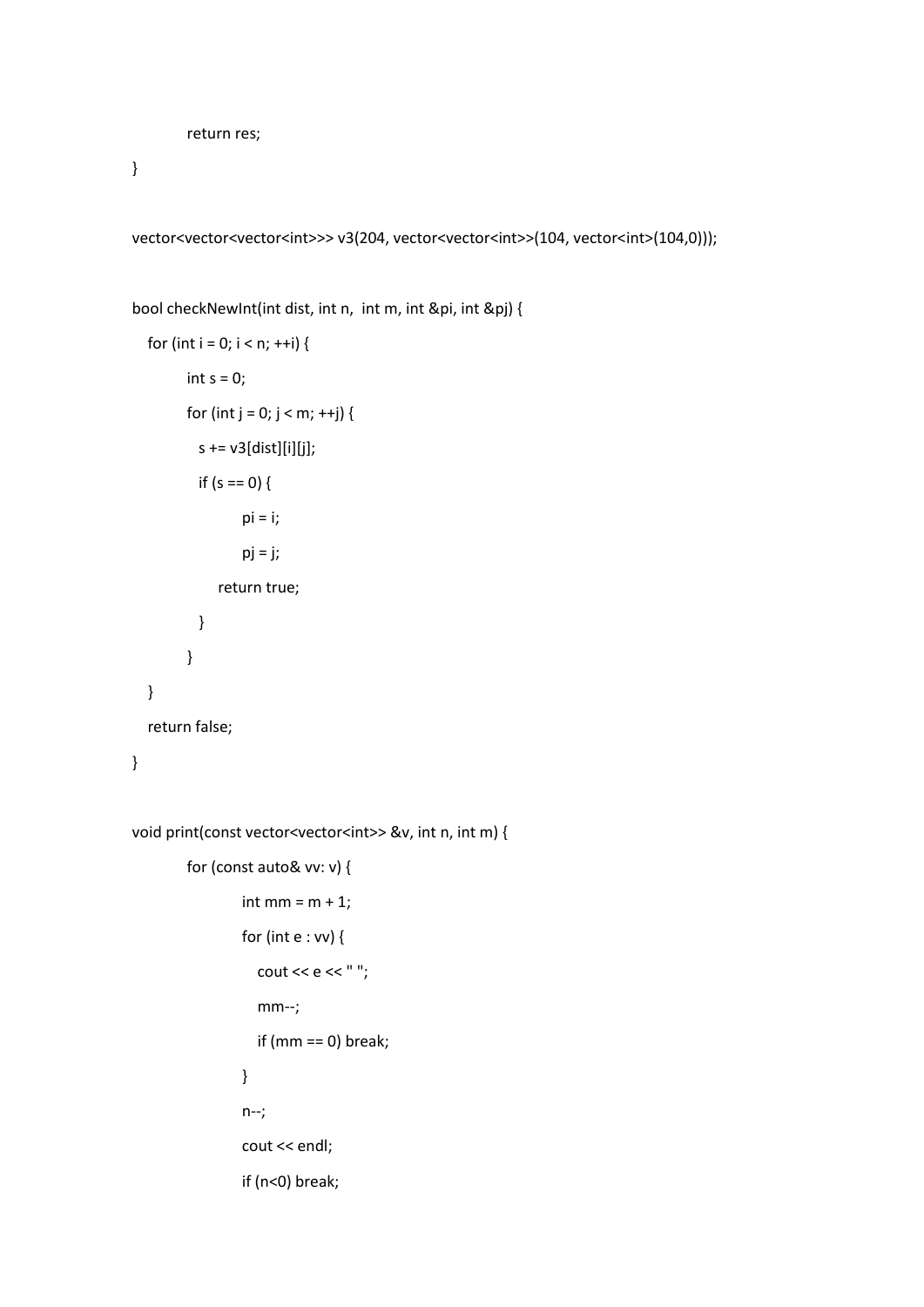```
}
```

```
int main() {
```
int k;  $\sin >> n >> m >> k$ ;

```
std::vector<std::pair<int, int>> v;
```

```
for (int i = 1; i <= k; ++i) {
    int s, f;
   \sin \gg s \gg f;
    v.push_back(std::make_pair(s, -i));
    v.push_back(std::make_pair(f, i));
```

```
 }
```

```
 std::sort(v.begin(), v.end());
```

```
int maxd = n + m + 3;
```

```
for (int kk = 0; kk < 2 * k; ++kk) {
        if (v[kk].second < 0) { // enter
                int down = 0, up = maxd;
                int pi;
                int pj;
                while (up - down > 1) {
                         int t = (up + down) / 2;if (!checkNewInt(t, n, m, pi, pj))
                                 up = t;
```
else

 $down = t;$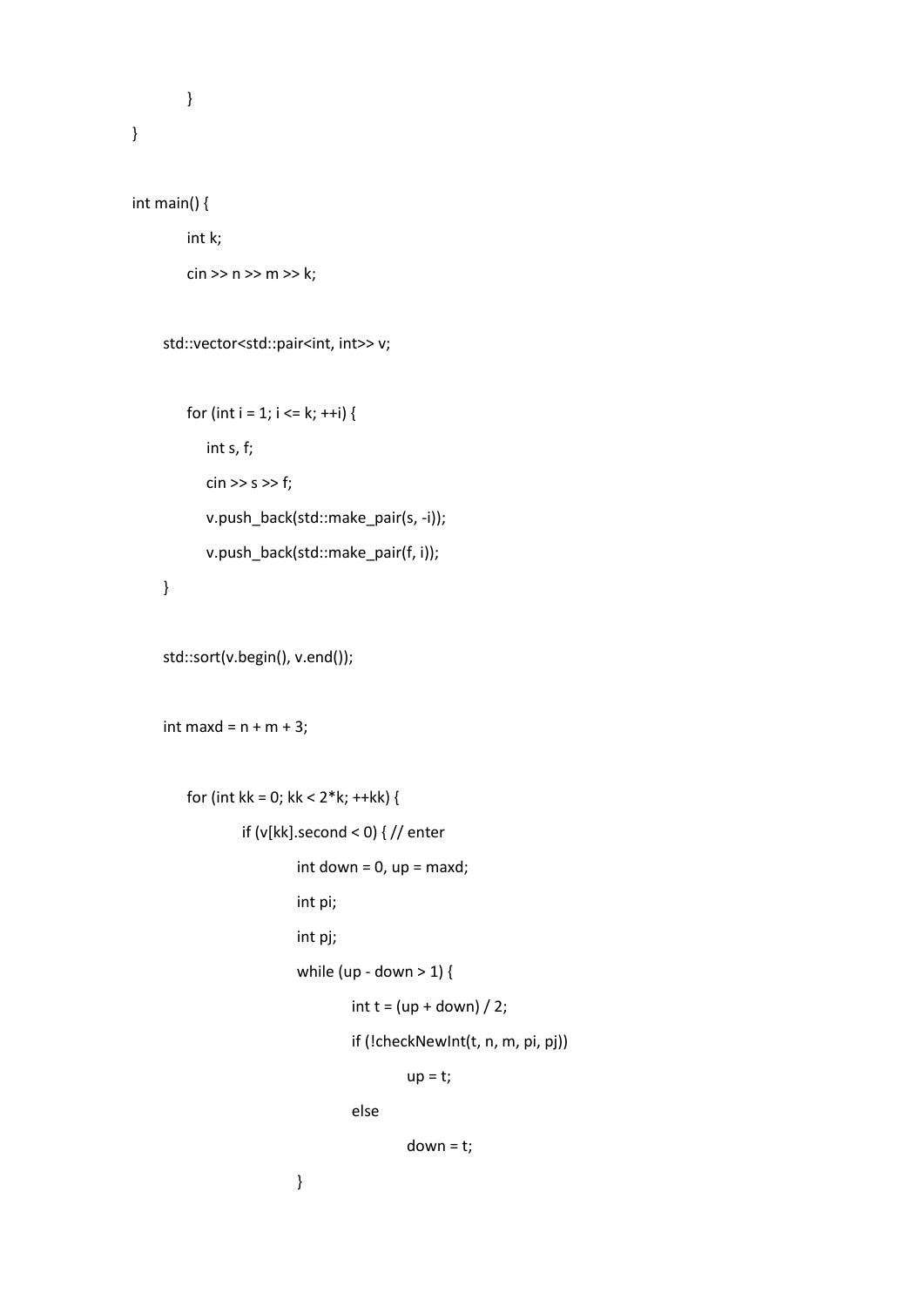ri = 100500, rj = 100500;

```
// ищем самую левую верхнюю точку
checkNewInt(down, n, m, ri, rj);
if (ri >= 100500 || rj >= 100500) {
```

```
 cout << "-1 -1" << endl;
```
} else {

```
cout << ri + 1 << " " << rj + 1 << "\n";
for (int dd = 0; dd < maxd; ++dd) {
      for (int i=0; i < n; ++i) {
         int l = abs(i - ri);
         int ddd = dd - I;
```
if (ddd<0) continue;

```
 int lrj = rj - ddd;
   int rrj = rj + ddd + 1;
   if (|rj < 0) {
           lrj = 0;
    }
   if (rrj > m) {
          rrj = m;
    }
    v3[dd][i][lrj]++;
    v3[dd][i][rrj]--;
}
```
} wh[-v[kk].second] = ii(ri, rj);

} else {

```
// удаляем
auto [ri, rj] = wh[v[kk].second];
wh.erase(v[kk].second);
  for (int dd = 0; dd < maxd; ++dd) {
```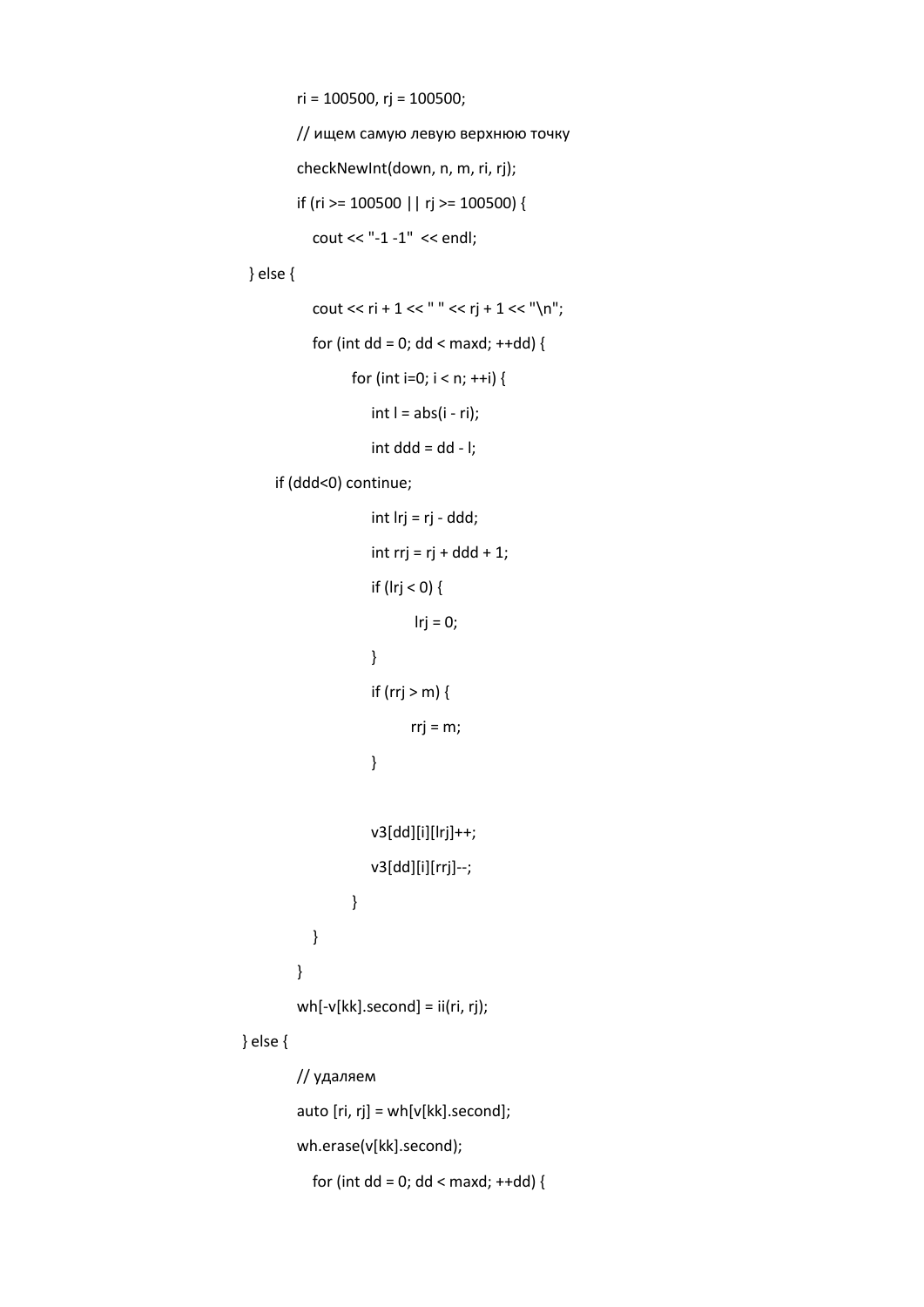```
for (int i=0; i < n; ++i) {
                                     int I = abs(i - ri);int ddd = dd - I; if (ddd < 0) continue;
                                      int lrj = rj - ddd;
                                     int rrj = rj + ddd + 1;
                                      if (lrj < 0) {
                                           lrj = 0;
                                      }
                                     if (rrj > m) {
                                           rrj = m;
                                      }
                                      v3[dd][i][lrj]--;
                                      v3[dd][i][rrj]++;
                                  }
                             }
                 }
/* if (kk == 0) {
                         print(v3[3], n, m);
                         cout << "---\n";
                         print(v3[4], n, m);
                 }*/
        }
        return 0;
}
Задание 4:
```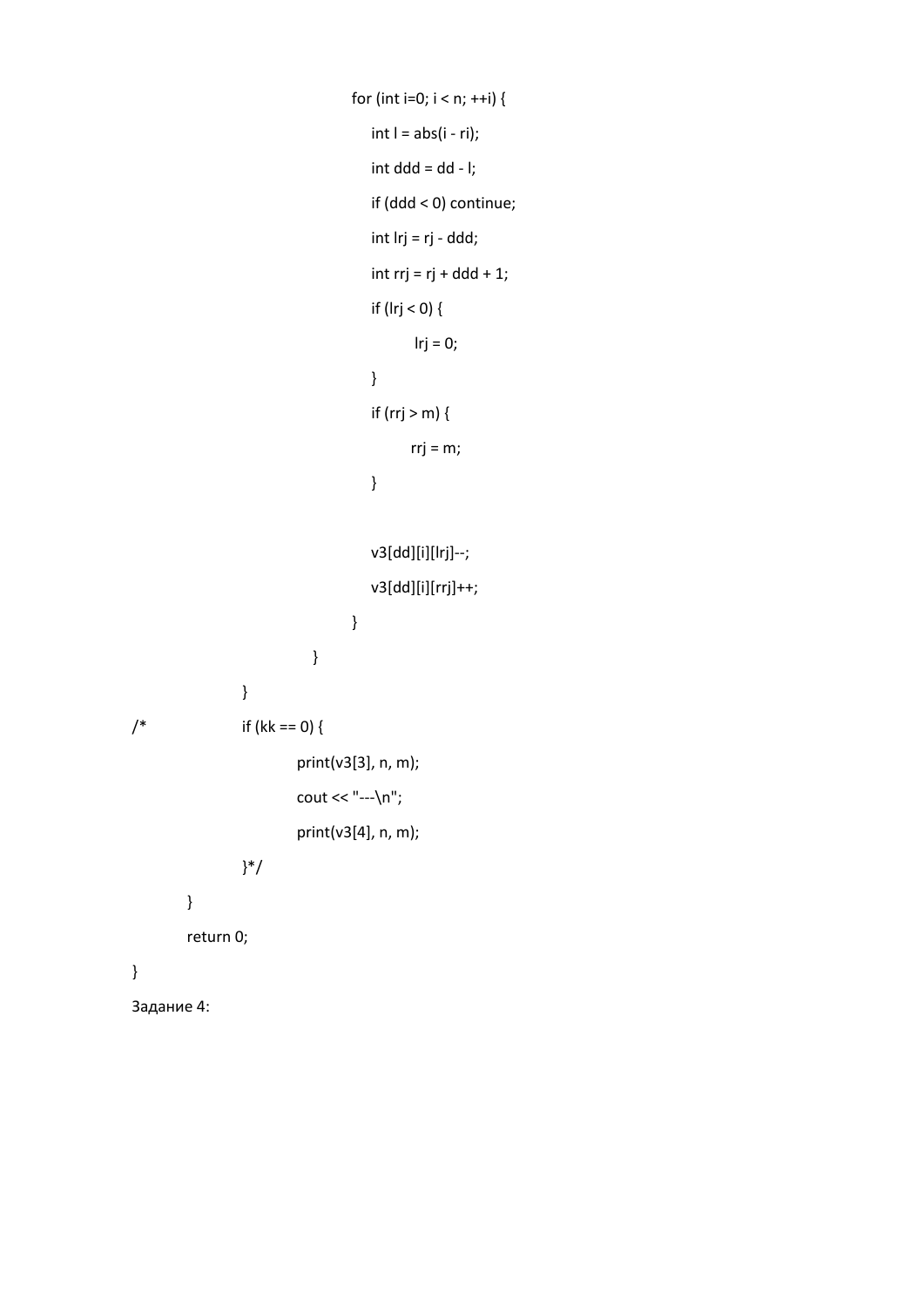#### Задача 4, sphere: Разведка

Корпорация СорКосмос для популяризации своей деятельности заказала анимационный фильм о межлоанетной космической постоямие. В нем автоматический зонд "Великий попил" совершил посадку на поверхности Венеры. На борту зонда находится автоматический квадрокоптер "Полный улет", который будет летать в атмосфере и изучать поверхность планеты.

Квадрокоптер летает по координатной сетке с шагом в одну угловую минуту, так, что его координаты можно представить парой целых чисел (Lat, Lon), где Lat географическая широта точки, измеряемая в угловых минутах, то есть знач диапазоне [-5400, 5400], где значению -5400 соответствует южный полюс, а значению 5400 - северный попюс. Lon - географическая долгота точки, измеряемая в угловых минутах, то есть значение в диапазоне (-10800, 10800), где отрицательными числами обозначается западная долгота, а положительными - восточная. Таким обозром параллели и меридианы разделяют поверхность планеты на клетки, сторона каждой клетки равна одной угловой минуте.

для северного и коюного полюса географическая долгота может быть произвольным .<br>целым числом в диапазоне (-10800, 10800).

Haxonsoy в точке с координатами (Lat. Lon) не на полюсах квадрокоптер изучает поверхность, заключенную в область на сфере, ограниченную дугами коорди сетки между точками (Lat - 1, Lon + 1), (Lat - 1, Lon - 1), (Lat + 1, Lon - 1), (Lat + 1, Lon + 1), то есть покрывает координатный квадрат со стороной в две угловые минуты с центром в точке (Lat, Lon). Мы будем считать, что это - 4 клетки координатной сетки .<br>Находясь на северном полюсе кваллокоптер изучает обрасть севернее широты 5399 а. находясь на южном полюсе квадрокоптер изучает всю область южнее широты -5399. Находясь на широтах 5399 и -5399 квадрокоптер изучает и все клетки севернее 5399 и кнонее -5399 соответственно.

Программа для квадрокоптера представляет собой последовательность команд 'F' перелететь на следующую точку координатной сетки, 1' - повернуть налево, 'R' - повернуть излево, 'R' последовательности команд. Команда "L' означает, что если квадрокоптер был ориентирован на север, то после выполнения команды он будет ориентирован на запад, потом на юг, потом на восток. Перед командой 'F' может задаваться число повторений этой команды, например, 20 F означает, что квадрокоптер перемещается вперед на 20 угловых минут, исследуюя всю область, которую он пролетел. В **BOURDEABLE MOMENT ROBMANN ERRODOKORTED OCHENTARIORSH NA CERED. FROM THOMASTIC UTD.** 

в начальный и конечный момент времени квадрокоптер не находится на полюсах, и при пролете полюса квадрокоптер не поворачивает. То есть, при пролете северного полюса квадрокоптер без изменения направления движения меняет северную ориентацию на коюную. Пролет северного и коюного полюсов в последовательности команд всегда соответствует двум последовательным командам 'F'.

#### Формат входных данных

На стандартном потоке ввода задаются два целых числа - координаты точки, в которой квадрокоптер начинает свой полет, затем вещественное число - радиус планеты в километрах, затем последовательность команд квадрокоптера, завершающаяся командой S.

Команды и число повторений могут отделяться друг от друга пробельными символами (в том числе переводом строк). Число повторений записывается без пробелов.<br>Число повторений не превосходит 22000. Общая длина перемещения квадрокоптера не превосходит 1000000 клеток.

#### Формат выходных данных

На стандартный поток вывода наличатайте количество клиток координатирй овтих которые были исследованы квадрокоптером. Вся область севернее широты 5399 учитывается как одна клетка вся область южнее широты -5399 учитывается как одна клетка. Далее выведите вещественное число - площадь исследованной поверхности планеты в километрах. Пролет над клеткой учитывается только один раз, то есть повторный пролет над нею не увеличивает количество исследованных клеток и исследованную площадь.

Площадь исследованной поверхности планеты выводите не менее чем с 10 десятичными знаками (как показано в примере).

Программа, которая правильно вычисляет только количество клеток, но выводит

неправильную площадь (например, всегда выводит площадь 0) получит как минимум 50 баллов из 100.

Баллы: 20

Решение:

#include <iostream>

#include <vector>

#include <math.h>

#include <algorithm>

#include <set>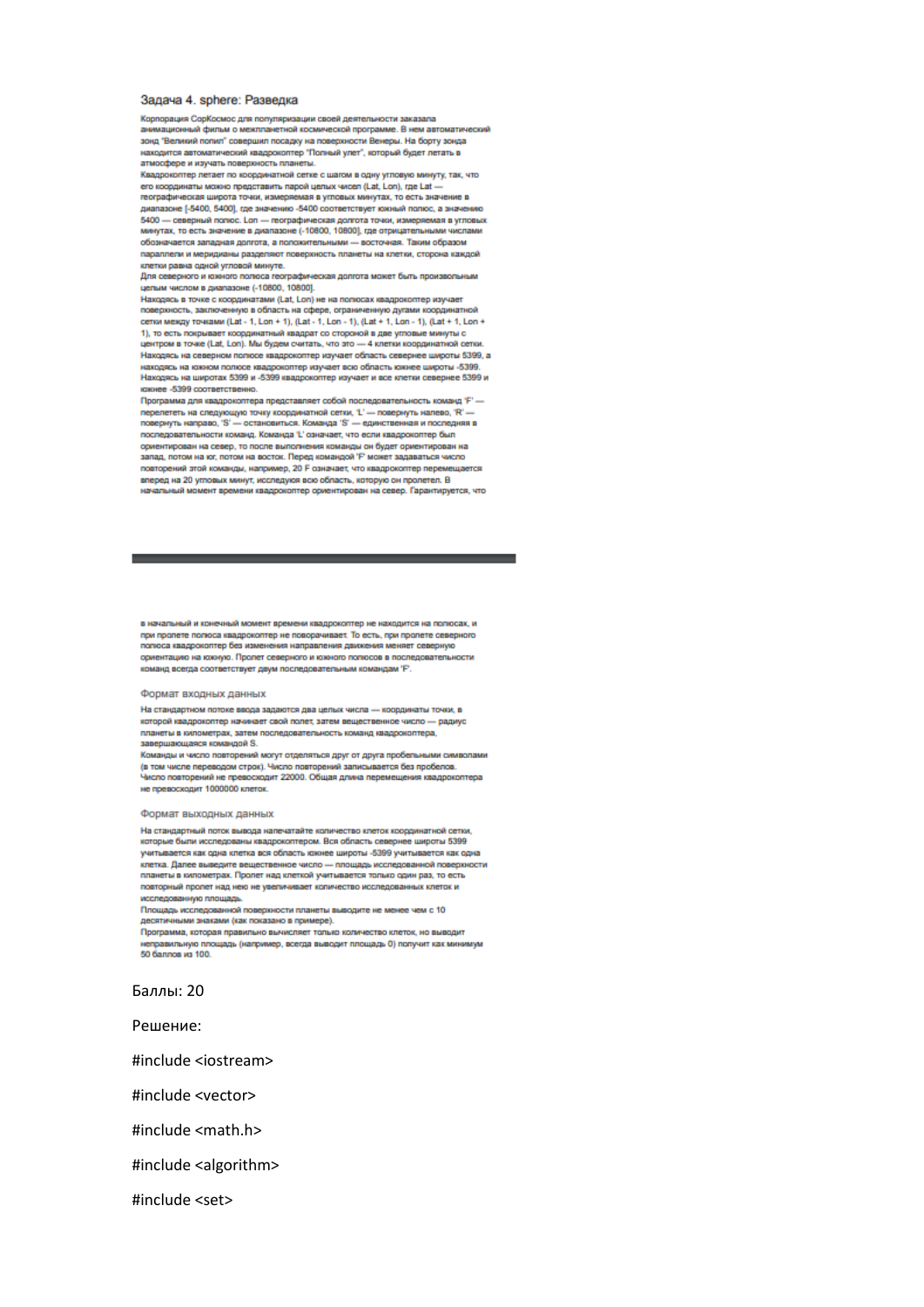#include <map> #include <string> using namespace std; #define ll long long struct detail{ int gr, kl;

```
};
```
int main()

```
{
   /*
   char col;
   string s;
  \sin \gg \cot \gg s;
   long long ch = 0;
  for (int i = 0; i < s.size(); i++){
     if(s[i] == 'Z')\{ ch -= (ll) pow(3, s.size() - i - 1);
      }
     if(s[i] == 49){
        ch += (ll )pow(3, s.size() - i - 1);
     }
   }
  ch = abs(ch);int k = 0;
  while(pow(9, k) < ch){
      k++;
   }
  long long start = pow(9, k), razn = start - ch;
   cout << 729 - 2*81 + 2*27 + 2*1;
  k - ; */
```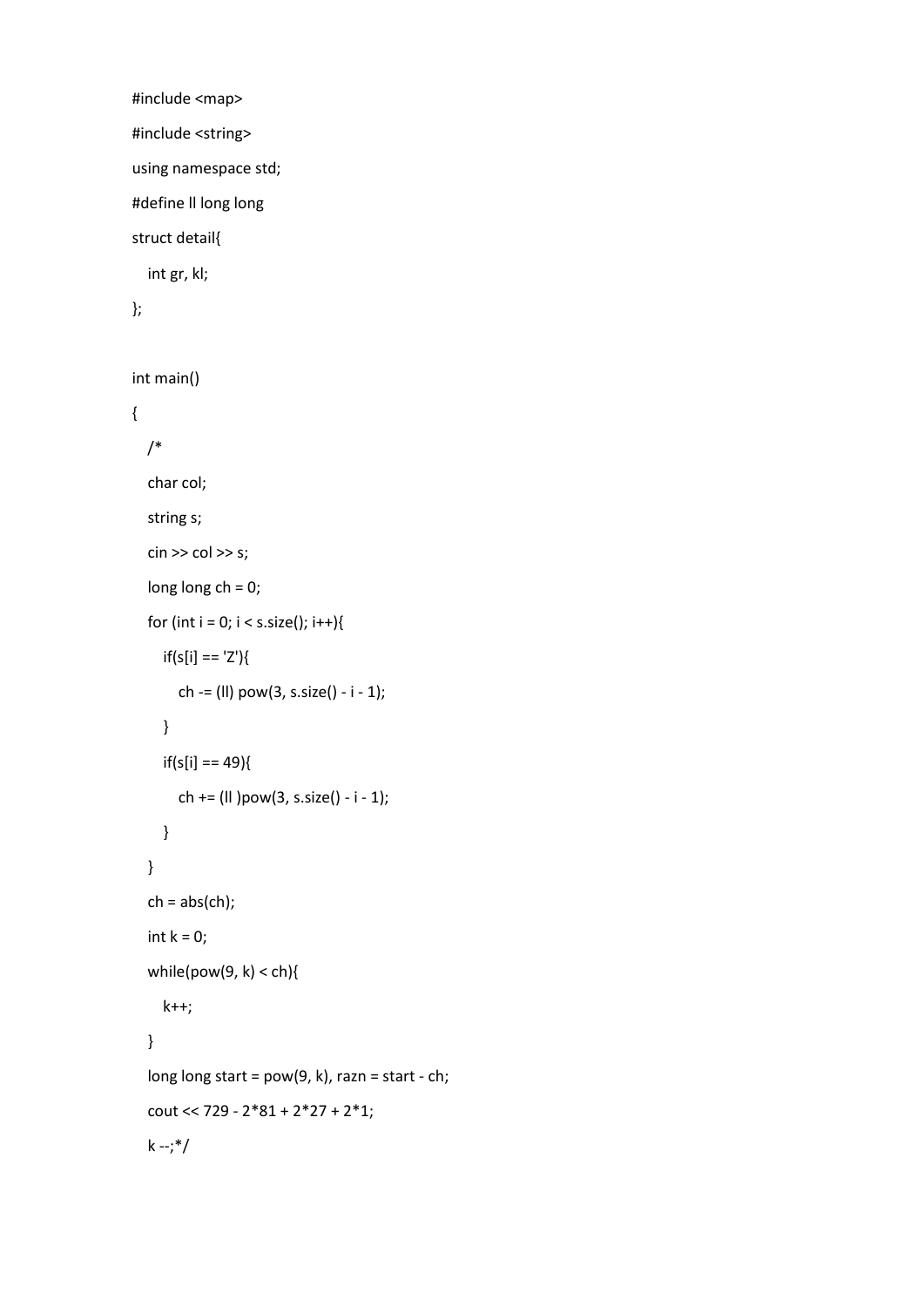```
 char f;
 string s;
\sin \gg s;
int k = 1;
 bool cub[6][9];
for (int i = 0; i < 6; i++){
  for (int j = 0; j < 9; j++){
      cub[i][j] = false;
   }
 }
 detail coord;
 string napr = "u";
 coord.gr = 1;
 coord.kl = 5;
 cub[coord.gr - 1][coord.kl - 1] = true;
 long long ans = 0;
for (int i = 0; i < s.size(); i++) {
   if (s[i] == 'L') {
      if (napr == "u") {
        napr = "l";
        continue;
      }
      if (napr == "l") {
        napr = "d";
```
continue;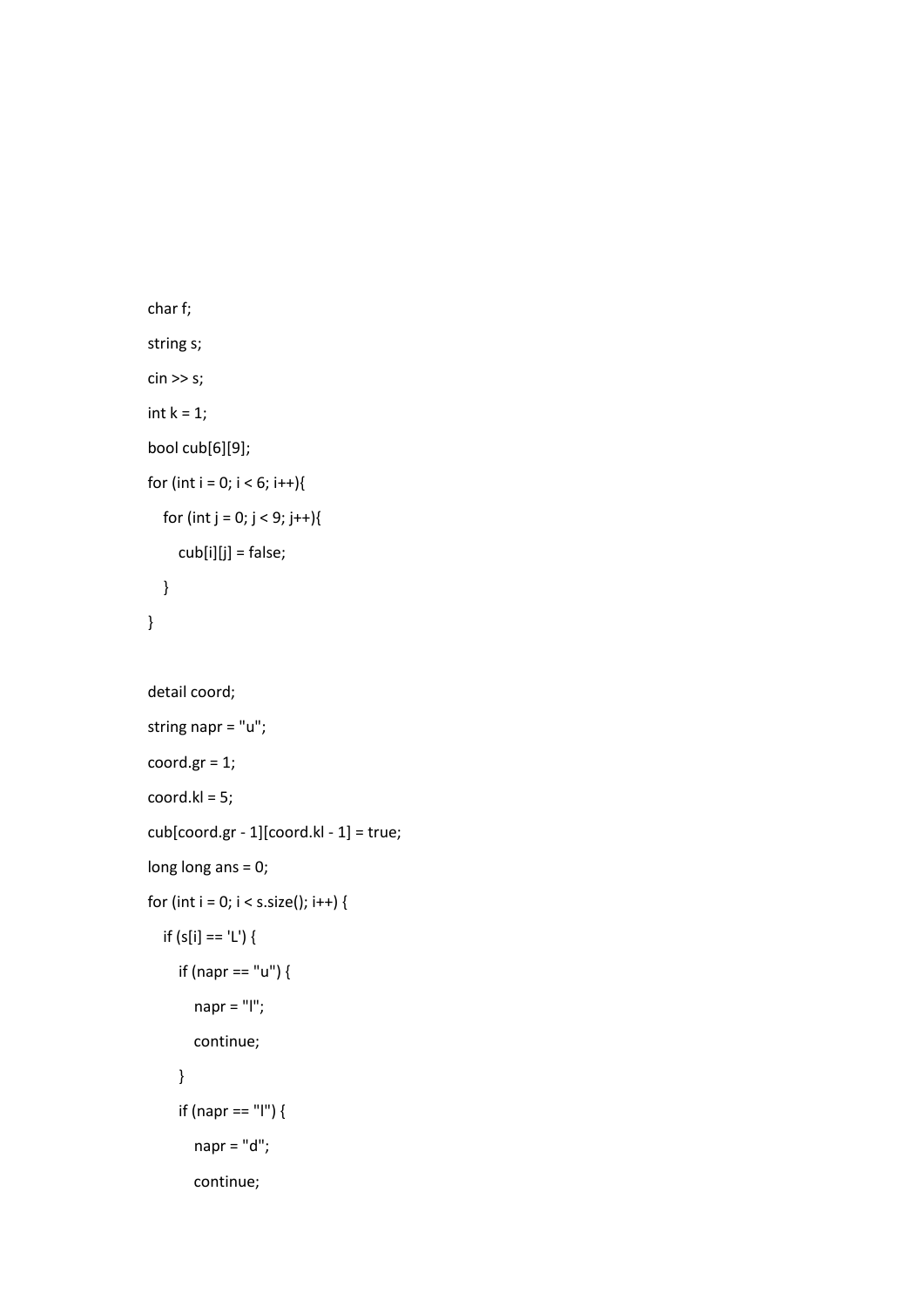```
 }
   if (napr == "d") {
      napr = "r";
      continue;
   }
   if (napr == "r") {
     napr = "u";
      continue;
   }
 }
if (s[i] == 'R') {
   if (napr == "u") {
     napr = "r";
      continue;
   }
   if (napr == "l") {
      napr = "u";
      continue;
   }
   if (napr == "d") {
      napr = "l";
      continue;
   }
   if (napr == "r") {
      napr = "d";
     continue;
   }
 }
if (s[i] == 'F') {
   if (napr == "u") {
      coord.kl -= 3;
     //cout << coord.gr << " " << coord.kl << endl;
```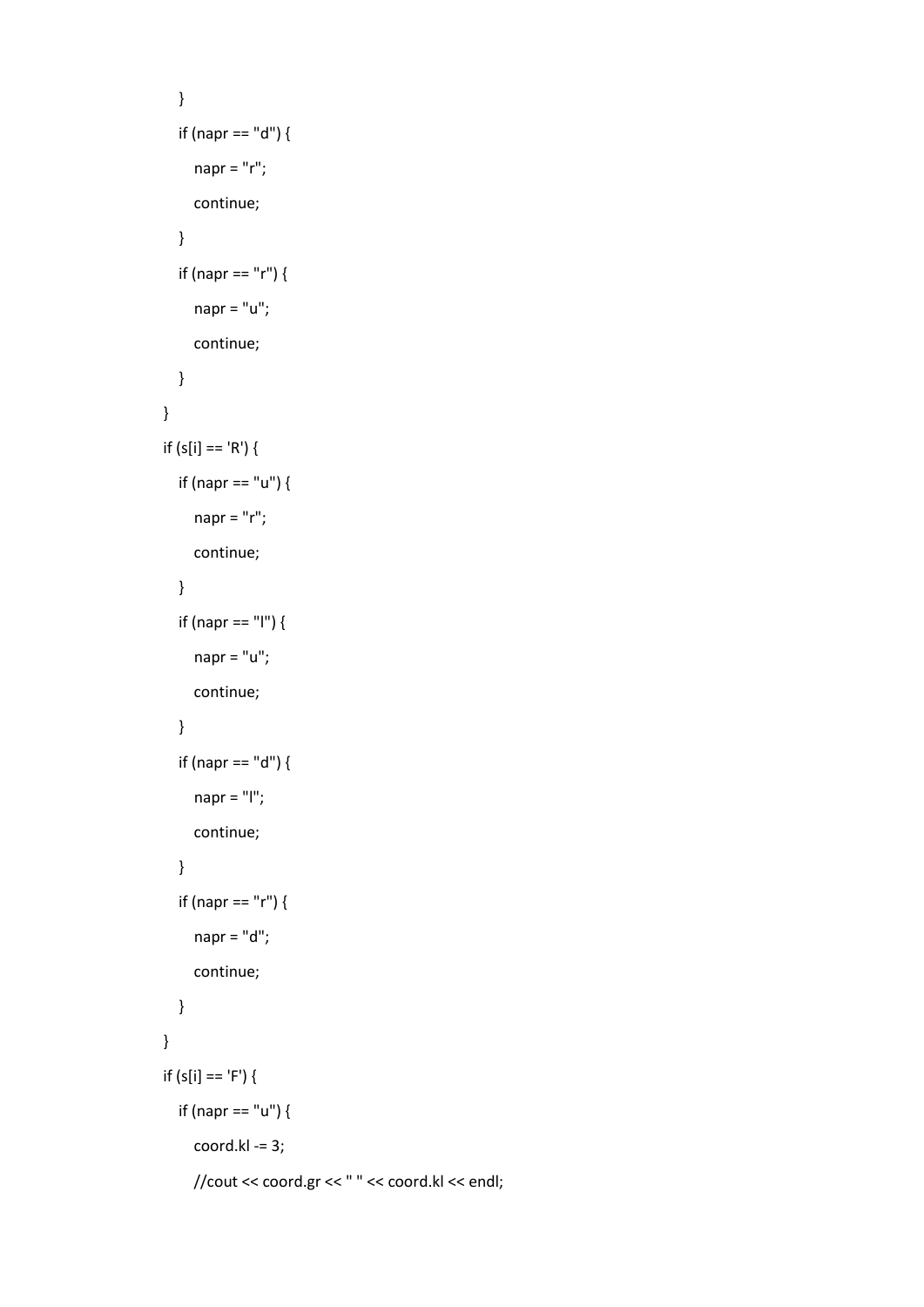```
if (coord.kl > 0) {
      cub[coord.gr - 1][coord.kl - 1] = true;
   }
  if (coord.kl < 1) {
     coord.kl += 9;if (coord.gr == 1 \mid \mid coord.gr == 2 \mid \mid coord.gr == 4) {
        coord.gr = 3;
        cub[coord.gr - 1][coord.kl - 1] = true;
        continue;
      }
      if (coord.gr == 3) {
       coord.gr = 6;
        cub[coord.gr - 1][coord.kl - 1] = true;
        continue;
      }
      if (coord.gr == 6) {
        coord.gr = 5;
        cub[coord.gr - 1][coord.kl - 1] = true;
        continue;
      }
      if (coord.gr == 5) {
        coord.gr = 1;
        cub[coord.gr - 1][coord.kl - 1] = true;
        continue;
     }
   }
 if (napr == "d") {
   coord.kl += 3;
   if (coord.kl < 9) {
      cub[coord.gr - 1][coord.kl - 1] = true;
```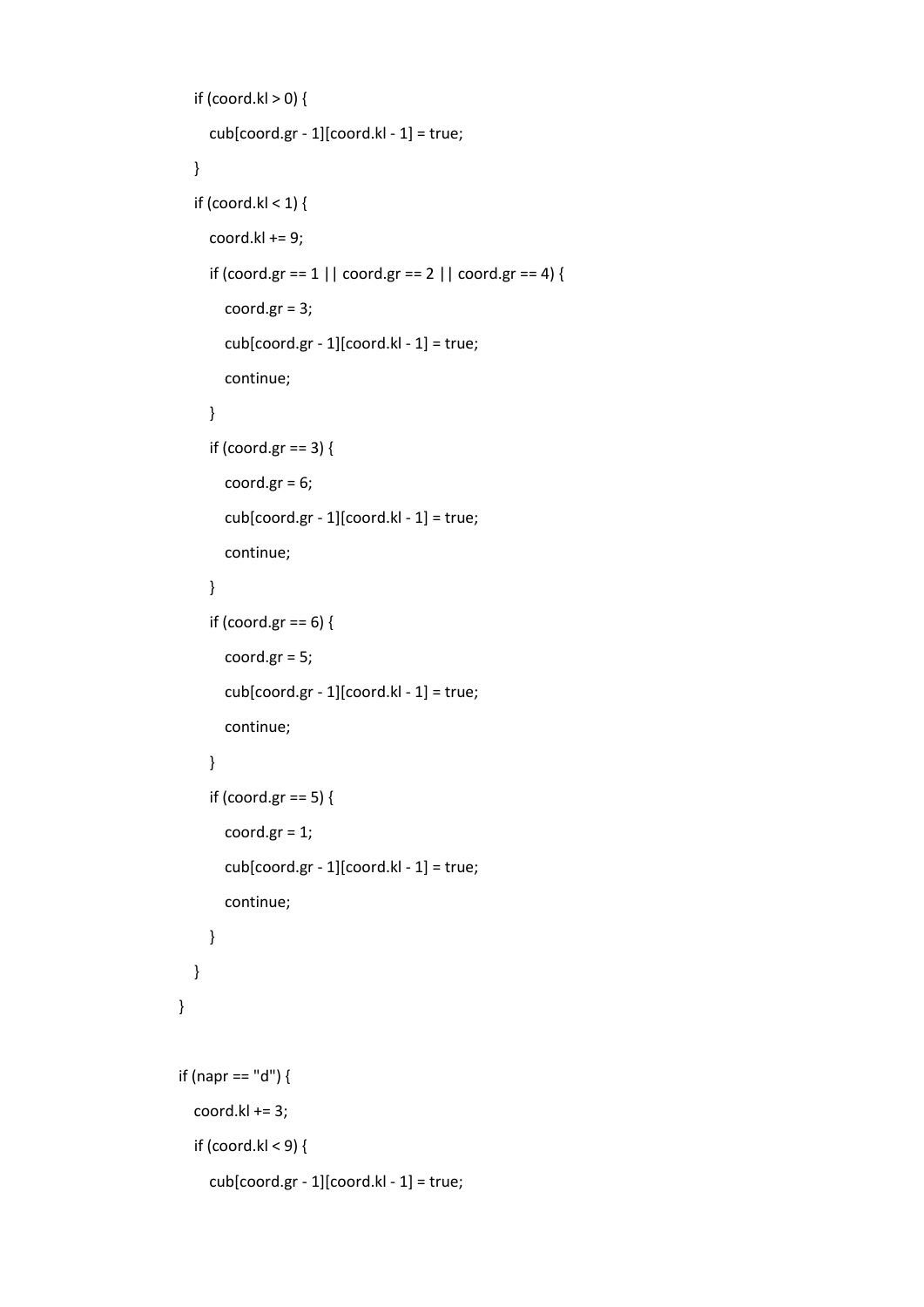```
 }
  if (coord.kl > 9) {
      coord.kl -= 9;
     if (coord.gr == 1 \mid \mid coord.gr == 2 \mid \mid coord.gr == 4) {
         coord.gr = 5;
         cub[coord.gr - 1][coord.kl - 1] = true;
         continue;
      }
      if (coord.gr == 3) {
         coord.gr = 1;
        \text{cub}[\text{coord.gr - 1}][\text{coord.kI - 1}] = \text{true}; continue;
      }
      if (coord.gr == 6) {
         coord.gr = 3;
         cub[coord.gr - 1][coord.kl - 1] = true;
         continue;
      }
      if (coord.gr == 5) {
         coord.gr = 6;
         cub[coord.gr - 1][coord.kl - 1] = true;
         continue;
      }
   }
 if (napr == "r") {
   coord.kl += 1;
  if ((coord.kl - 2) / 3 == (coord.kl - 1) / 3) {
     cub[coord.gr - 1][coord.kl - 1] = true;
   }
  if ((coord.kl - 2) / 3 != (coord.kl - 1) / 3) {
```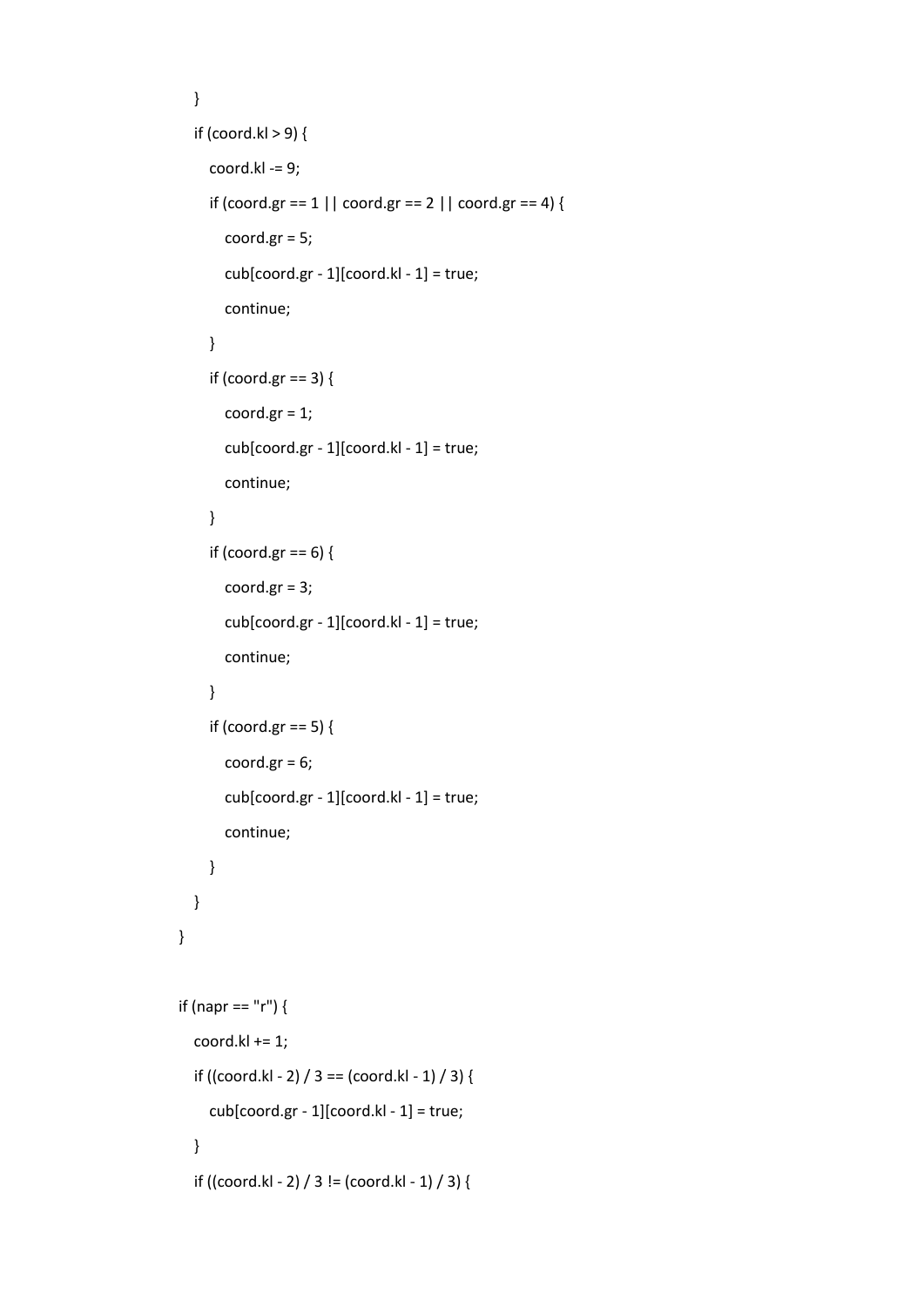```
 coord.kl -= 3;
     if (coord.gr == 1 \mid \mid coord.gr == 3 \mid \mid coord.gr == 5) {
       coord.gr = 4;
        cub[coord.gr - 1][coord.kl - 1] = true;
        continue;
      }
     if (coord.gr == 4) {
       coord.gr = 6;
        cub[coord.gr - 1][coord.kl - 1] = true;
        continue;
      }
     if (coord.gr == 6) {
        coord.gr = 2;
        cub[coord.gr - 1][coord.kl - 1] = true;
        continue;
      }
      if (coord.gr == 2) {
        coord.gr = 1;
        cub[coord.gr - 1][coord.kl - 1] = true;
        continue;
      }
   }
 if (napr == "l") {
   coord.kl -= 1;
  if ((coord.kl - 2) / 3 == (coord.kl - 1) / 3) {
     cub[coord.gr - 1][coord.kl - 1] = true; }
  if ((coord.kl - 2) / 3 != (coord.kl - 1) / 3) {
     coord.kl += 3;if (coord.gr == 1 \mid \mid coord.gr == 3 \mid \mid coord.gr == 5) {
        coord.gr = 2;
```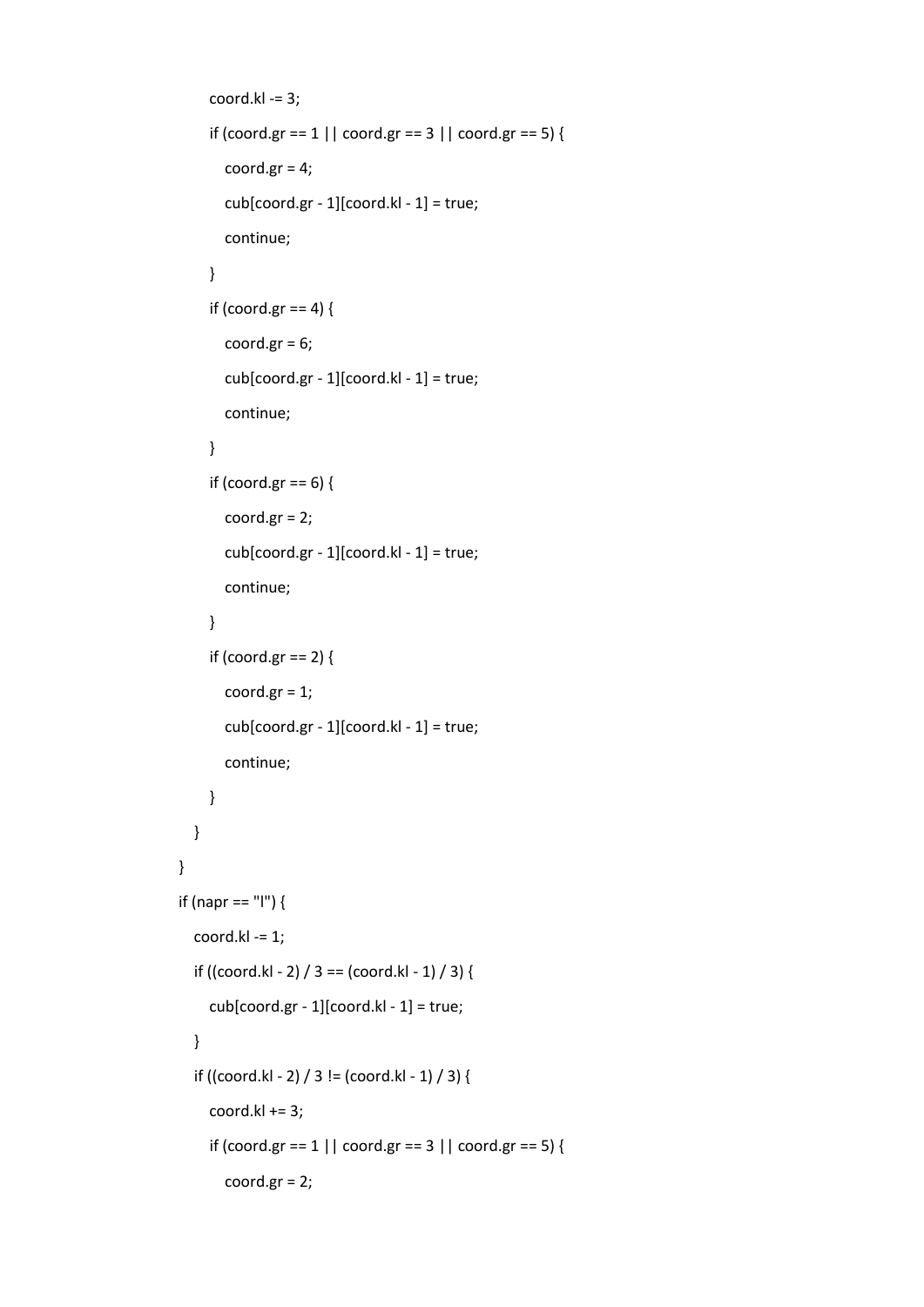```
\text{cub}[\text{coord.gr - 1}][\text{coord.kI - 1}] = \text{true}; continue;
 }
            if (coord.gr == 4) {
               coord.gr = 1;
               cub[coord.gr - 1][coord.kl - 1] = true;
               continue;
             }
             if (coord.gr == 6) {
               coord.gr = 4;
               cub[coord.gr - 1][coord.kl - 1] = true;
               continue;
 }
            if (coord.gr == 2) {
              coord.gr = 6;
               cub[coord.gr - 1][coord.kl - 1] = true;
               continue;
            }
          }
        }
  vector <int> right {1, 2, 3, 4, 5, 6, 7, 8, 9,
```

```
 10, 11, 1, 12, 13, 4, 14, 15, 7,
 10, 16, 17, 11, 18, 19, 1, 2, 3,
 1, 19, 17, 6, 20, 21, 9, 22, 23,
 7, 8, 9, 15, 24, 22, 14, 25, 23,
 14, 25, 23, 12, 26, 21, 10, 16, 17};
```

```
for (int i = 0; i < 6; i++){
```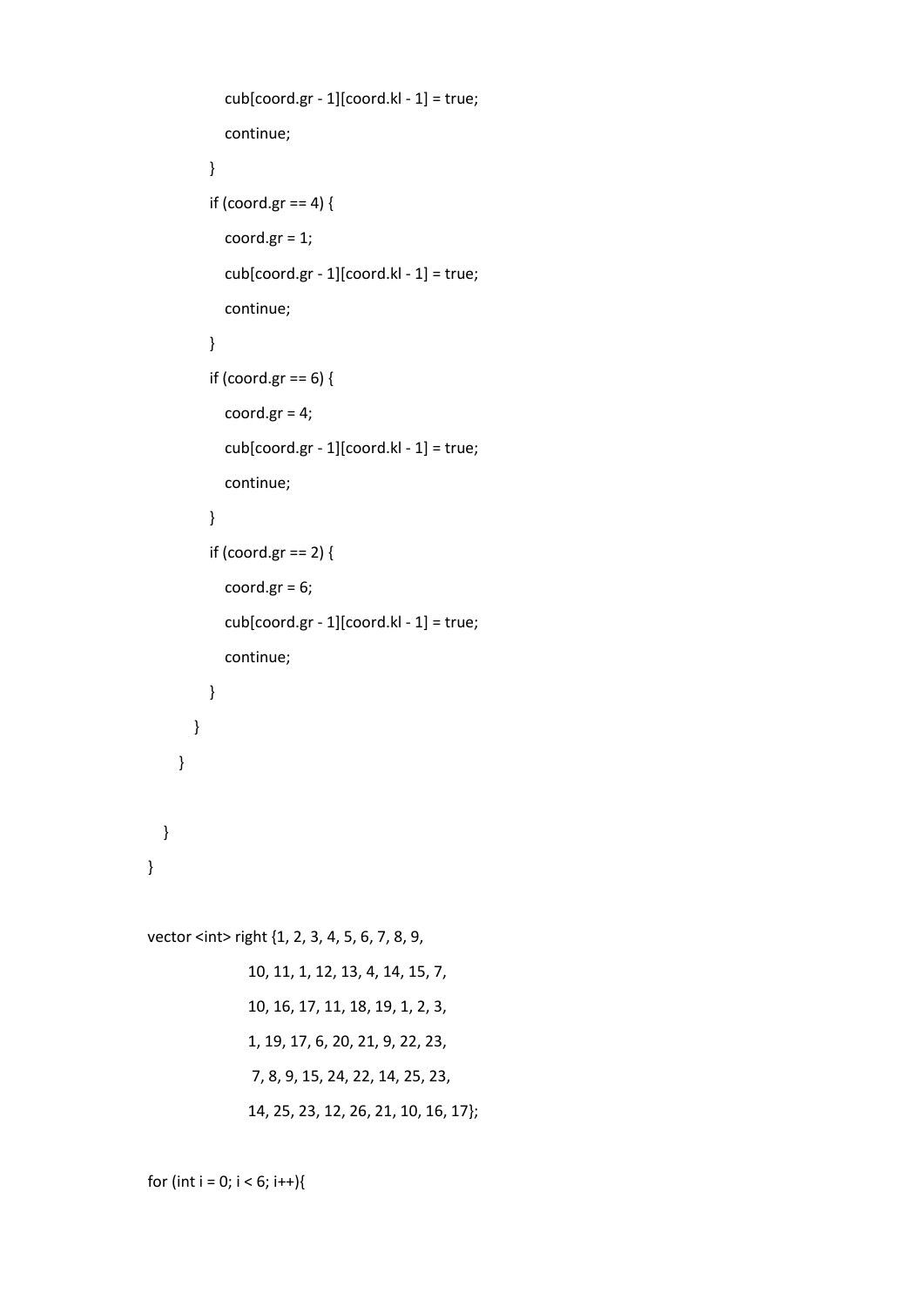```
for(int j = 0; j < 9; j++){
      if (cub[i][j] && right[i * 9 + j] != 0){
        ans++;
       int n = right[i * 9 + j];for (int l = 0; l < 54; l++){
           if(right[l] == n && n > 0){
             right[l] = 0;
             cub[(l - j) / 9][j] = false;
           }
        }
      }
   }
 }
 cout << ans;
/*set <pair<int, int>> check;
 long long ans = 0;
for (int i = 0; i < 6; i++){
  for (int j = 0; j < 9; j++){
     pair <int, int> p;
     p.first = i;
      p.second = j;
      if(cub[i][j] == true && check.count(p) == 0){
        ans++;
        check.insert(p);
        if (i == 0 && i == 1 && i == 3) {
```

```
if (j % 3 == 0) {
```

```
p.first = 2;
```

```
p.\text{second} = j + 6;
```

```
 check.insert(p);
```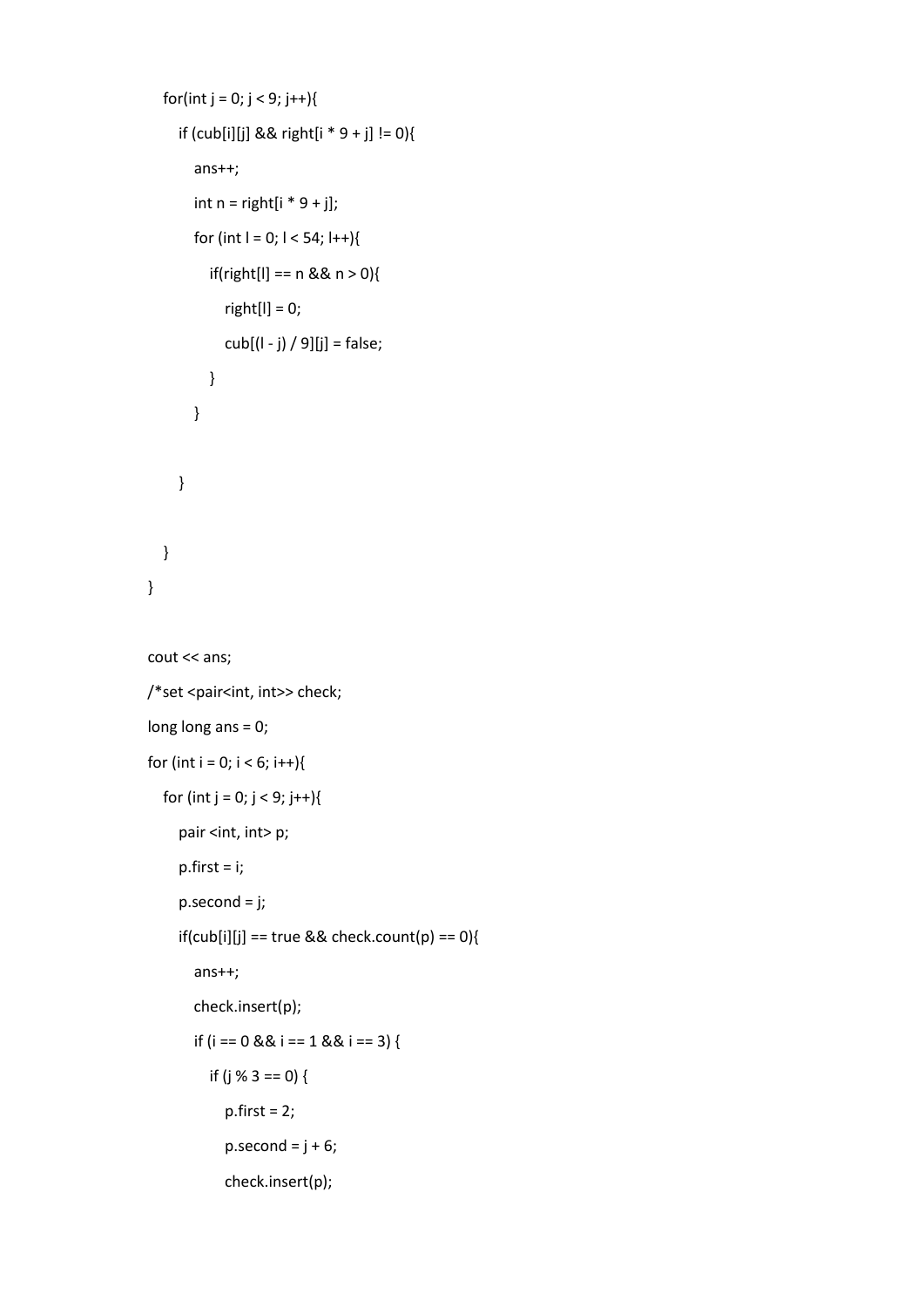```
 }
           }
          if (i == 2) {
             if (j % 3 == 0) {
                p.first = 5;
               p.\text{second} = j + 6; check.insert(p);
              }
           }
           if (i == 5) {
             if (j % 3 == 0) {
                p.first = 4;p{\text .}second = j + 6; check.insert(p);
              }
           }
          if (i == 4) {
             if (j % 3 == 0) {
                 p.first = 0;
                p.\,second = j + 6; check.insert(p);
              }
           }
        }
      }
   }
   cout << coord.gr << " " << coord.kl << " "<< napr << endl;
}
*/
```
/\* string s;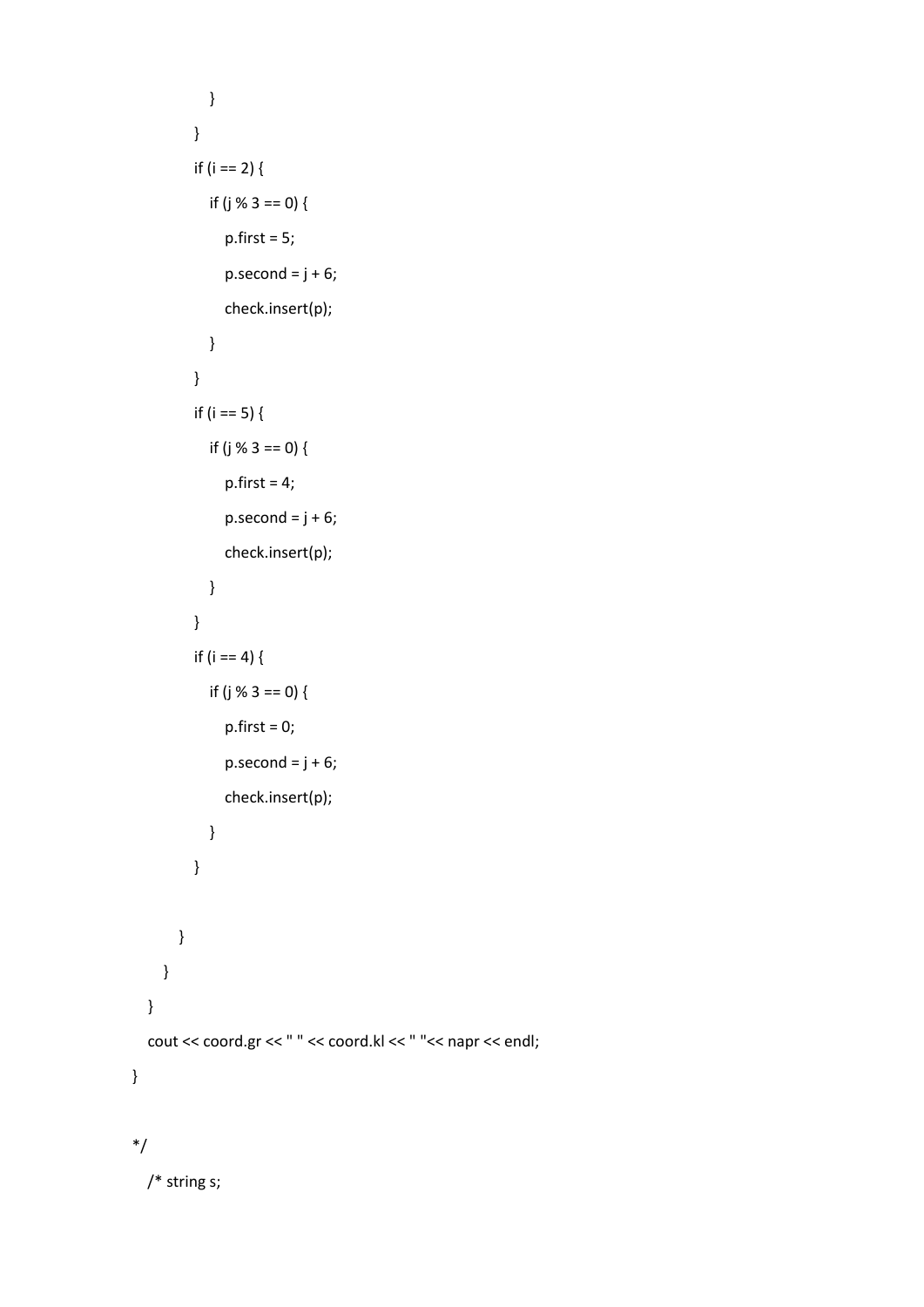```
\sin \gg s;
vector <char> ss(0);
for (int i = 0; i < s.size(); i++){
   ss.push_back(s[i]);
 }
 sort(ss.begin(), ss.end());
vector <pair<char, char>> a(s.size());
for (int i = 0; i < s.size(); i++){
  a[i].first = s[i];
   a[i].second = ss[i];
```

```
 sort(a.begin(), a.end());
 map <char, int> has, was;
for (int i = 0; i < s.size(); i++){
  has[s[i]]++; }
 string ans = "#";
ans += a[0]. second;
 was[a[0].second]++;
 was[a[0].first]++;
for (int i = 0; i < s.size(); i++){
  for (int j = 0; j < s.size(); j++){
      if(a[j].first == ans[ans.size() - 1] && was[a[j].second] < has[a[j].second]){
        was[a[j].second]++;
        ans += a[j].second;
      }
   }
 }
 ans.erase(ans.begin());
 cout << ans;
```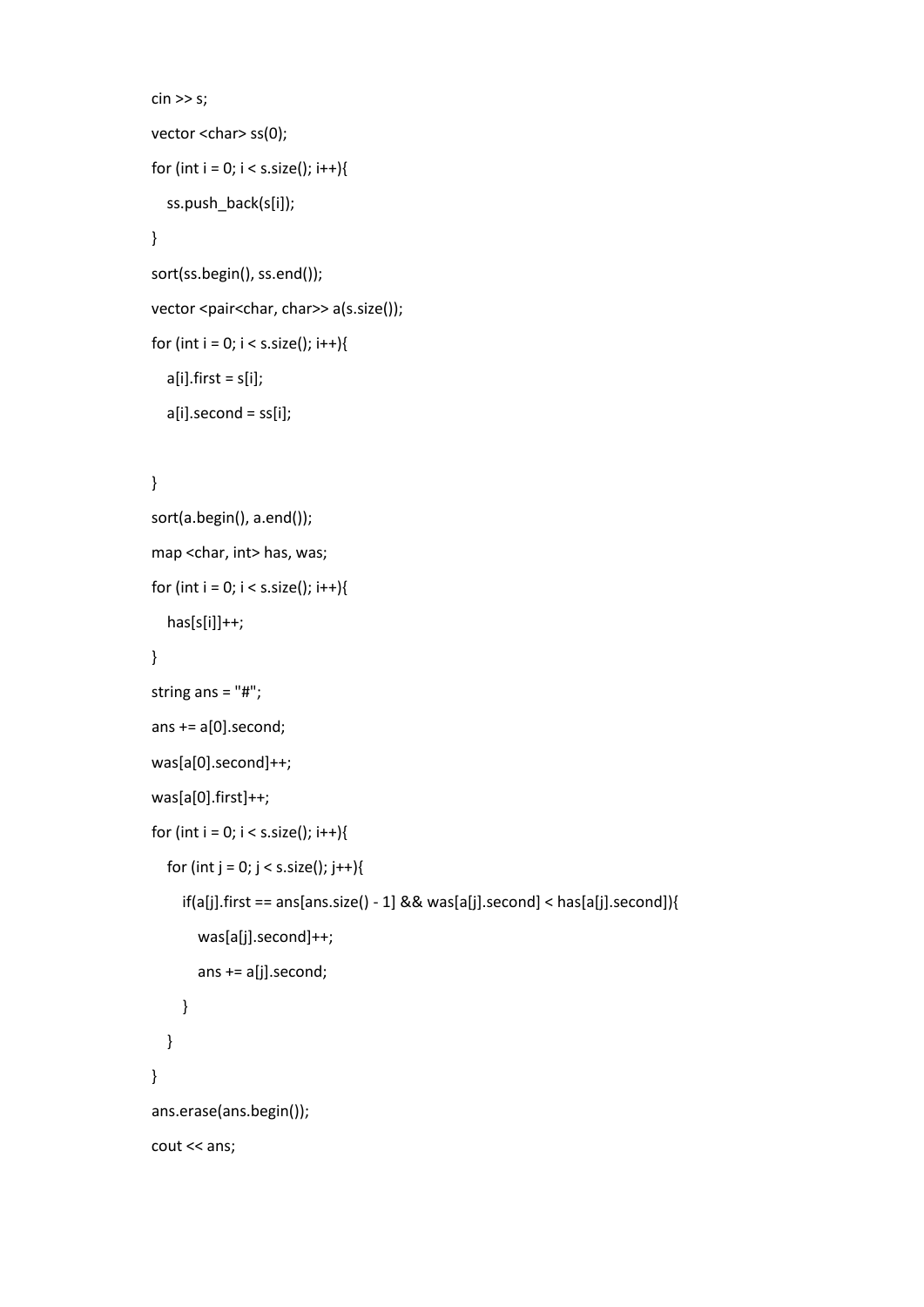\*/

}

Задание 5: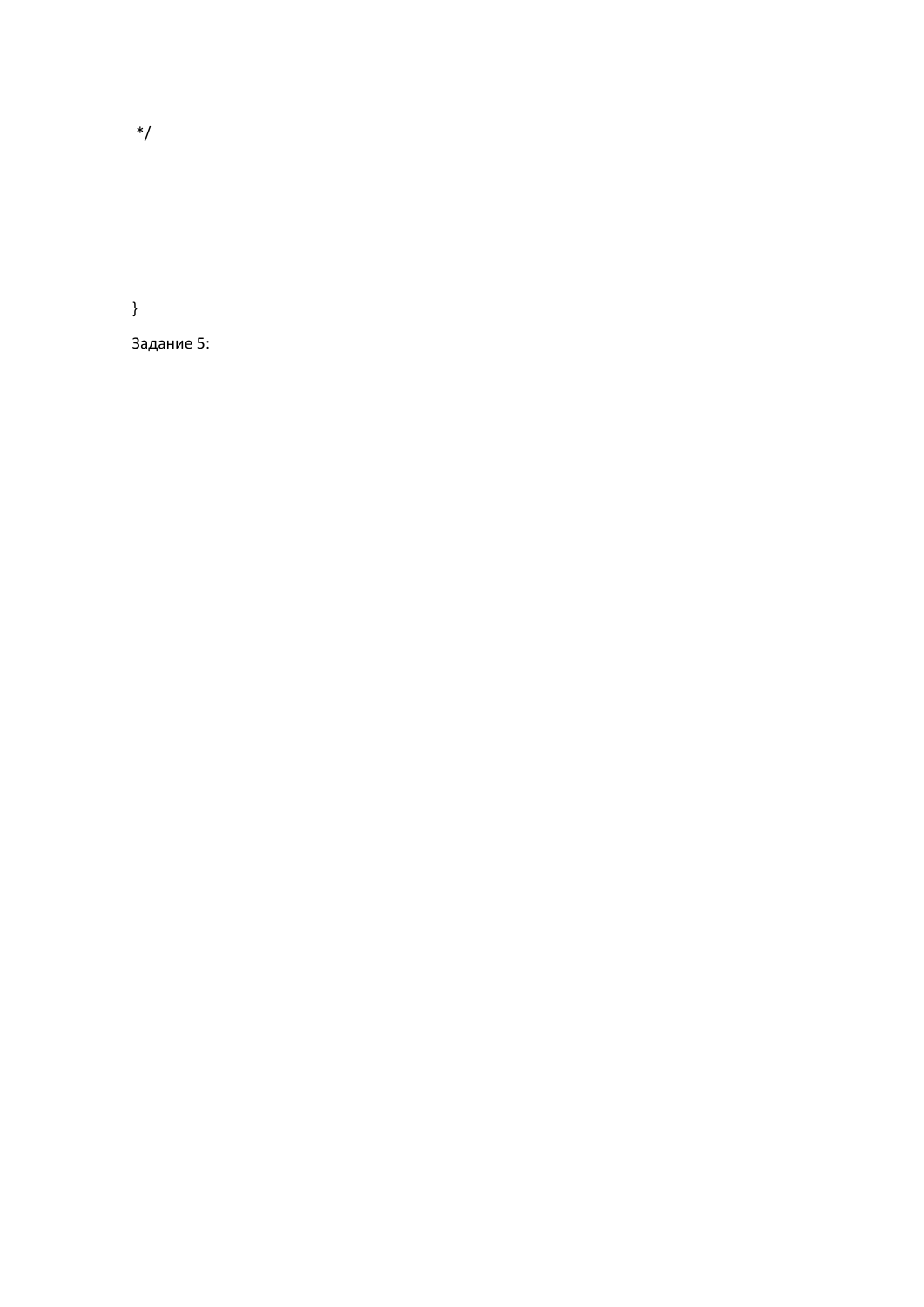### Задача 5. рокег1011: Покер

В одном элитном апарт-отепе было решено провести турнир по спортивному покеру на игровых автоматах. Для проведения турнира на все игровые автоматы загружается

одинаковая последовательность конфигураций, и игроки соревнуются в том, кто выиграет больше партий. Игровые конфигурации обозначаются попохительными<br>целыми числами от 1 до 31918903, а конфигурация 0 является специальной конфигурацией, вызывающей перезагрузку автомата. Конфигурация 0 встречается полнит урацион, вызывающих перевы ружу вытоваты: полезн урация<br>ровно один раз в конце последовательности игровых конфигураций.

Игровой автомат исполняет последовательность конфигураций циклически, то есть дойдя до конфигурации 0 начинает исполнение с начала последовательности конфигураций.

.<br>Для загрузки конфигураций в автомат они кодируются следующим образом. Пусть<br>длина последовательности игровых конфигураций равна N. Тогда, добавляя к ним конфигурацию 0, получим последовательность длины N + 1. Возымем N + 1 начальных<br>позиций в последовательности (от первой и до N + 1) и для каждой начальной позиции возьмем N + 1 спедующих за ней конфигураций. Получим N + 1 последовательностей каждую длины N + 1.

каждую длины N + 1.<br>Например, если начальная последовательность конфигураций равна:<br>- 1 2 3 1

добавляя к ней 0 и беря все возможные начальные позиции, получим 5 последовательностей:

отсортируем эти последовательности лексикографически:

Мы получили матрицу из N + 1 строк и N + 1 столбцов. Теперь возьмем в этой матрице последний столбец: 1 3 0 1 2. Это будет закодированная последовательность конфигураций.

Ваша задача - написать программу, которая раскодирует закодированную последовательность конфигураций.

### Формат входных данных

На стандартном потоке ввода сначала задается число N (0 < N < 100000), задающее<br>длину последовательности, за которой следует N + 1 целое число -- номера конфигураций. Гарантируется, что конфигурация 0 встречается в последовательности ровно один раз.

Формат выходных данных На стандартный поток вывода напечатайте N чисел - декодированную последовательность конфигураций. Конфигурацию 0 не печатайте.

Баллы: 20

Решение:

#define \_CRT\_SECURE\_NO\_WARNINGS

#include <iostream>

#include <stdio.h>

#include <stdlib.h>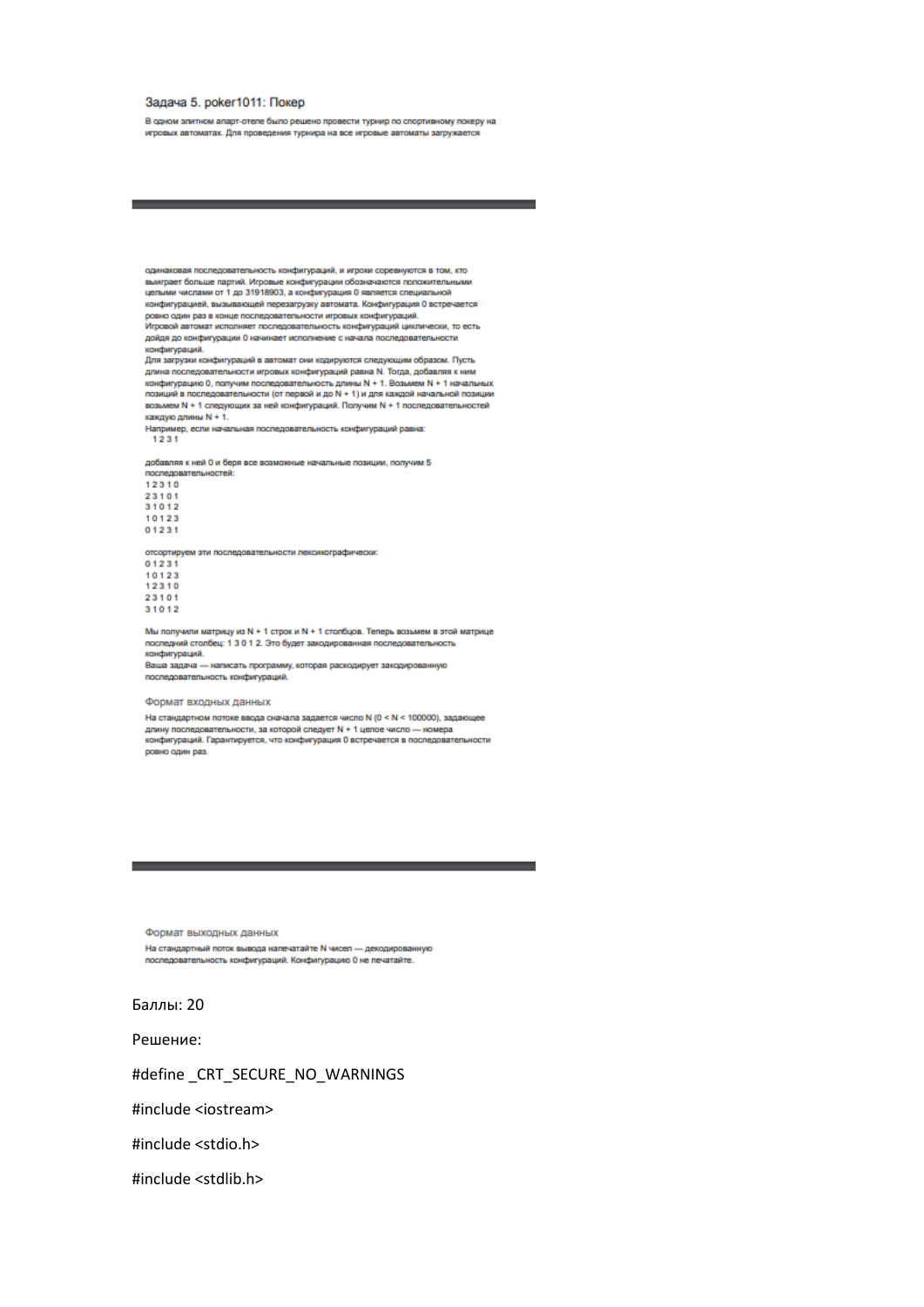#include <algorithm>

#include <math.h>

#include <string.h>

#include <string>

#include <vector>

#include <stack>

#include <queue>

#include <set>

#include <map>

#include <unordered\_map>

#include <chrono>

#include <time.h>

#include <random>

using namespace std;

#define int long long typedef long long II; typedef unsigned long long ull; typedef pair<int, int> pii; typedef pair<ll, ll> pll; typedef double db; const int INF = 1000000007; const ll LLINF = 1000000000000000007LL; const double EPS = 1e-9;

int a[100001]; pair<int, int> as[100001]; int res[100001]; int t[100001];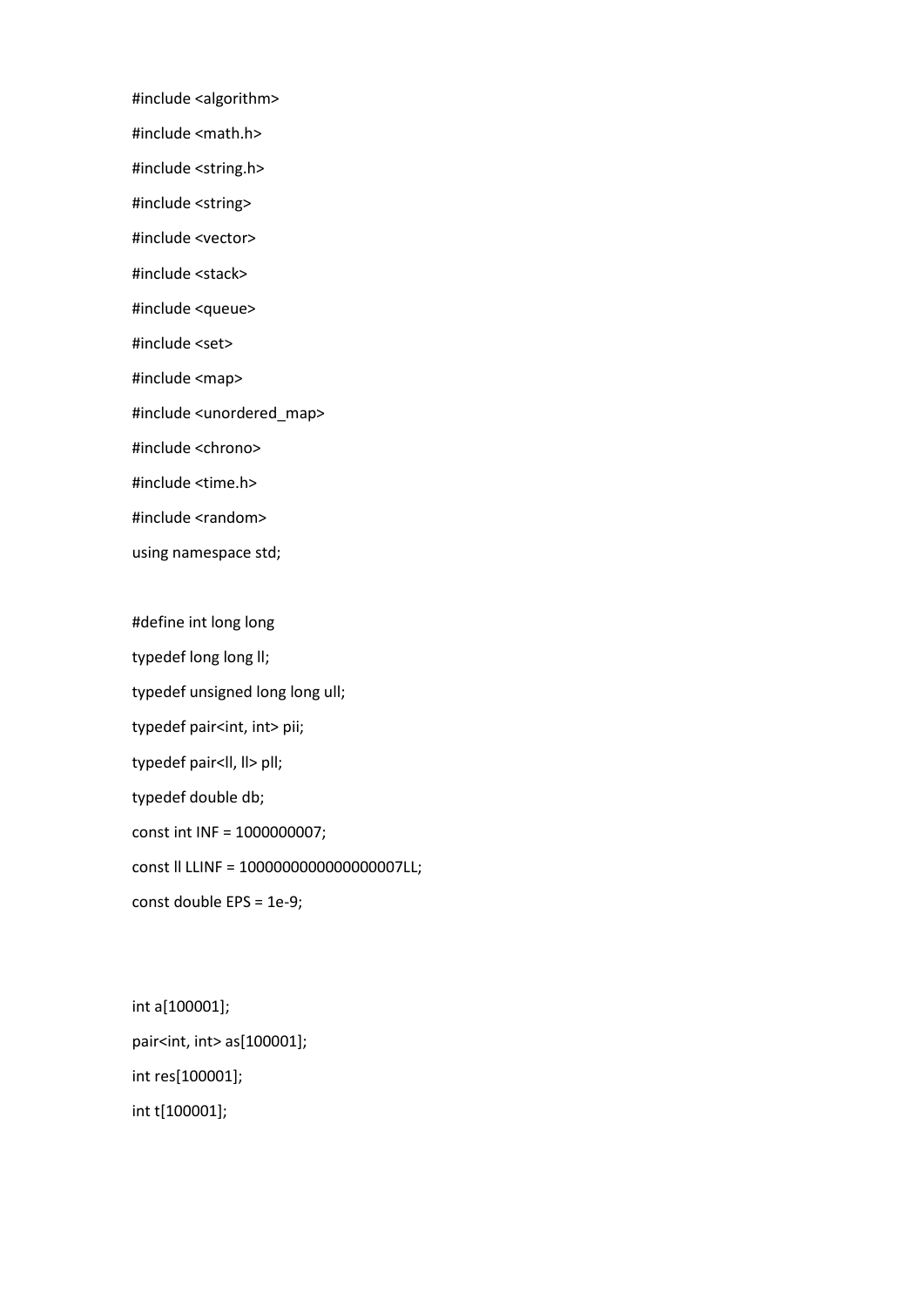```
signed main() {
   ios_base::sync_with_stdio(0); cin.tie(0); cout.tie(0);
   int n;
   cin >> n;
  int x = -1;
  for (int i = 0; i < n + 1; ++i) {
      cin >> a[i];
     as[i] = { a[i], i };if (a[i] == 0) {
       x = i;
      }
    }
  sort(as, as + n + 1);
  for (int i = 0; i <= n; ++i) {
      t[i] = as[i].second;
   }
  int j = t[x];
  for (int i = 0; i <= n; ++i) {
     res[i] = a[j];j = t[j]; }
  bool fl = 0;
  for (int i = 0; i < n; ++i) {
     cout << res[i] << '';
   }
  cout << "\n\overline{\ }";
   return 0;
}
Задание 6:
```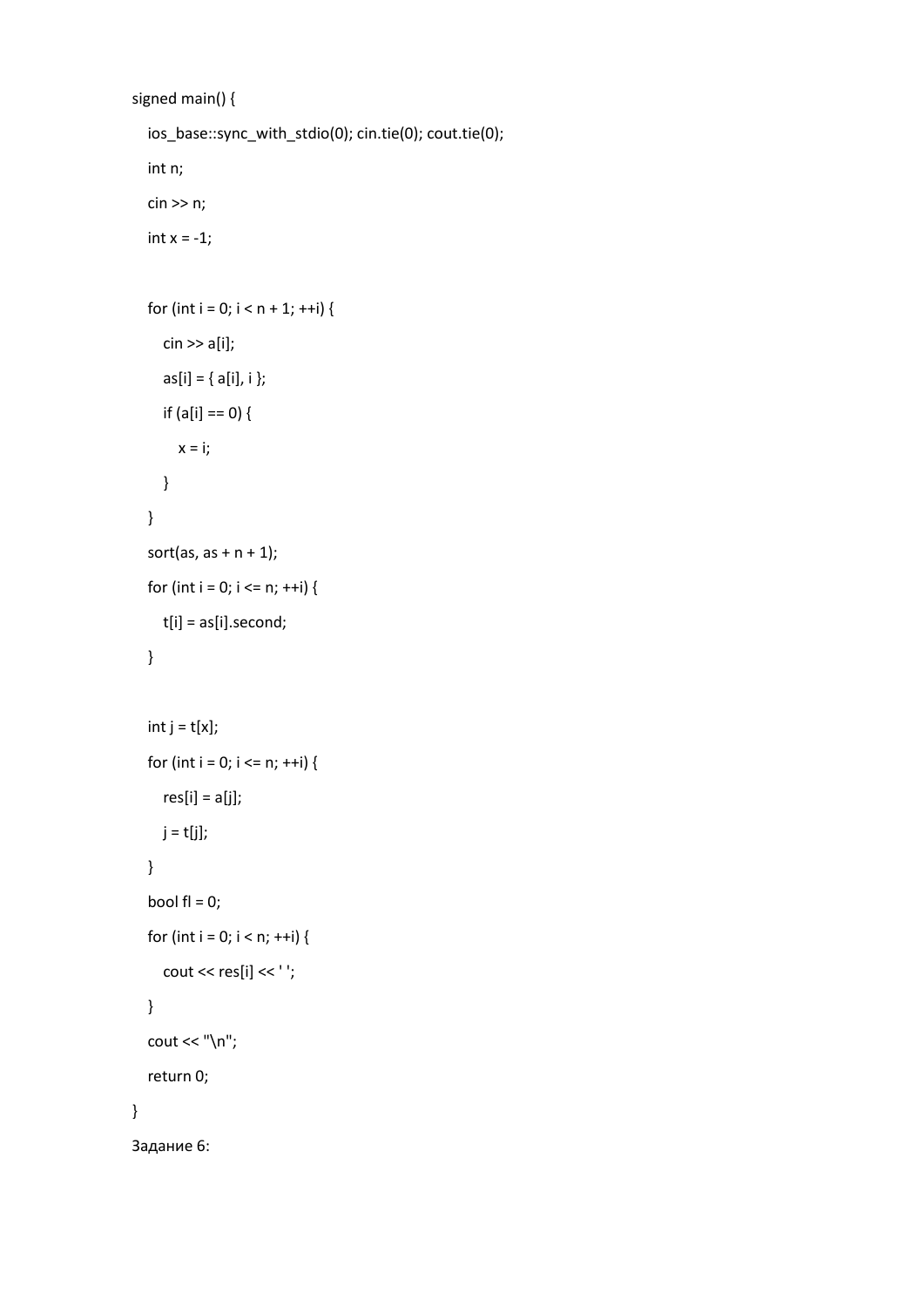### Задача 6. update: Обновление

Для обновления программного обеспечения в одной р2р сети на центральный узел с номером 0 был загружен апдейт состоящий из К частей по 1 мегабайту. В сети N узлов, соединенные каждый с каждым так, что между парой узлов за одну секунду в каждом направлении может передаваться одна часть размера 1 мегабайт. Каждый узел может одновременно принимать и передавать данные. Когда какая-то часть обновления загружается полностью в узел, эта часть постоянно сохраняется в памяти узла. Каждый узел включается и начинает прием/передачу обновления в момент времени t от момента загрузки на центральный узел. Вам требуется определить момент времени, когда все части обновления будут загружены на все узлы сети.

### Формат входных данных

В первой строке вводится N и K - число узлов в сети, включая центральный и число частей обновления (1 ≤ N ≤ 10<sup>5</sup>. 1 ≤ K ≤ 10<sup>6</sup>). В следующих строках находятся N чисел времена включения узлов, начиная с нулевого ( $0 \le t \le 10^6$ ,  $t_0 = 0$ )

### Формат выходных данных

Выведите одно число - минимальный момент времени, когда на всех узлах сети будут все части обновления

Баллы: 20

Решение:

import java.io.FileInputStream;

import java.util.Arrays;

import java.util.Scanner;

public class update sol {

static int n, k;

static int time\_max; // final moment

static int last batch; // number of peers that come online at the final moment

static int solution;

private void read() {

Scanner s = new Scanner(System.in);

 $n = s.nextInt() - 1$ ; // number of peers

 $k = s.nextInt()$ ; // number of pieces

time  $max = -1$ ;

int tmp = s.nextInt();

for (int i=0; i<n; i++) {

int time = s.nextInt();

if (time  $>$  time max) {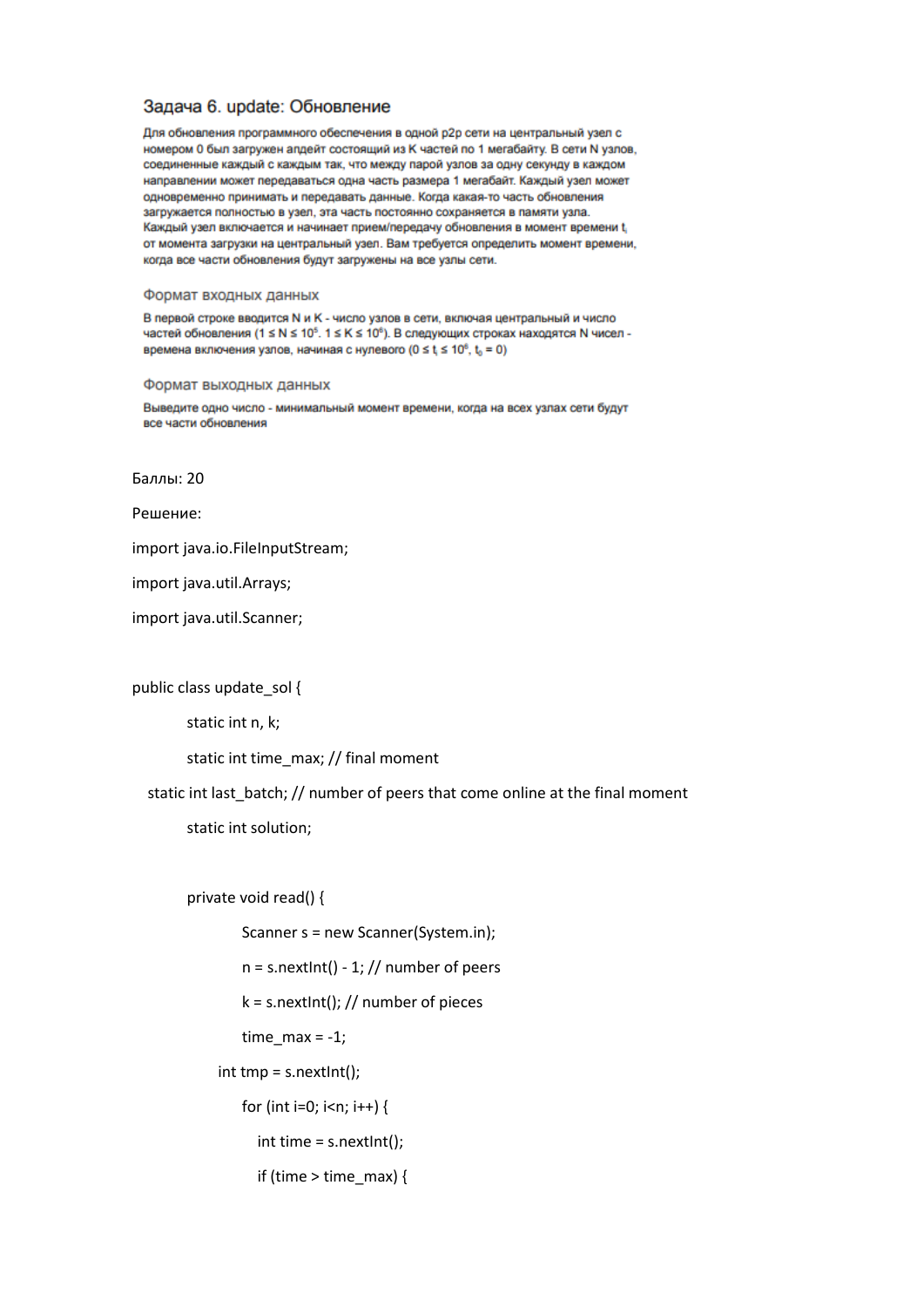```
 time_max = time;
              last_batch = 1;
            } else if (time == time_max) {
              last_batch++;
            }
        }
}
```

```
private void solve() {
```

```
 int prev_swarm = n-last_batch;
       int first_step = prev_swarm+1;
       int next_steps = n;
 solution = time_max + 1;
       if (first_step < k) {
         int remainder = (k-first_step);
         solution += remainder / next_steps;
         if (remainder % next_steps > 0) {
           solution++;
         }
       }
   }
```

```
private void write() {
   System.out.println("" + solution);
}
```

```
private void run() {
 read();
 solve();
 write();
```
}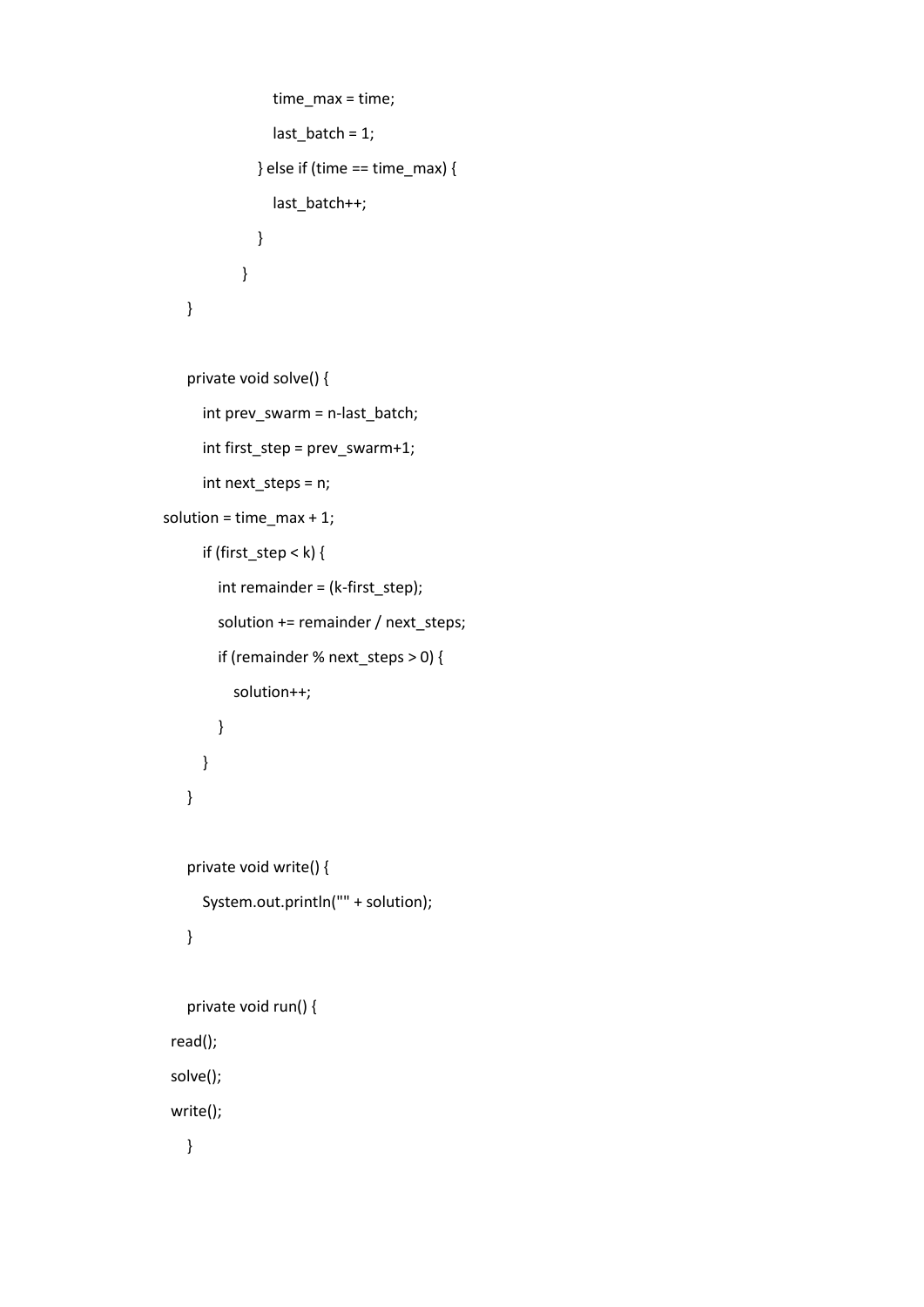# public static void main(String[] args) {

```
 (new update_sol()).run();
```
}

Задание 7:

}

Задача 7. blackbox: Черный ящик

Вам на исследование дается некоторая программа без исходного кода. Программа принимает на вход последовательность целых и дробных числа со знаком в<br>десятичной записи. Например, 392, -1.28281 и т. п. Восд завершается признаком конца дваяла (в Unix - Ctrl-D). Программа выводит результат на стандартный поток вывода.<br>Для некорректных входных данных программа выводит строку invalid.<br>Для некорректных входных данных программа выводит строку invalid. для некорректных аждунах данных программы выводит строну плано.<br>Напишите программу, которая воспроизводит функциональность данной программы,<br>то есть для корректных входных данных будет давать тот же результат, что и исход программа. Можете предполагать, что на вход вашей программы не будут подаваться входные данные, для которых исходная программа выводит invalid.<br>Вы можете использовать jalinus, на который загрузить программу для эмулятора. После перехода по осылке в скне браузера загрузится операционная система Linux и вы получите в окне браузера такой скоин:



Кнопка загрузки файла в операционную систему находится в левом нижнем углу.<br>Загрузите туда этот <u>файл</u>. После загрузки наберите в командной строке команду "Is -I". Вы должны получить следующее:



Решение:

Elf32\_Sym struc ; (sizeof=0x10, align=0x4, mappedto\_1)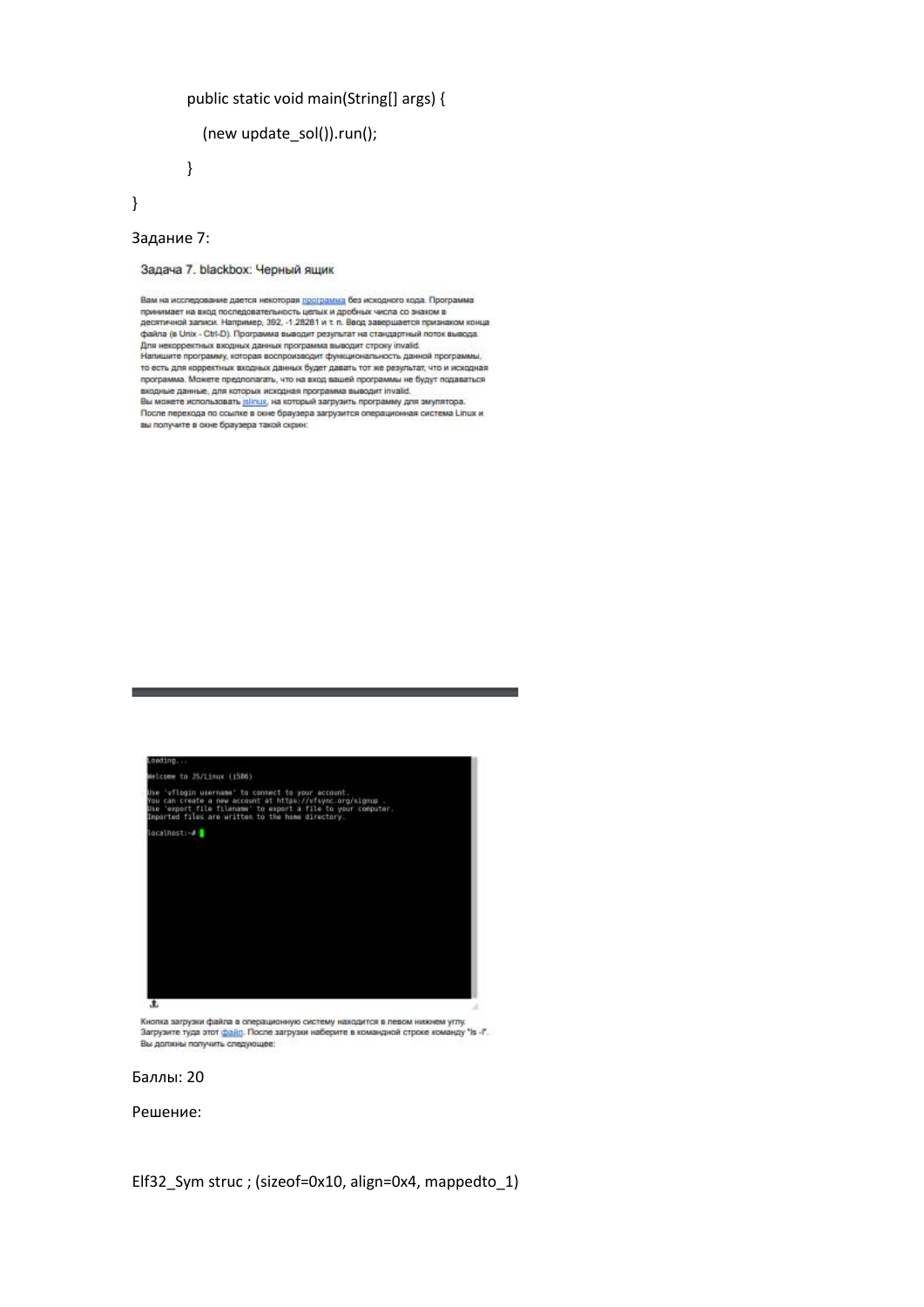; XREF: LOAD:000001B0/r

; LOAD:000001C0/r ...

st\_name dd ? ; offset (00000280) st\_value dd ? ; offset (00000000) st\_size dd ? st\_info db ? st\_other db ? st\_shndx dw ? Elf32\_Sym ends

Elf32\_Rel struc ; (sizeof=0x8, align=0x4, copyof\_2)

; XREF: LOAD:00000360/r

; LOAD:00000368/r ...

r\_offset dd ?

r\_info dd ?

Elf32\_Rel ends

Elf32\_Dyn struc ; (sizeof=0x8, align=0x4, copyof\_3)

; XREF: LOAD:\_DYNAMIC/r

; LOAD:00003F08/r ...

d\_tag dd ?

d\_un Elf32\_Dyn::\$A263394DDF3EC2D4B1B8448EDD30E249 ?

Elf32\_Dyn ends

Elf32\_Dyn::\$A263394DDF3EC2D4B1B8448EDD30E249 union ; (sizeof=0x4, align=0x4, copyof\_4)

; XREF: Elf32\_Dyn/r

d\_val dd ?

d\_ptr dd ?

Elf32\_Dyn::\$A263394DDF3EC2D4B1B8448EDD30E249 ends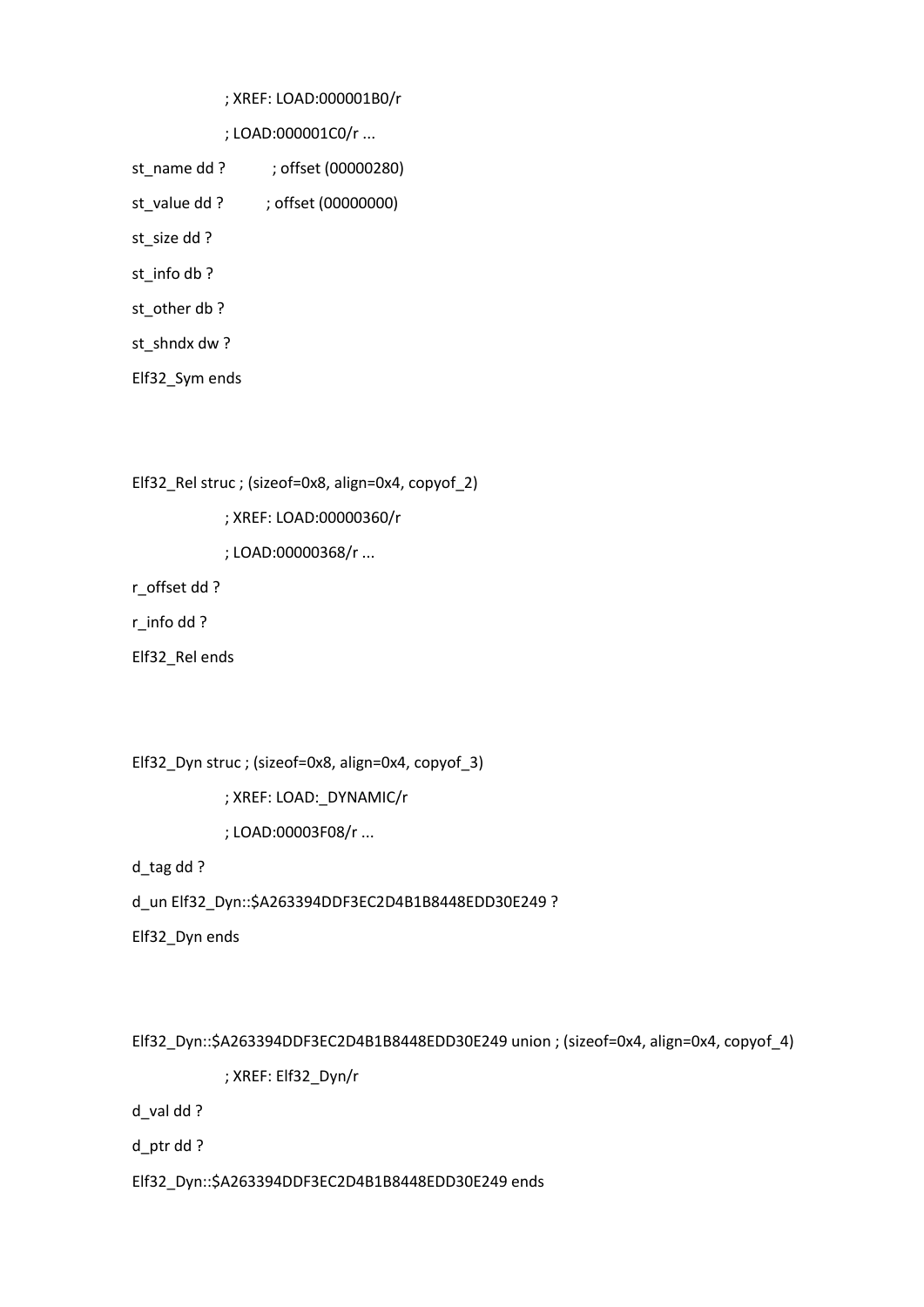.686p

.mmx

.model flat

.intel\_syntax noprefix

; Segment type: Pure data ; Segment permissions: Read LOAD segment mempage public 'DATA' use32 assume cs:LOAD dword\_0 dd 464C457Fh ; File format: \x7FELF db 1 ; File class: 32-bit db 1 ; Data encoding: little-endian db 1 ; File version db 0 ; OS/ABI: UNIX System V ABI db 0 ; ABI Version db 7 dup(0) ; Padding dw 3 ; File type: Shared object dw 3 ; Machine: Intel 386 dd 1 ; File version dd offset \_start ; Entry point dd 34h ; PHT file offset dd 3780h ; SHT file offset dd 0 ; Processor-specific flags dw 34h ; ELF header size dw 20h ; PHT entry size dw 0Ah ; Number of entries in PHT dw 28h ; SHT entry size word\_30 dw 19h ; Number of entries in SHT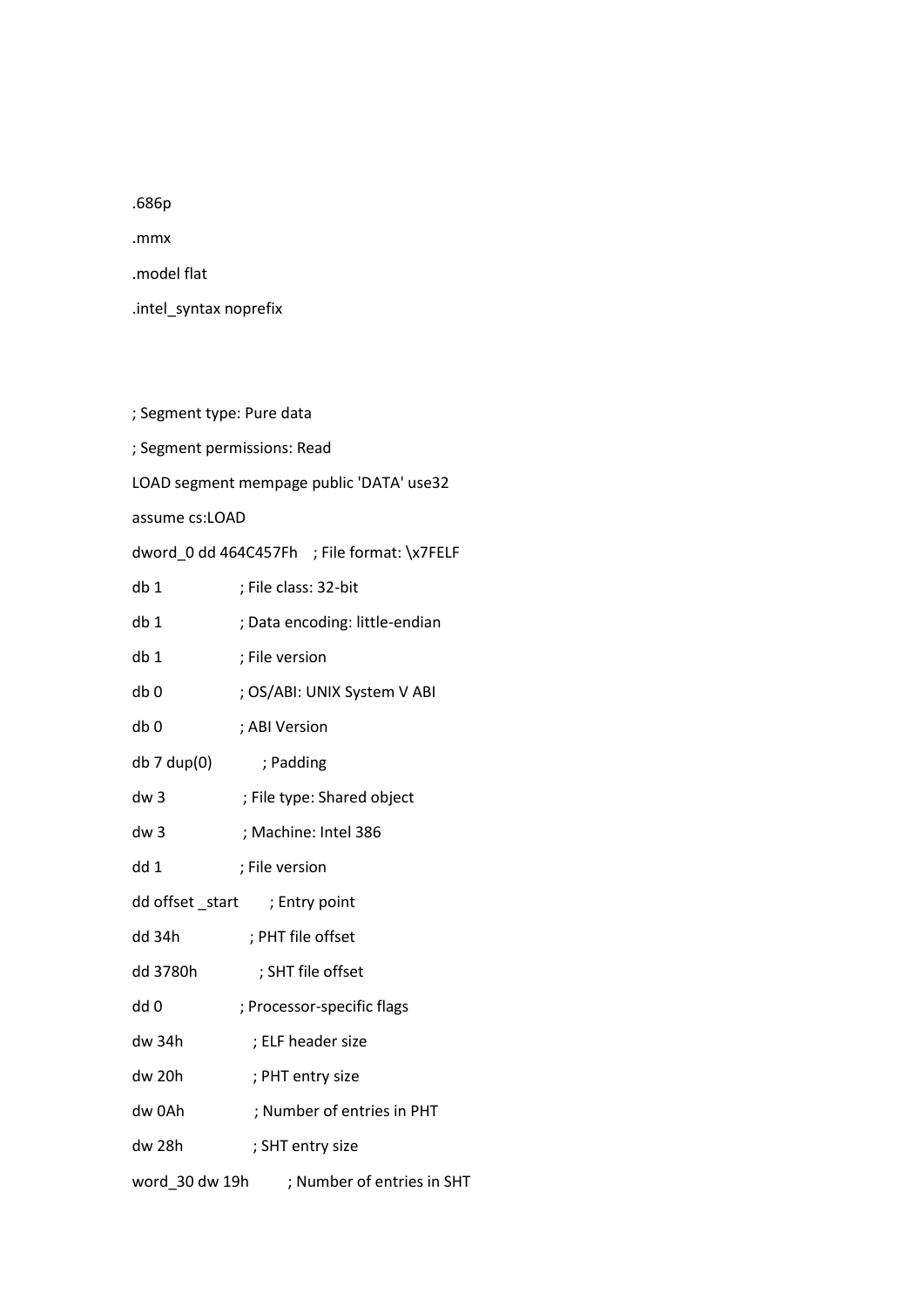| dw 18h                                     | ; SHT entry index for string table   |  |
|--------------------------------------------|--------------------------------------|--|
| ; ELF32 Program Header                     |                                      |  |
| ; PHT Entry 0                              |                                      |  |
|                                            | dword_34 dd 6 ; Type: PHDR           |  |
| dd 34h                                     | ; File offset                        |  |
|                                            | dd offset dword_34 ; Virtual address |  |
| dd 34h                                     | ; Physical address                   |  |
| dd 140h                                    | ; Size in file image                 |  |
| dd 140h                                    | ; Size in memory image               |  |
| dd 4                                       | ; Flags                              |  |
| dd 4                                       | ; Alignment                          |  |
| ; PHT Entry 1                              |                                      |  |
|                                            |                                      |  |
| dd 174h                                    | ; File offset                        |  |
| dd offset aLibLdMuslI386S; Virtual address |                                      |  |
| dd 174h                                    | ; Physical address                   |  |
| dd 17h                                     | ; Size in file image                 |  |
| dd 17h                                     | ; Size in memory image               |  |
| dd 4                                       | ; Flags                              |  |
| dd 1                                       | ; Alignment                          |  |
| ; PHT Entry 2                              |                                      |  |
| dd 1                                       | ; Type: LOAD                         |  |
| dd 0                                       | ; File offset                        |  |
| dd 0                                       | ; Virtual address                    |  |
| dd 0                                       | ; Physical address                   |  |
| dd 3D0h                                    | ; Size in file image                 |  |
| dd 3D0h                                    | ; Size in memory image               |  |
| dd 4                                       | ; Flags                              |  |
| dd 1000h                                   | ; Alignment                          |  |
| ; PHT Entry 3                              |                                      |  |
| dd 1                                       | ; Type: LOAD                         |  |
| dd 1000h                                   | ; File offset                        |  |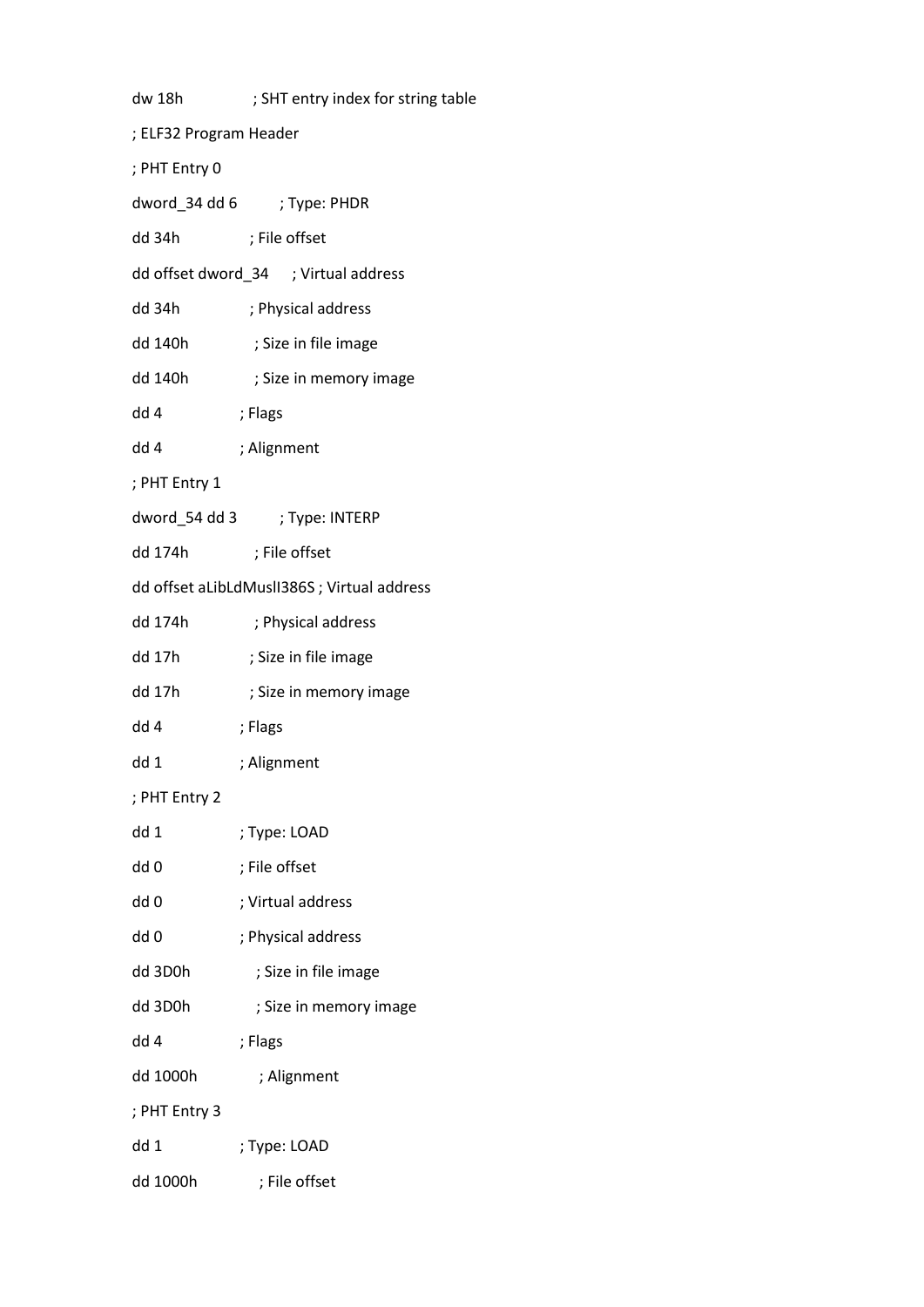|               | dd offset _init_proc ; Virtual address   |
|---------------|------------------------------------------|
| dd 1000h      | ; Physical address                       |
| dd 931h       | ; Size in file image                     |
| dd 931h       | ; Size in memory image                   |
| dd 5          | ; Flags                                  |
| dd 1000h      | ; Alignment                              |
| ; PHT Entry 4 |                                          |
| dd 1          | ; Type: LOAD                             |
| dd 2000h      | ; File offset                            |
|               | dd offset alnvalid ; Virtual address     |
| dd 2000h      | ; Physical address                       |
| dd 16Ch       | ; Size in file image                     |
| dd 16Ch       | ; Size in memory image                   |
| dd 4          | ; Flags                                  |
| dd 1000h      | ; Alignment                              |
| ; PHT Entry 5 |                                          |
| dd 1          | ; Type: LOAD                             |
| dd 2EF0h      | ; File offset                            |
|               | dd offset __CTOR_LIST__; Virtual address |
| dd 3EF0h      | ; Physical address                       |
| dd 114h       | ; Size in file image                     |
| dd 134h       | ; Size in memory image                   |
| dd 6          | ; Flags                                  |
| dd 1000h      | ; Alignment                              |
| ; PHT Entry 6 |                                          |
| dd 2          | ; Type: DYNAMIC                          |
|               |                                          |
| dd 2F00h      | ; File offset                            |
|               | dd offset _DYNAMIC ; Virtual address     |
| dd 3F00h      | ; Physical address                       |
| dd OCOh       | ; Size in file image                     |
| dd OCOh       | ; Size in memory image                   |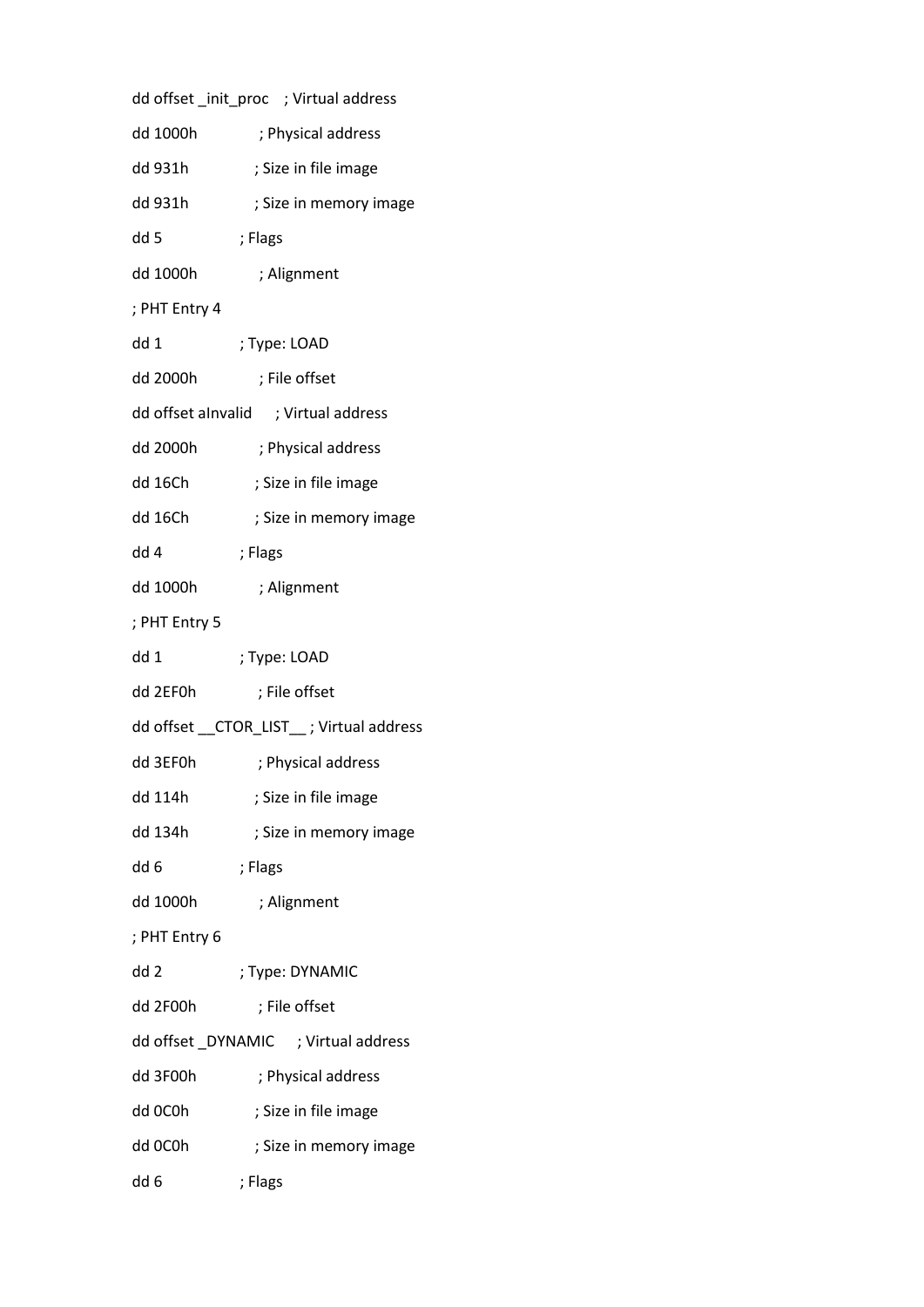| dd 4                                          | ; Alignment                                    |  |
|-----------------------------------------------|------------------------------------------------|--|
| ; PHT Entry 7                                 |                                                |  |
|                                               | dd 6474E550h ; Type: EH_FRAME                  |  |
| dd 2010h ; File offset                        |                                                |  |
|                                               | dd offset __ GNU_EH_FRAME_HDR; Virtual address |  |
| dd 2010h                                      | ; Physical address                             |  |
| dd 44h                                        | ; Size in file image                           |  |
| dd 44h                                        | ; Size in memory image                         |  |
| dd 4                                          | ; Flags                                        |  |
| dd 4                                          | ; Alignment                                    |  |
| ; PHT Entry 8                                 |                                                |  |
| dd 6474E551h                                  | ; Type: STACK                                  |  |
| dd 0                                          | ; File offset                                  |  |
| dd 0                                          | ; Virtual address                              |  |
| dd 0                                          | ; Physical address                             |  |
| dd 0                                          | ; Size in file image                           |  |
| dd 0                                          | ; Size in memory image                         |  |
| dd 6                                          | ; Flags                                        |  |
| dd 10h                                        | ; Alignment                                    |  |
| ; PHT Entry 9                                 |                                                |  |
| dd 6474E552h                                  | ; Type: RO-AFTER                               |  |
| dd 2EF0h                                      | ; File offset                                  |  |
|                                               | dd offset __ CTOR_LIST__; Virtual address      |  |
| dd 3EF0h                                      | ; Physical address                             |  |
| dd 110h                                       | ; Size in file image                           |  |
| dd 110h                                       | ; Size in memory image                         |  |
| dd 4                                          | ; Flags                                        |  |
| dd 1                                          | ; Alignment                                    |  |
| aLibLdMuslI386S db '/lib/ld-musl-i386.so.1',0 |                                                |  |
| align 4                                       |                                                |  |
| ; ELF GNU Hash Table                          |                                                |  |
| elf_gnu_hash_nbuckets dd 2                    |                                                |  |
|                                               |                                                |  |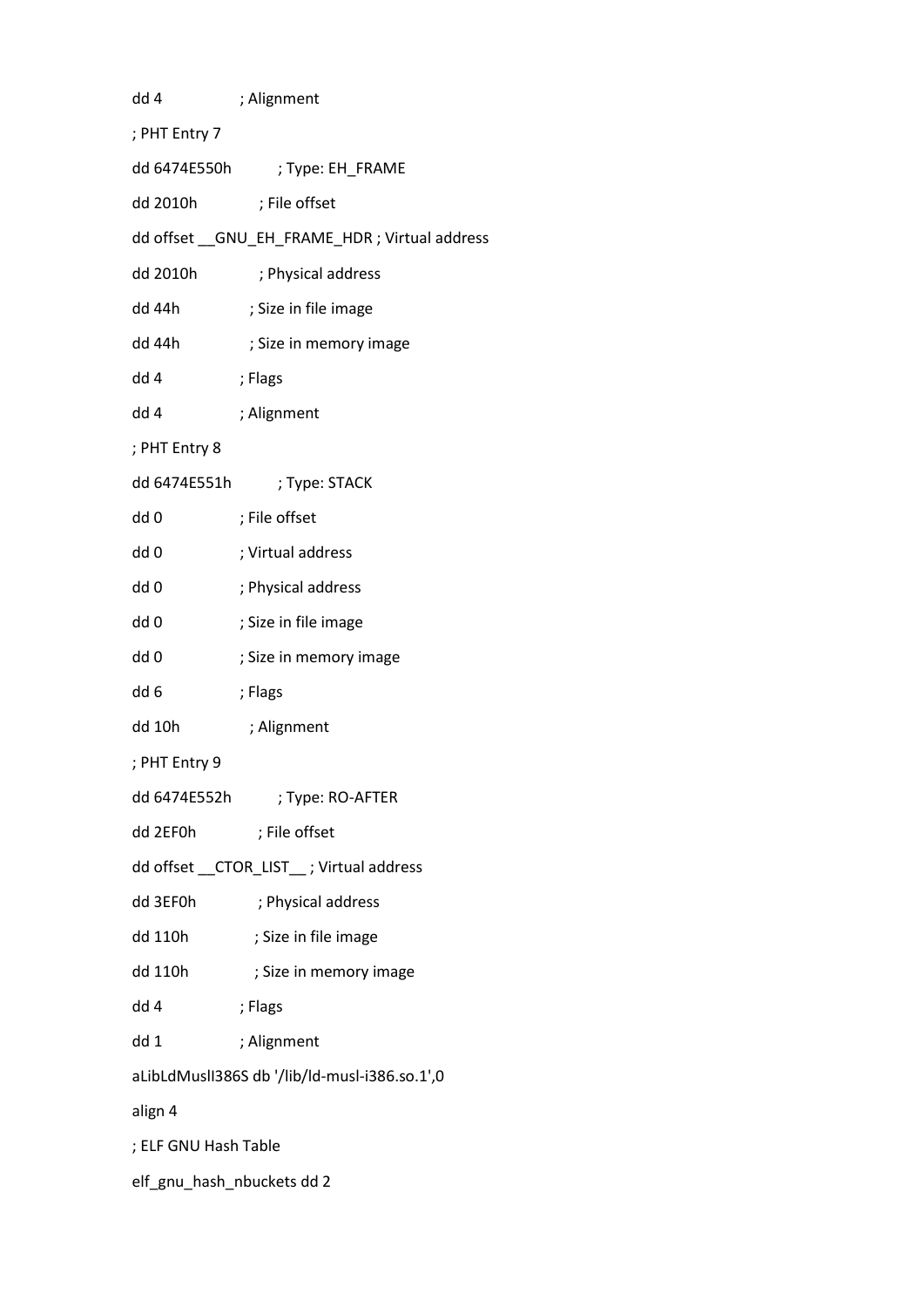- elf\_gnu\_hash\_symbias dd 0Bh
- elf\_gnu\_hash\_bitmask\_nwords dd 1
- elf\_gnu\_hash\_shift dd 5
- elf\_gnu\_hash\_indexes dd 81002400h
- elf\_gnu\_hash\_bucket dd 0Bh, 0
- elf\_gnu\_hash\_chain dd 0EF18DB8h, 0EEFD3EBh
- ; ELF Symbol Table
- Elf32\_Sym <0>
- Elf32\_Sym <offset aPrintf offset unk\_280,\ ; "printf" offset dword\_0, 0, 12h, 0, 0>
- Elf32\_Sym <offset aPuts offset unk\_280,\ ; "puts" offset dword\_0, 0, 12h, 0, 0>
- Elf32\_Sym <offset aCxaFinalize offset unk\_280,\; "\_cxa\_finalize" offset dword\_0, 0, 22h, 0, 0>
- Elf32\_Sym <offset aStackChkFail offset unk\_280,\; "\_\_stack\_chk\_fail" offset dword\_0, 0, 12h, 0, 0>
- Elf32\_Sym <offset aRegisterFrameI offset unk\_280,\; "\_\_register\_frame\_info\_bases" offset dword\_0, 0, 20h, 0, 0>
- Elf32\_Sym <offset aItmRegistertmc offset unk\_280,\; "\_ITM\_registerTMCloneTable" offset dword\_0, 0, 20h, 0, 0>
- Elf32\_Sym <offset aDeregisterFram offset unk\_280,\ ; "\_\_deregister\_frame\_info\_bases" offset dword\_0, 0, 20h, 0, 0>
- Elf32\_Sym <offset altmDeregistert offset unk\_280,\; "\_ITM\_deregisterTMCloneTable" offset dword\_0, 0, 20h, 0, 0>
- Elf32\_Sym <offset aGetcharUnlocke offset unk\_280,\; "getchar\_unlocked" offset dword\_0, 0, 12h, 0, 0>
- Elf32\_Sym <offset aLibcStartMain offset unk\_280,\ ; "\_\_libc\_start\_main" offset dword\_0, 0, 12h, 0, 0>
- Elf32\_Sym <offset aInit offset unk\_280,\ ; "\_init" offset \_init\_proc, 1, 12h, 0,\ 7>
- Elf32\_Sym <offset aFini offset unk\_280,\ ; "\_fini"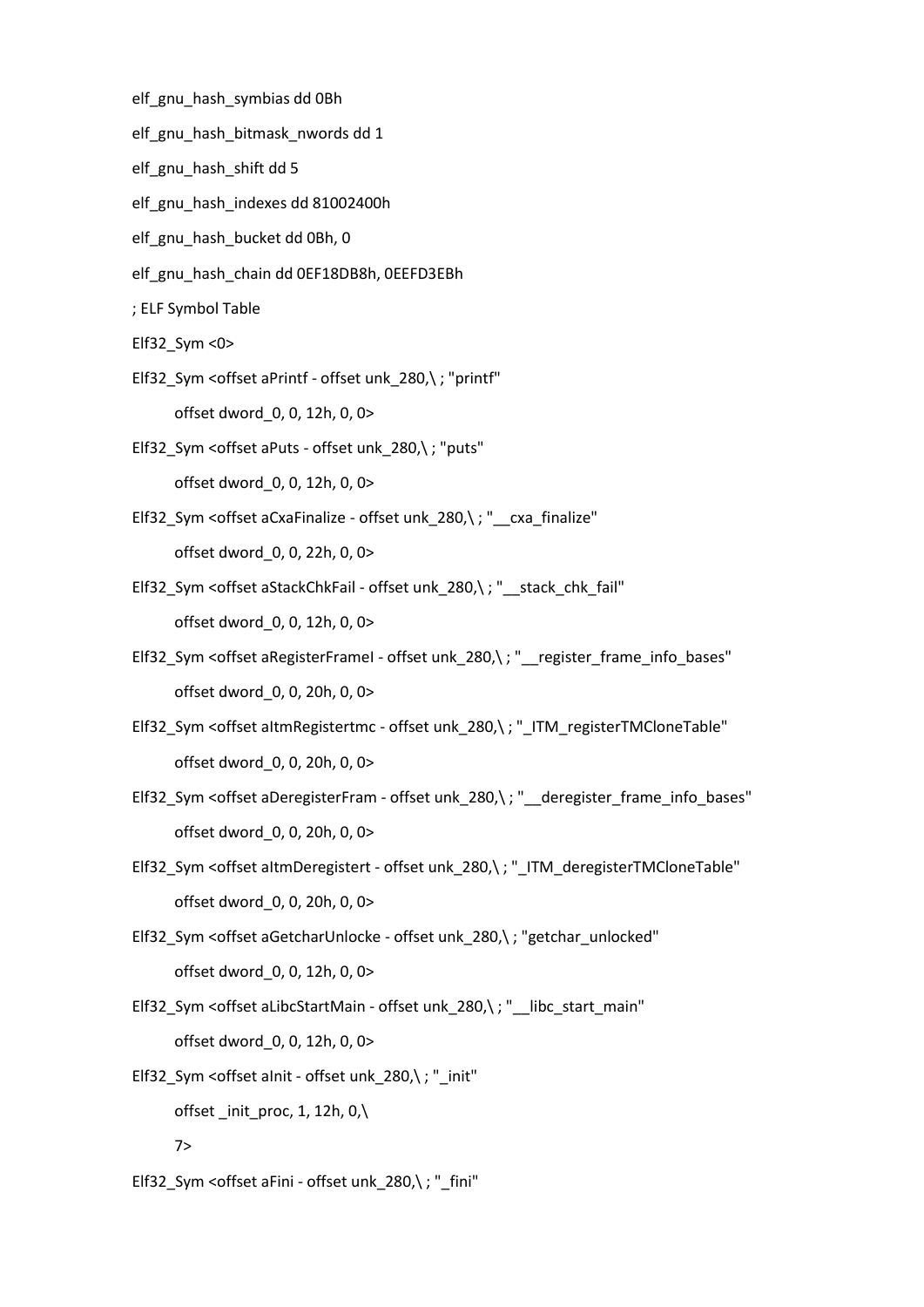offset term proc, 1, 12h, 0, $\langle$  0Bh> ; ELF String Table unk\_280 db 0 aLibcMuslX86So1 db 'libc.musl-x86.so.1',0 aPuts db 'puts',0 aStackChkFail db '\_\_stack\_chk\_fail',0 aInit db '\_init',0 aPrintf db 'printf',0 aFini db '\_fini',0 aCxaFinalize db '\_\_cxa\_finalize',0 aGetcharUnlocke db 'getchar\_unlocked',0 aLibcStartMain db '\_\_libc\_start\_main',0 aRegisterFrameI db '\_\_ register\_frame\_info\_bases',0 aItmRegistertmc db '\_ITM\_registerTMCloneTable',0 aDeregisterFram db '\_\_deregister\_frame\_info\_bases',0 aItmDeregistert db '\_ITM\_deregisterTMCloneTable',0 align 10h ; ELF REL Relocation Table Elf32\_Rel <3FE4h, 8> ; R\_386\_RELATIVE Elf32\_Rel <3FF8h, 8> ; R\_386\_RELATIVE Elf32\_Rel <3FFCh, 8> ; R\_386\_RELATIVE Elf32\_Rel <4000h, 8> ; R\_386\_RELATIVE Elf32\_Rel <3FE0h, 306h> ; R\_386\_GLOB\_DAT \_\_cxa\_finalize Elf32\_Rel <3FE8h, 506h> ; R\_386\_GLOB\_DAT \_\_register\_frame\_info\_bases Elf32\_Rel <3FECh, 606h> ; R\_386\_GLOB\_DAT \_ITM\_registerTMCloneTable Elf32\_Rel <3FF0h, 706h> ; R\_386\_GLOB\_DAT \_\_deregister\_frame\_info\_bases Elf32\_Rel <3FF4h, 806h> ; R\_386\_GLOB\_DAT \_ITM\_deregisterTMCloneTable ; ELF JMPREL Relocation Table Elf32\_Rel <3FCCh, 107h> ; R\_386\_JMP\_SLOT printf Elf32\_Rel <3FD0h, 207h> ; R\_386\_JMP\_SLOT puts Elf32\_Rel <3FD4h, 407h> ; R\_386\_JMP\_SLOT \_\_stack\_chk\_fail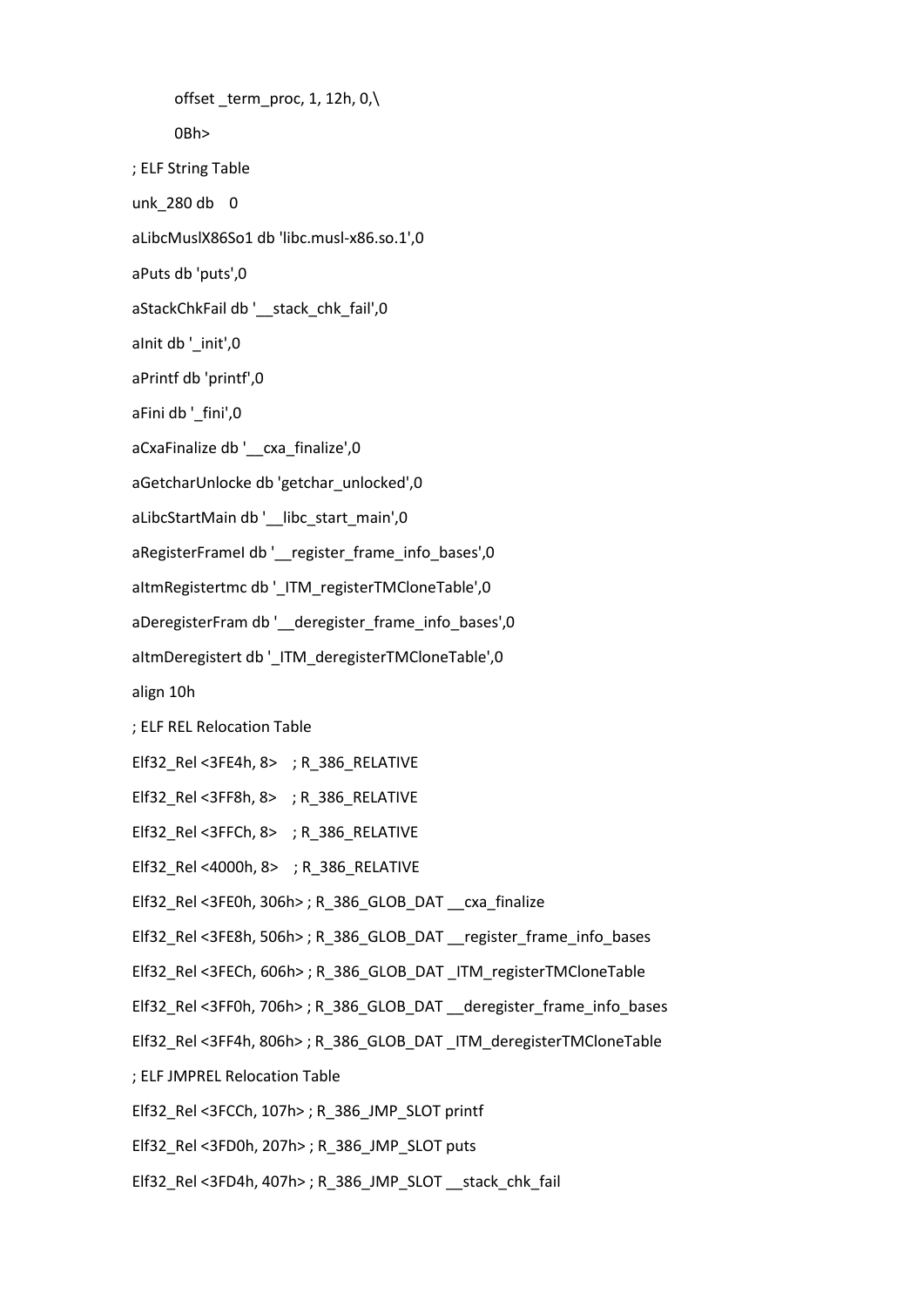Elf32\_Rel <3FD8h, 907h> ; R\_386\_JMP\_SLOT getchar\_unlocked Elf32\_Rel <3FDCh, 0A07h> ; R\_386\_JMP\_SLOT \_\_libc\_start\_main LOAD ends

; Segment type: Pure code

; Segment permissions: Read/Execute

\_init segment byte public 'CODE' use32

assume cs:\_init

;org 1000h

assume es:nothing, ss:nothing, ds:\_data, fs:nothing, gs:nothing

public \_init\_proc

\_init\_proc proc near

sub esp, OCh ; \_init

call frame\_dummy

call \_\_do\_global\_ctors\_aux

add esp, 0Ch

retn

\_init\_proc endp

\_init ends

; Segment type: Pure code ; Segment permissions: Read/Execute LOAD segment mempage public 'CODE' use32 assume cs:LOAD

;org 1011h

assume es:nothing, ss:nothing, ds:\_data, fs:nothing, gs:nothing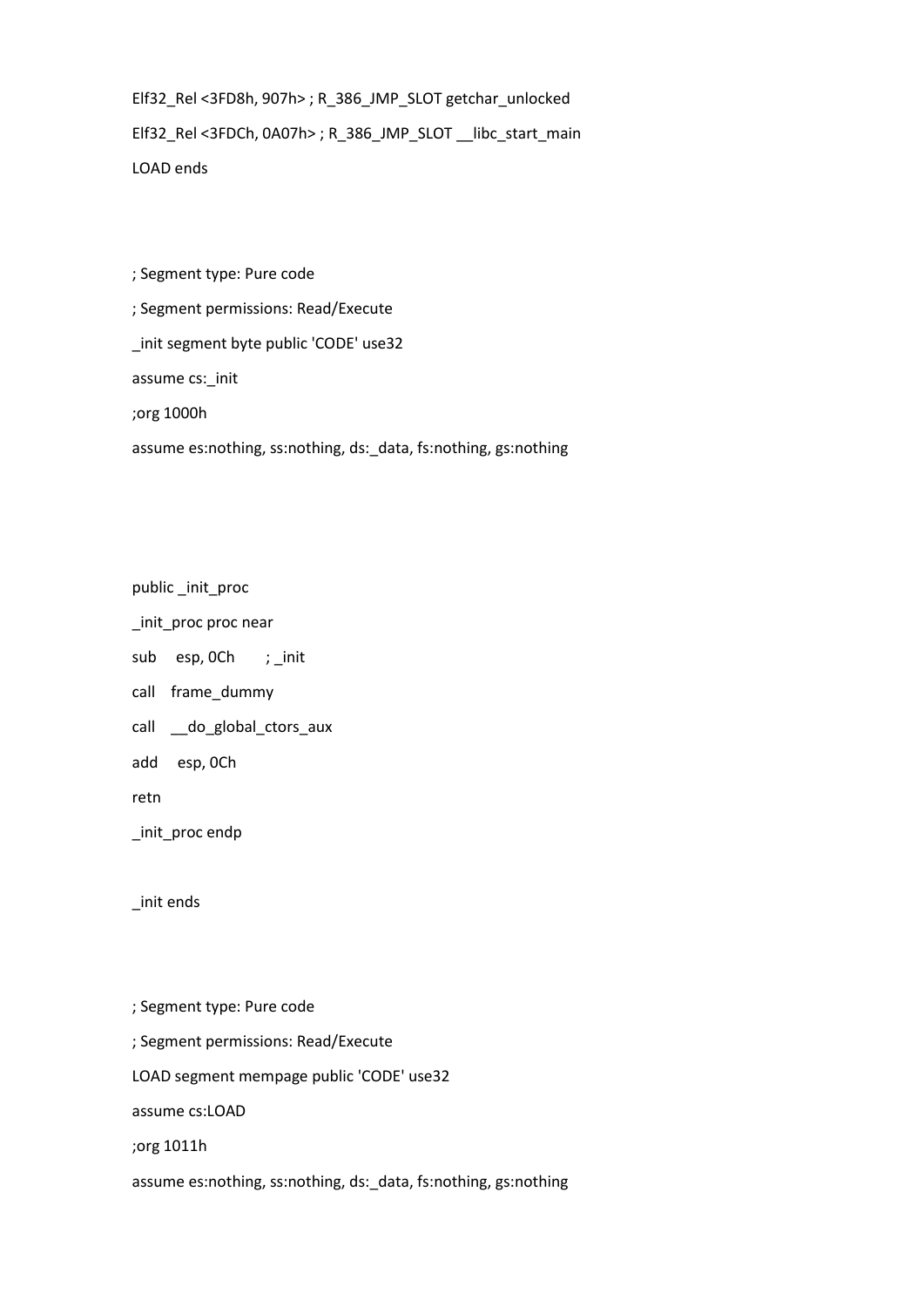align 10h

LOAD ends

; Segment type: Pure code ; Segment permissions: Read/Execute \_plt segment para public 'CODE' use32 assume cs:\_plt ;org 1020h assume es:nothing, ss:nothing, ds:\_data, fs:nothing, gs:nothing

sub\_1020 proc near

push dword ptr [ebx+4]

jmp dword ptr [ebx+8]

sub\_1020 endp

align 10h

; [00000006 BYTES: COLLAPSED FUNCTION \_printf. PRESS CTRL-NUMPAD+ TO EXPAND]

push 0

jmp sub\_1020

; [00000006 BYTES: COLLAPSED FUNCTION \_puts. PRESS CTRL-NUMPAD+ TO EXPAND]

push 8

jmp sub\_1020

; [00000006 BYTES: COLLAPSED FUNCTION \_\_\_stack\_chk\_fail. PRESS CTRL-NUMPAD+ TO EXPAND]

push 10h

jmp sub\_1020

; [00000006 BYTES: COLLAPSED FUNCTION \_getchar\_unlocked. PRESS CTRL-NUMPAD+ TO EXPAND] push 18h

jmp sub\_1020

; [00000006 BYTES: COLLAPSED FUNCTION \_\_\_libc\_start\_main. PRESS CTRL-NUMPAD+ TO EXPAND]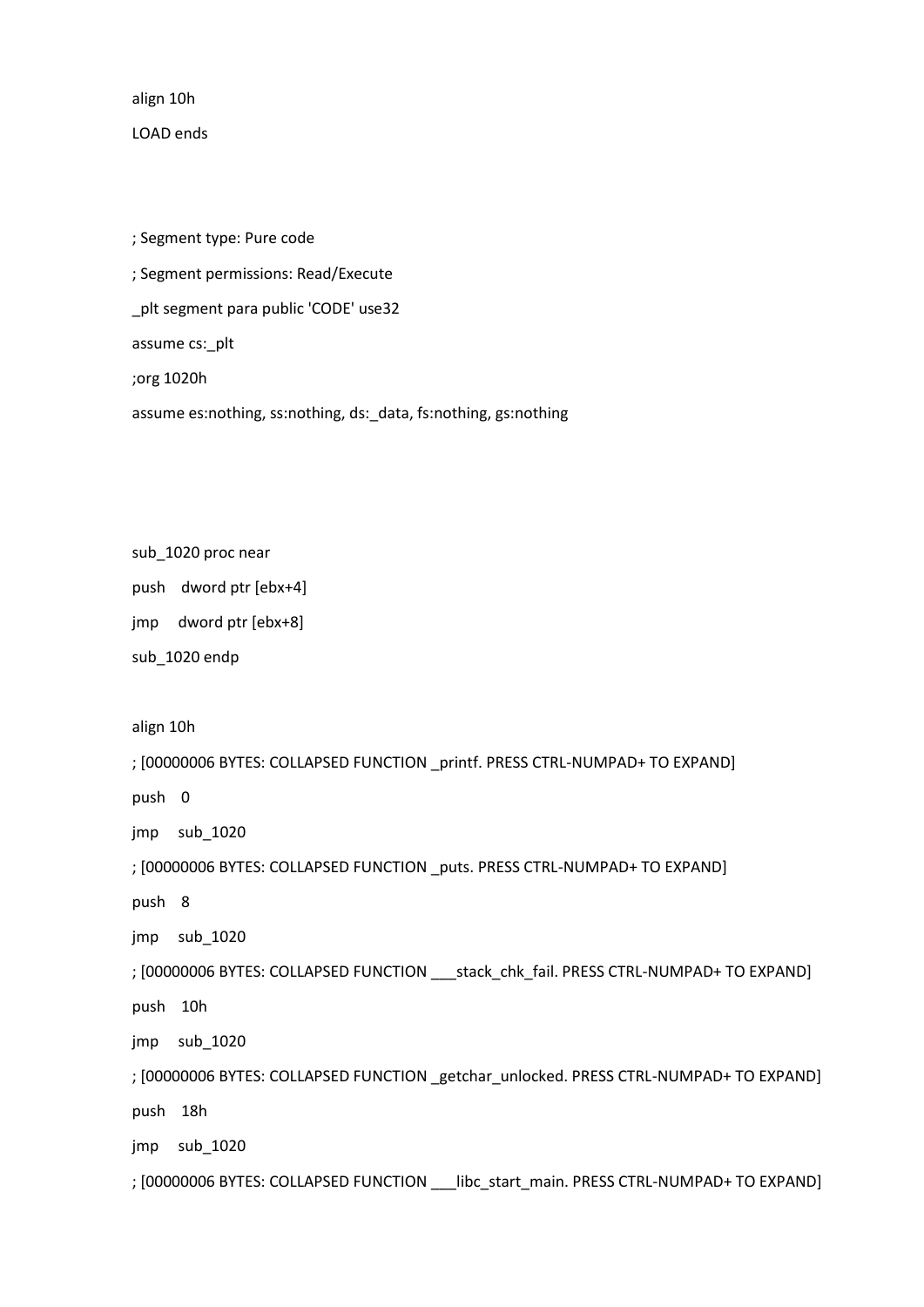push 20h;" jmp sub\_1020 \_plt ends

; Segment type: Pure code

; Segment permissions: Read/Execute

; Segment alignment 'qword' can not be represented in assembly

\_plt\_got segment para public 'CODE' use32

assume cs:\_plt\_got

;org 1080h

assume es:nothing, ss:nothing, ds:\_data, fs:nothing, gs:nothing

; [00000006 BYTES: COLLAPSED FUNCTION \_\_\_cxa\_finalize. PRESS CTRL-NUMPAD+ TO EXPAND] align 4

\_\_\_register\_frame\_info\_bases proc near jmp ds:(\_term\_proc\_ptr+44h)[ebx] ; PIC mode \_\_\_register\_frame\_info\_bases endp

align 10h

\_\_\_deregister\_frame\_info\_bases proc near jmp ds:(\_term\_proc\_ptr+4Ch)[ebx] ; PIC mode \_\_\_deregister\_frame\_info\_bases endp

align 4

\_plt\_got ends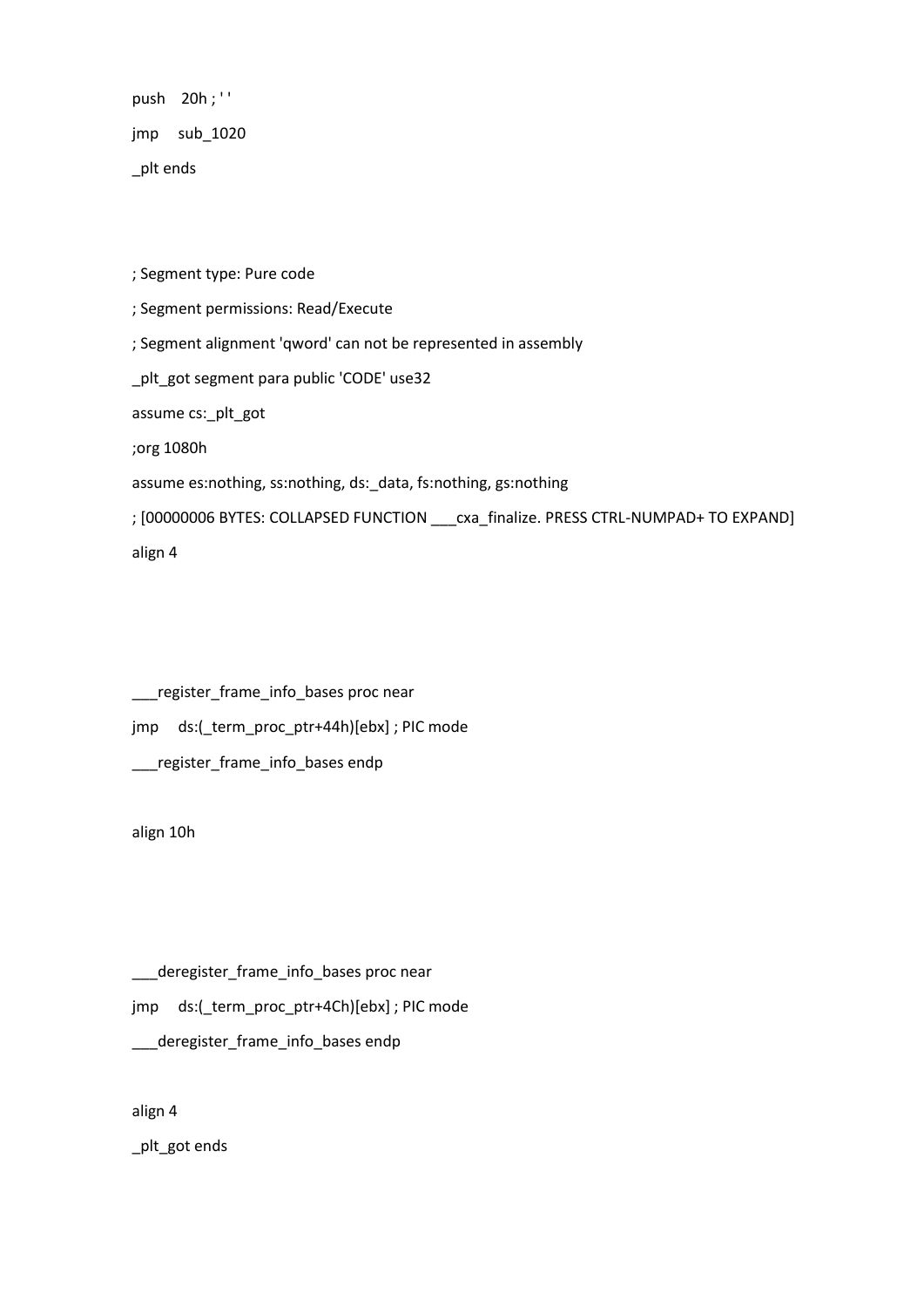; Segment type: Pure code ; Segment permissions: Read/Execute LOAD segment mempage public 'CODE' use32 assume cs:LOAD ;org 1098h assume es:nothing, ss:nothing, ds:\_data, fs:nothing, gs:nothing align 10h LOAD ends

; Segment type: Pure code

; Segment permissions: Read/Execute

\_text segment para public 'CODE' use32

assume cs:\_text

;org 10A0h

assume es:nothing, ss:nothing, ds:\_data, fs:nothing, gs:nothing

; Attributes: bp-based frame fuzzy-sp

; int \_\_cdecl main(int argc, const char \*\*argv, const char \*\*envp)

public main

main proc near

var\_78= dword ptr -78h

var\_74= dword ptr -74h

var\_70= dword ptr -70h

var\_6C= dword ptr -6Ch

var\_68= dword ptr -68h

var\_64= dword ptr -64h

var\_5C= dword ptr -5Ch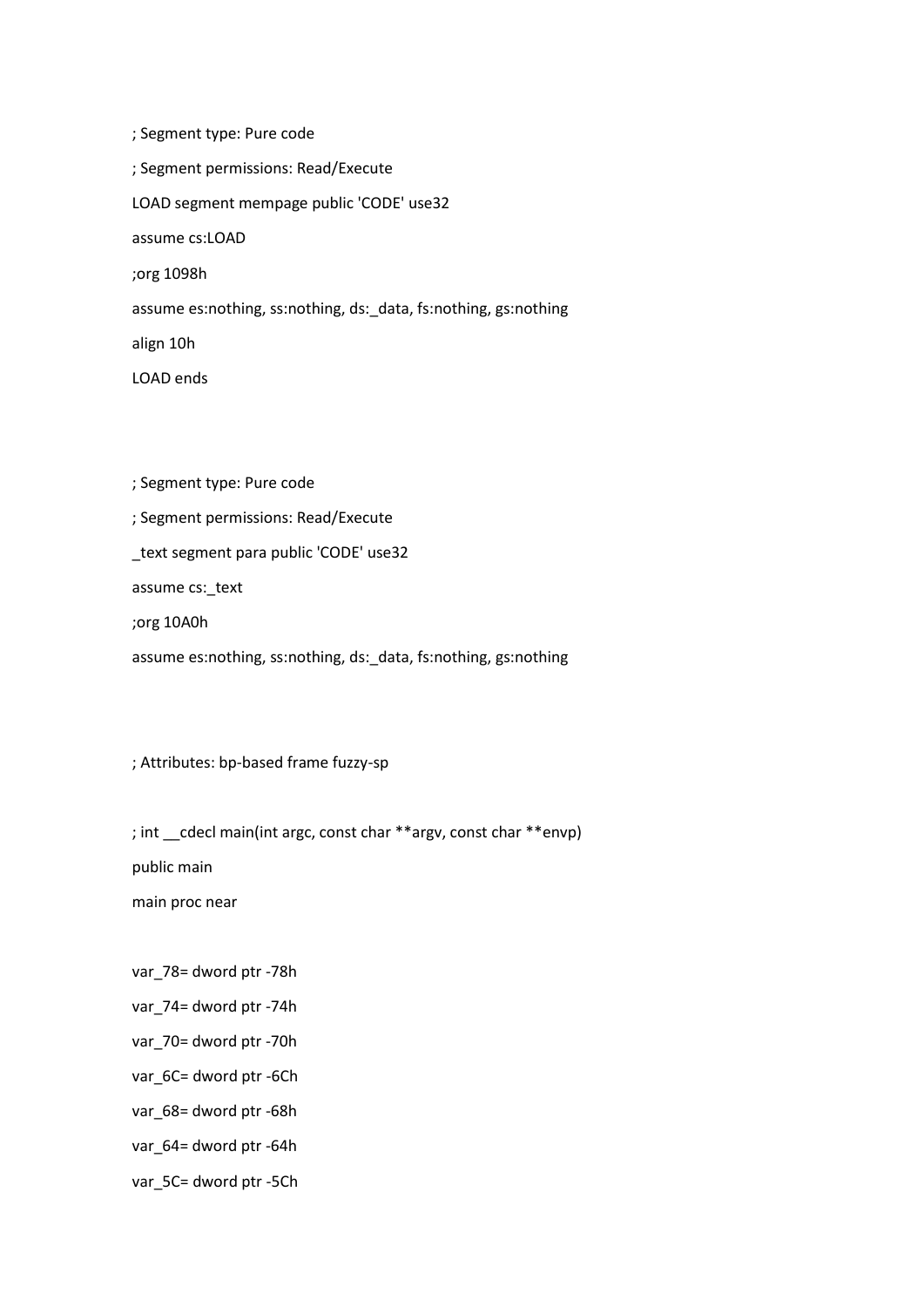- var\_58= dword ptr -58h
- var\_54= dword ptr -54h
- var\_50= dword ptr -50h
- var\_4C= dword ptr -4Ch
- var\_3D= byte ptr -3Dh
- var\_3C= dword ptr -3Ch
- var\_38= dword ptr -38h
- var\_34= dword ptr -34h
- var\_30= dword ptr -30h
- var\_2C= byte ptr -2Ch
- var\_2B= byte ptr -2Bh
- var\_1C= dword ptr -1Ch
- argc= dword ptr 8
- argv= dword ptr 0Ch
- envp= dword ptr 10h
- lea ecx, [esp+4]
- and esp, 0FFFFFFF0h
- push dword ptr [ecx-4]
- push ebp
- mov ebp, esp
- push edi
- call \_\_x86\_get\_pc\_thunk\_di
- add edi, 2F0Dh
- push esi
- push ebx
- push ecx
- sub esp, 68h
- mov eax, large gs:14h
- mov [ebp+var\_1C], eax
- xor eax, eax
- mov ebx, edi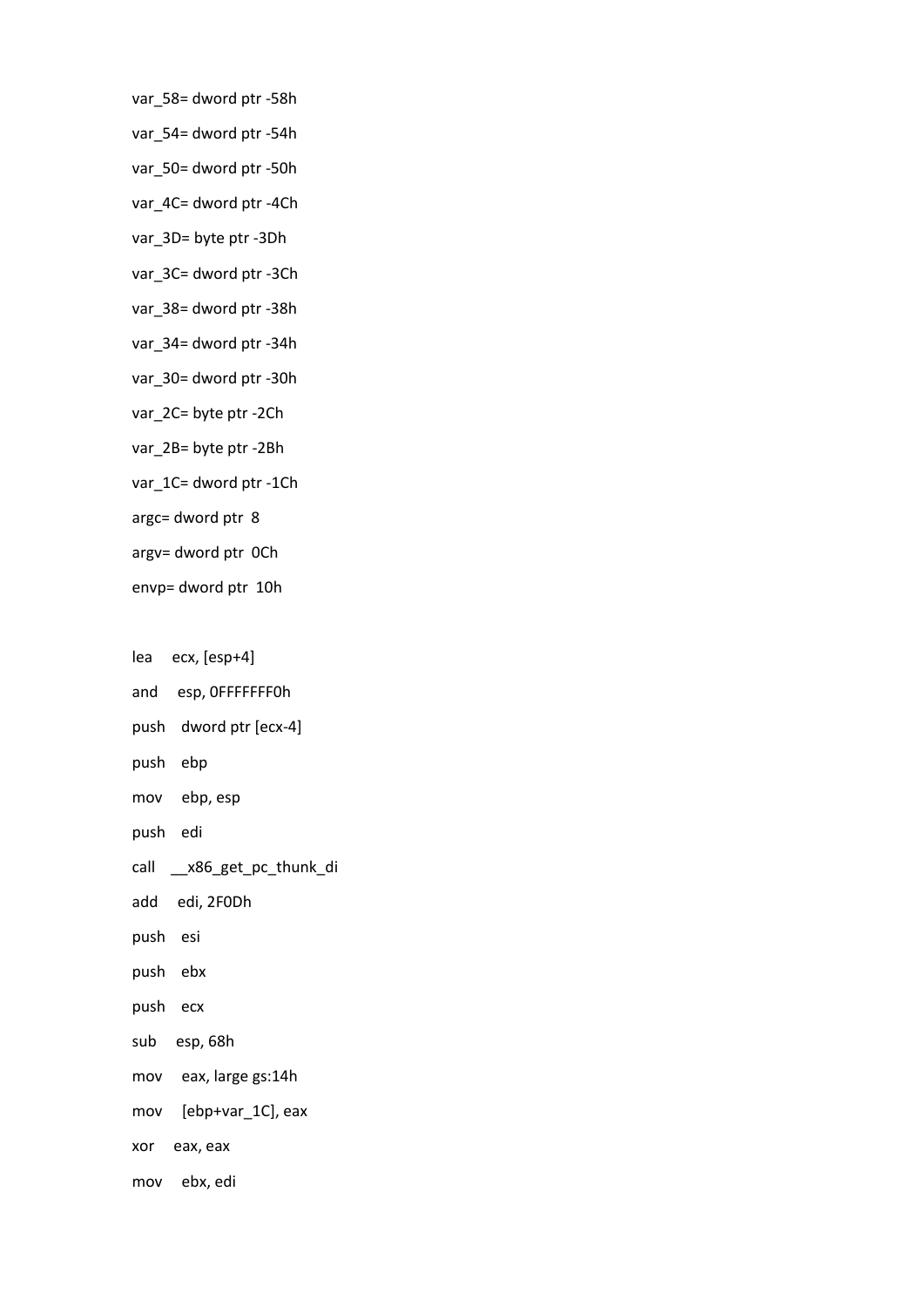call \_getchar\_unlocked mov esi, eax cmp eax, 0FFFFFFFFh jz loc\_122E lea eax, [esi-9] cmp eax, 4 jbe loc\_120F lea esi, [esi+0] nop

loc\_10F0:

cmp esi, 20h ; ' '

jz loc\_120F

loc\_10F9:

cmp esi, 2Bh ; '+'

jz loc\_13B0

```
cmp esi, 2Dh ; '-'
```
jz loc\_1310

lea edx, [ebp+var\_3C]

mov [ebp+var\_3C], 30303030h

mov [ebp+var\_5C], edx

mov [ebp+var\_38], 30303030h

mov [ebp+var\_34], 30303030h

mov [ebp+var\_30], 30303030h

mov [ebp+var\_2C], 30h ; '0'

mov [ebp+var\_2B], 0

mov [ebp+var\_58], 0

mov [ebp+var\_54], 0

cmp esi, 30h ; '0'

jnz short loc\_116A

lea esi, [esi+0]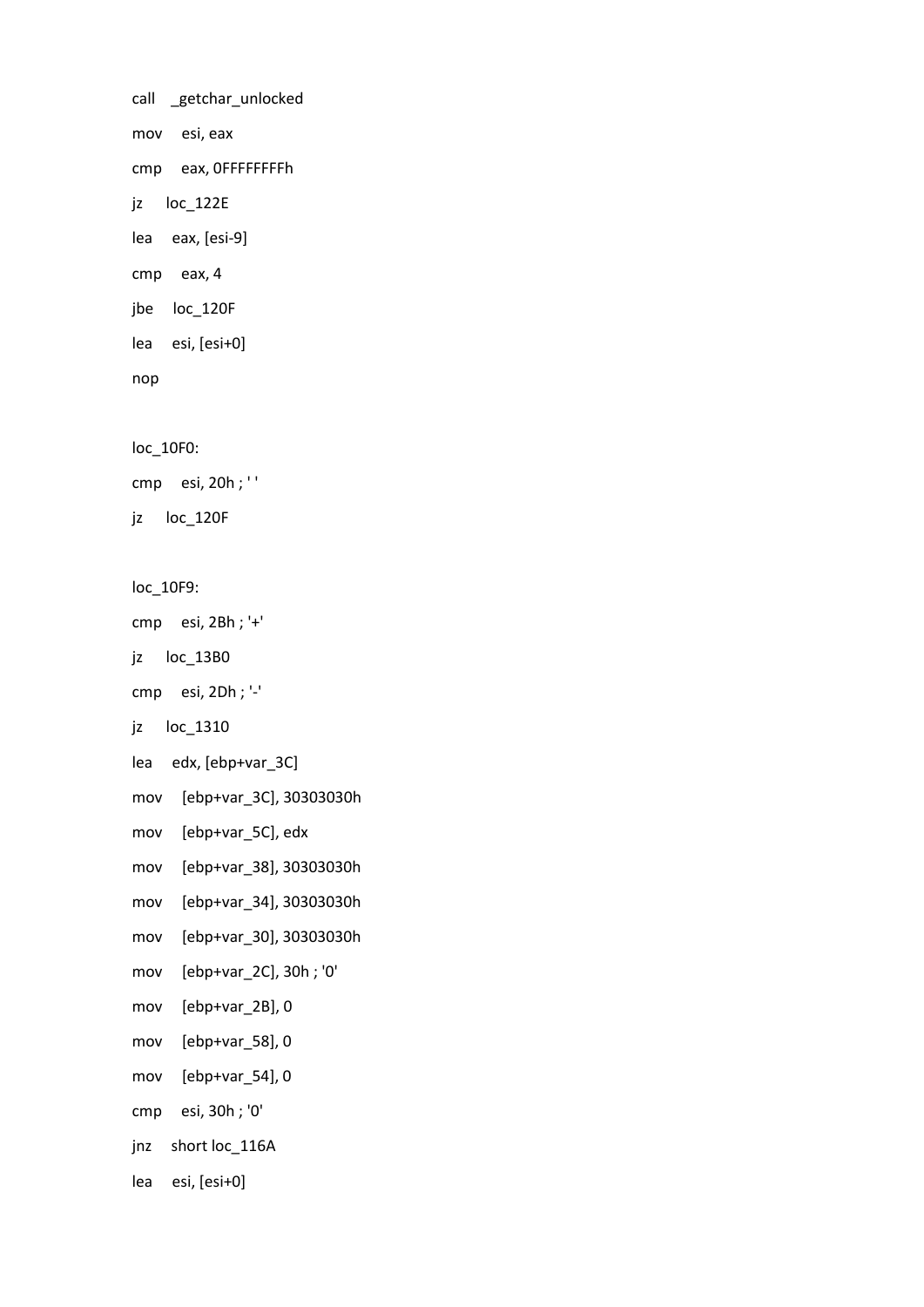loc\_1150:

mov ebx, edi

call \_getchar\_unlocked

cmp eax, 30h ; '0'

jz short loc\_1150

mov esi, eax

cmp eax, 0FFFFFFFFh

jz loc\_13D8

loc\_1167:

lea eax, [esi-9]

loc\_116A:

cmp eax, 4

jbe loc\_1398

cmp esi, 20h ; ' '

jz loc\_1398

cmp esi, 2Eh ; '.'

jz loc\_1448

lea ecx, [ebp+var\_3D]

lea eax, [esi-30h]

xor edx, edx

mov [ebp+var\_4C], ecx

cmp eax, 9

ja short loc\_11F0

mov eax, esi

mov esi, edx

jmp short loc\_11A9

align 10h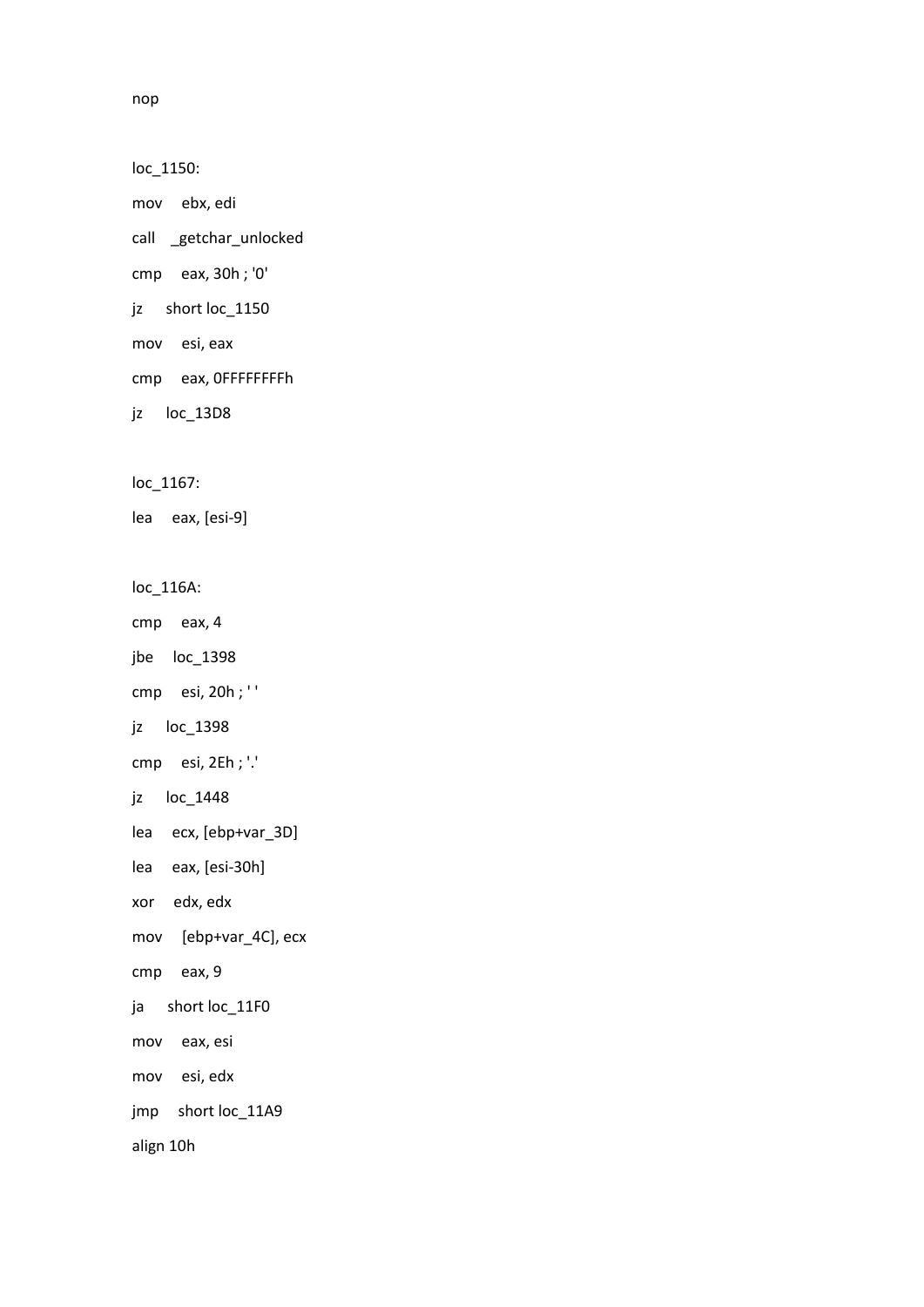loc\_11A0:

cmp esi, 11h

jz loc\_1250

loc\_11A9:

- mov edx, [ebp+var\_4C]
- mov [ebp+var\_50], esi
- add esi, 1
- mov ebx, edi
- mov [edx+esi], al
- call \_getchar\_unlocked
- lea ecx, [eax-30h]
- cmp ecx, 9
- jbe short loc\_11A0
- mov edx, esi
- mov esi, eax
- cmp eax, 2Eh ; '.'
- jz loc\_13F3

```
loc_11D1:
```
cmp esi, 0FFFFFFFFh

- jz loc\_1280
- lea eax, [esi-9]
- cmp eax, 4
- jbe loc\_1280
- cmp esi, 20h ; ' '
- jz loc\_1280

```
nop
```
loc\_11F0:

sub esp, 0Ch

push esi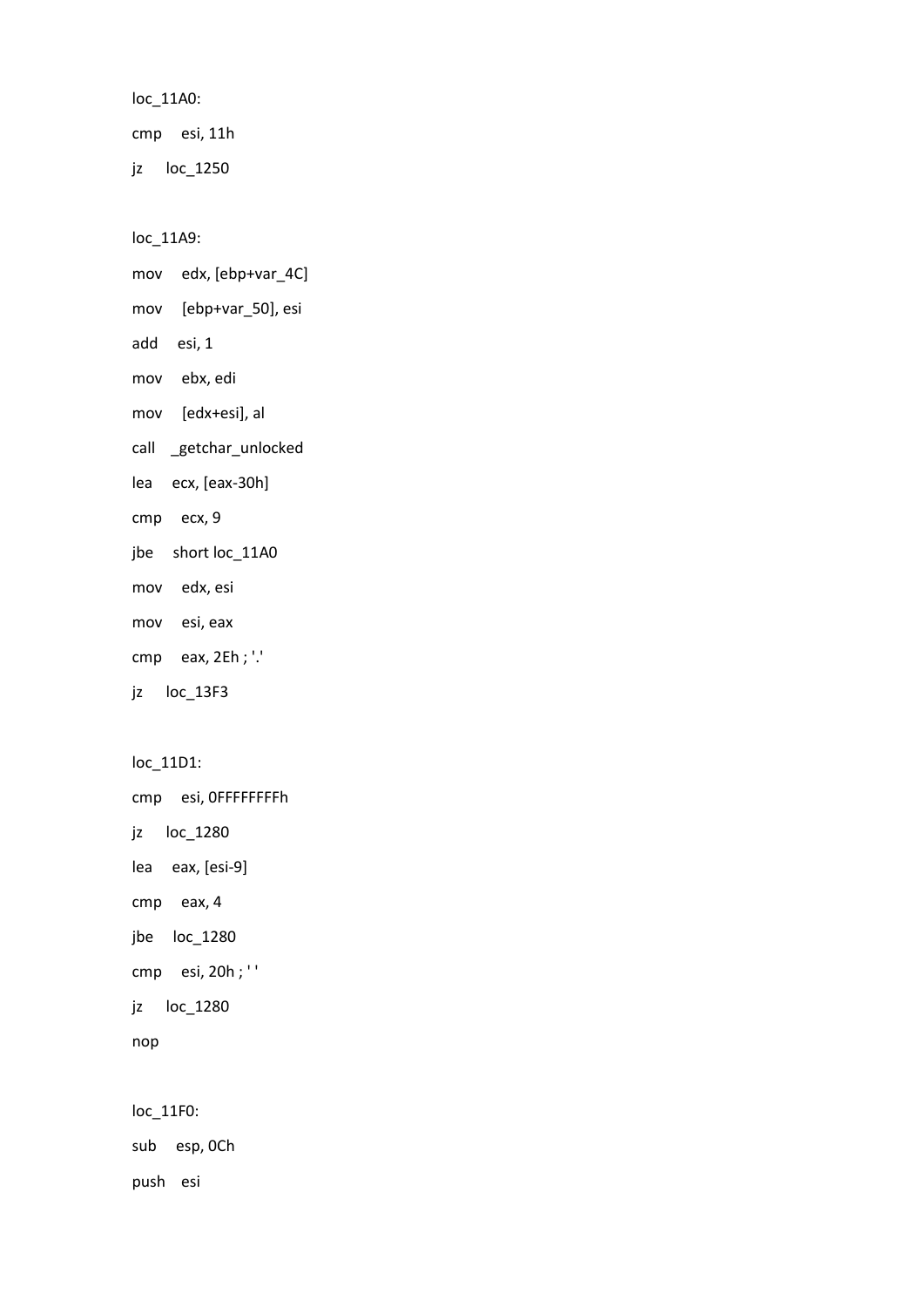call skip\_invalid add esp, 10h mov esi, eax

loc\_11FE:

cmp esi, 0FFFFFFFFh

jz short loc\_122E

lea eax, [esi-9]

cmp eax, 4

ja loc\_10F0

loc\_120F:

mov ebx, edi

call \_getchar\_unlocked

mov esi, eax

lea eax, [eax-9]

cmp eax, 4

jbe short loc\_120F

cmp esi, 20h ; ' '

jz short loc\_120F

cmp esi, 0FFFFFFFFh

jnz loc\_10F9

loc\_122E:

mov eax, [ebp+var\_1C]

xor eax, large gs:14h

jnz loc\_16BA

lea esp, [ebp-10h]

xor eax, eax

pop ecx

pop ebx

pop esi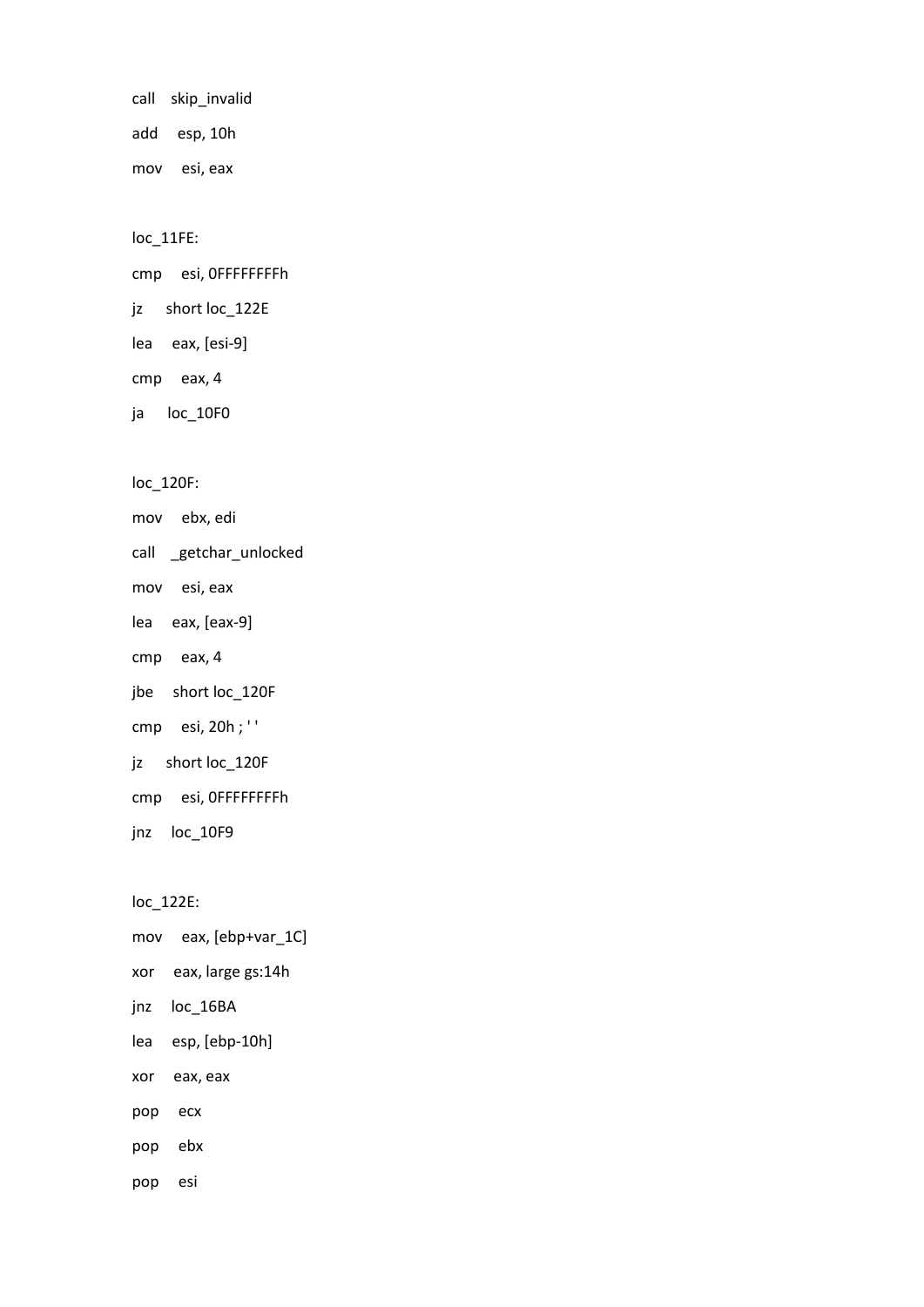pop edi pop ebp lea esp, [ecx-4] retn align 10h

loc\_1250:

mov ebx, edi

mov [ebp+var\_4C], esi

add esi, 1

call \_getchar\_unlocked

lea ecx, [eax-30h]

cmp ecx, 9

ja loc\_15A4

cmp esi, 2710h

jnz short loc\_1250

mov esi, eax

jmp loc\_11F0

align 10h

loc\_1280: mov ecx, [ebp+var\_50] movsx ebx, byte ptr [ebp+var\_3C] add ecx, 1Fh shl ecx, 19h mov [ebp+var\_50], ecx test bl, bl jz loc\_164B lea ecx, [ebp+var\_3C+1] mov [ebp+var\_5C], esi xor eax, eax xor edx, edx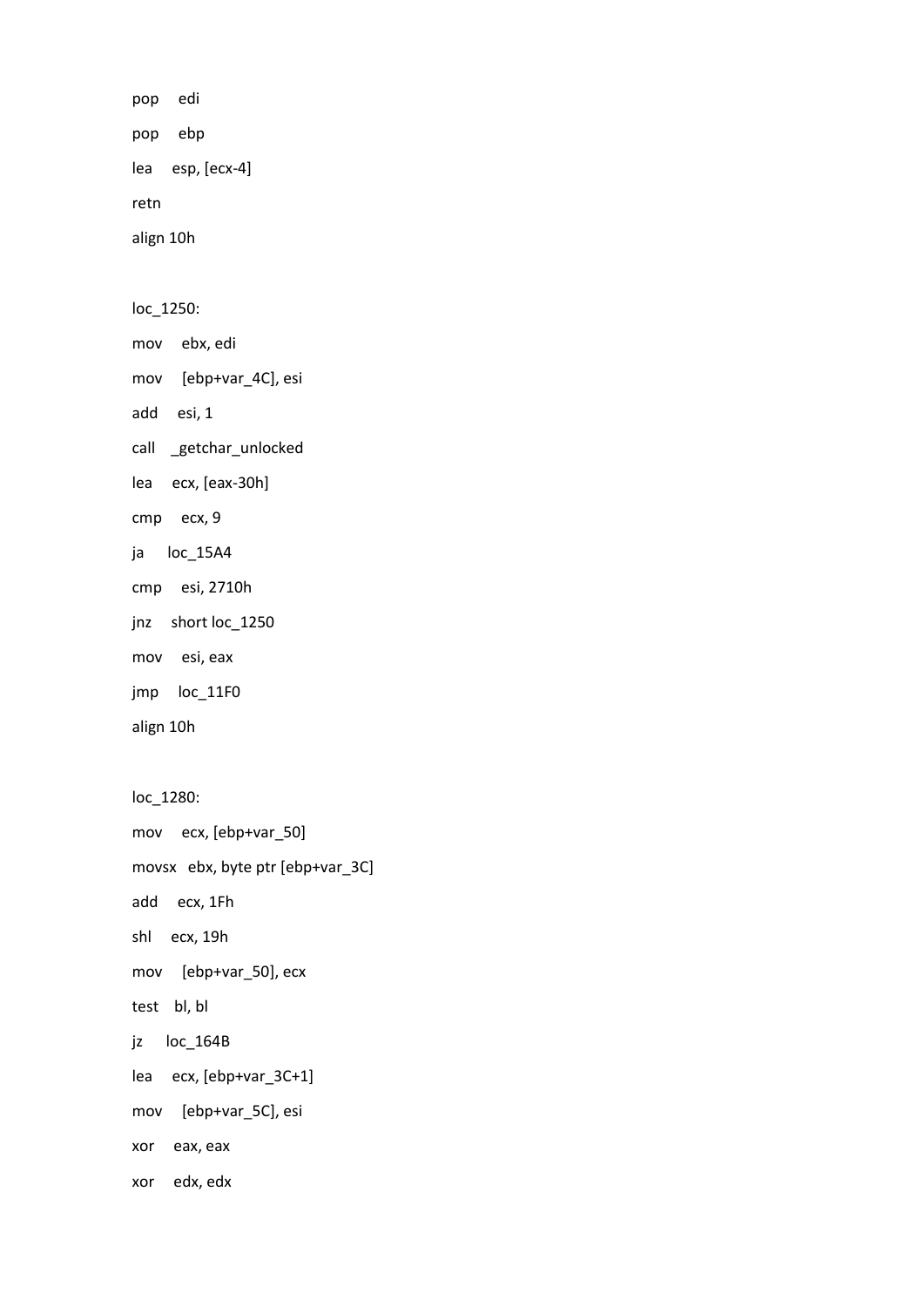mov esi, ecx

lea esi, [esi+0]

loc\_12A8:

imul ecx, edx, 0Ah

- mov [ebp+var\_4C], ecx
- mov ecx, 0Ah
- mul ecx
- mov ecx, ebx
- add edx, [ebp+var\_4C]
- sar ebx, 1Fh
- add eax, ecx
- adc edx, ebx
- add eax, 0FFFFFFD0h
- adc edx, 0FFFFFFFFh
- movsx ebx, byte ptr [esi]
- add esi, 1
- test bl, bl
- jnz short loc\_12A8
- mov esi, [ebp+var\_5C]

loc\_12D4:

sub esp, 4

```
mov ecx, [ebp+var_50]
```
- or ecx, [ebp+var\_54]
- add eax, 903F0000h
- adc edx, 0FFDC790Dh
- mov [ebp+var\_68], eax
- or ecx, edx
- mov [ebp+var\_64], ecx
- push [ebp+var\_64]
- push [ebp+var\_68]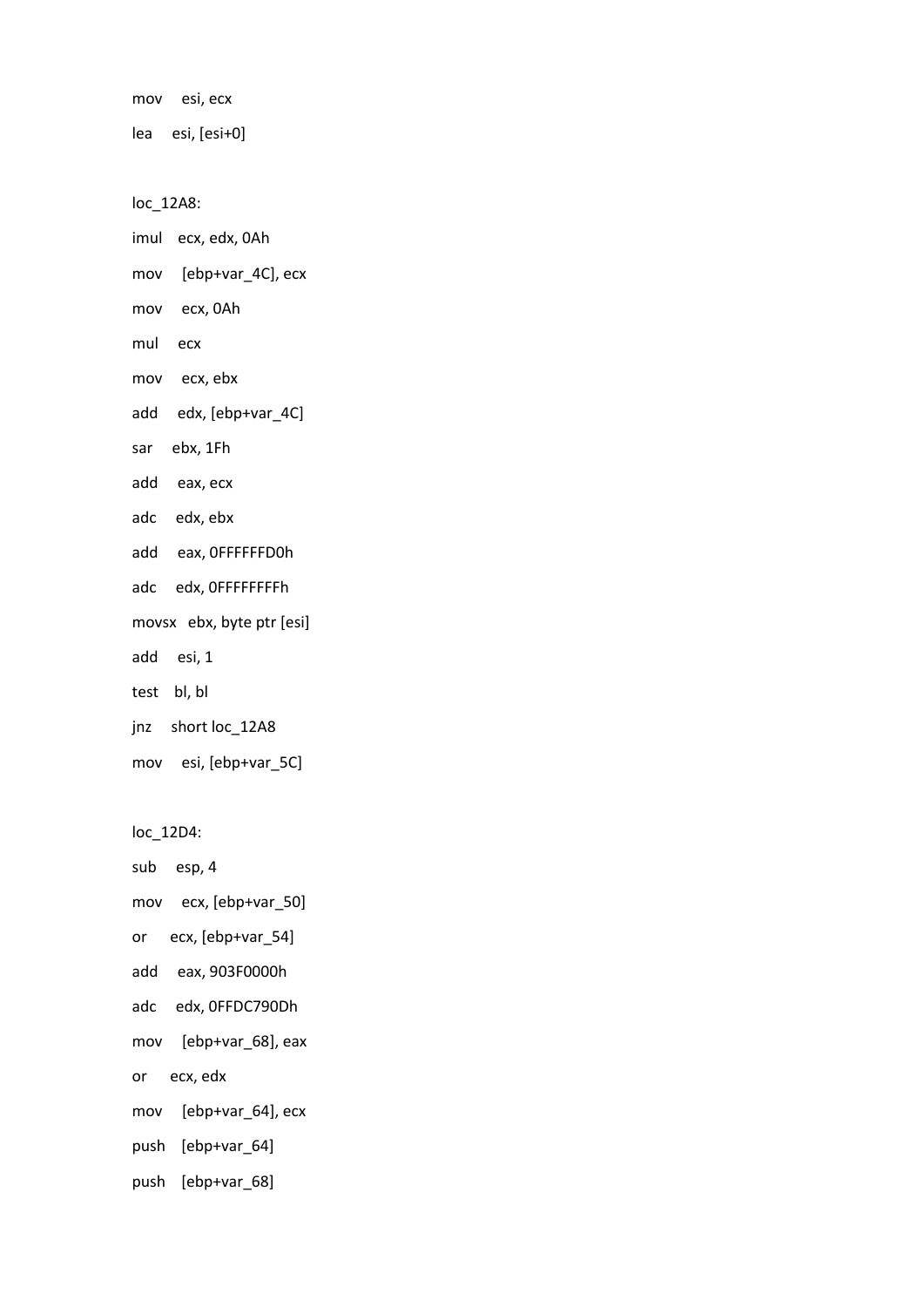```
loc_12F6:
lea eax, (aLlx - 3FC0h)[edi] ; "%llx\n"
mov ebx, edi
push eax
call _printf
add esp, 10h
jmp loc_11FE
align 10h
```
loc\_1310:

- mov ebx, edi
- call \_getchar\_unlocked
- mov [ebp+var\_58], 0
- mov esi, eax
- lea eax, [eax-30h]
- mov [ebp+var\_54], 80000000h
- cmp eax, 9
- ja loc\_11F0

loc\_1333:

```
lea eax, [ebp+var_3C]
```
- mov [ebp+var\_3C], 30303030h
- mov [ebp+var\_5C], eax
- mov [ebp+var\_38], 30303030h
- mov [ebp+var\_34], 30303030h
- mov [ebp+var\_30], 30303030h
- mov [ebp+var\_2C], 30h ; '0'
- mov [ebp+var\_2B], 0
- cmp esi, 30h ; '0'
- jz loc\_1150
- jmp loc\_1167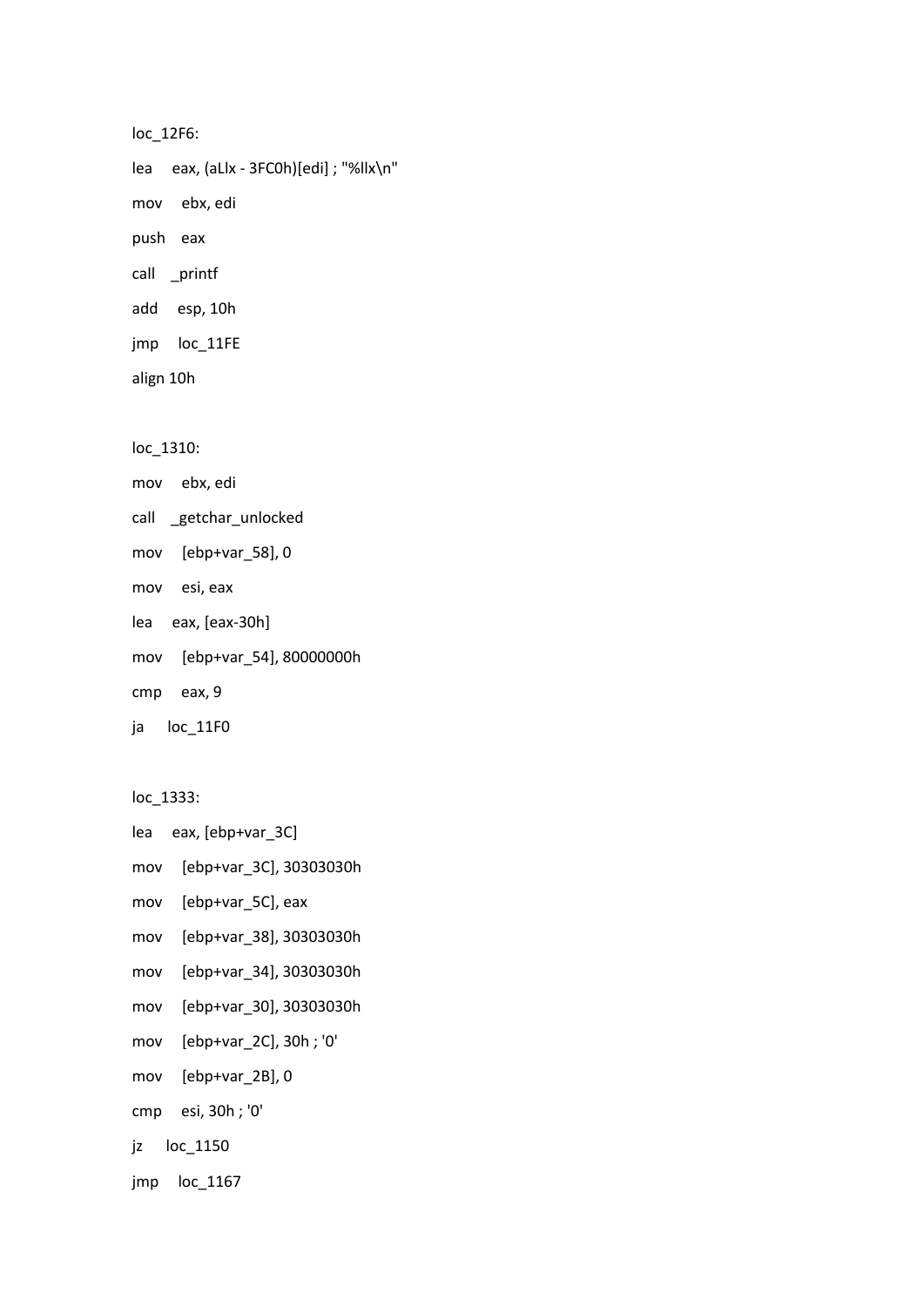loc\_136B: mov ebx, edi call \_getchar\_unlocked

loc\_1372:

lea edx, [eax-30h]

cmp edx, 9

jbe short loc\_136B

mov esi, eax

cmp eax, 0FFFFFFFFh

jz short loc\_1398

lea eax, [eax-9]

cmp eax, 4

jbe short loc\_1398

cmp esi, 20h ; ' '

jnz loc\_11F0

lea esi, [esi+0]

loc\_1398:

sub esp, 4 push [ebp+var\_54]

push [ebp+var\_58]

jmp loc\_12F6

align 10h

loc\_13B0:

mov ebx, edi

call \_getchar\_unlocked

mov [ebp+var\_58], 0

mov esi, eax

lea eax, [eax-30h]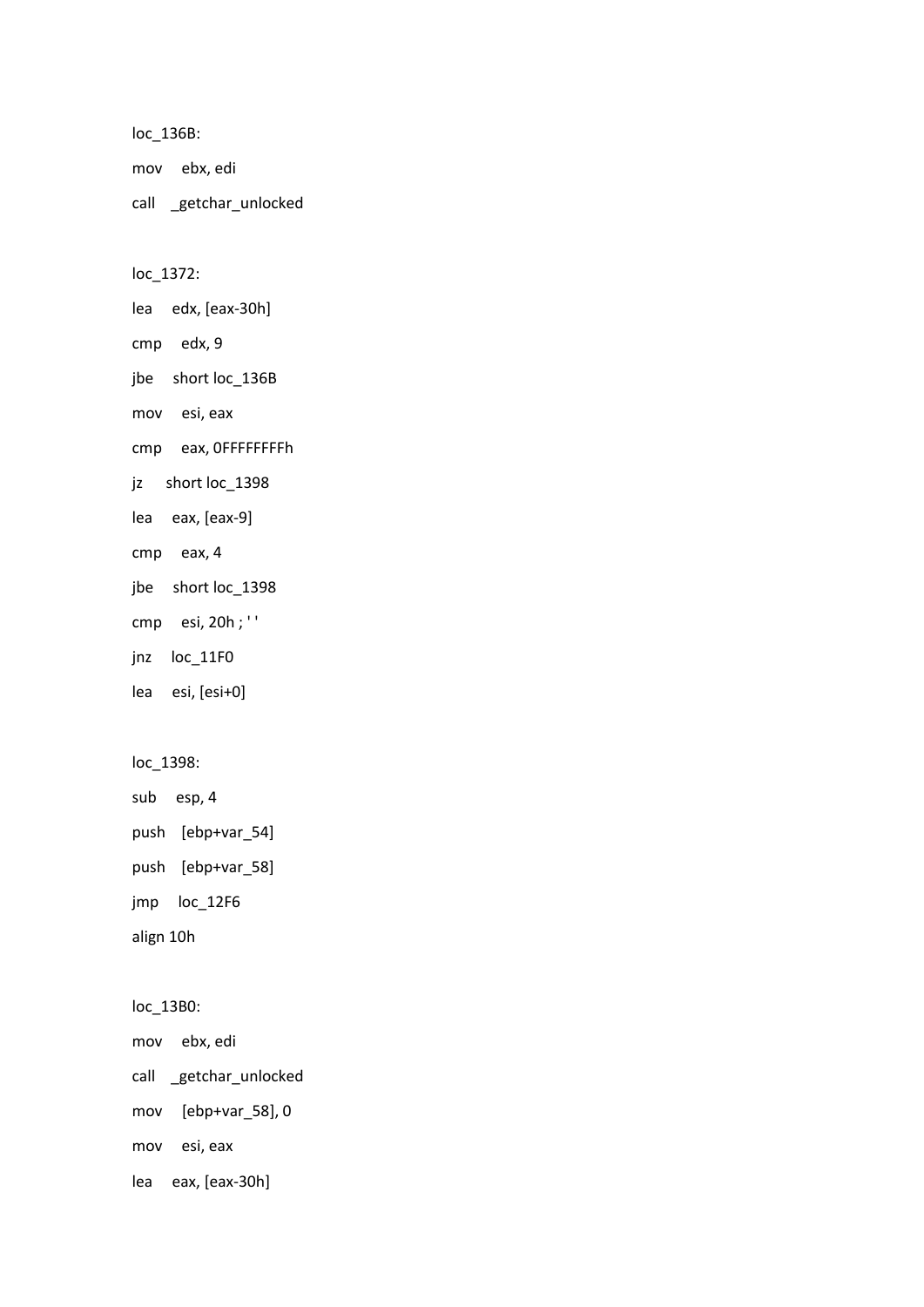mov [ebp+var\_54], 0

cmp eax, 9

jbe loc\_1333

jmp loc\_11F0

loc\_13D8:

lea eax, (aLlx - 3FC0h)[edi] ; "%llx\n"

push esi

push [ebp+var\_54]

push [ebp+var\_58]

push eax

call \_printf

add esp, 10h

jmp loc\_122E

loc\_13F3:

mov ebx, edi

mov [ebp+var\_5C], edx

call \_getchar\_unlocked

mov esi, eax

lea eax, [eax-30h]

cmp eax, 9

ja loc\_11F0

mov edx, [ebp+var\_5C]

mov eax, esi

mov esi, edx

cmp edx, 11h

jnz short loc\_1429

jmp loc\_157D

align 10h

loc\_1420: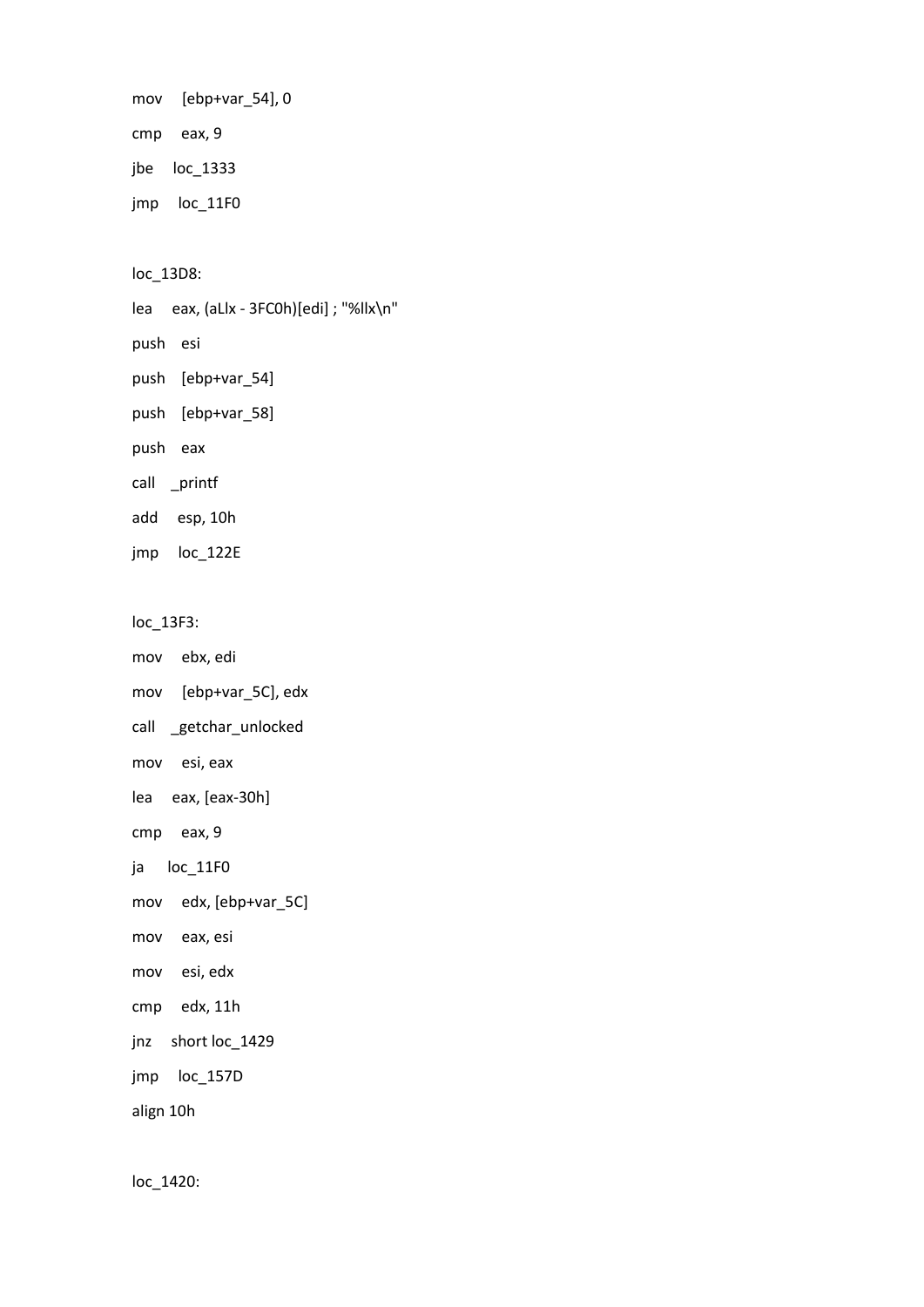cmp esi, 11h

jz loc\_1572

loc\_1429:

mov edx, [ebp+var\_4C]

add esi, 1

mov ebx, edi

mov [edx+esi], al

call \_getchar\_unlocked

lea ecx, [eax-30h]

cmp ecx, 9

jbe short loc\_1420

loc\_1441:

mov esi, eax

jmp loc\_11D1

loc\_1448:

mov ebx, edi call \_getchar\_unlocked mov esi, eax cmp eax, 30h ; '0' jnz loc\_1678 xor esi, esi jmp short loc\_1468

align 10h

loc\_1460:

cmp esi, 270Fh

jg short loc\_1477

loc\_1468: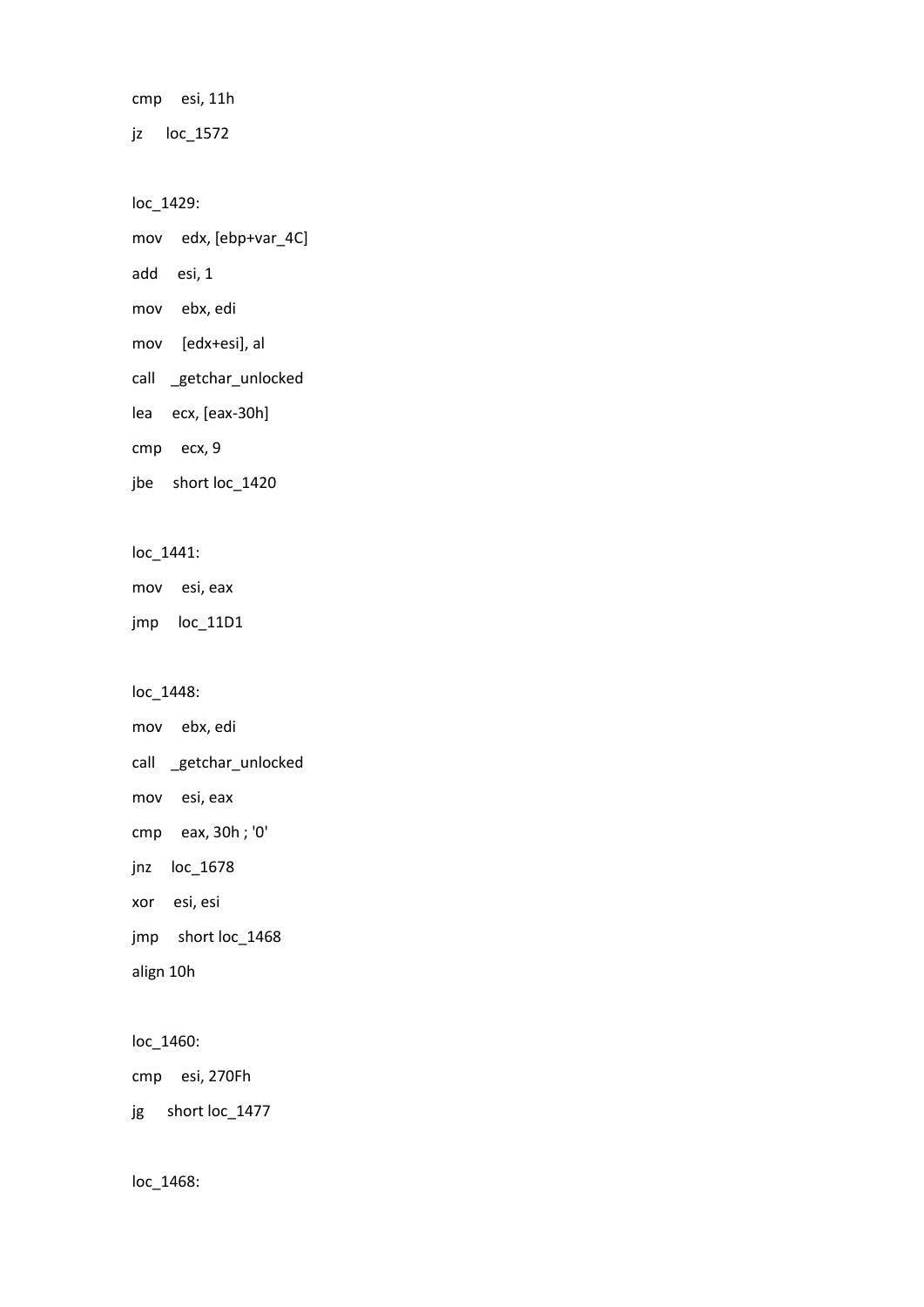mov ebx, edi add esi, 1 call \_getchar\_unlocked cmp eax, 30h ; '0' jz short loc\_1460

loc\_1477:

mov edx, esi

mov [ebp+var\_50], esi

mov esi, eax

cmp edx, 2710h

jz loc\_1372

loc\_148A:

cmp esi, 0FFFFFFFFh

jz loc\_1398

lea eax, [esi-9]

cmp eax, 4

jbe loc\_1398

cmp esi, 20h ; ' '

jz loc\_1398

lea eax, [esi-30h]

cmp eax, 9

ja loc\_11F0

lea eax, [ebp+var\_3D]

xor edx, edx

mov [ebp+var\_4C], eax

mov eax, esi

mov esi, edx

jmp short loc\_14CB

loc\_14C2: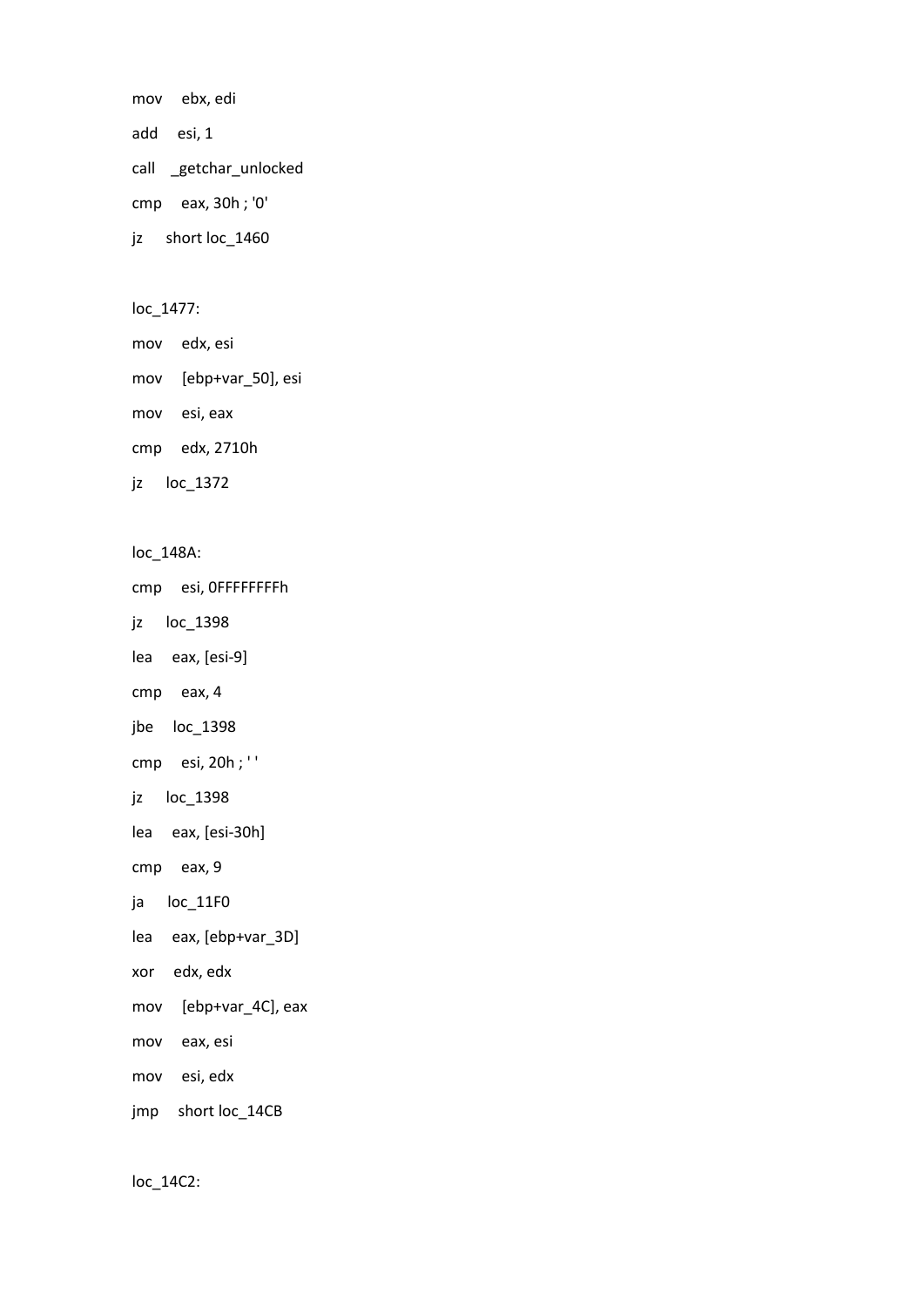cmp esi, 11h

jz loc\_165C

loc\_14CB:

mov edx, [ebp+var\_4C]

add esi, 1

mov ebx, edi

mov [edx+esi], al

call \_getchar\_unlocked

lea ecx, [eax-30h]

cmp ecx, 9

jbe short loc\_14C2

mov esi, eax

loc\_14E5:

cmp esi, 0FFFFFFFFh

jz short loc\_14FB

lea eax, [esi-9]

cmp eax, 4

jbe short loc\_14FB

cmp esi, 20h ; ' '

jnz loc\_11F0

loc\_14FB:

mov eax, 1Eh sub eax, [ebp+var\_50] test eax, eax jle loc\_1398 mov ecx, [ebp+var\_5C] shl eax, 19h mov [ebp+var\_5C], esi xor edx, edx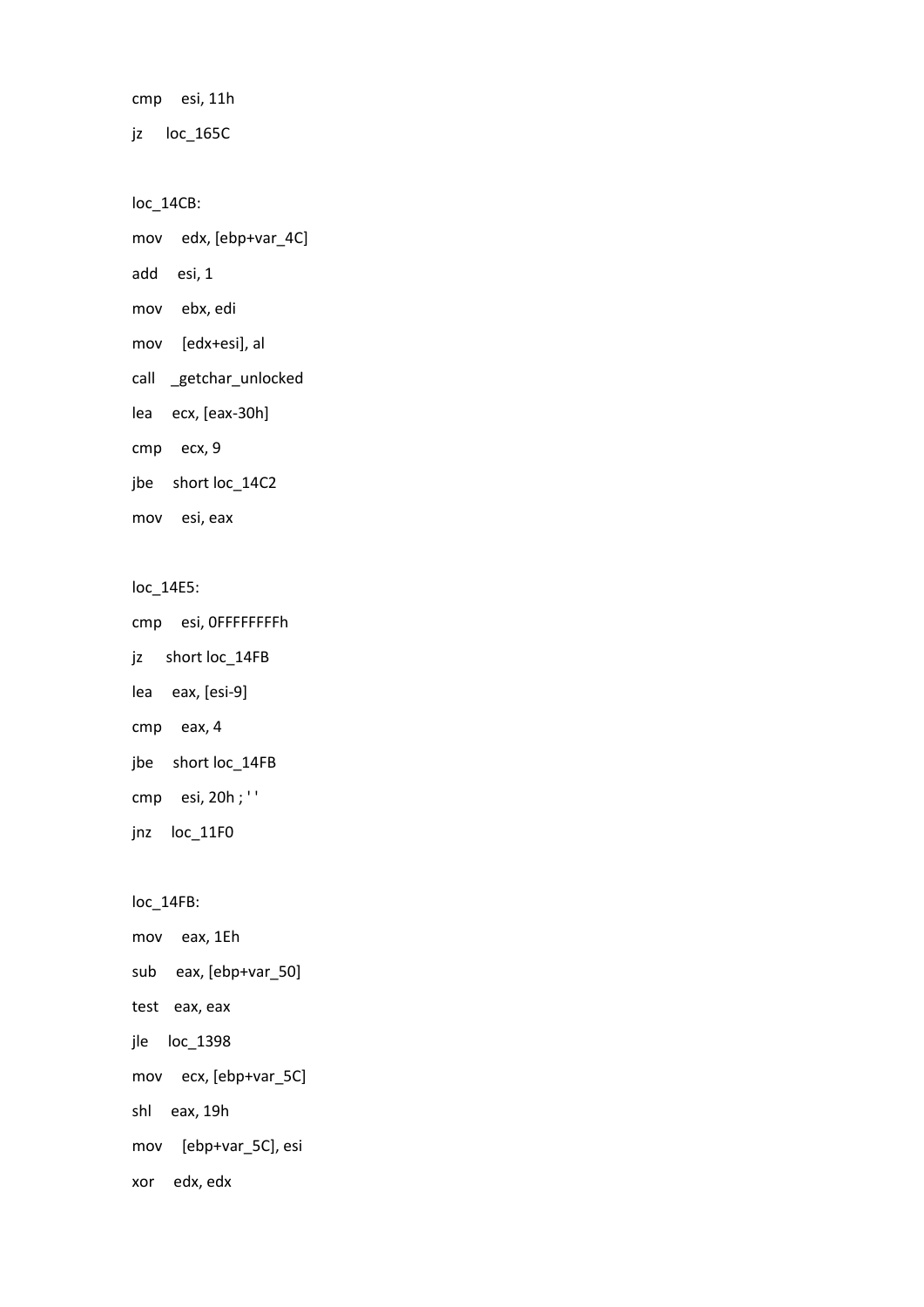mov [ebp+var\_50], eax xor eax, eax mov esi, ecx jmp short loc\_153E

loc\_151F:

imul ebx, edx, 0Ah mov [ebp+var\_4C], ebx mov ebx, 0Ah mul ebx mov ebx, ecx add edx, [ebp+var\_4C] sar ebx, 1Fh

add ecx, 0FFFFFFD0h

adc ebx, 0FFFFFFFFh

add eax, ecx

adc edx, ebx

loc\_153E:

movsx ecx, byte ptr [esi]

add esi, 1

test cl, cl

jnz short loc\_151F

add eax, 903F0000h

mov ecx, [ebp+var\_50]

mov esi, [ebp+var\_5C]

push ebx

adc edx, 0FFDC790Dh

mov [ebp+var\_70], eax

or ecx, [ebp+var\_54]

mov eax, edx

or eax, ecx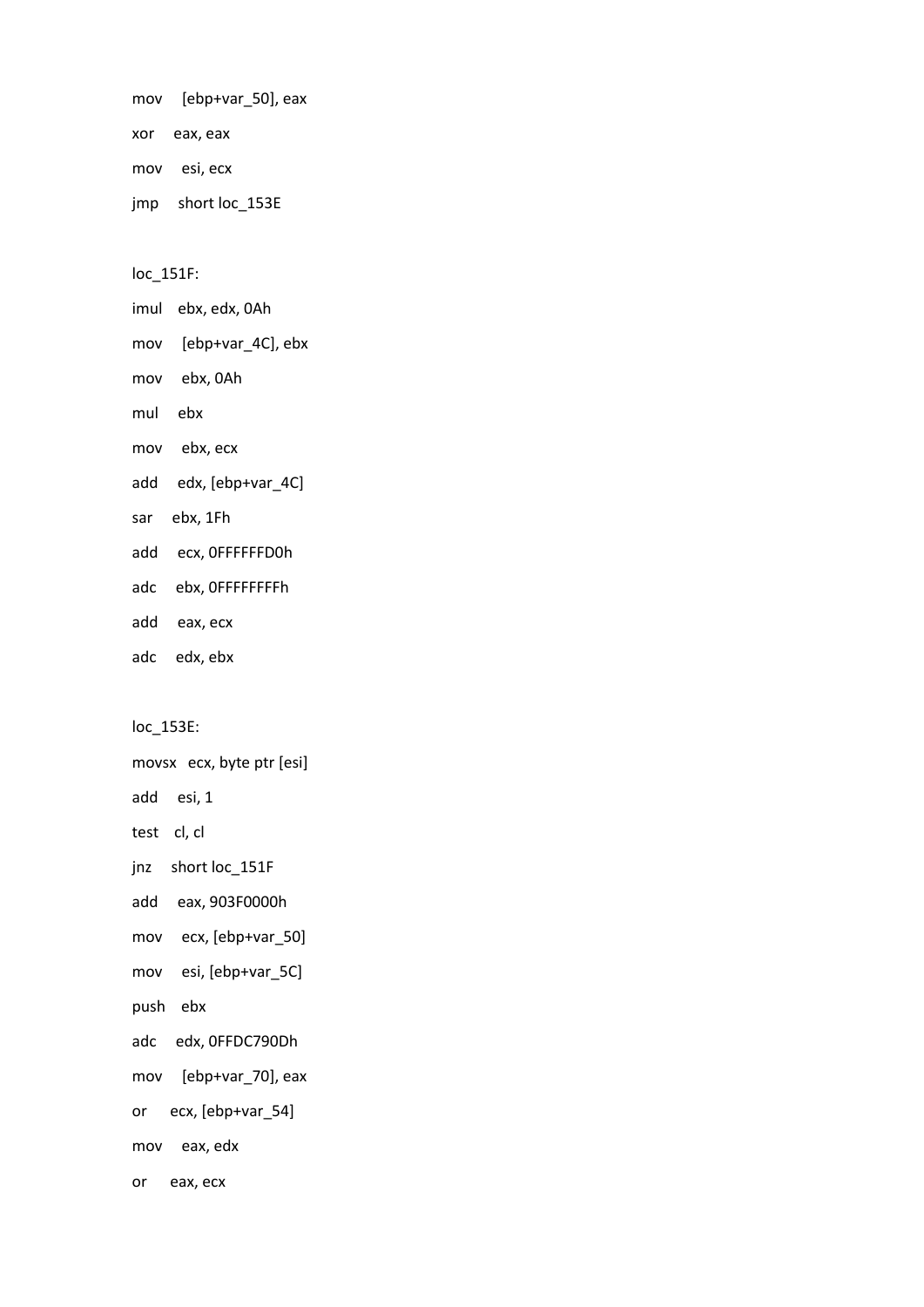mov [ebp+var\_6C], eax push [ebp+var\_6C] push [ebp+var\_70] jmp loc\_12F6

loc\_1572:

mov esi, eax cmp ecx, 9

ja loc\_11D1

loc\_157D:

mov ebx, edi

call \_getchar\_unlocked

lea edx, [eax-30h]

cmp edx, 9

ja loc\_1441

mov ebx, edi

call \_getchar\_unlocked

lea edx, [eax-30h]

cmp edx, 9

jbe short loc\_157D

jmp loc\_1441

loc\_15A4:

mov edx, esi mov esi, eax cmp edx, 2710h jz loc\_11F0 cmp eax, 2Eh ; '.' jz loc\_1684

loc\_15BD: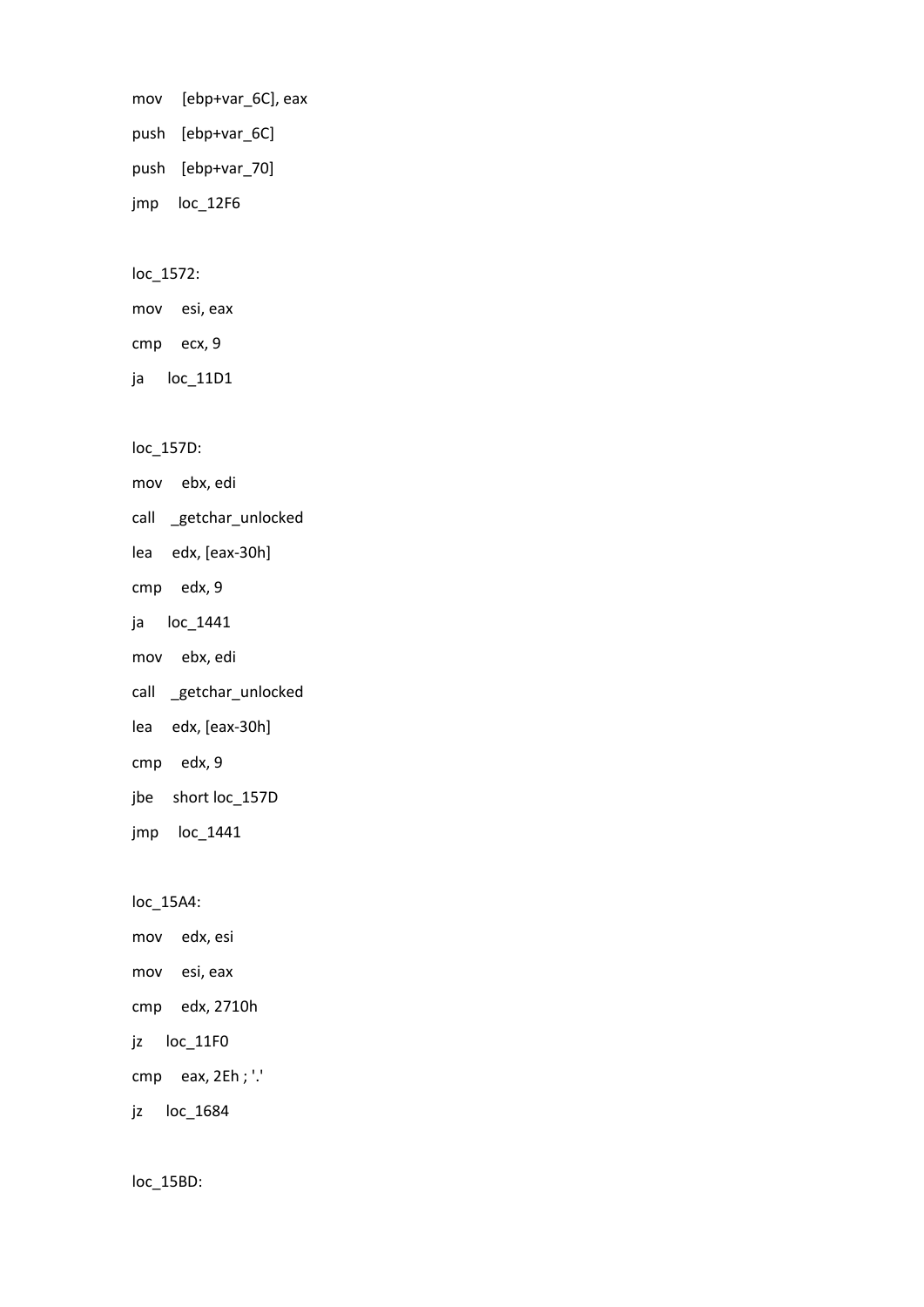cmp esi, 0FFFFFFFFh jz loc\_1654 lea eax, [esi-9] cmp eax, 4 jbe short loc\_15D7 cmp esi, 20h ; ' ' jnz loc\_11F0

loc\_15D7:

mov ecx, [ebp+var\_4C]

add ecx, 1Fh

cmp ecx, 3Eh ; '>'

jg loc\_11F0

shl ecx, 19h

xor eax, eax

xor edx, edx

mov [ebp+var\_50], ecx

mov ecx, [ebp+var\_5C]

mov [ebp+var\_5C], esi

mov esi, ecx

jmp short loc\_1619

loc\_15FA:

imul ebx, edx, 0Ah

mov [ebp+var\_4C], ebx

mov ebx, 0Ah

mul ebx

mov ebx, ecx

add edx, [ebp+var\_4C]

sar ebx, 1Fh

add ecx, 0FFFFFFD0h

adc ebx, 0FFFFFFFFh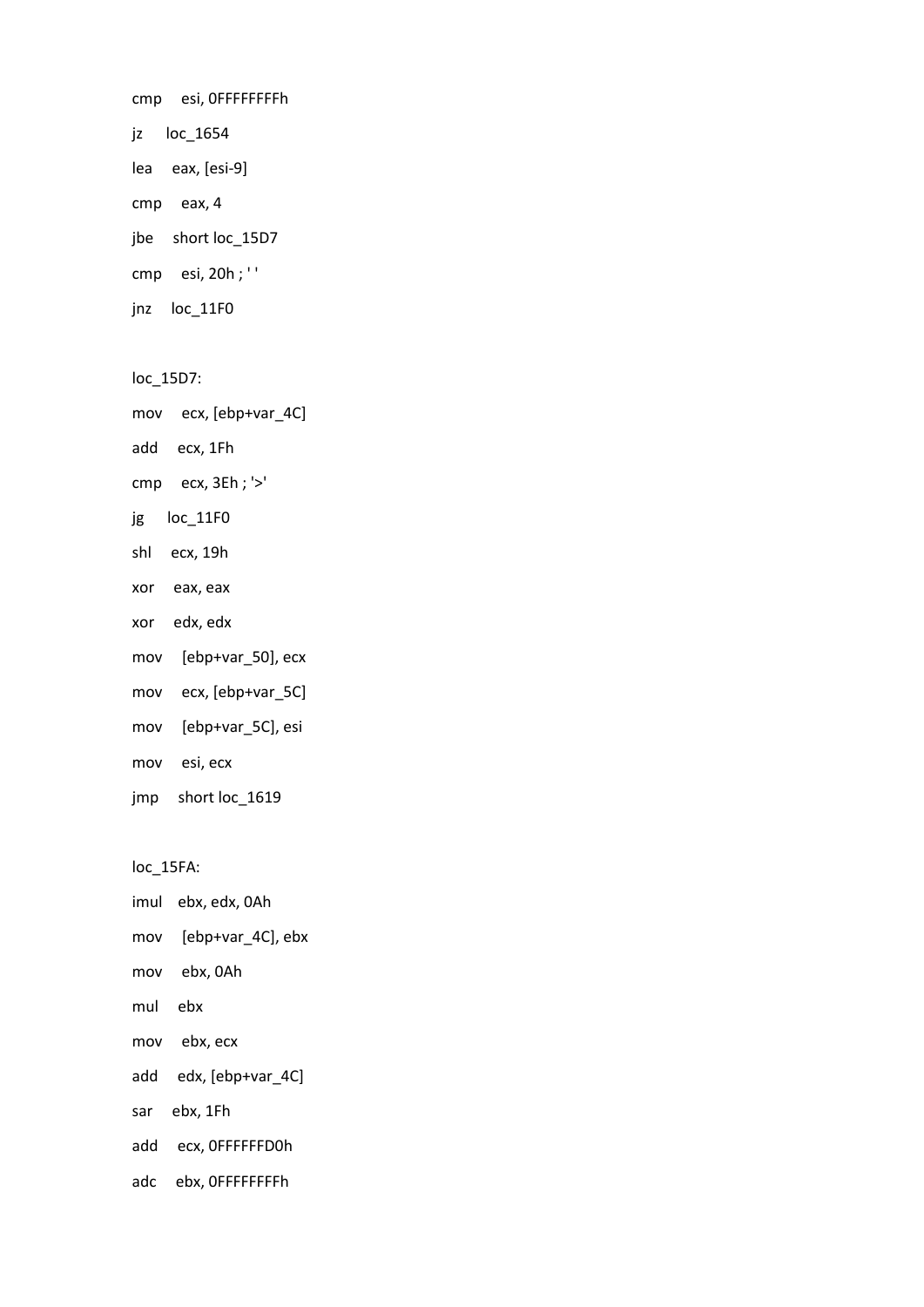add eax, ecx adc edx, ebx loc\_1619: movsx ecx, byte ptr [esi] add esi, 1 test cl, cl jnz short loc\_15FA push ecx mov ecx, [ebp+var\_50] or ecx, [ebp+var\_54] add eax, 903F0000h mov esi, [ebp+var\_5C] adc edx, 0FFDC790Dh mov [ebp+var\_78], eax or ecx, edx mov [ebp+var\_74], ecx push [ebp+var\_74] push [ebp+var\_78] jmp loc\_12F6

loc\_164B:

xor eax, eax

xor edx, edx

jmp loc\_12D4

## loc\_1654:

or esi, 0FFFFFFFFh

jmp loc\_15D7

loc\_165C:

mov esi, eax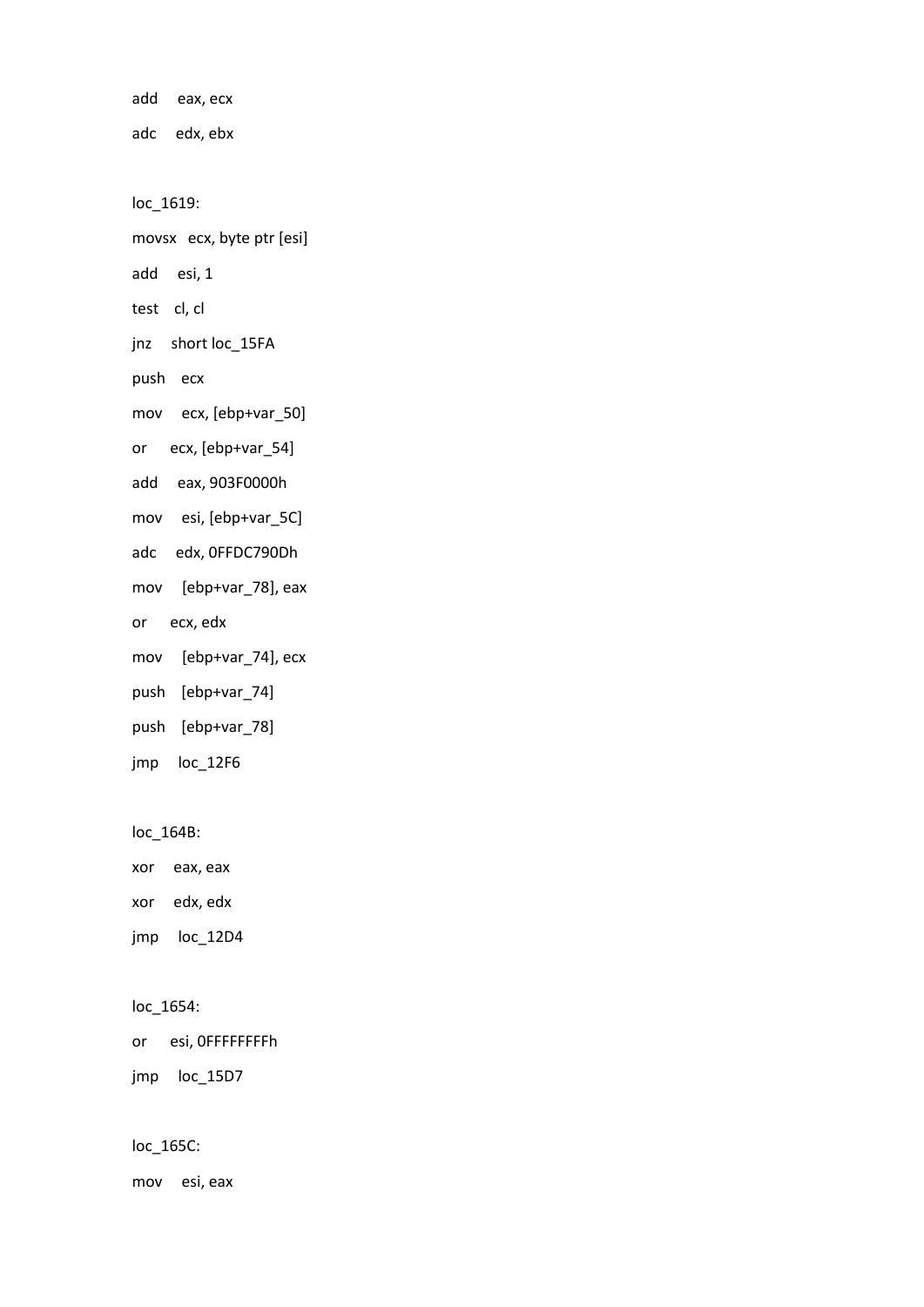mov eax, ecx

jmp short loc\_166E

loc\_1662:

mov ebx, edi

call \_getchar\_unlocked

mov esi, eax

lea eax, [eax-30h]

## loc\_166E:

cmp eax, 9

jbe short loc\_1662

jmp loc\_14E5

## loc\_1678:

mov [ebp+var\_50], 0

jmp loc\_148A

# loc\_1684:

call \_getchar\_unlocked lea edx, [eax-30h] cmp edx, 9 ja short loc\_16A7

## loc\_1691:

mov ebx, edi

call \_getchar\_unlocked

mov esi, eax

lea eax, [eax-30h]

cmp eax, 9

jbe short loc\_1691

jmp loc\_15BD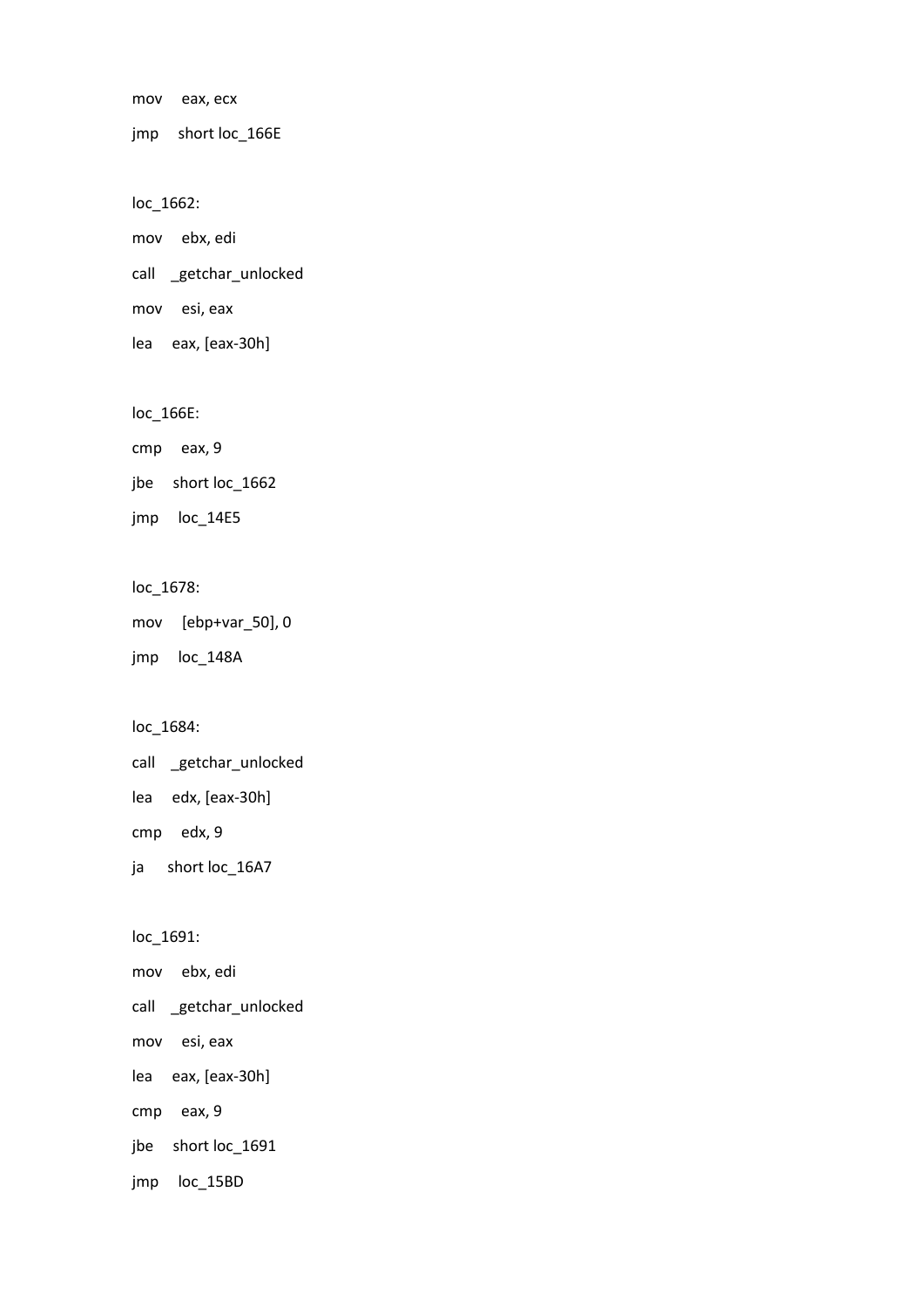loc\_16A7:

sub esp, 0Ch

push eax

call skip\_invalid

add esp, 10h

mov esi, eax

jmp loc\_11FE

loc\_16BA:

call \_\_stack\_chk\_fail\_local main endp ; sp-analysis failed

; Attributes: fuzzy-sp

public \_start

\_start proc near

var\_C= dword ptr -0Ch

xor ebp, ebp

mov eax, esp

and esp, 0FFFFFFF0h

push eax

push eax

call \$+5

add [esp+0Ch+var\_C], 2833h

push eax

call \$+5

\_start endp ; sp-analysis failed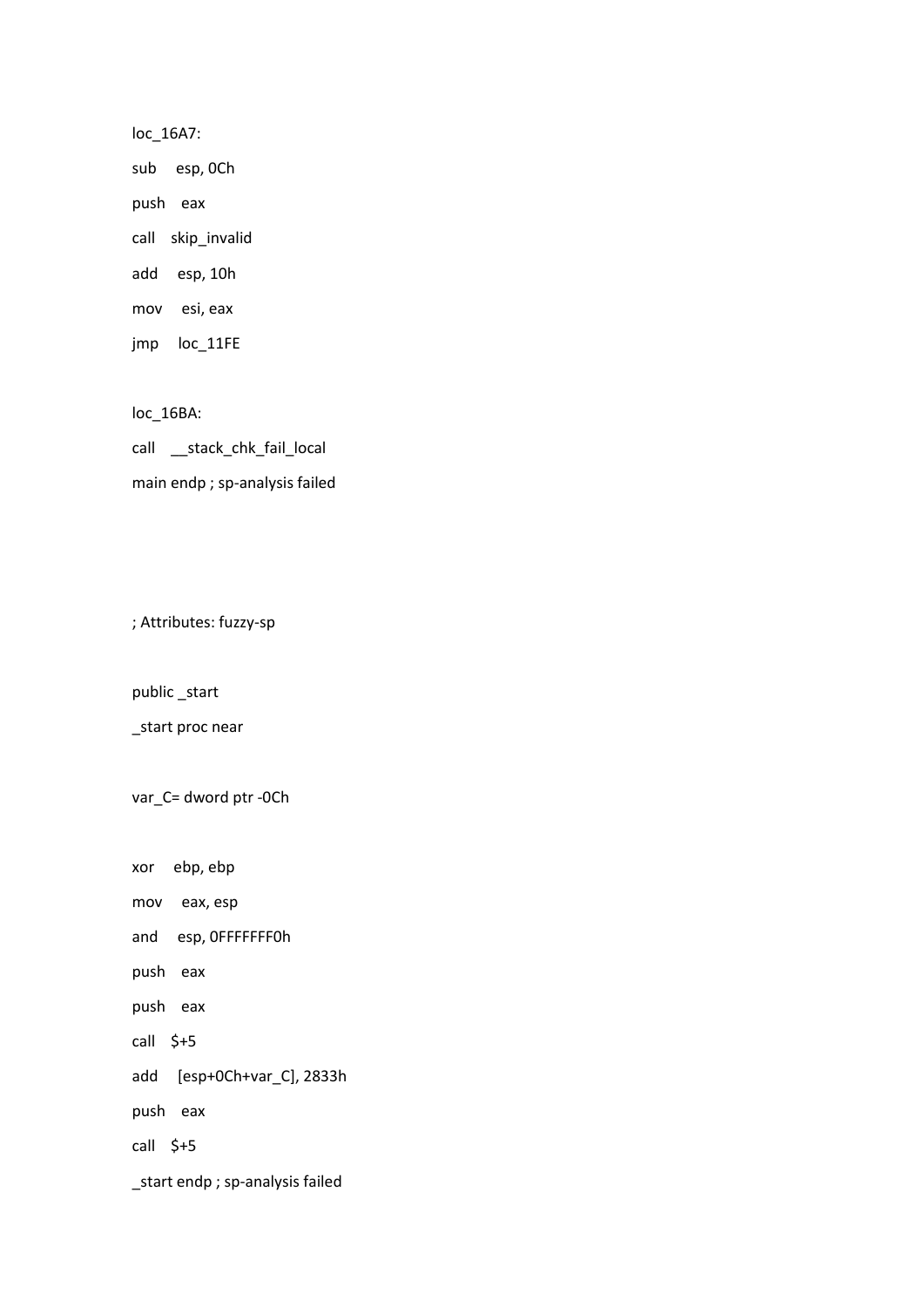public \_start\_c

\_start\_c proc near

arg\_0= dword ptr 4

push ebx

call \_\_x86\_get\_pc\_thunk\_bx

add ebx, 28E0h

sub esp, 10h

mov eax, [esp+14h+arg\_0]

push 0 ; rtld\_fini

lea edx, [eax+4]

push ds:(\_term\_proc\_ptr - 3FC0h)[ebx] ; fini

push ds:(\_init\_proc\_ptr - 3FC0h)[ebx] ; init

push edx ; ubp\_av

push dword ptr [eax] ; argc

push ds:(main\_ptr - 3FC0h)[ebx] ; main

call \_\_\_libc\_start\_main

add esp, 28h

pop ebx

retn

\_start\_c endp

public \_\_x86\_get\_pc\_thunk\_bx

\_\_x86\_get\_pc\_thunk\_bx proc near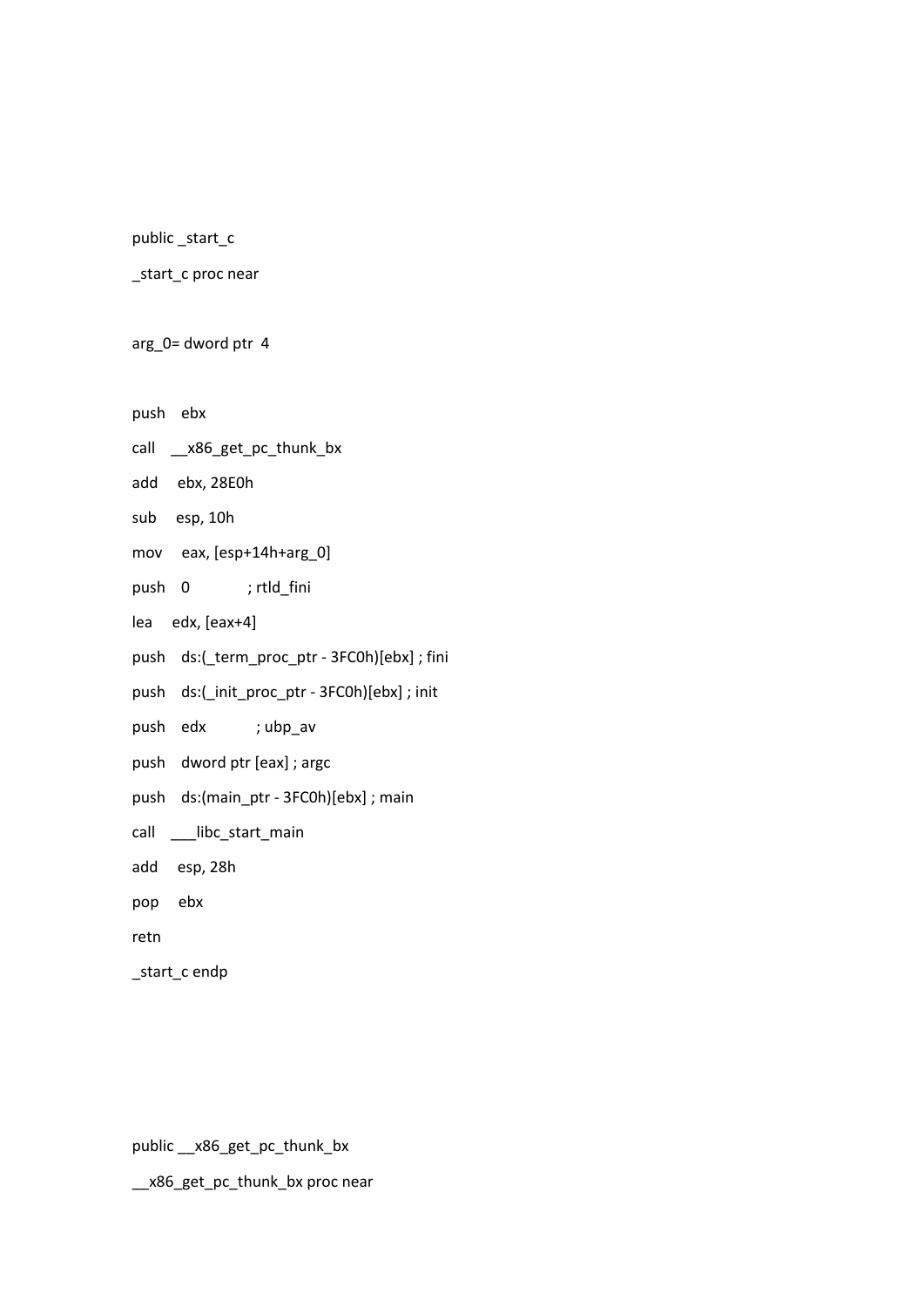mov ebx, [esp+0]

retn

\_\_x86\_get\_pc\_thunk\_bx endp

deregister\_tm\_clones proc near

call \_\_x86\_get\_pc\_thunk\_ax

add eax, 28A6h

lea ecx, (\_edata - 3FC0h)[eax]

lea edx, (\_edata - 3FC0h)[eax]

cmp edx, ecx

jz short locret\_1747

mov eax, ds:(\_ITM\_deregisterTMCloneTable\_ptr - 3FC0h)[eax]

test eax, eax

jz short locret\_1747

push ebp

mov ebp, esp

sub esp, 14h

push ecx

call eax

add esp, 10h

leave

retn

locret\_1747:

retn

deregister\_tm\_clones endp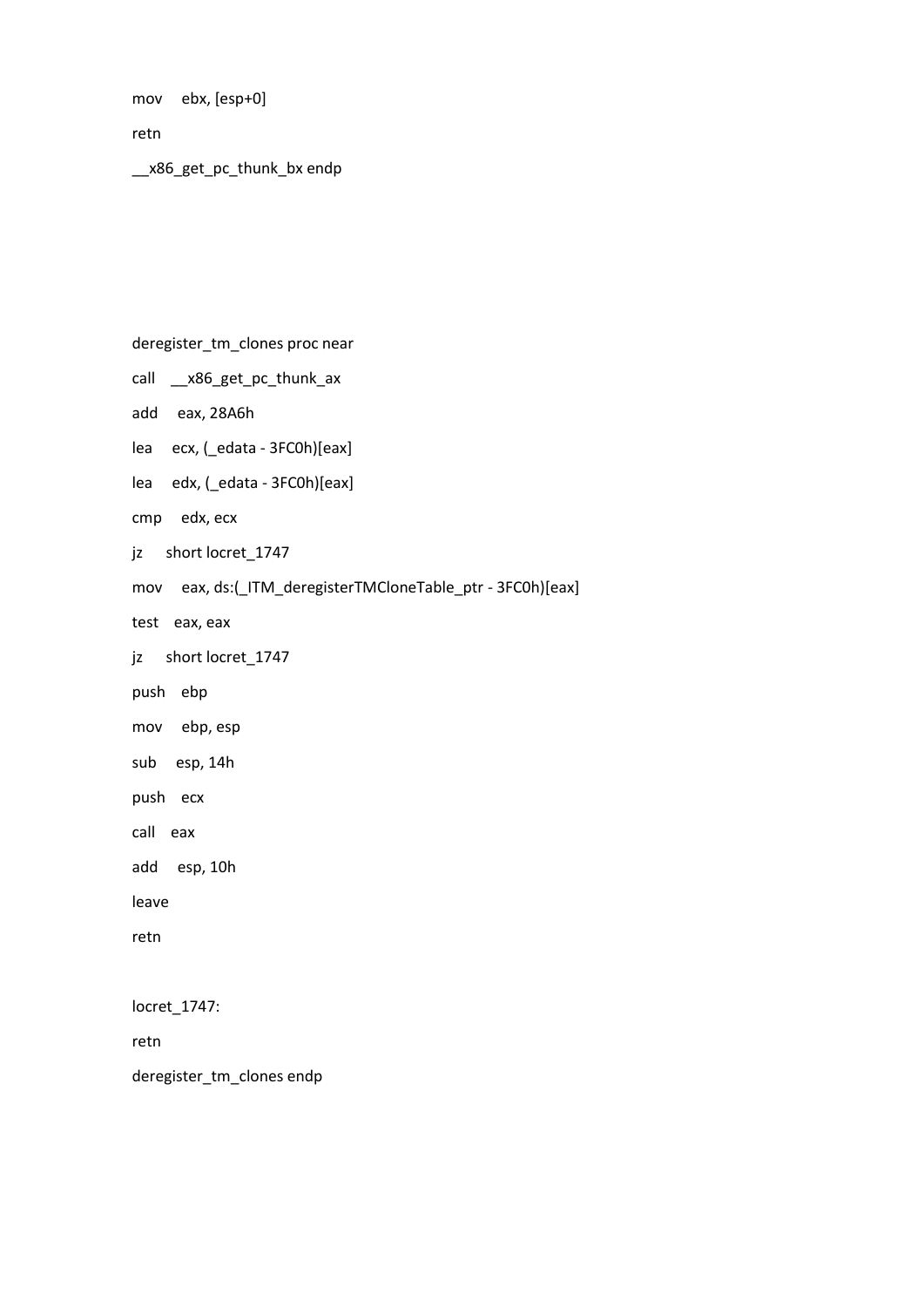register\_tm\_clones proc near call \_\_x86\_get\_pc\_thunk\_cx add ecx, 2873h push ebp mov ebp, esp push esi mov esi, 2 push ebx lea ebx, (\_edata - 3FC0h)[ecx] lea eax, (\_edata - 3FC0h)[ecx] sub eax, ebx sar eax, 2 cdq idiv esi test eax, eax jz short loc\_1788 mov edx, ds:(\_ITM\_registerTMCloneTable\_ptr - 3FC0h)[ecx] test edx, edx jz short loc\_1788 push ecx push ecx push eax push ebx call edx add esp, 10h loc\_1788: lea esp, [ebp-8] pop ebx pop esi pop ebp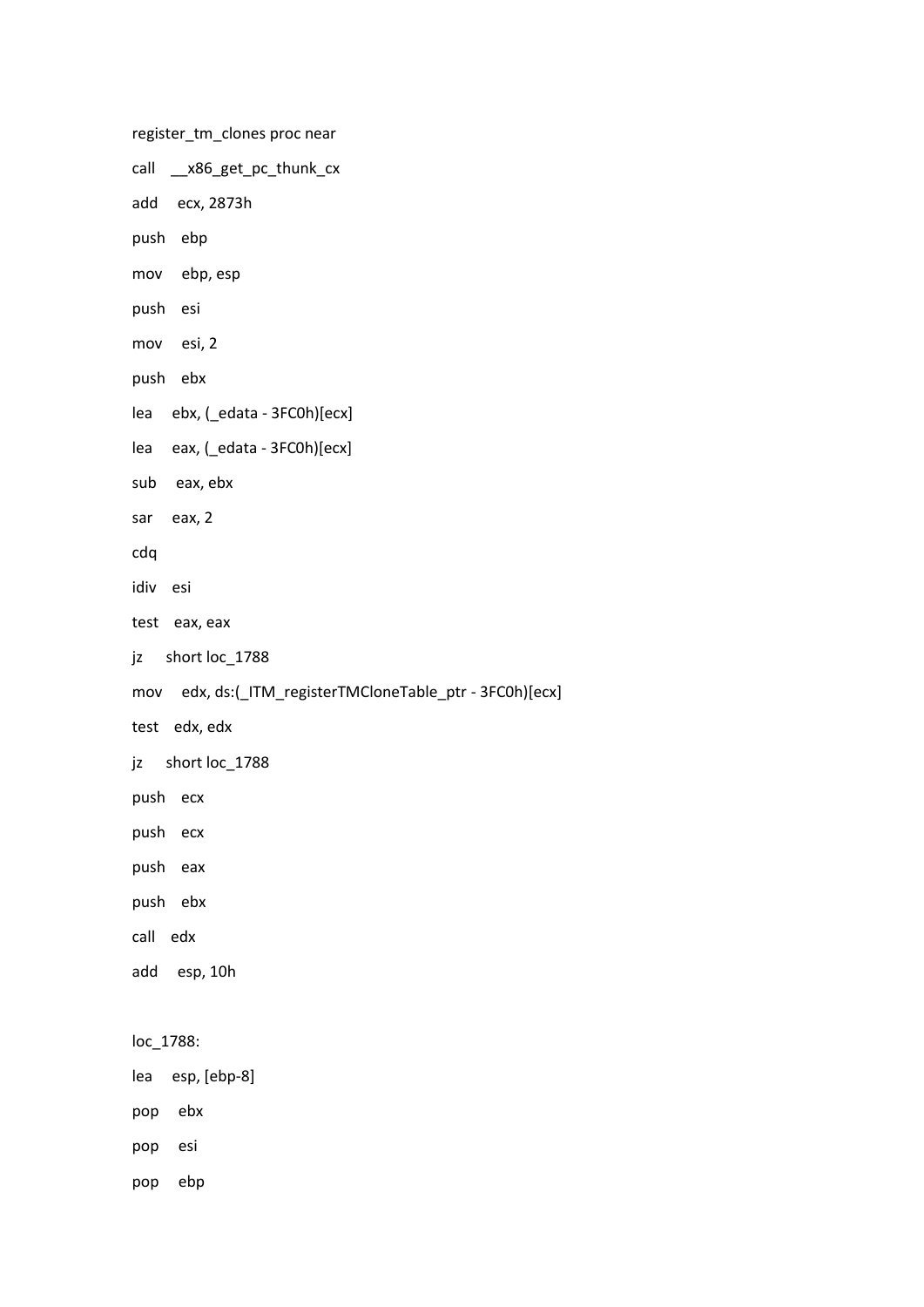retn

register\_tm\_clones endp

; Attributes: bp-based frame

| __do_global_dtors_aux proc near            |
|--------------------------------------------|
| push ebp                                   |
| mov ebp, esp                               |
| push edi                                   |
| push esi                                   |
| push ebx                                   |
| call __x86_get_pc_thunk_bx                 |
| add ebx, 2826h                             |
| sub esp, OCh                               |
| cmp ds:(_edata - 3FC0h)[ebx], 0            |
| jnz short loc_1815                         |
| cmp ds:( cxa_finalize_ptr - 3FC0h)[ebx], 0 |
| jz short loc_17C6                          |
| sub esp, OCh                               |
| push ( dso handle - 3FC0h)[ebx]            |
| call _____cxa_finalize                     |
| add esp, 10h                               |
|                                            |
| loc_17C6:                                  |
| lea esi, ( DTOR_LIST __ - 3FC0h)[ebx]      |
| lea edi, (_DTOR_END_ - 3FC0h)[ebx]         |

sub edi, esi

sar edi, 2

dec edi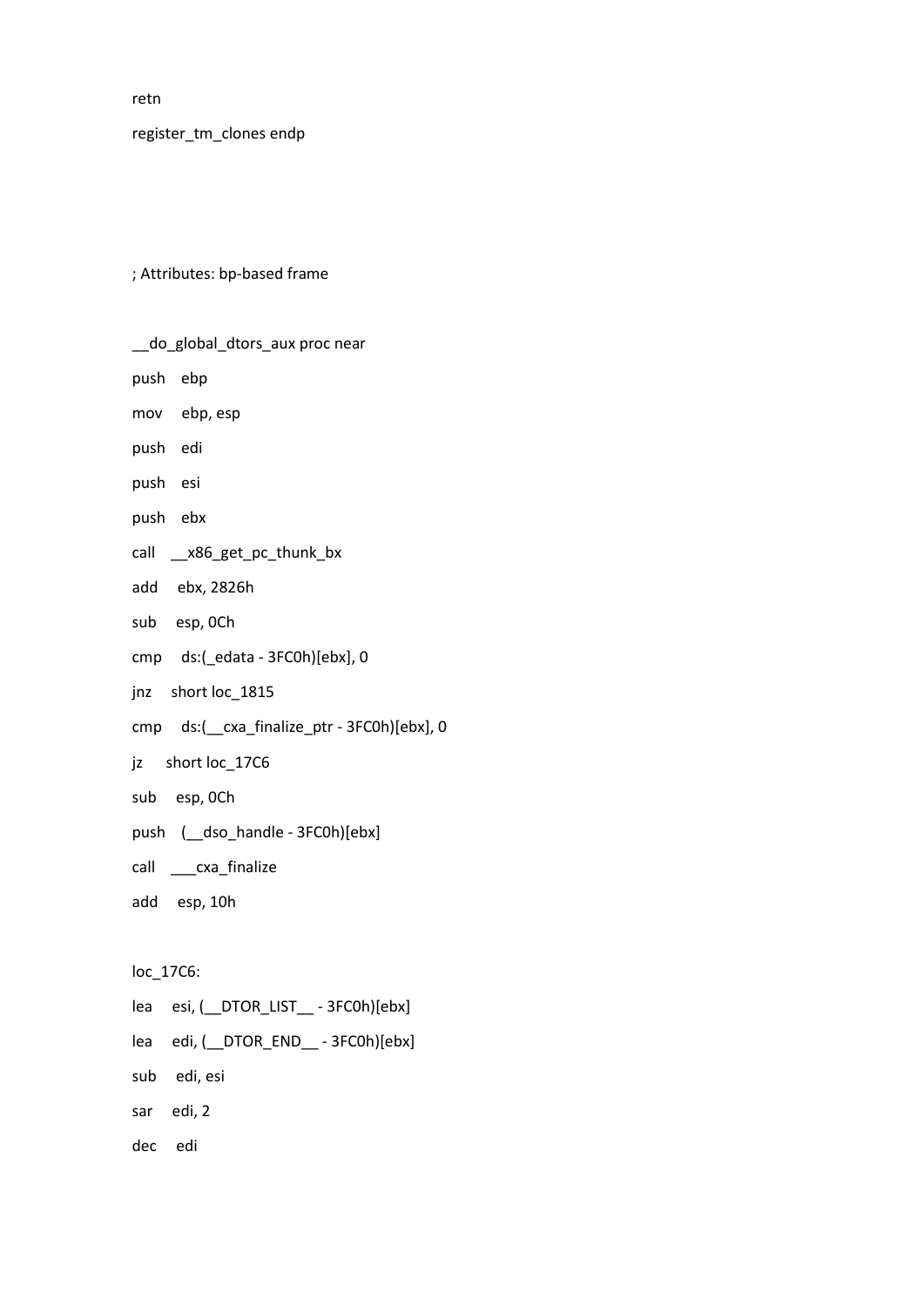```
loc_17D8:
mov eax, ds:(dtor_idx_5809 - 3FC0h)[ebx]
cmp eax, edi
jnb short loc_17EE
inc eax
mov ds:(dtor_idx_5809 - 3FC0h)[ebx], eax
call dword ptr [esi+eax*4]
jmp short loc_17D8
```
loc\_17EE:

```
call deregister_tm_clones
```
cmp ds:(\_\_deregister\_frame\_info\_bases\_ptr - 3FC0h)[ebx], 0

jz short loc\_180E

- sub esp, 0Ch
- lea eax, (\_\_EH\_FRAME\_BEGIN\_\_ 3FC0h)[ebx]
- push eax
- call \_\_\_deregister\_frame\_info\_bases
- add esp, 10h

loc\_180E:

mov ds:(\_edata - 3FC0h)[ebx], 1

loc\_1815:

```
lea esp, [ebp-0Ch]
```
- pop ebx
- pop esi
- pop edi
- pop ebp

retn

\_\_do\_global\_dtors\_aux endp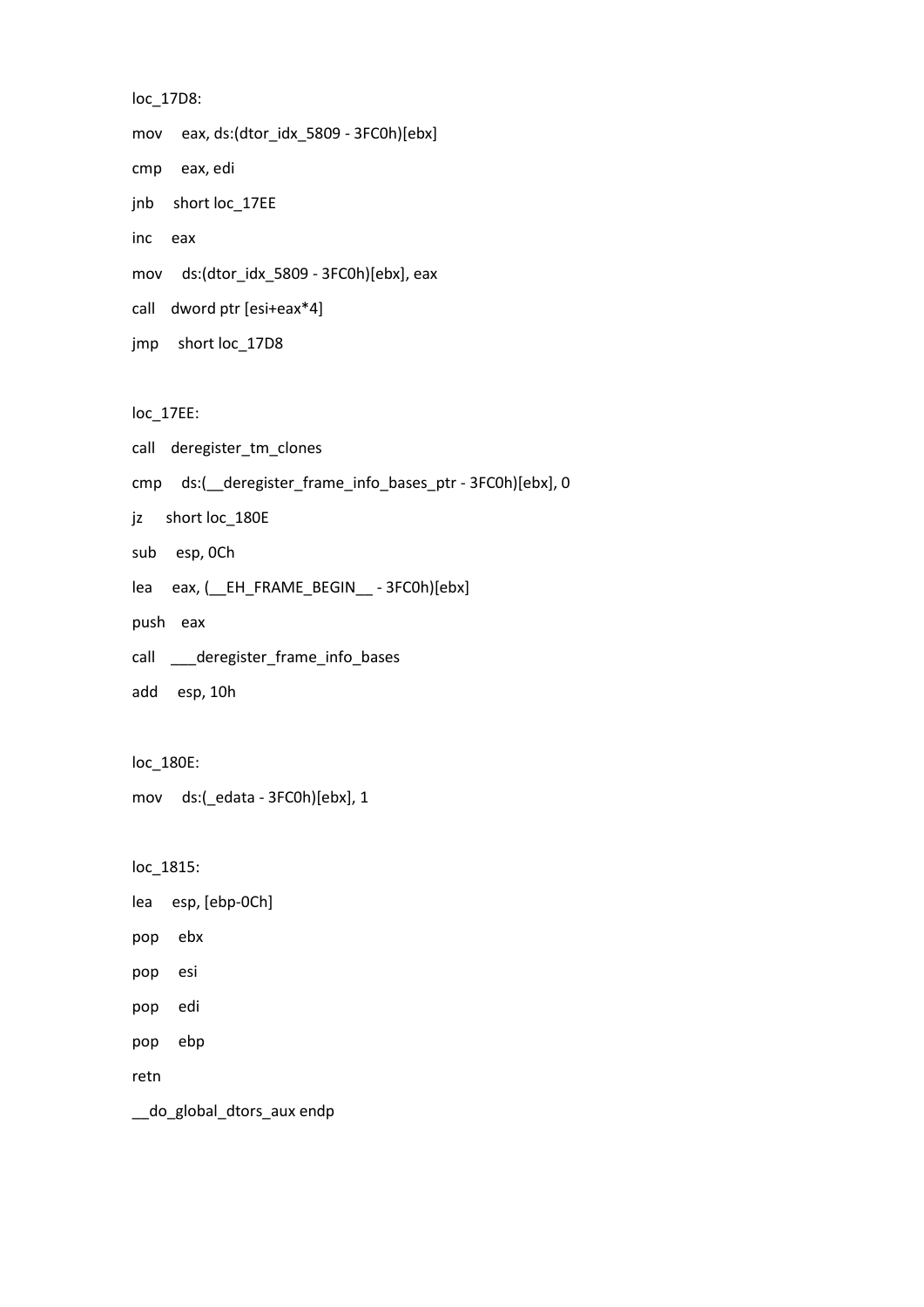; Attributes: bp-based frame

frame\_dummy proc near

var\_4= dword ptr -4

push ebp

call \$+5

pop edx

add edx, 279Dh

mov ebp, esp

push ebx

call \_\_x86\_get\_pc\_thunk\_bx

add ebx, 278Eh

push eax

cmp dword ptr [ebx+28h], 0

jz short loc\_185B

lea eax, [ebx+4Ch]

push edx

push 0

push eax

lea eax, [ebx-1F1Ch]

push eax

call \_\_\_register\_frame\_info\_bases

add esp, 10h

loc\_185B:

mov ebx, [ebp+var\_4]

leave

jmp register\_tm\_clones

frame\_dummy endp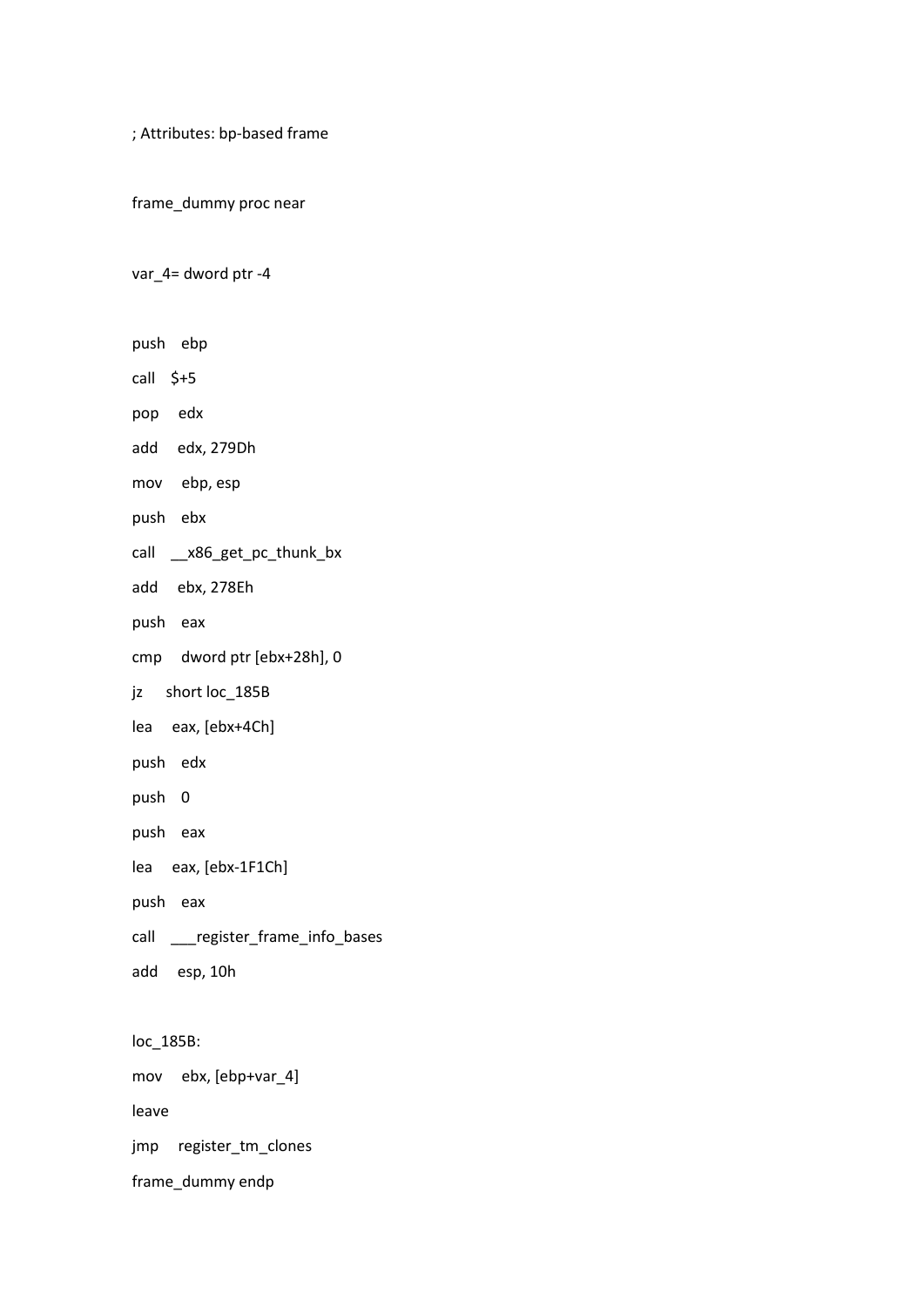public \_\_x86\_get\_pc\_thunk\_ax \_\_x86\_get\_pc\_thunk\_ax proc near mov eax, [esp+0] retn

\_\_x86\_get\_pc\_thunk\_ax endp

public \_\_x86\_get\_pc\_thunk\_cx

\_\_x86\_get\_pc\_thunk\_cx proc near

mov ecx, [esp+0]

retn

\_\_x86\_get\_pc\_thunk\_cx endp

align 10h

public skip\_invalid

skip\_invalid proc near

arg\_0= dword ptr 4

push esi

push ebx

call \_\_x86\_get\_pc\_thunk\_bx

add ebx, 2749h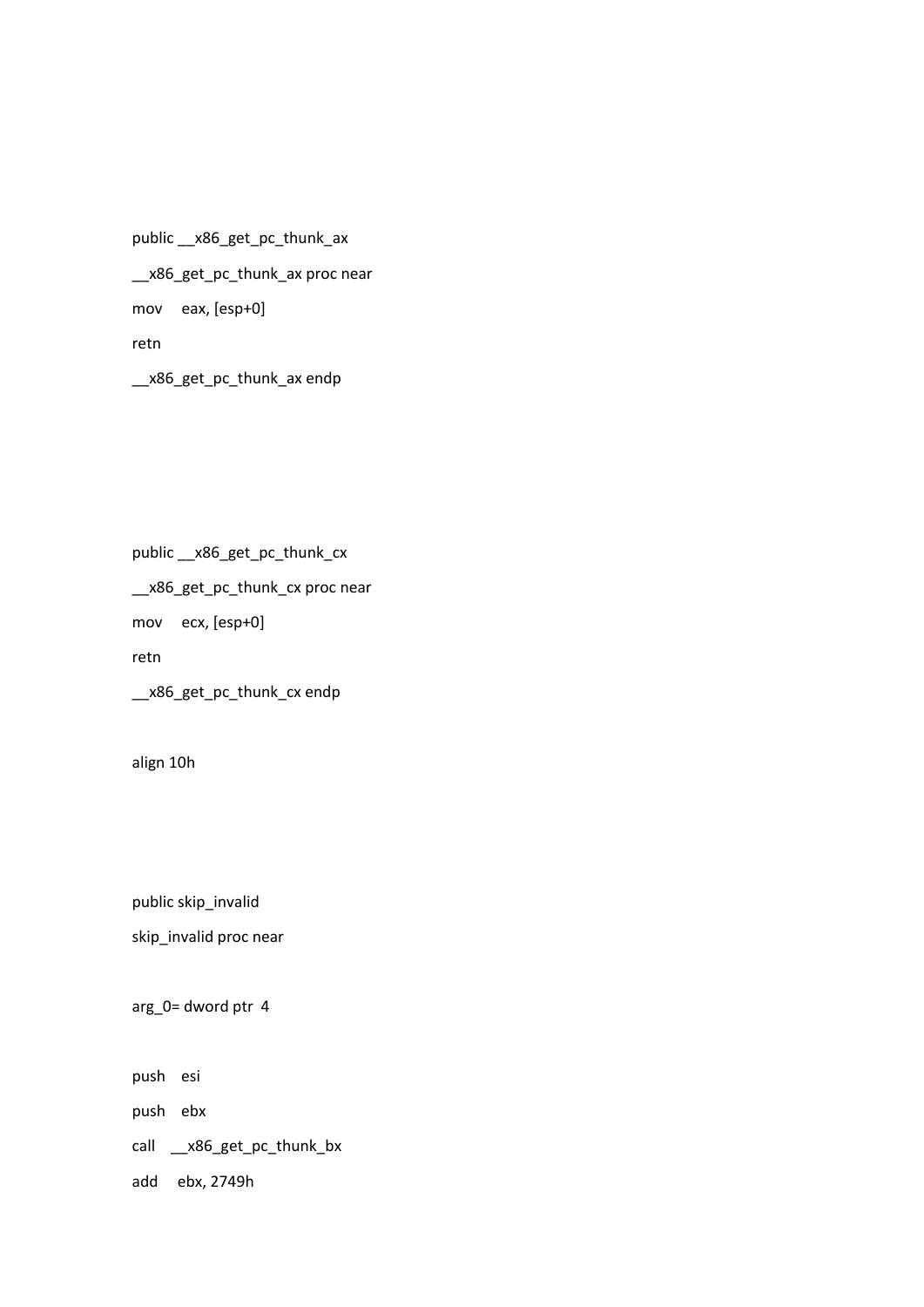sub esp, 10h mov esi, [esp+18h+arg\_0] lea eax, (aInvalid - 3FC0h)[ebx] ; "invalid" push eax call \_puts add esp, 10h cmp esi, 0FFFFFFFFh jz short loc\_18C7 lea eax, [esi-9] cmp eax, 4 jbe short loc\_18D2 cmp esi, 20h ; ' ' jnz short loc\_18BD jmp short loc\_18D2 align 10h

loc\_18B0:

lea edx, [eax-9] cmp edx, 4 jbe short loc\_18CC cmp eax, 20h ; ' ' jz short loc\_18CC

loc\_18BD:

call \_getchar\_unlocked cmp eax, 0FFFFFFFFh jnz short loc\_18B0

loc\_18C7:

mov eax, 0FFFFFFFFh

loc\_18CC: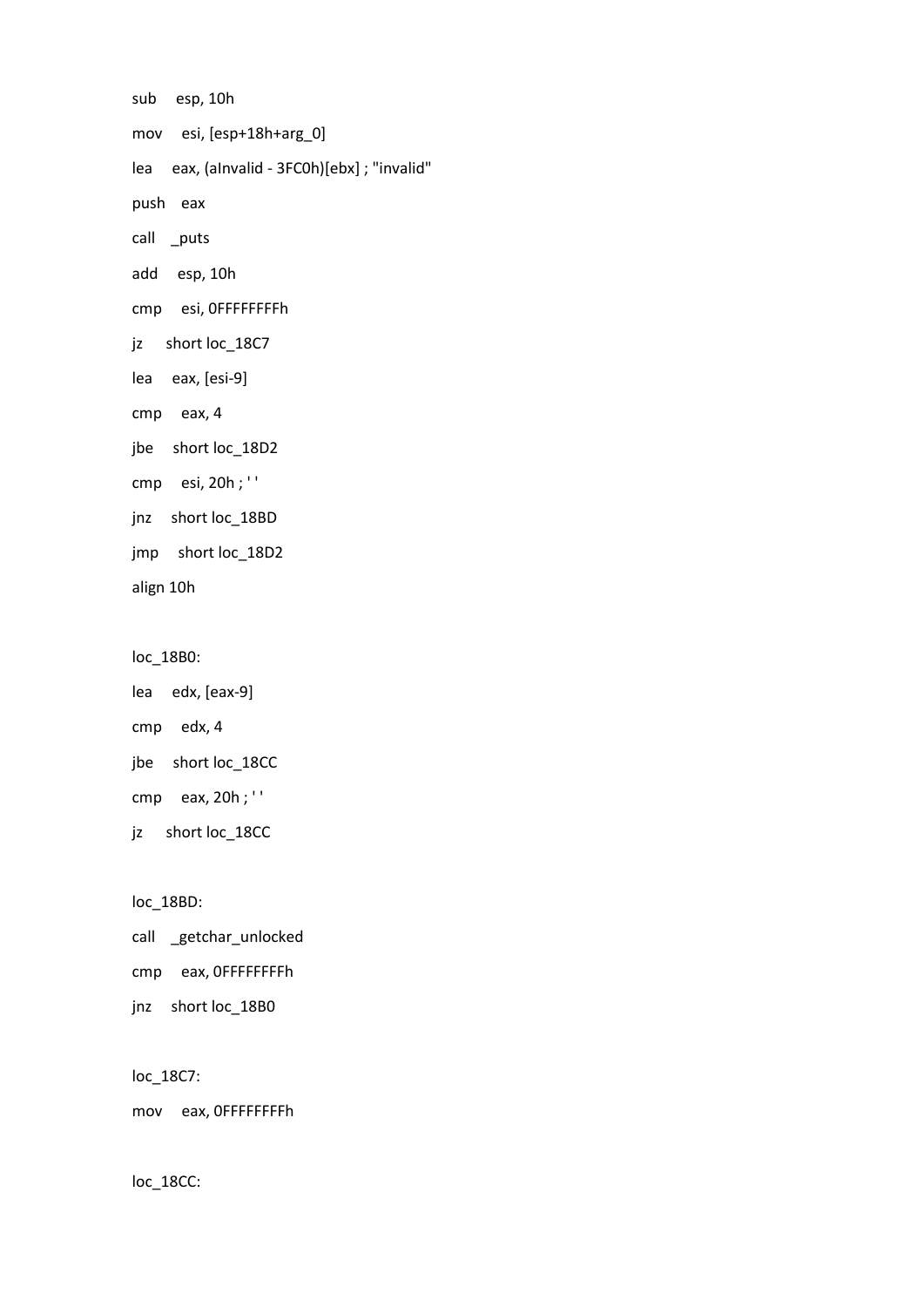add esp, 4 pop ebx pop esi retn

loc\_18D2:

mov eax, esi

jmp short loc\_18CC

skip\_invalid endp

align 10h

public decode

decode proc near

retn

decode endp

public \_\_x86\_get\_pc\_thunk\_di \_\_x86\_get\_pc\_thunk\_di proc near mov edi, [esp+0] retn \_\_x86\_get\_pc\_thunk\_di endp

public \_\_stack\_chk\_fail\_local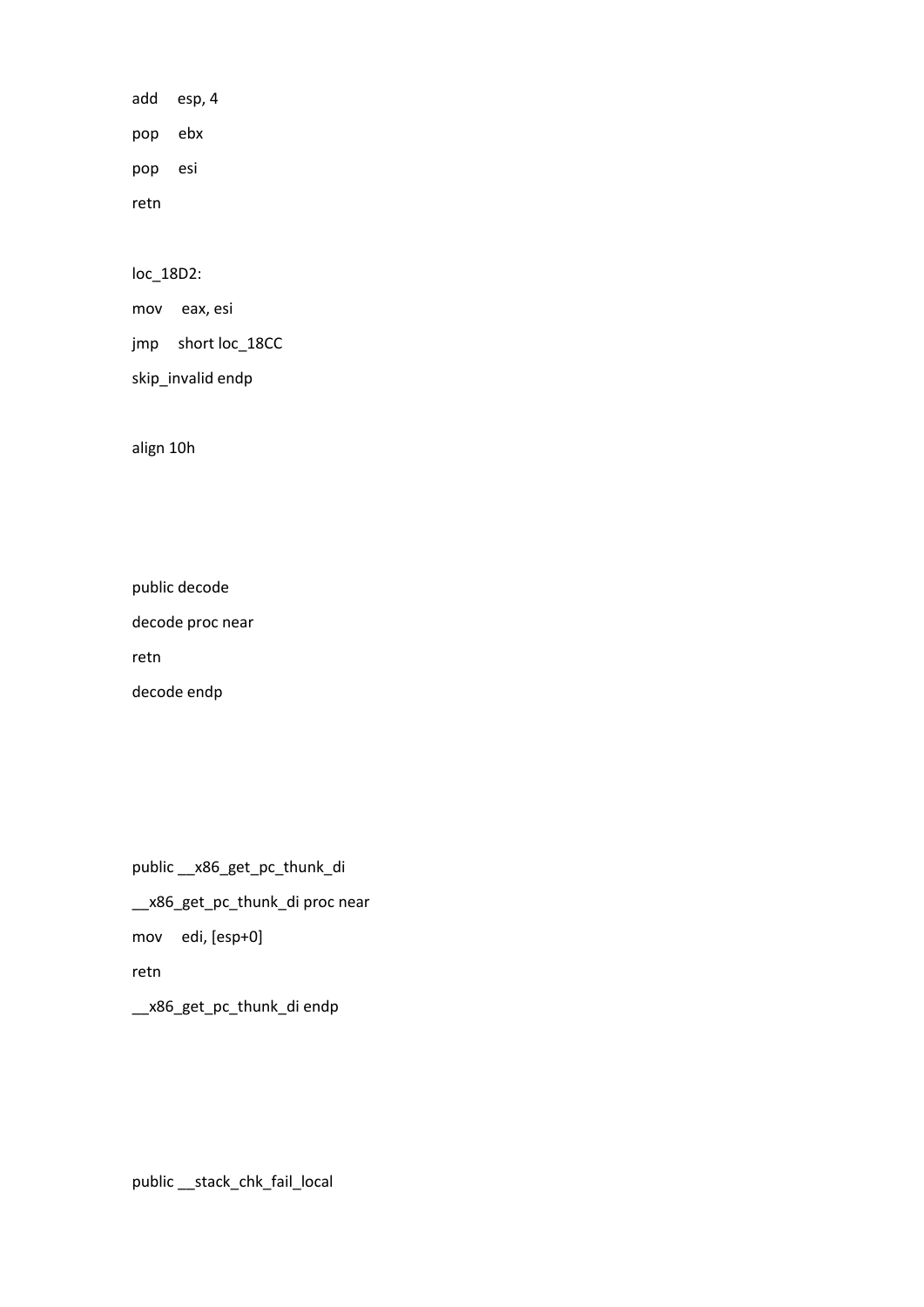\_\_stack\_chk\_fail\_local proc near

push ebx

call \_\_x86\_get\_pc\_thunk\_bx

add ebx, 26D5h

sub esp, 8

call \_\_\_stack\_chk\_fail

add esp, 8

pop ebx

retn

\_\_stack\_chk\_fail\_local endp

\_\_do\_global\_ctors\_aux proc near

call \_\_x86\_get\_pc\_thunk\_ax

add eax, 26BDh

push ebp

mov ebp, esp

push ebx

push edx

lea ebx, (\_\_CTOR\_LIST\_\_ - 3FC0h)[eax]

loc\_1913:

mov eax, [ebx]

cmp eax, 0FFFFFFFFh

jz short loc\_1921

call eax

sub ebx, 4

jmp short loc\_1913

loc\_1921: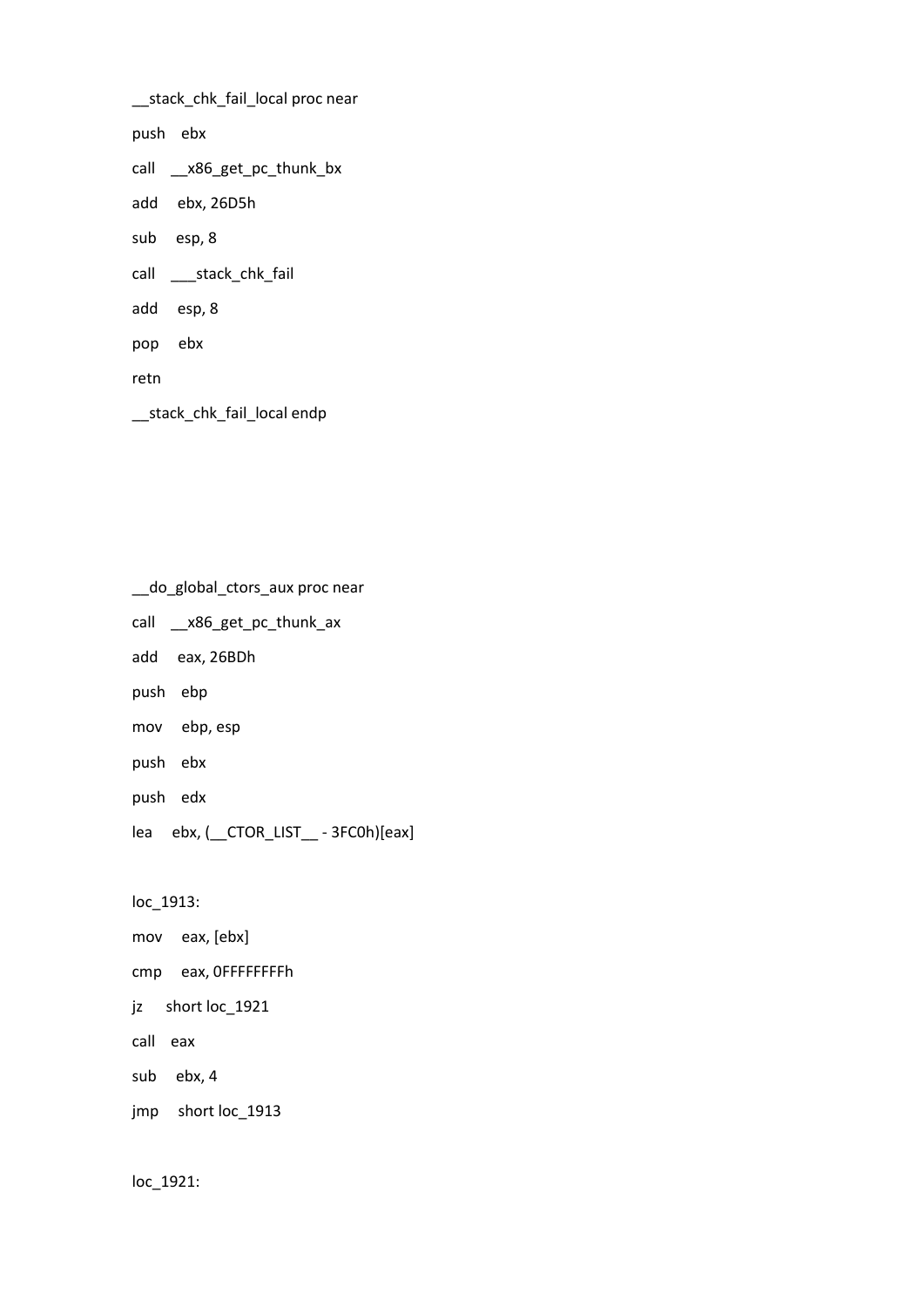pop eax

pop ebx

pop ebp

retn

\_\_do\_global\_ctors\_aux endp

\_text ends

; Segment type: Pure code

; Segment permissions: Read/Execute

\_fini segment byte public 'CODE' use32

assume cs:\_fini

;org 1925h

assume es:nothing, ss:nothing, ds:\_data, fs:nothing, gs:nothing

public \_term\_proc \_term\_proc proc near sub esp, 0Ch ; \_fini call \_\_do\_global\_dtors\_aux add esp, 0Ch retn

\_term\_proc endp

\_fini ends

; Segment type: Pure data

; Segment permissions: Read

\_rodata segment byte public 'CONST' use32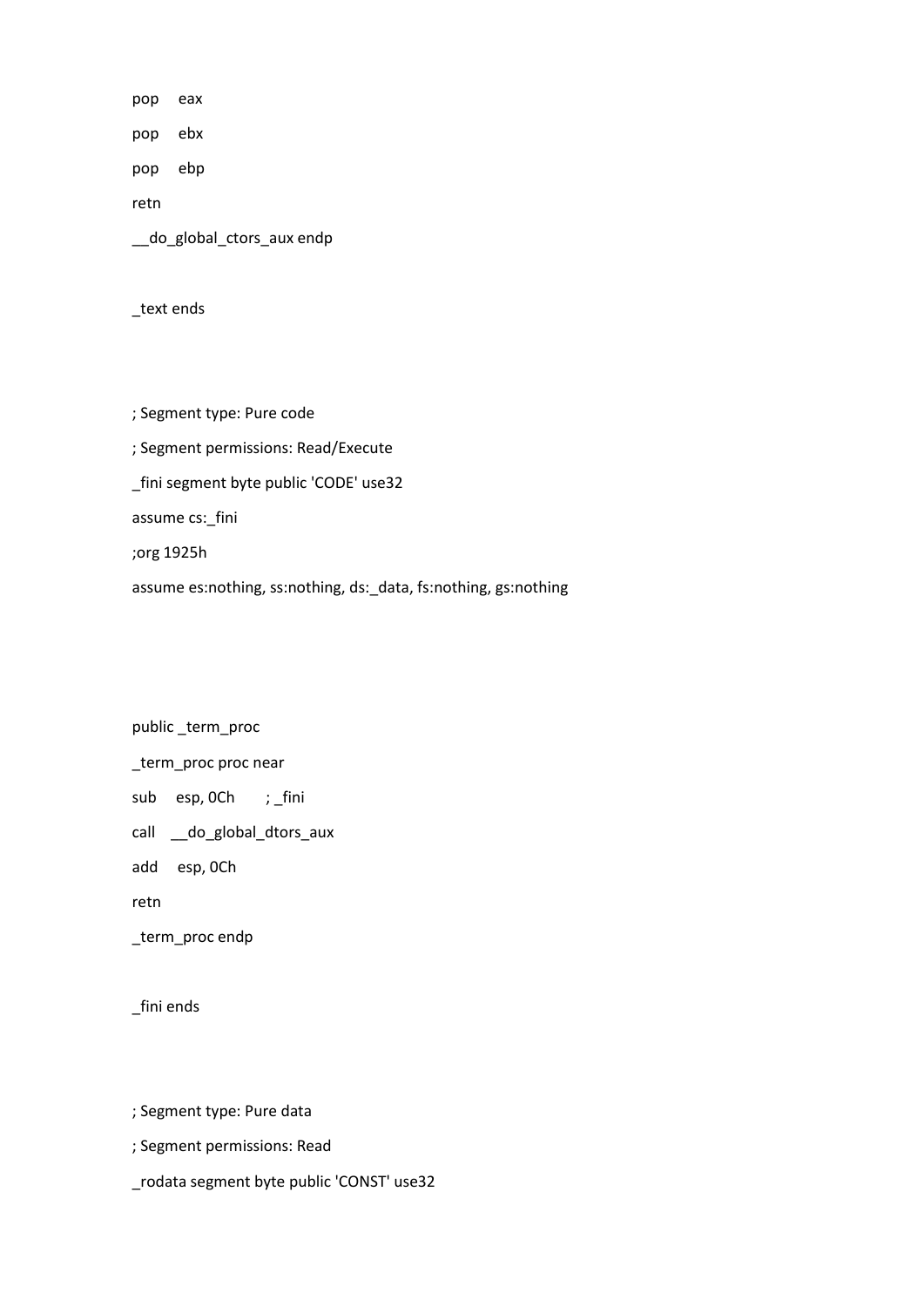assume cs:\_rodata

;org 2000h

aInvalid db 'invalid',0

aLlx db '%llx',0Ah,0

\_rodata ends

LOAD ends

; Segment type: Pure data ; Segment permissions: Read LOAD segment mempage public 'DATA' use32 assume cs:LOAD ;org 200Eh align 10h

; Segment type: Pure data ; Segment permissions: Read \_eh\_frame\_hdr segment dword public 'CONST' use32 assume cs:\_eh\_frame\_hdr ;org 2010h \_\_GNU\_EH\_FRAME\_HDR db 1 db 1Bh db 3 db 3Bh ; ; db 40h ; @ db 0 db 0 db 0 db 7 db 0 db 0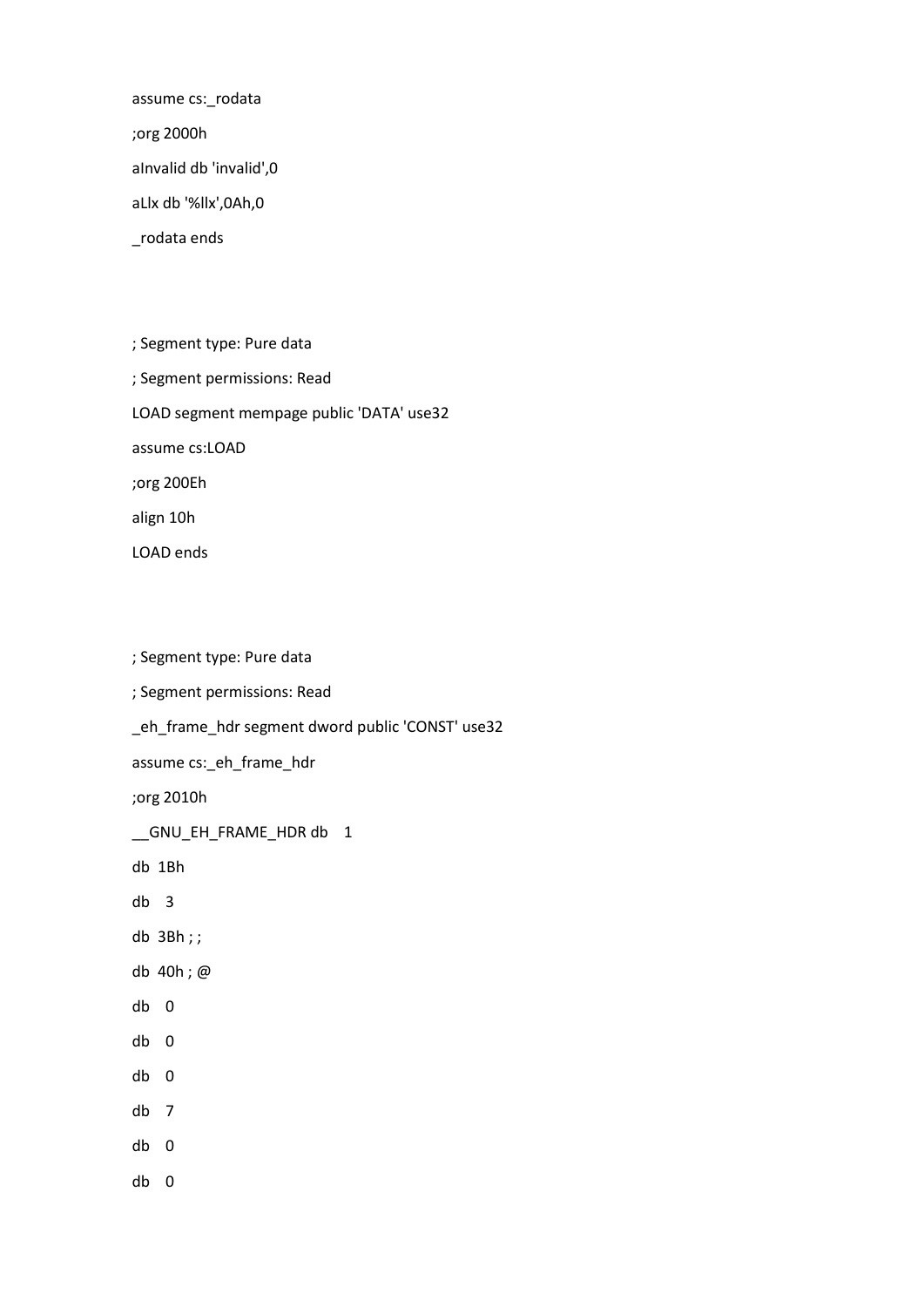| $db$ $0$                  |  |
|---------------------------|--|
| $db$ 10 $h$               |  |
| db OFOh                   |  |
| db OFFh                   |  |
| db OFFh                   |  |
| db $5Ch; \backslash$      |  |
| ${\sf db}$<br>$\pmb{0}$   |  |
| ${\sf db}$<br>$\pmb{0}$   |  |
| ${\sf db}$<br>$\pmb{0}$   |  |
| db 70h; p                 |  |
| db OFOh                   |  |
| db OFFh                   |  |
| db OFFh                   |  |
| db 80h                    |  |
| ${\sf db}$<br>$\pmb{0}$   |  |
| ${\sf db}$<br>$\pmb{0}$   |  |
| ${\sf db}$<br>$\pmb{0}$   |  |
| db 90h                    |  |
| db OFOh                   |  |
| db OFFh                   |  |
| db OFFh                   |  |
| db 0DCh                   |  |
| $\pmb{0}$<br>${\sf db}$   |  |
| ${\sf db}$<br>$\pmb{0}$   |  |
| ${\sf db}$<br>$\pmb{0}$   |  |
| db 60h;                   |  |
| db OF8h                   |  |
| db OFFh                   |  |
| db OFFh                   |  |
| db 94h                    |  |
| ${\sf db}$<br>$\pmb{0}$   |  |
| $\mathbf 0$<br>${\sf db}$ |  |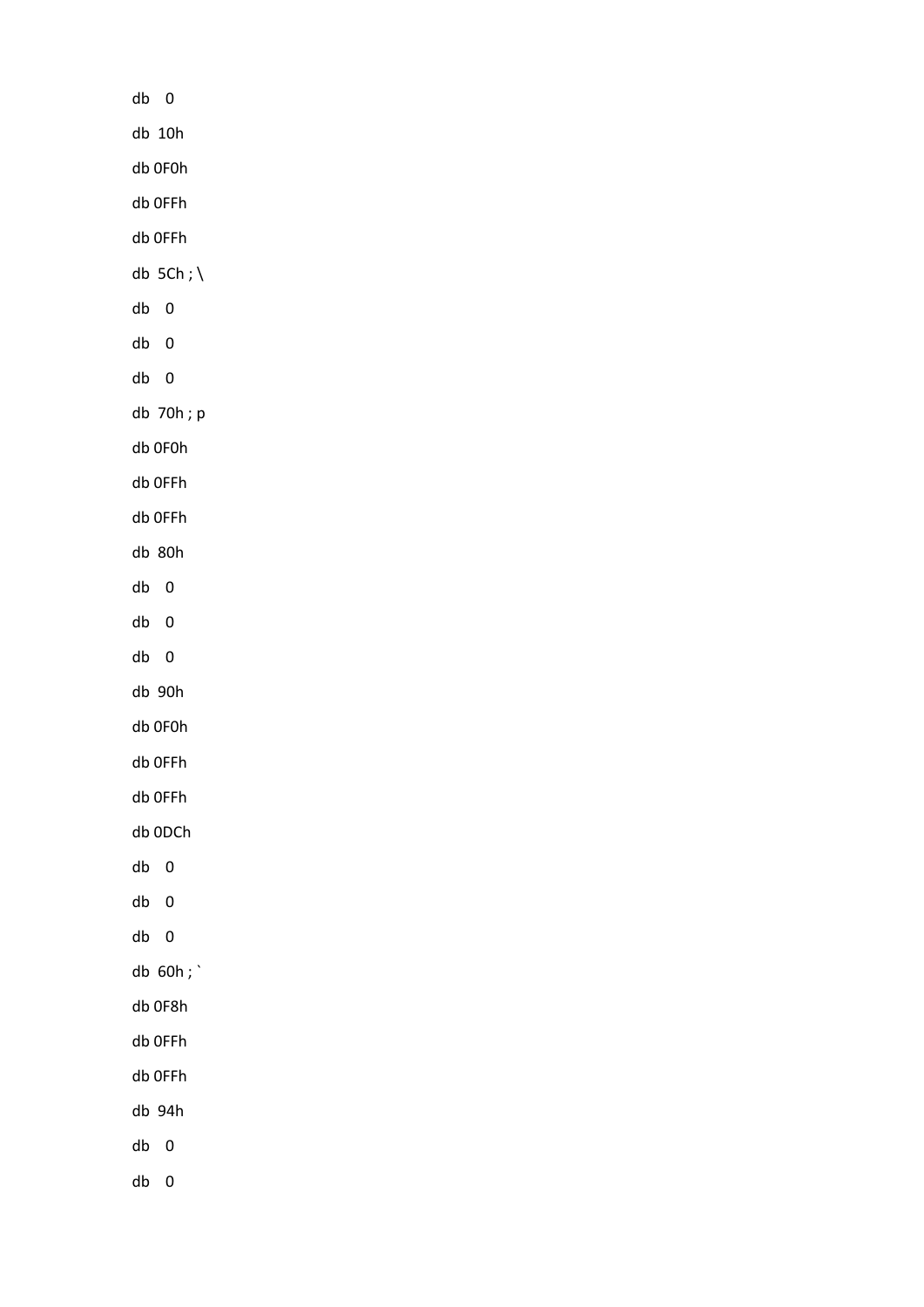| db 0                 |
|----------------------|
| db 0D0h              |
| db 0F8h              |
| db OFFh              |
| db OFFh              |
| db 0C8h              |
| db<br>$\overline{0}$ |
| db<br>$\overline{0}$ |
| db<br>$\overline{0}$ |
| db 0D1h              |
| db 0F8h              |
| db OFFh              |
| db OFFh              |
| db 24h;\$            |
| db<br>$\mathbf 1$    |
| db<br>0              |
| db<br>0              |
| db 0D5h              |
| db 0F8h              |
| db OFFh              |
| db OFFh              |
| db 38h; 8            |
| db<br>1              |
| db<br>$\overline{0}$ |
| db<br>$\overline{0}$ |
| _eh_frame_hdr ends   |

; Segment type: Pure data

; Segment permissions: Read

\_eh\_frame segment dword public 'CONST' use32

assume cs:\_eh\_frame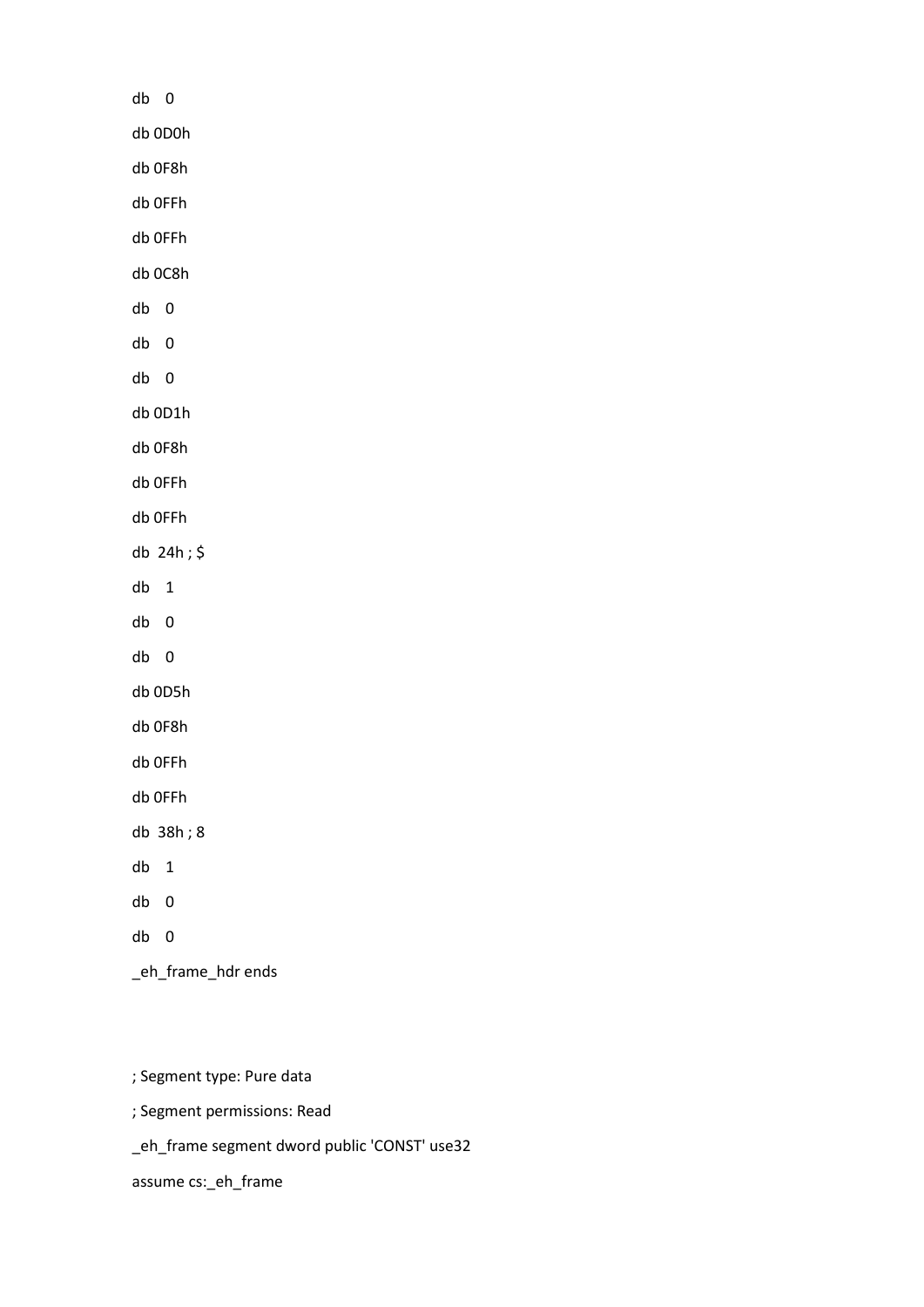;org 2054h db 14h db 0 db 0 db 0 db 0 db 0 db 0 db 0 db 1 db 7Ah ; z db 52h ; R db 0 db 1 db 7Ch ; | db 8 db 1 db 1Bh db 0Ch db 4 db 4 db 88h db 1 db 0 db 0 db 20h db 0 db 0 db 0 db 1Ch db 0 db 0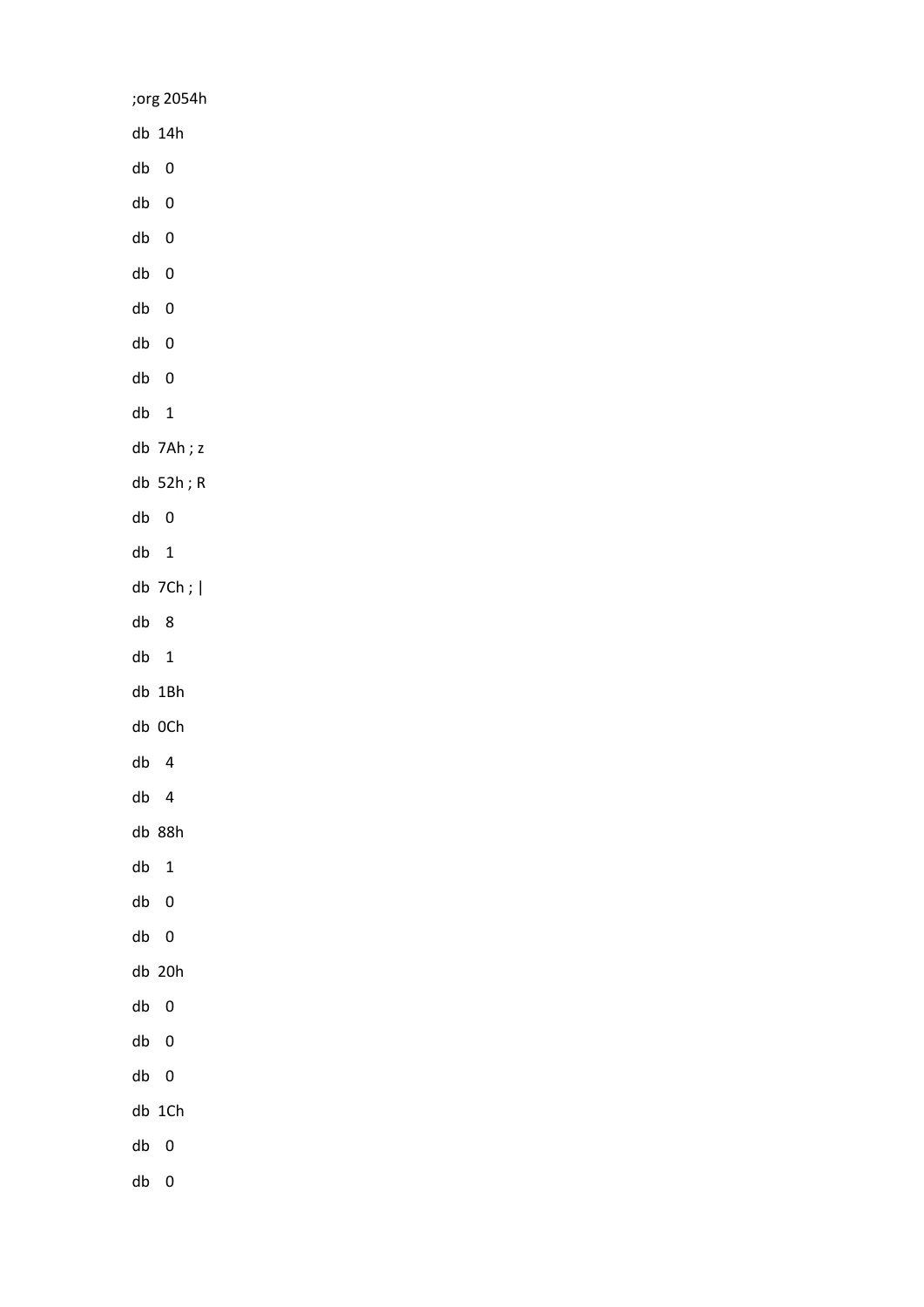| db | 0                |
|----|------------------|
|    | db 0ACh          |
|    | db OEFh          |
|    | db OFFh          |
|    | db OFFh          |
|    | db $60h;$        |
| db | 0                |
| db | 0                |
| db | $\boldsymbol{0}$ |
| db | 0                |
|    | db OEh           |
| db | - 8              |
|    | db 46h; F        |
|    | db OEh           |
|    | db OCh           |
|    | db 4Ah; J        |
|    | db OFh           |
|    | db OBh           |
|    | db 74h;t         |
| db | 4                |
|    | db 78h; x        |
| db | 0                |
|    | $db$ 3Fh; ?      |
|    | db 1Ah           |
|    | db 3Bh;;         |
|    | db $2Ah; *$      |
|    | db 32h; 2        |
|    | db 24h;          |
|    | db 22h; "        |
|    | db 10h           |
| db | 0                |
|    | db 0             |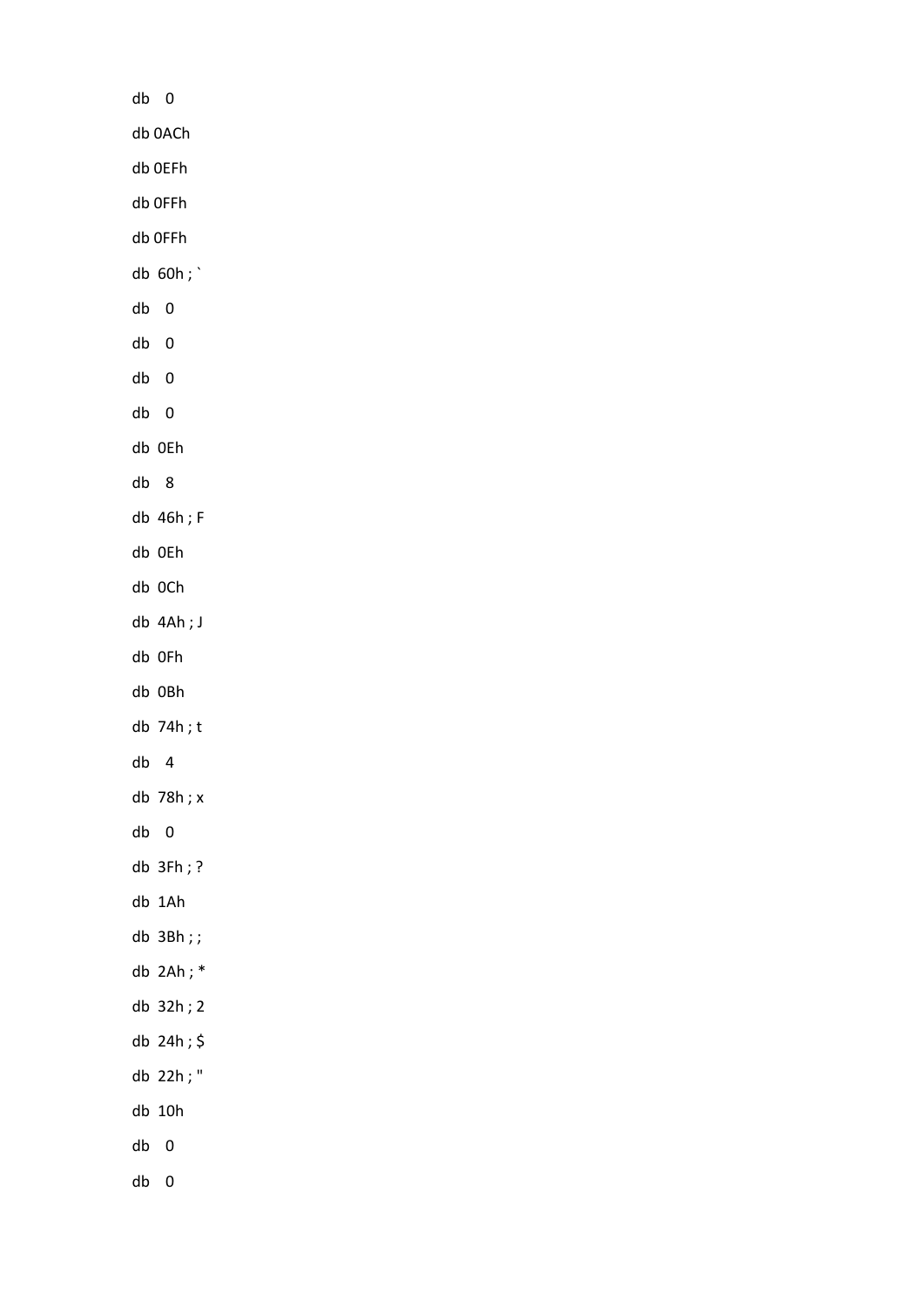db 0 db 40h ; @ db 0 db 0 db 0 db 0E8h db 0EFh db 0FFh db 0FFh db 18h db 0 db 0 db 0 db 0 db 0 db 0 db 0 \_\_EH\_FRAME\_BEGIN\_\_ dd offset word\_30 dd offset dword\_54 db 0C4h db 0F7h db 0FFh db 0FFh db 66h ; f db 0 db 0 db 0 db 0 db 41h ; A db 0Eh db 8 db 86h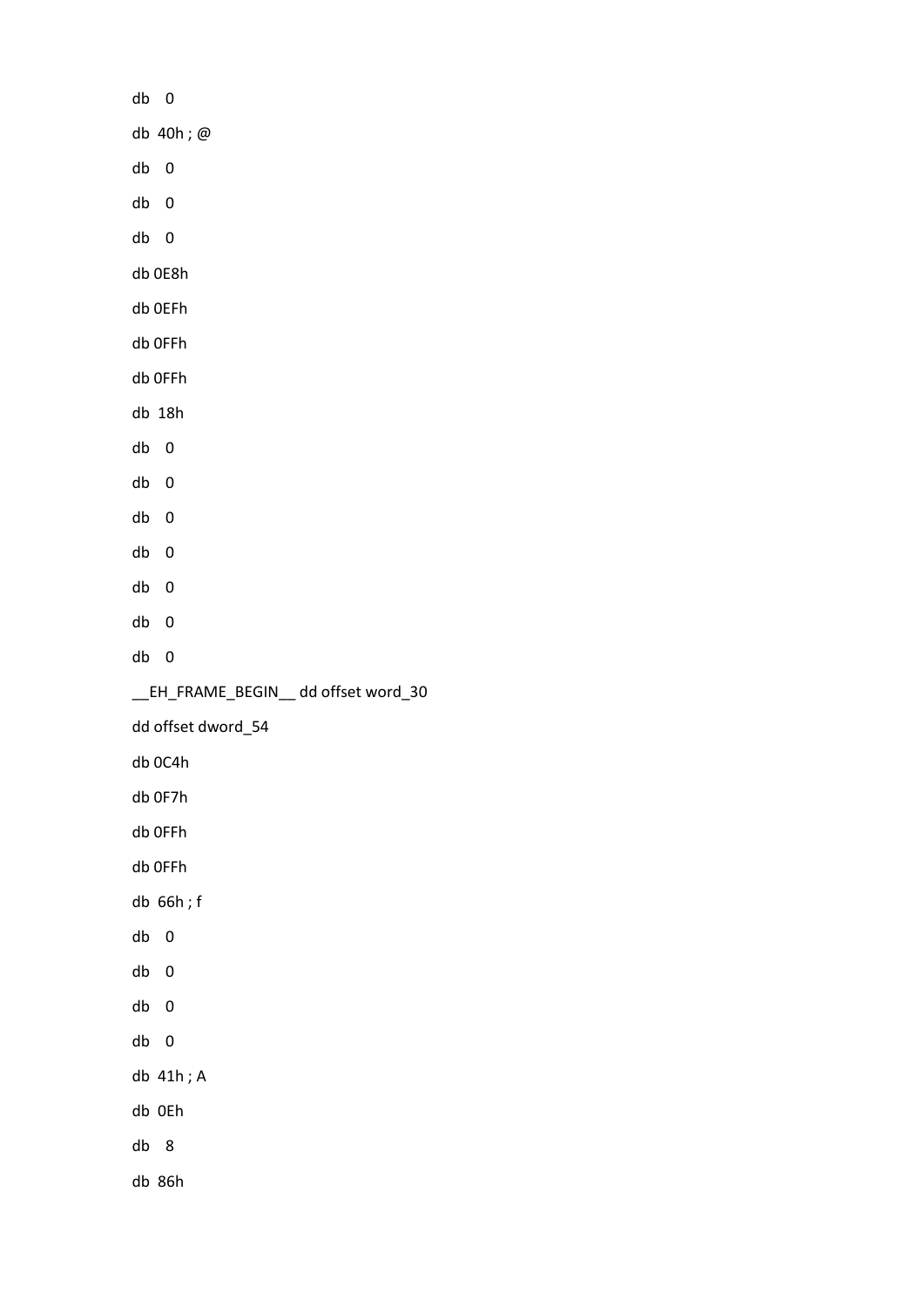| db | $\overline{\phantom{0}}$ |
|----|--------------------------|
|    | db 41h; A                |
|    | db OEh                   |
|    | db OCh                   |
|    | db 83h                   |
| db | 3                        |
|    | db 4Eh; N                |
|    | db OEh                   |
|    | db 1Ch                   |
|    | db 4Bh;K                 |
|    | db OEh                   |
|    | db 20h                   |
|    | db 48h; H                |
|    | db OEh                   |
|    | db 10h                   |
|    | $db$ 7Ch; $ $            |
|    | db 0Ah                   |
|    | db OEh                   |
|    | db OCh                   |
|    | db 41h; A                |
|    | db 0C3h                  |
|    | db OEh                   |
| db | 8                        |
|    | db 41h; A                |
|    | db 0C6h                  |
|    | db OEh                   |
| db | $\overline{4}$           |
|    | db 41h; A                |
|    | db OBh                   |
| db | 0                        |
| db | 0                        |
|    | db 10h                   |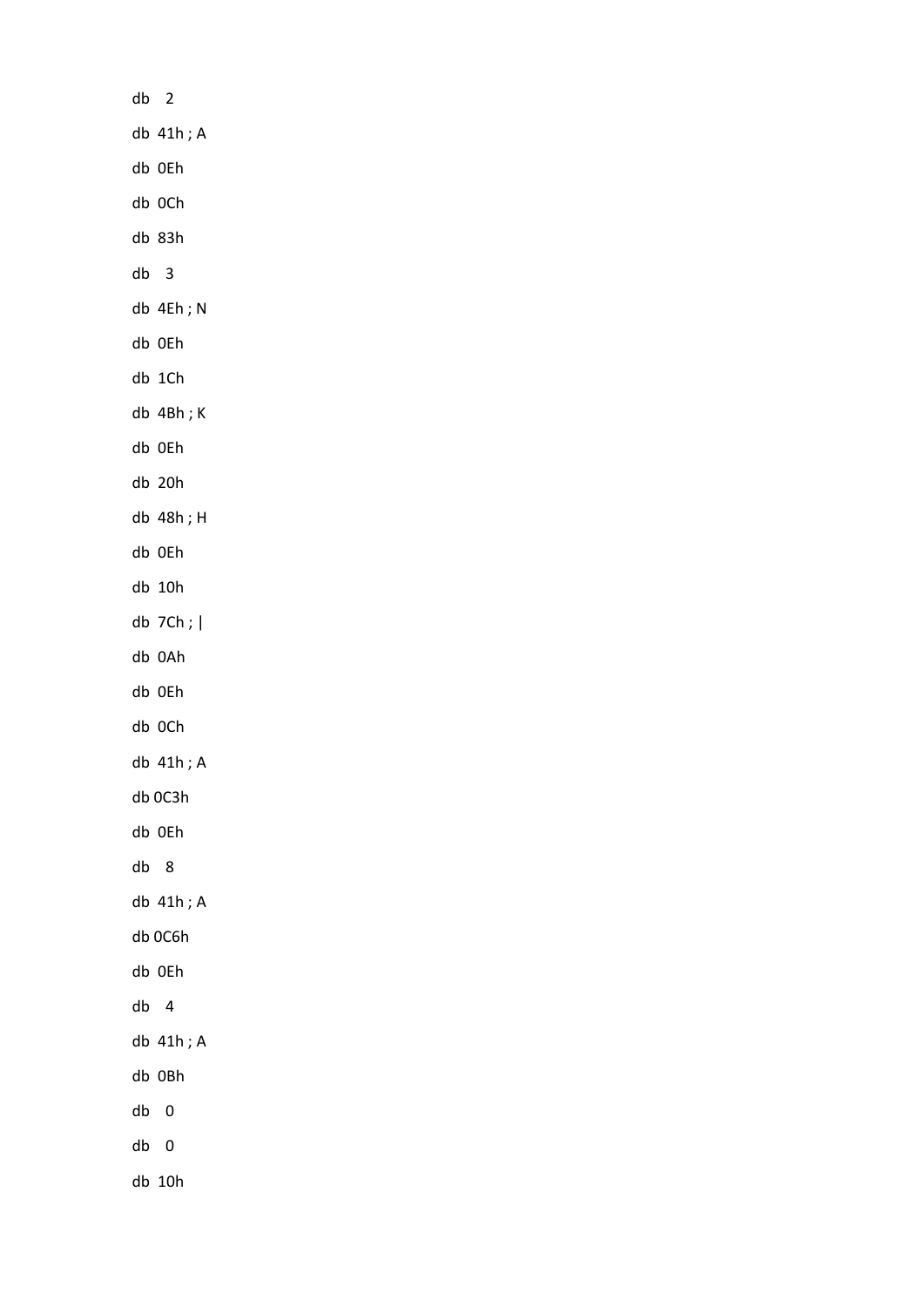| db<br>$\overline{\mathbf{0}}$         |
|---------------------------------------|
| ${\sf db}$<br>$\pmb{0}$               |
| $db$ 0                                |
| db 88h                                |
| $\overline{\mathbf{0}}$<br>${\sf db}$ |
| ${\sf db}$<br>$\mathbf 0$             |
| ${\sf db}$<br>$\pmb{0}$               |
| $db$ 0                                |
| db OF8h                               |
| db OFFh                               |
| db OFFh                               |
| ${\sf db}$<br>$\mathbf{1}$            |
| ${\sf db}$<br>$\pmb{0}$               |
| ${\sf db}$<br>$\mathbf 0$             |
| ${\sf db}$<br>$\mathbf 0$             |
| ${\sf db}$<br>$\mathbf 0$             |
| ${\sf db}$<br>$\pmb{0}$               |
| ${\sf db}$<br>$\pmb{0}$               |
| $db$ 0                                |
| db 44h; D                             |
| db<br>$\overline{\mathbf{0}}$         |
| ${\sf db}$<br>$\pmb{0}$               |
| $db$ 0                                |
| db 9Ch                                |
| ${\sf db}$<br>$\overline{\mathbf{0}}$ |
| ${\sf db}$<br>$\overline{\mathbf{0}}$ |
| $db$ 0                                |
| db 0ACh                               |
| db OEFh                               |
| db OFFh                               |
| db OFFh                               |
| db 1Fh                                |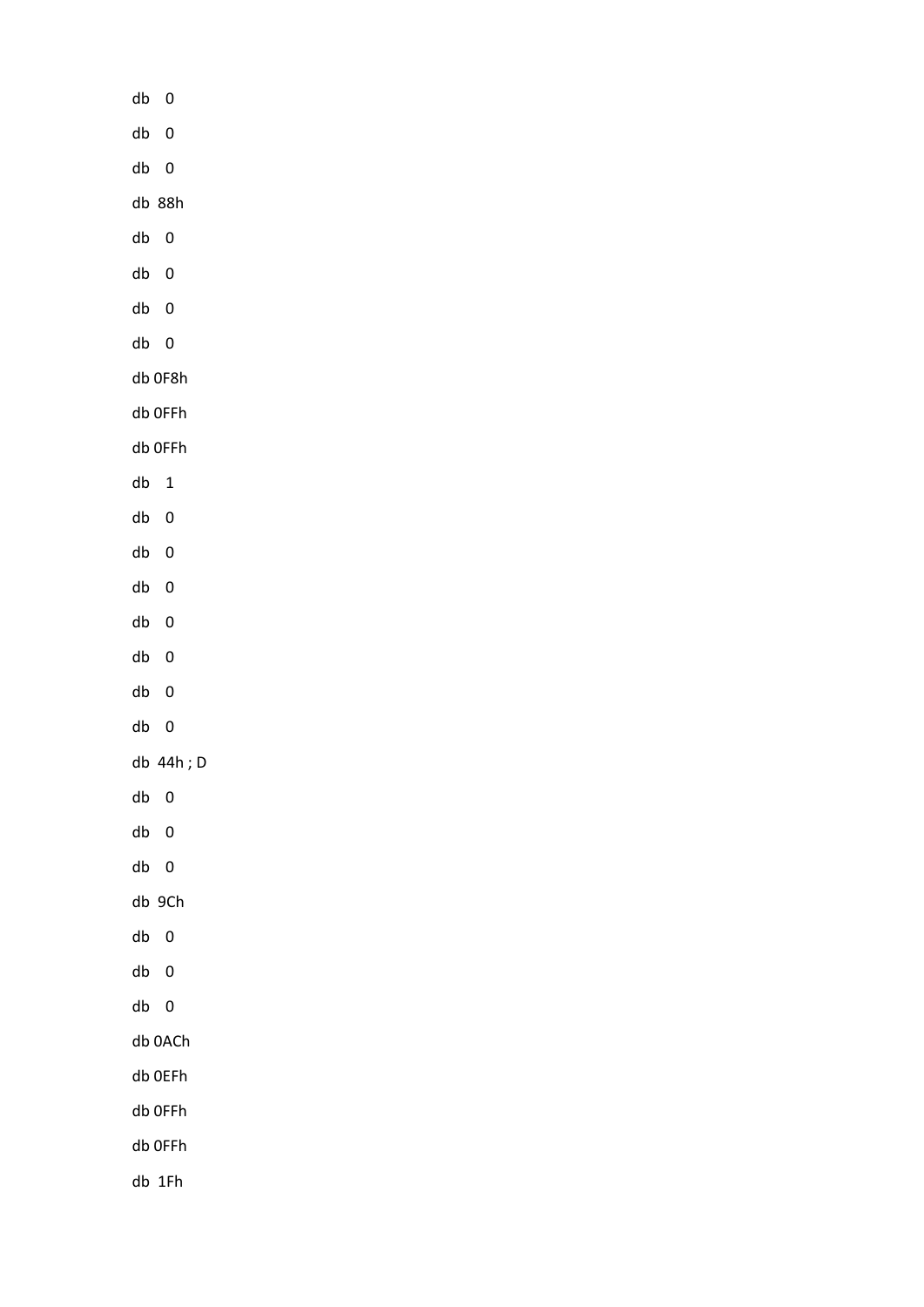| db   | 6              |  |
|------|----------------|--|
| db 0 |                |  |
| db   | $\overline{0}$ |  |
|      | db 0           |  |
|      | db 44h; D      |  |
|      | db OCh         |  |
| db   | 1              |  |
|      | db 0           |  |
|      | db 47h; G      |  |
|      | db 10h         |  |
| db   | 5              |  |
| db   | $\overline{2}$ |  |
|      | db 75h; u      |  |
| db   | 0              |  |
|      | db 43h; C      |  |
|      | db 10h         |  |
| db   | 7              |  |
| db   | $\overline{c}$ |  |
|      | db 75h; u      |  |
|      | db $7Ch;$      |  |
|      | db 4Eh; N      |  |
|      | db OFh         |  |
| db   | 3              |  |
|      | db 75h; u      |  |
|      | db 70h; p      |  |
| db   | 6              |  |
|      | db 10h         |  |
| db   | 6              |  |
| db   | $\overline{2}$ |  |
|      | db 75h; u      |  |
|      | db 78h; x      |  |
|      | db 10h         |  |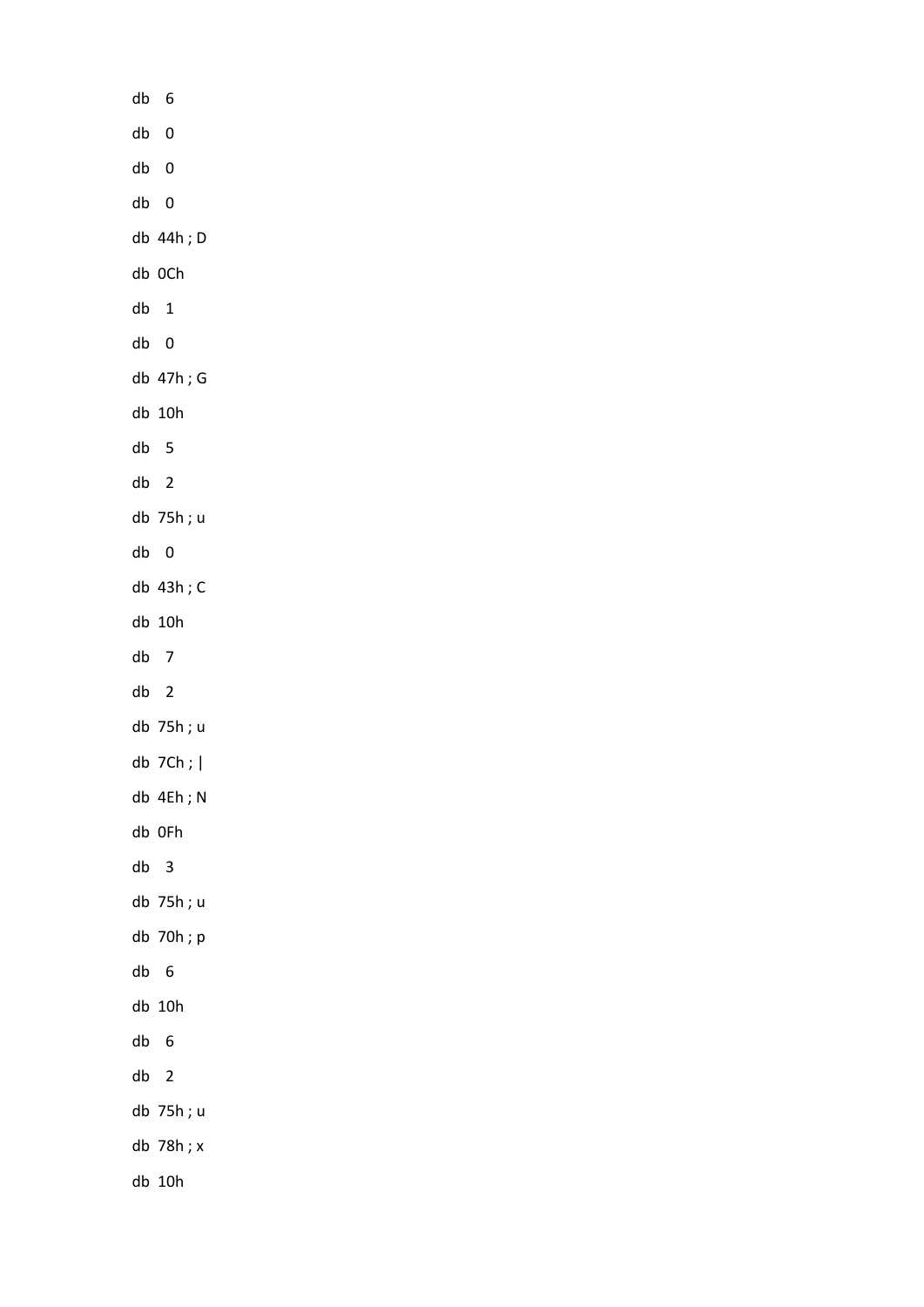| $db$ 3          |  |
|-----------------|--|
| db <sub>2</sub> |  |
| db 75h; u       |  |
| db 74h;t        |  |
| $db$ 3          |  |
| db 88h          |  |
| $db$ 1          |  |
| db 0Ah          |  |
| db 0C1h         |  |
| db OCh          |  |
| $db$ 1          |  |
| db 0            |  |
| db 41h; A       |  |
| db 0C3h         |  |
| db 41h; A       |  |
| db OC6h         |  |
| db 41h; A       |  |
| db 0C7h         |  |
| db 41h; A       |  |
| db 0C5h         |  |
| db 43h; C       |  |
| db OCh          |  |
| db<br>4         |  |
| $db$ 4          |  |
| db 45h; E       |  |
| db OBh          |  |
| db 0            |  |
| db 10h          |  |
| db<br>0         |  |
| db 0            |  |
| db 0            |  |
| db 0E4h         |  |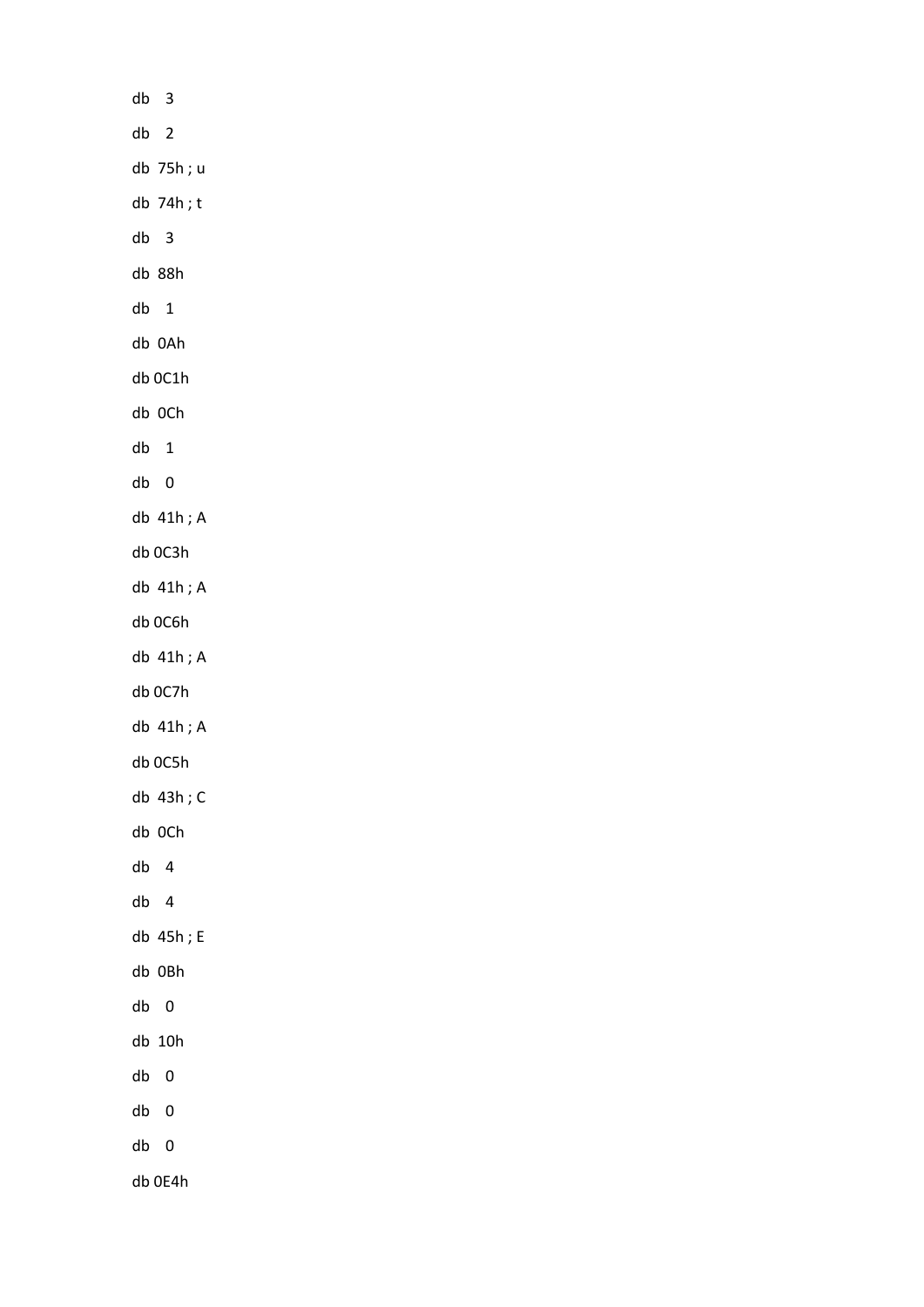| db<br>$\overline{\mathbf{0}}$ |
|-------------------------------|
| $\pmb{0}$<br>${\sf db}$       |
| $db$ 0                        |
| db 0A5h                       |
| db OF7h                       |
| db OFFh                       |
| db OFFh                       |
| db 4                          |
| ${\sf db}$<br>$\pmb{0}$       |
| ${\sf db}$<br>$\pmb{0}$       |
| ${\sf db}$<br>$\pmb{0}$       |
| ${\sf db}$<br>$\pmb{0}$       |
| ${\sf db}$<br>$\pmb{0}$       |
| ${\sf db}$<br>$\pmb{0}$       |
| db<br>$\overline{\mathbf{0}}$ |
| $db$ 1 $Ch$                   |
| db<br>$\overline{\mathbf{0}}$ |
| db<br>$\boldsymbol{0}$        |
| db 0                          |
| db OF8h                       |
| $db$ 0                        |
| ${\sf db}$<br>$\pmb{0}$       |
| $db$ 0                        |
| $db$ 95h                      |
| db OF7h                       |
| db OFFh                       |
| db OFFh                       |
| $db$ 19 $h$                   |
| db<br>$\overline{\mathbf{0}}$ |
| ${\sf db}$<br>$\pmb{0}$       |
| ${\sf db}$<br>$\pmb{0}$       |
| $\mathbf 0$<br>db             |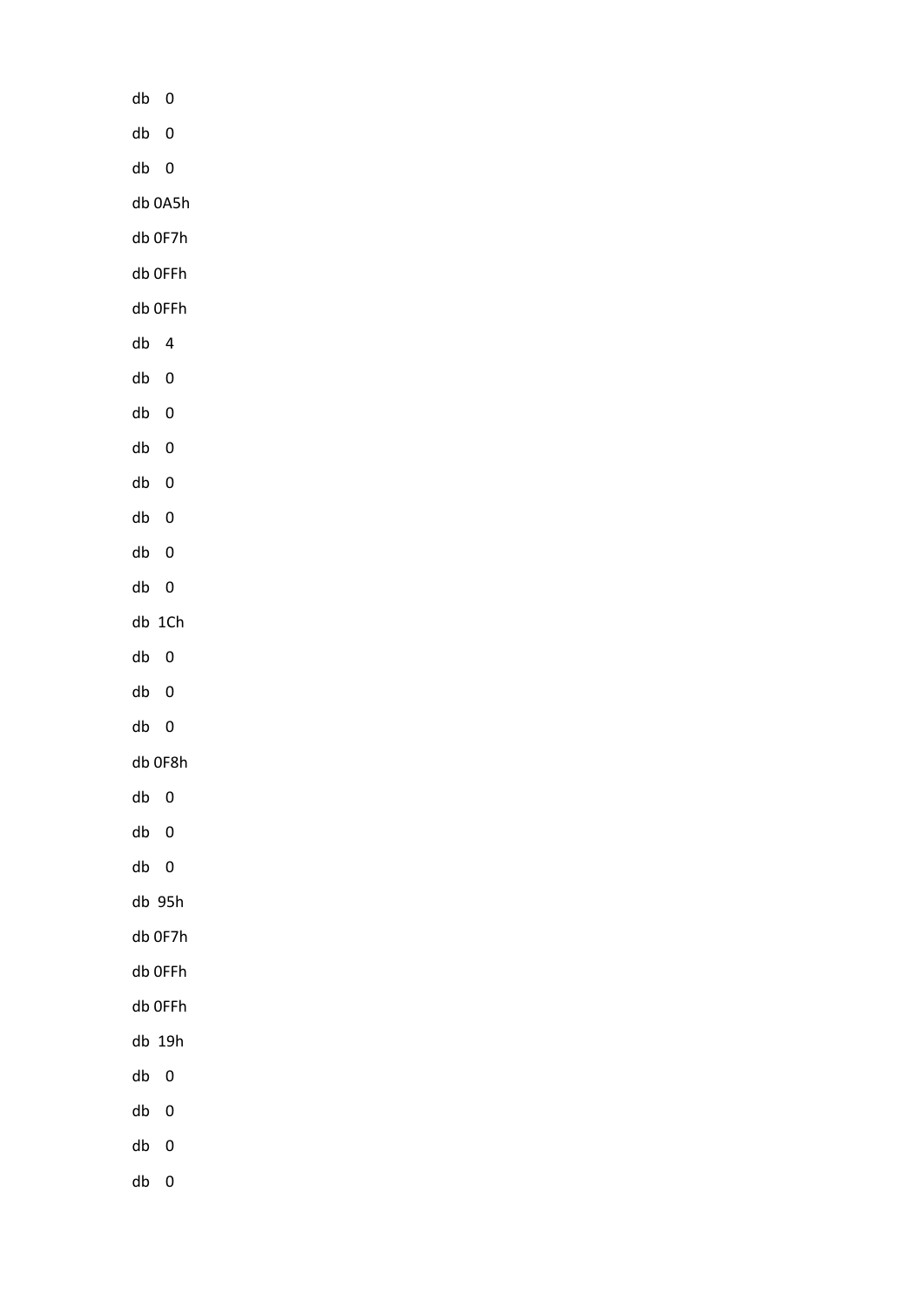db 41h ; A db 0Eh db 8 db 83h db 2 db 4Eh ; N db 0Eh db 10h db 48h ; H db 0Eh db 8 db 41h ; A db 0C3h db 0Eh db 4 \_\_FRAME\_END\_\_ db 0 db 0 db 0 db 0 \_eh\_frame ends

; Segment type: Pure data

; Segment permissions: Read/Write

\_ctors segment dword public 'DATA' use32

assume cs:\_ctors

;org 3EF0h

\_\_CTOR\_LIST\_\_ dd 0FFFFFFFFh

\_\_CTOR\_END\_\_ dd 0

\_ctors ends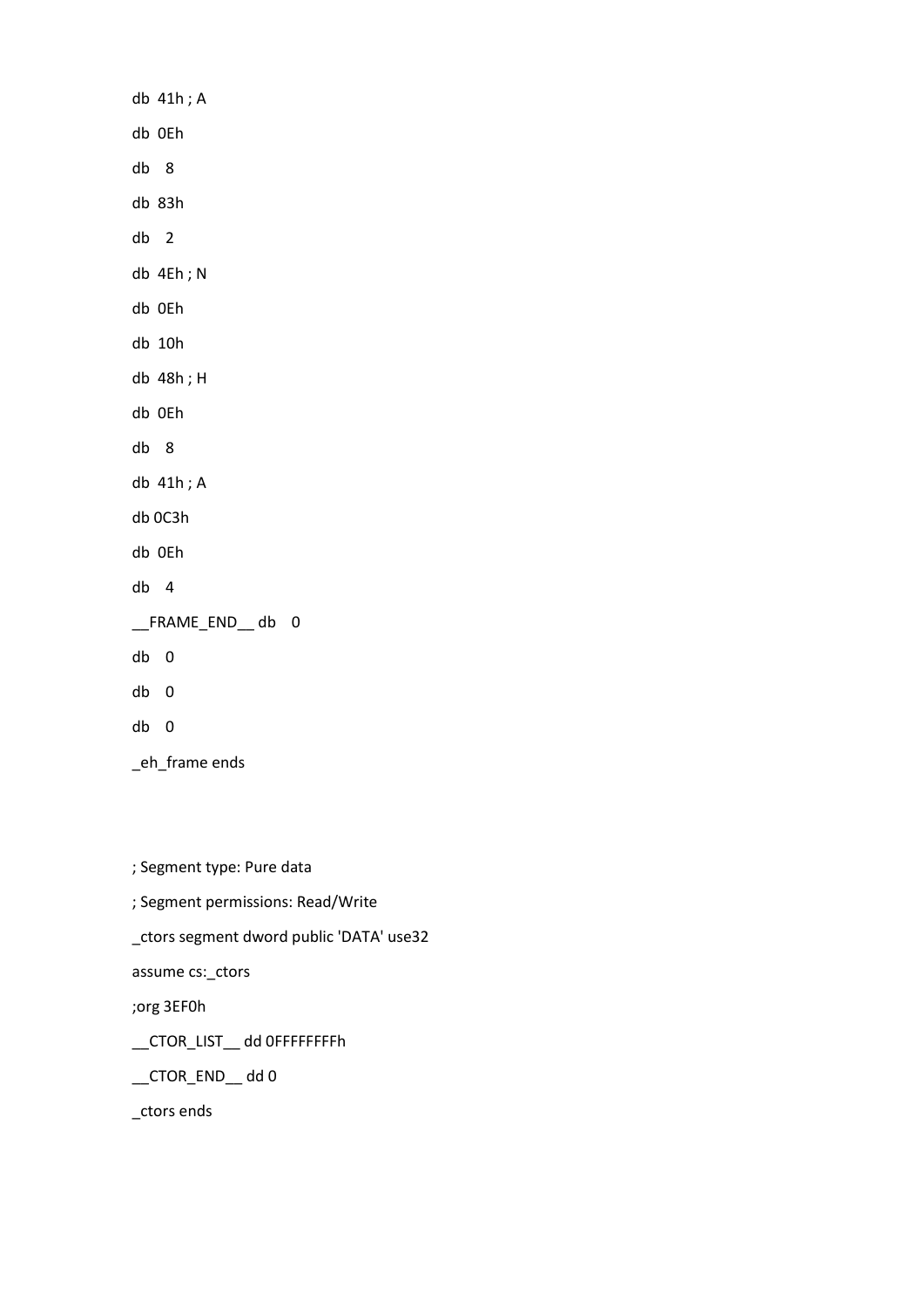; Segment type: Pure data ; Segment permissions: Read/Write \_dtors segment dword public 'DATA' use32 assume cs:\_dtors ;org 3EF8h \_\_DTOR\_LIST\_\_ dd 0FFFFFFFFh public \_\_DTOR\_END\_\_ \_\_DTOR\_END\_\_ dd 0 \_dtors ends ; ELF Dynamic Information

; Segment type: Pure data

; Segment permissions: Read/Write

LOAD segment mempage public 'DATA' use32

assume cs:LOAD

;org 3F00h

\_DYNAMIC Elf32\_Dyn <1, <1>> ; DT\_NEEDED libc.musl-x86.so.1

Elf32\_Dyn <0Ch, <1000h>> ; DT\_INIT

Elf32\_Dyn <0Dh, <1925h>> ; DT\_FINI

Elf32\_Dyn <6FFFFEF5h, <18Ch>> ; DT\_GNU\_HASH

Elf32\_Dyn <5, <280h>> ; DT\_STRTAB

Elf32\_Dyn <6, <1B0h>> ; DT\_SYMTAB

Elf32\_Dyn <0Ah, <0DFh>> ; DT\_STRSZ

Elf32\_Dyn <0Bh, <10h>> ; DT\_SYMENT

Elf32\_Dyn <15h, <0>> ; DT\_DEBUG

Elf32\_Dyn <3, <3FC0h>> ; DT\_PLTGOT

Elf32\_Dyn <2, <28h>> ; DT\_PLTRELSZ

Elf32\_Dyn <14h, <11h>> ; DT\_PLTREL

Elf32\_Dyn <17h, <3A8h>> ; DT\_JMPREL

Elf32\_Dyn <11h, <360h>> ; DT\_REL

Elf32\_Dyn <12h, <48h>> ; DT\_RELSZ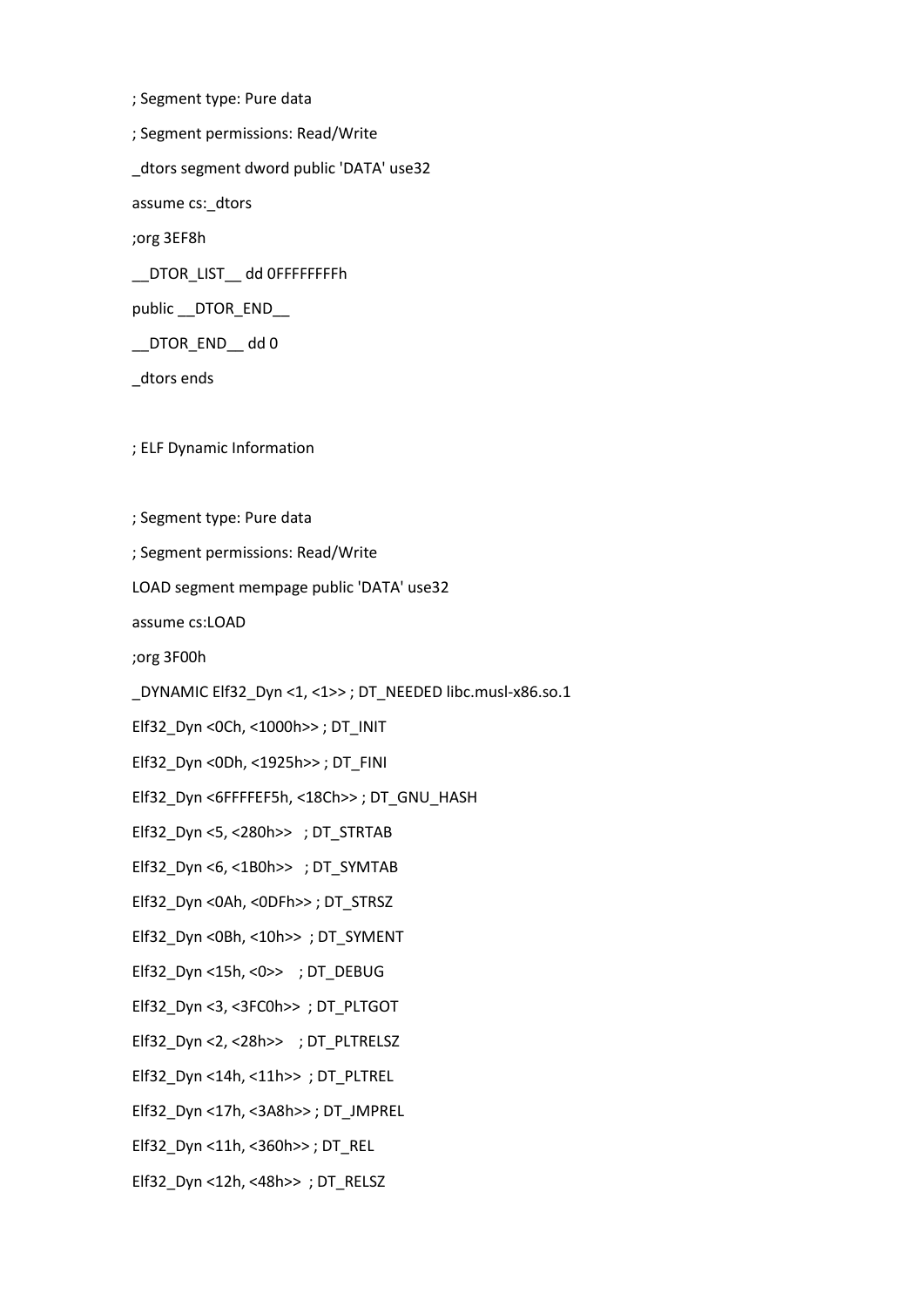Elf32\_Dyn <13h, <8>> ; DT\_RELENT Elf32\_Dyn <18h, <0>> ; DT\_BIND\_NOW Elf32\_Dyn <6FFFFFFBh, <8000001h>> ; DT\_FLAGS\_1 Elf32\_Dyn <6FFFFFFAh, <4>> ; DT\_RELCOUNT Elf32\_Dyn <0> ; DT\_NULL align 40h

LOAD ends

; Segment type: Pure data

; Segment permissions: Read/Write

\_got segment dword public 'DATA' use32

assume cs:\_got

;org 3FC0h

\_GLOBAL\_OFFSET\_TABLE\_ dd offset \_DYNAMIC

dd 0

dd 0

printf\_ptr dd offset printf

puts\_ptr dd offset puts

\_\_stack\_chk\_fail\_ptr dd offset \_\_stack\_chk\_fail

getchar\_unlocked\_ptr dd offset getchar\_unlocked

\_\_libc\_start\_main\_ptr dd offset \_\_libc\_start\_main

\_\_cxa\_finalize\_ptr dd offset \_\_cxa\_finalize

\_init\_proc\_ptr dd offset \_init\_proc

\_\_register\_frame\_info\_bases\_ptr dd offset \_\_register\_frame\_info\_bases

\_ITM\_registerTMCloneTable\_ptr dd offset \_ITM\_registerTMCloneTable

\_\_deregister\_frame\_info\_bases\_ptr dd offset \_\_deregister\_frame\_info\_bases

\_ITM\_deregisterTMCloneTable\_ptr dd offset \_ITM\_deregisterTMCloneTable main\_ptr dd offset main

\_term\_proc\_ptr dd offset \_term\_proc

\_got ends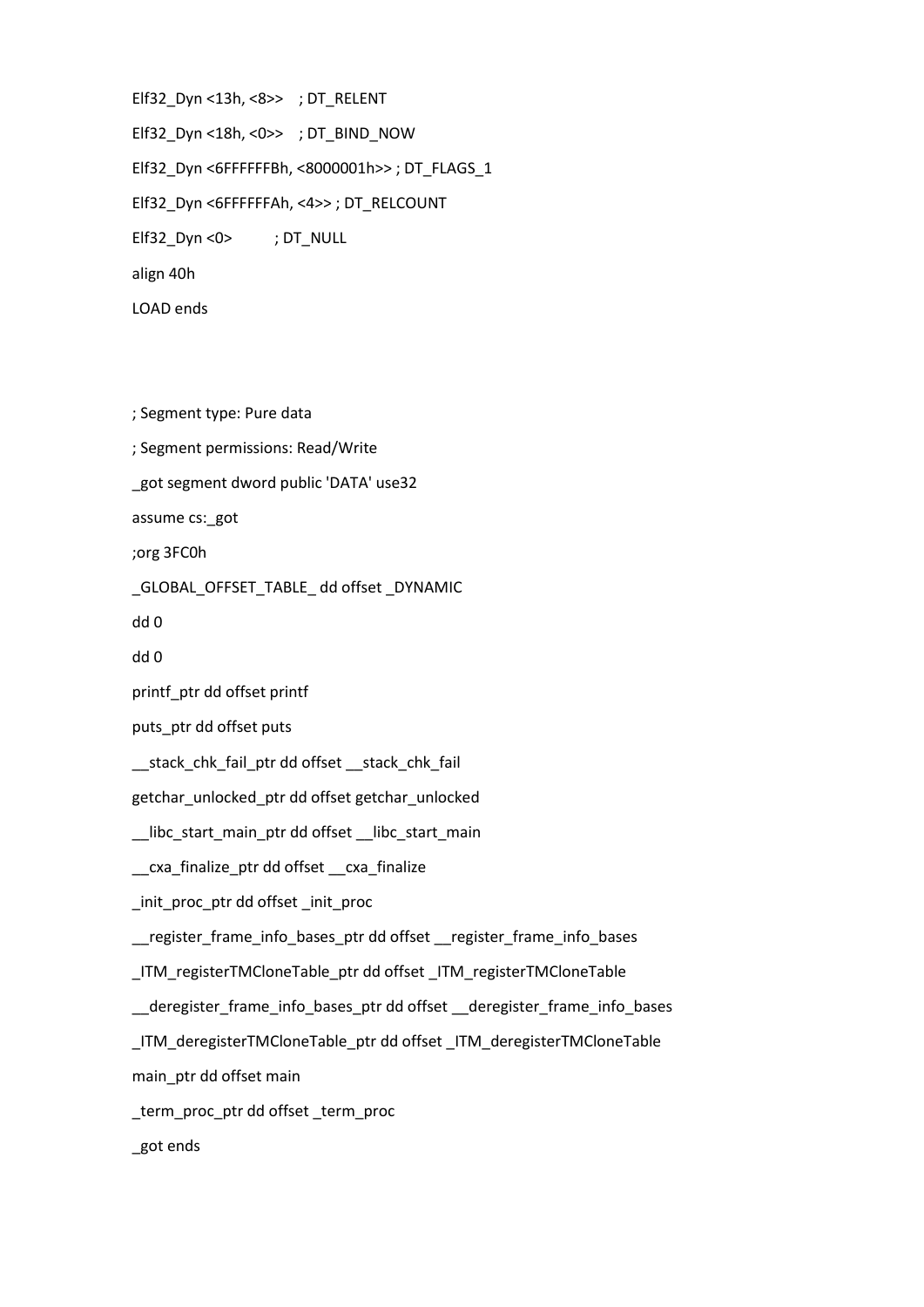; Segment type: Pure data ; Segment permissions: Read/Write \_data segment dword public 'DATA' use32 assume cs:\_data ;org 4000h public \_\_dso\_handle \_\_dso\_handle dd offset \_\_dso\_handle \_data ends

; Segment type: Uninitialized

; Segment permissions: Read/Write

\_bss segment dword public 'BSS' use32

assume cs:\_bss

;org 4004h

assume es:nothing, ss:nothing, ds:\_data, fs:nothing, gs:nothing

public \_edata

\_edata db ? ; Alternative name is '\_\_TMC\_END\_\_'

; completed.5807

; \_\_bss\_start

align 4

dtor\_idx\_5809 dd ?

object\_5819 db ? ;

- db ? ;
- db ? ;
- db ? ;
- db ? ;
- db ? ;
- db ? ;
- db ? ;
- db ? ;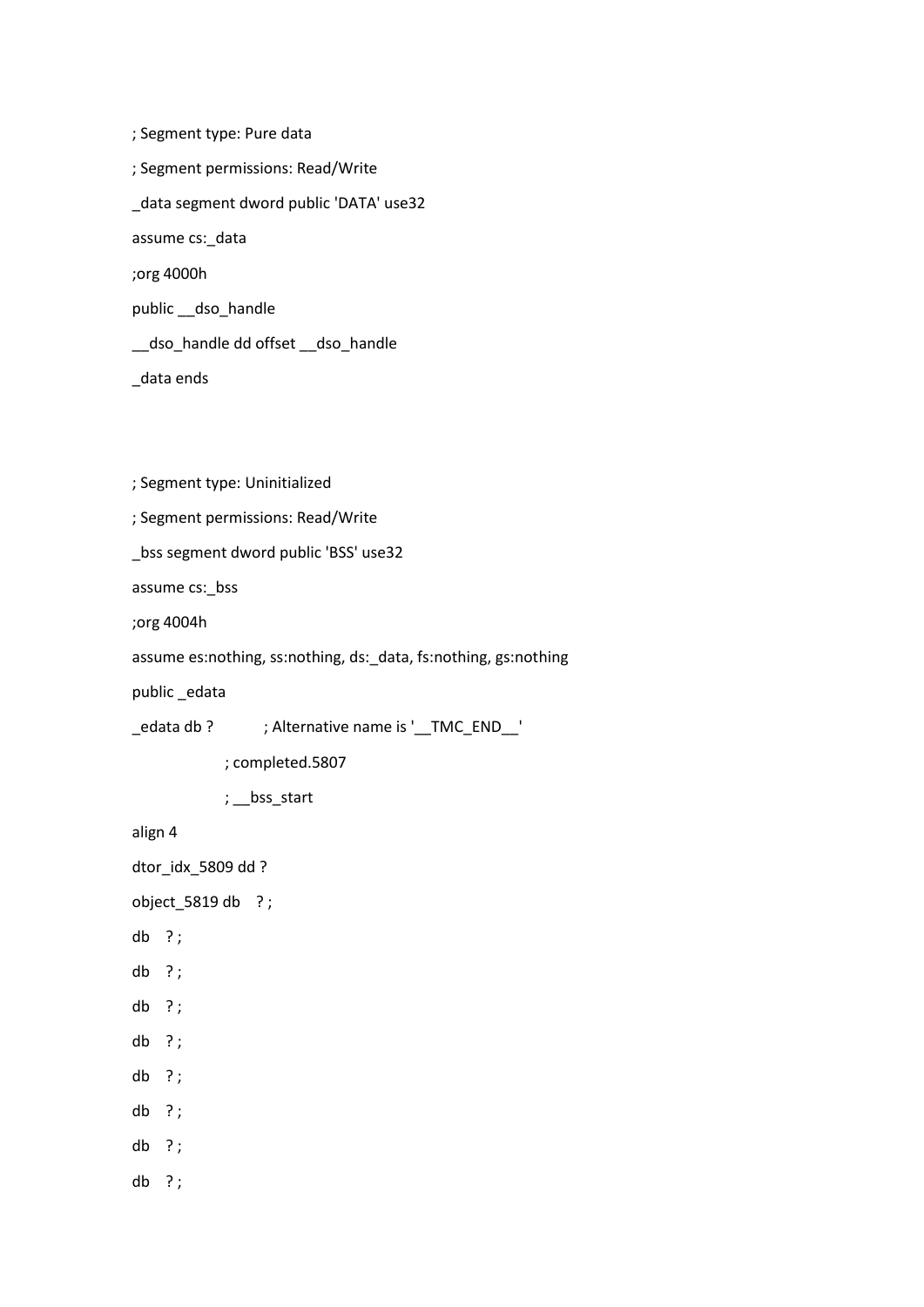## db ? ;

- db ? ;
- db ? ;
- db ? ;
- db ? ;
- db ? ;
- db ? ;
- db ? ;
- db ? ;
- db ? ;
- db ? ;
- db ? ;
- db ? ;
- db ? ;
- db ? ;

\_bss ends

- ; Segment type: Zero-length
- \_prgend segment byte public '' use32

\_end label byte

\_prgend ends

; Segment type: Externs

; extern

extrn printf:near

extrn puts:near

extrn \_\_ cxa\_finalize:near ; weak

extrn \_\_stack\_chk\_fail:near

extrn getchar\_unlocked:near

; int \_libc\_start\_main(int (\*main)(int, char \*\*, char \*\*), int argc, char \*\*ubp\_av, void (\*init)(void), void (\*fini)(void), void (\*rtld\_fini)(void), void \*stack\_end)